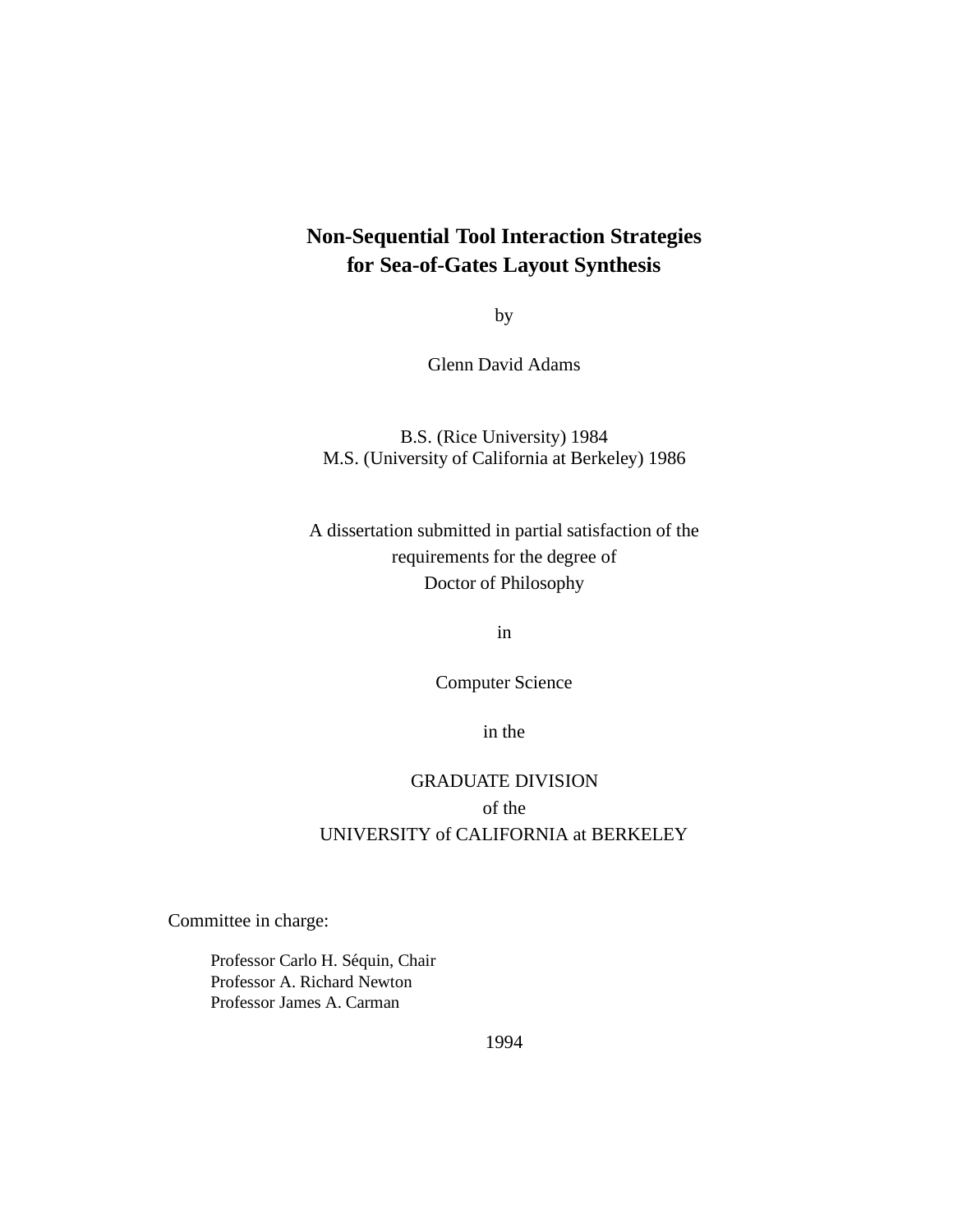The dissertation of Glenn David Adams is approved:

Chair Date

Date

Date

University of California at Berkeley

1994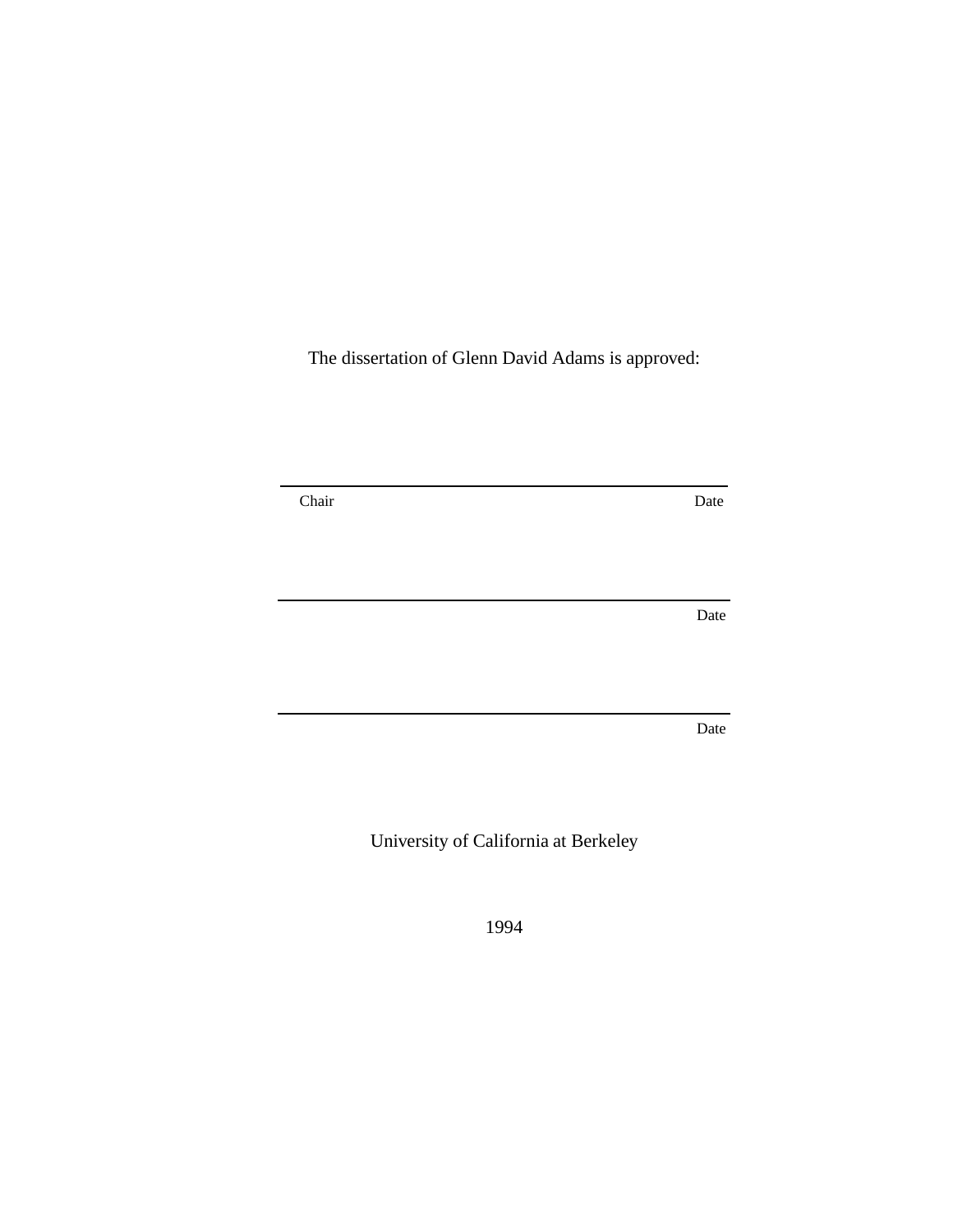## **Non-Sequential Tool Interaction Strategies for Sea-of-Gates Layout Synthesis**

Copyright 1994 by Glenn David Adams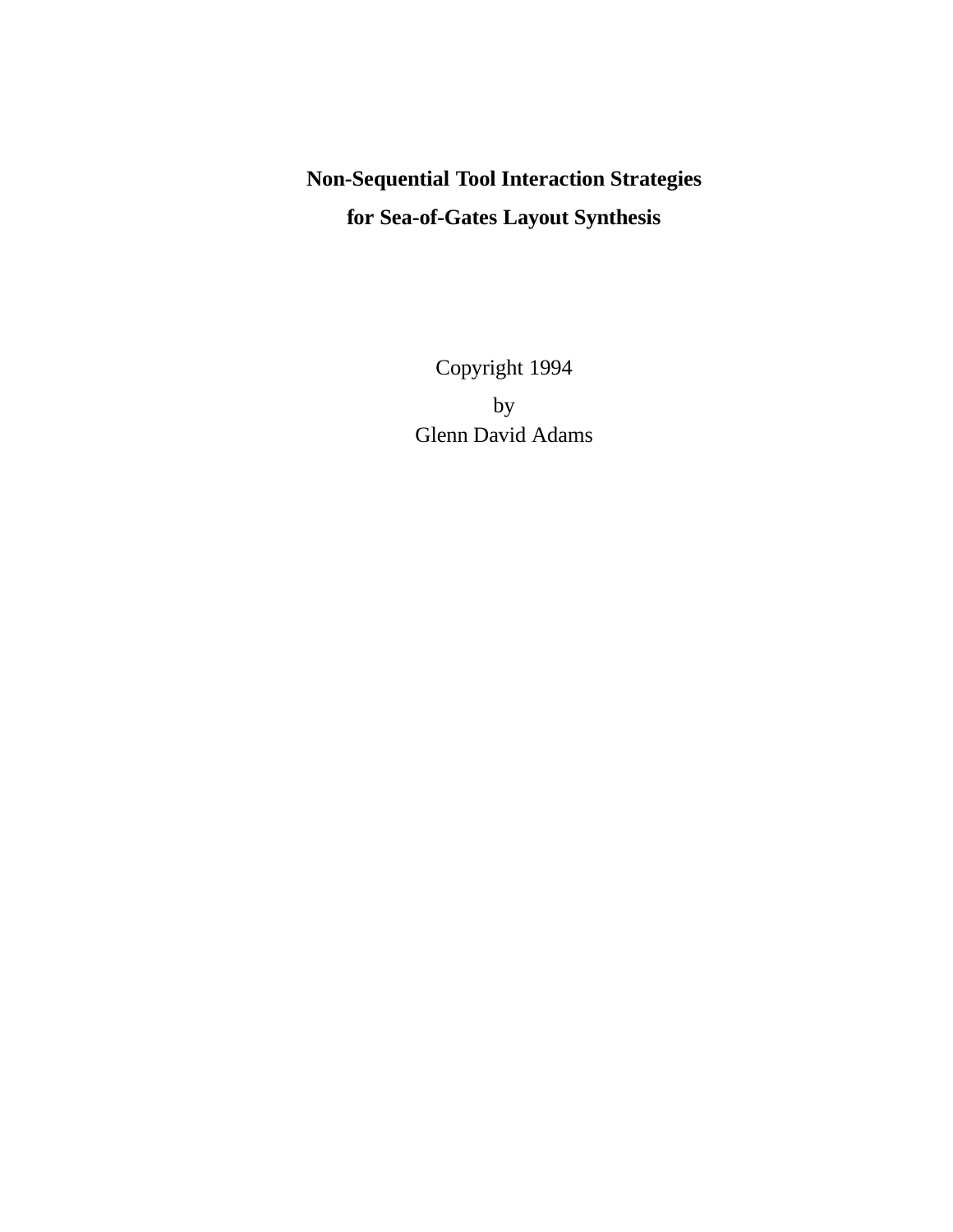#### Abstract

### Non-Sequential Tool Interaction Strategies for Sea-of-Gates Layout Synthesis

by

Glenn David Adams

#### Doctor of Philosophy in Computer Science

#### UNIVERSITY of CALIFORNIA at BERKELEY

#### Professor Carlo H. Séquin, Chair

This research focuses on strategies for managing the interaction among tools for the automated VLSI layout synthesis of regular macro-modules, such as bit-slice datapaths. Compact layouts for such macro-modules may be constructed by including the module's external wiring in the leaf cell layout. However, in most automated layout systems, module and leaf cell layouts are performed by separate non-interacting tools. Leaf cell layouts are synthesized in advance, stored in a library, and then customized to fit the placement and wiring of a particular module via stretching and/or wiring personalization. This approach limits the possible customizations for a cell and the possible layouts for a module, particularly when the use of pre-fabricated transistor arrays (as in Sea-of-Gates) precludes the stretching of cells.

To overcome this limitation, I have developed a model for macro-module layout that employs a high degree of tool interaction. The module floor planner decides the relative placement and shape of function blocks that minimizes external wiring while maximizing the amount of over the cell routing. Cell layouts are provided on demand by the SoGOLaR automatic cell generator; their quality and feasibility are, in turn, dependent on the constraints imposed by the external wiring. This model can easily accommodate modules with non-uniform function blocks.

Inter-tool communication is handled by maintaining a database of layouts based on a data structure that contains both the layout state and associated metrics. The database handles all layout requests, and maintains a history of both successful and unsuccessful synthesis attempts, all while imposing few restrictions on tool interaction.

A separate failure handler is employed to remedy situations where the normal tool interaction sequence produces a floor plan that cannot be routed or no longer meets specified constraints. The handler will undo portions of the layout and re-invoke the synthesis tools, altering their control parameters and constraints to guide them toward a more promising solution. Repetition is prevented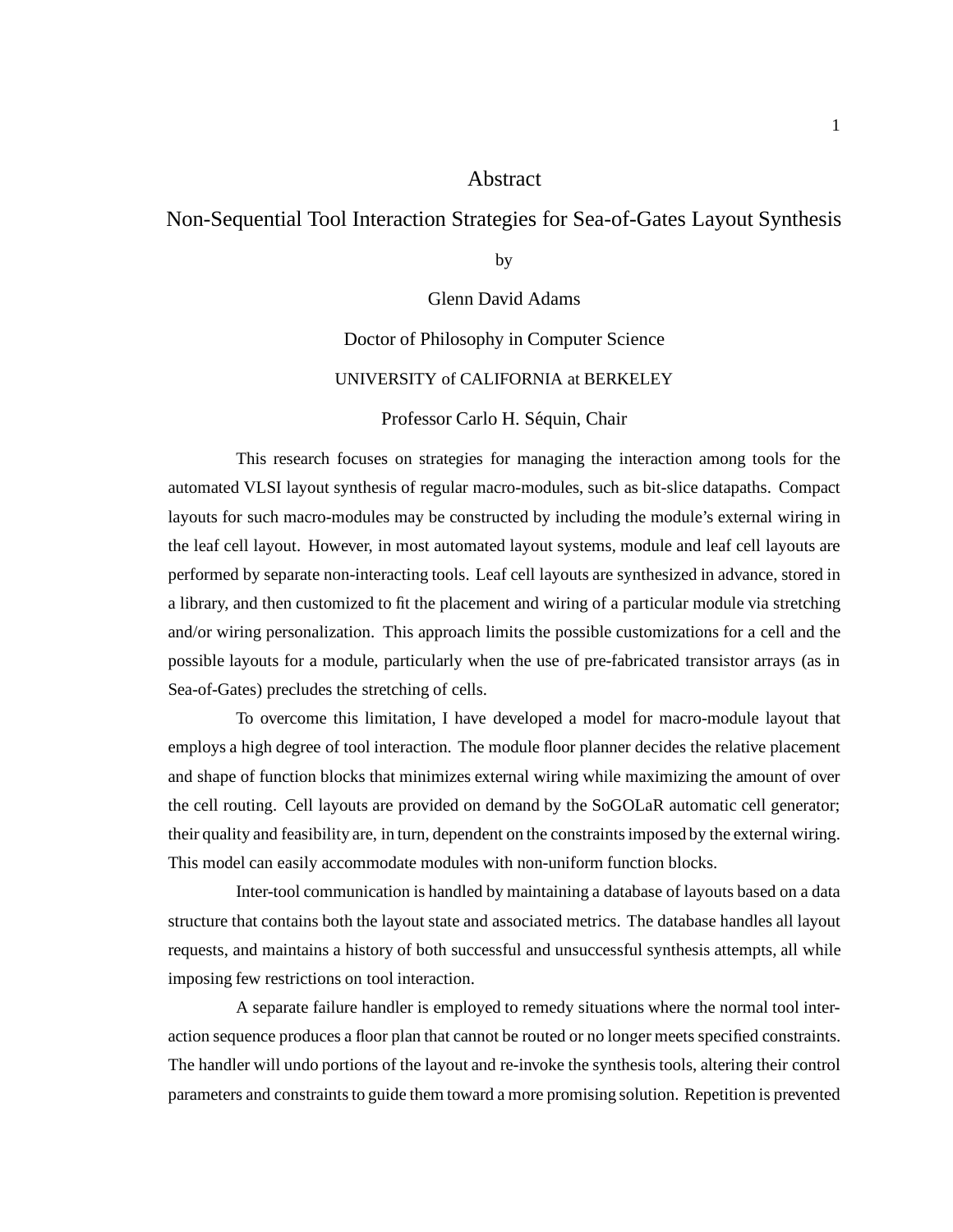by restricting constraint alterations and by checking the layout database for previous failed layout attempts. Remedies are controlled by a greedy strategy that is significantly less complex than general backtracking methods.

> Carlo H. Séquin Dissertation Chair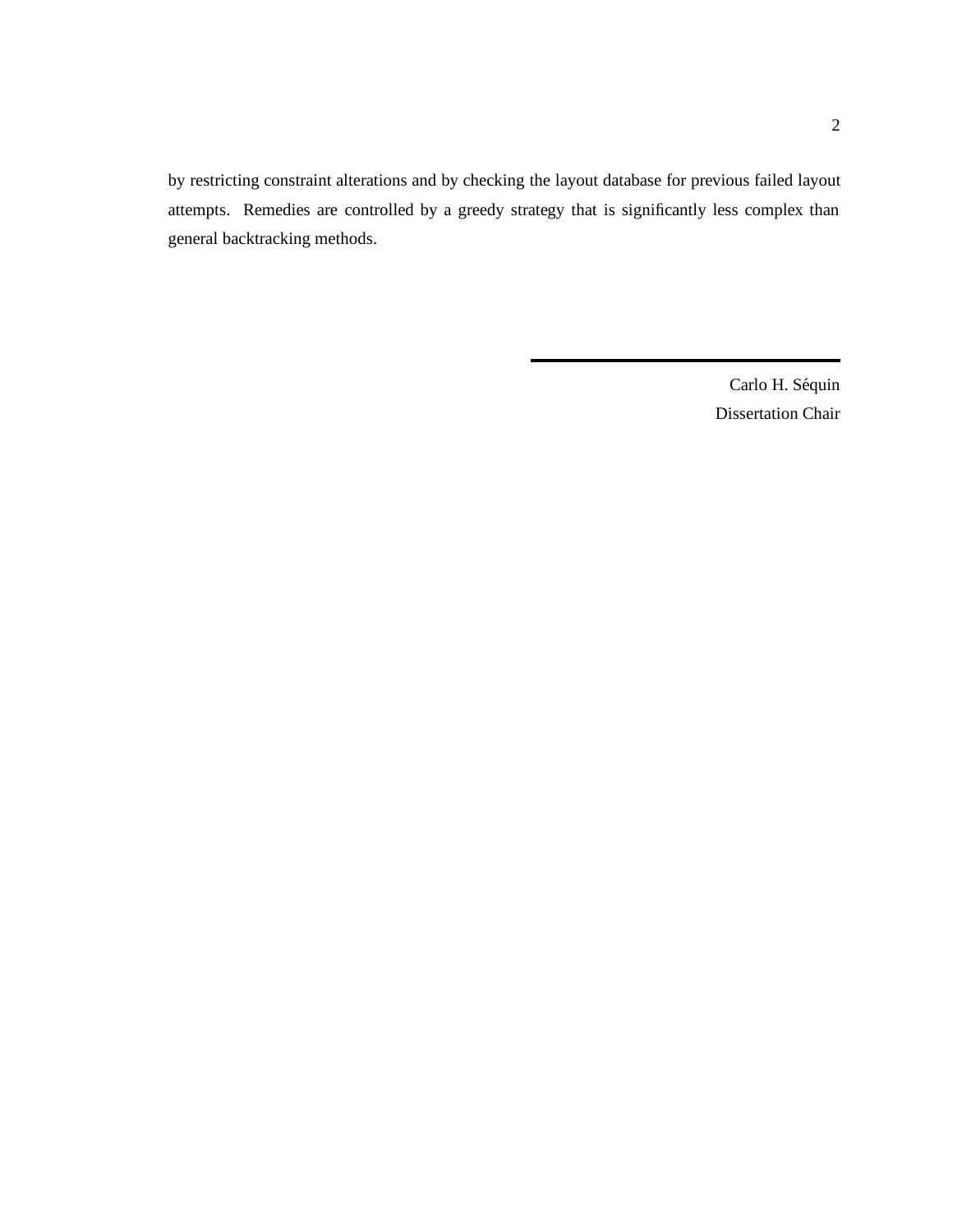*To the memory of Professor Eugene L. Lawler and Associate Professor A. Dain Samples*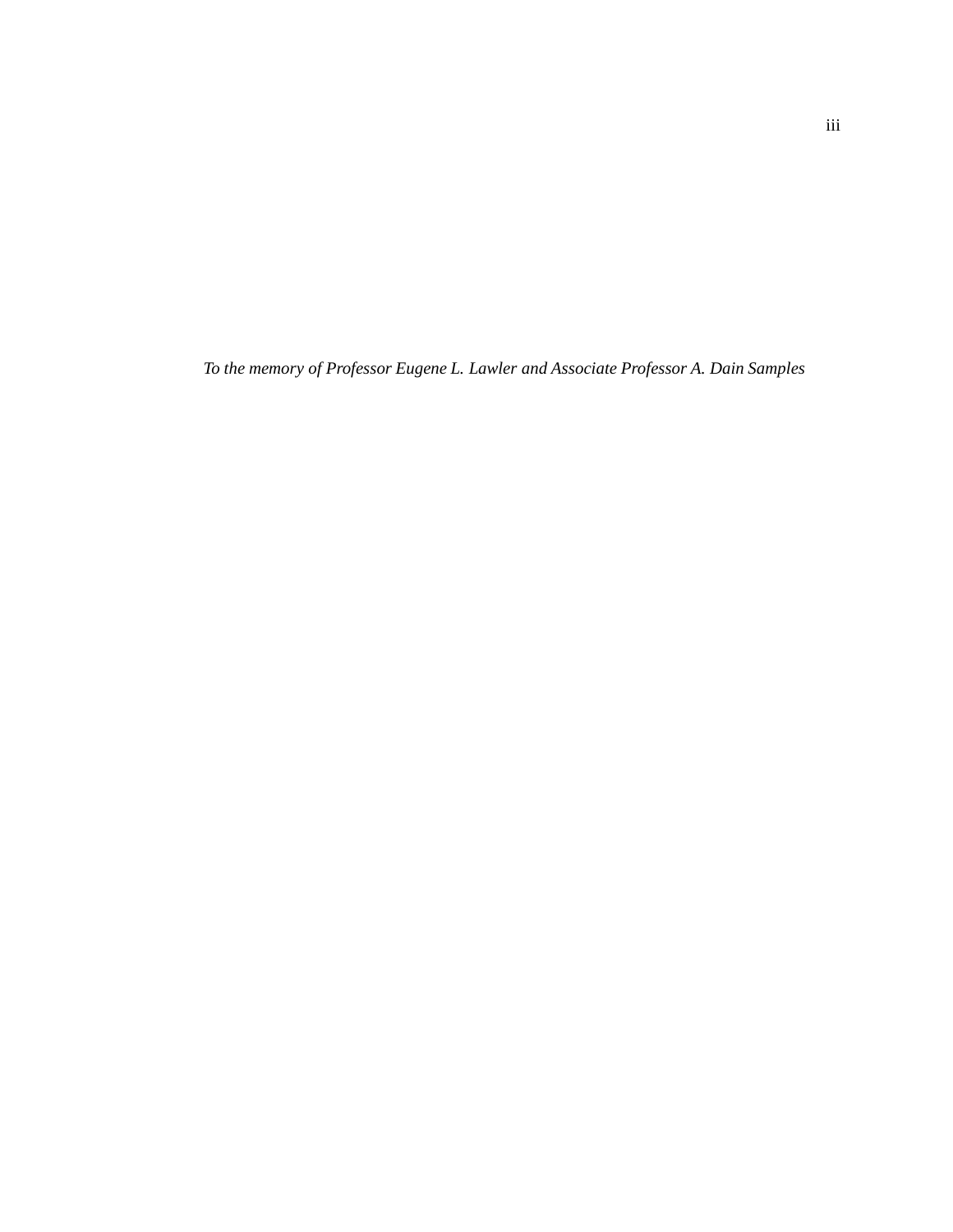# **Contents**

| <b>List of Figures</b><br>vi |                                    |                                                                                                                                                                                                                                |                |  |  |  |  |  |
|------------------------------|------------------------------------|--------------------------------------------------------------------------------------------------------------------------------------------------------------------------------------------------------------------------------|----------------|--|--|--|--|--|
|                              | <b>List of Tables</b><br>viii      |                                                                                                                                                                                                                                |                |  |  |  |  |  |
| 1                            | <b>Introduction and Background</b> |                                                                                                                                                                                                                                |                |  |  |  |  |  |
|                              | 1.1                                |                                                                                                                                                                                                                                | 3              |  |  |  |  |  |
|                              |                                    | 1.1.1                                                                                                                                                                                                                          | $\overline{3}$ |  |  |  |  |  |
|                              |                                    | 1.1.2                                                                                                                                                                                                                          | 5              |  |  |  |  |  |
|                              |                                    | 1.1.3                                                                                                                                                                                                                          | 8              |  |  |  |  |  |
|                              | 1.2                                | Motivation and Context (Alexander Alexander Alexander Alexander Alexander Alexander Alexander Alexander Alexander Alexander Alexander Alexander Alexander Alexander Alexander Alexander Alexander Alexander Alexander Alexande | 14             |  |  |  |  |  |
|                              |                                    | 1.2.1                                                                                                                                                                                                                          | 14             |  |  |  |  |  |
|                              |                                    | 1.2.2                                                                                                                                                                                                                          | 17             |  |  |  |  |  |
|                              | 1.3                                |                                                                                                                                                                                                                                | 19             |  |  |  |  |  |
| 2                            |                                    | <b>Transistor Level Layout Using Sea-of-Gates</b>                                                                                                                                                                              | 21             |  |  |  |  |  |
|                              | 2.1                                |                                                                                                                                                                                                                                | 22             |  |  |  |  |  |
|                              |                                    | 2.1.1                                                                                                                                                                                                                          | 22             |  |  |  |  |  |
|                              |                                    | 2.1.2                                                                                                                                                                                                                          | 24             |  |  |  |  |  |
|                              | 2.2                                |                                                                                                                                                                                                                                | 25             |  |  |  |  |  |
|                              |                                    | 2.2.1                                                                                                                                                                                                                          | 26             |  |  |  |  |  |
|                              |                                    | 2.2.2                                                                                                                                                                                                                          | 27             |  |  |  |  |  |
|                              |                                    | 2.2.3                                                                                                                                                                                                                          | 33             |  |  |  |  |  |
|                              | 2.3                                | A Comparative Study of Sea-of-Gates Template Styles                                                                                                                                                                            | 34             |  |  |  |  |  |
|                              |                                    | 2.3.1                                                                                                                                                                                                                          | 36             |  |  |  |  |  |
|                              |                                    | 2.3.2                                                                                                                                                                                                                          | 38             |  |  |  |  |  |
|                              |                                    | Using SoGOLaR to Evaluate Template Styles<br>2.3.3                                                                                                                                                                             | 39             |  |  |  |  |  |
|                              | 2.4                                |                                                                                                                                                                                                                                | 44             |  |  |  |  |  |
| 3                            |                                    | <b>Efficient Layout of Regular Macro-modules in Sea-of-Gates</b>                                                                                                                                                               | 48             |  |  |  |  |  |
|                              | 3.1                                |                                                                                                                                                                                                                                | 52             |  |  |  |  |  |
|                              | 3.2                                |                                                                                                                                                                                                                                | 54             |  |  |  |  |  |
|                              |                                    | 3.2.1                                                                                                                                                                                                                          | 56             |  |  |  |  |  |
|                              |                                    | 3.2.2                                                                                                                                                                                                                          | 58             |  |  |  |  |  |
|                              |                                    | 3.2.3                                                                                                                                                                                                                          | 62             |  |  |  |  |  |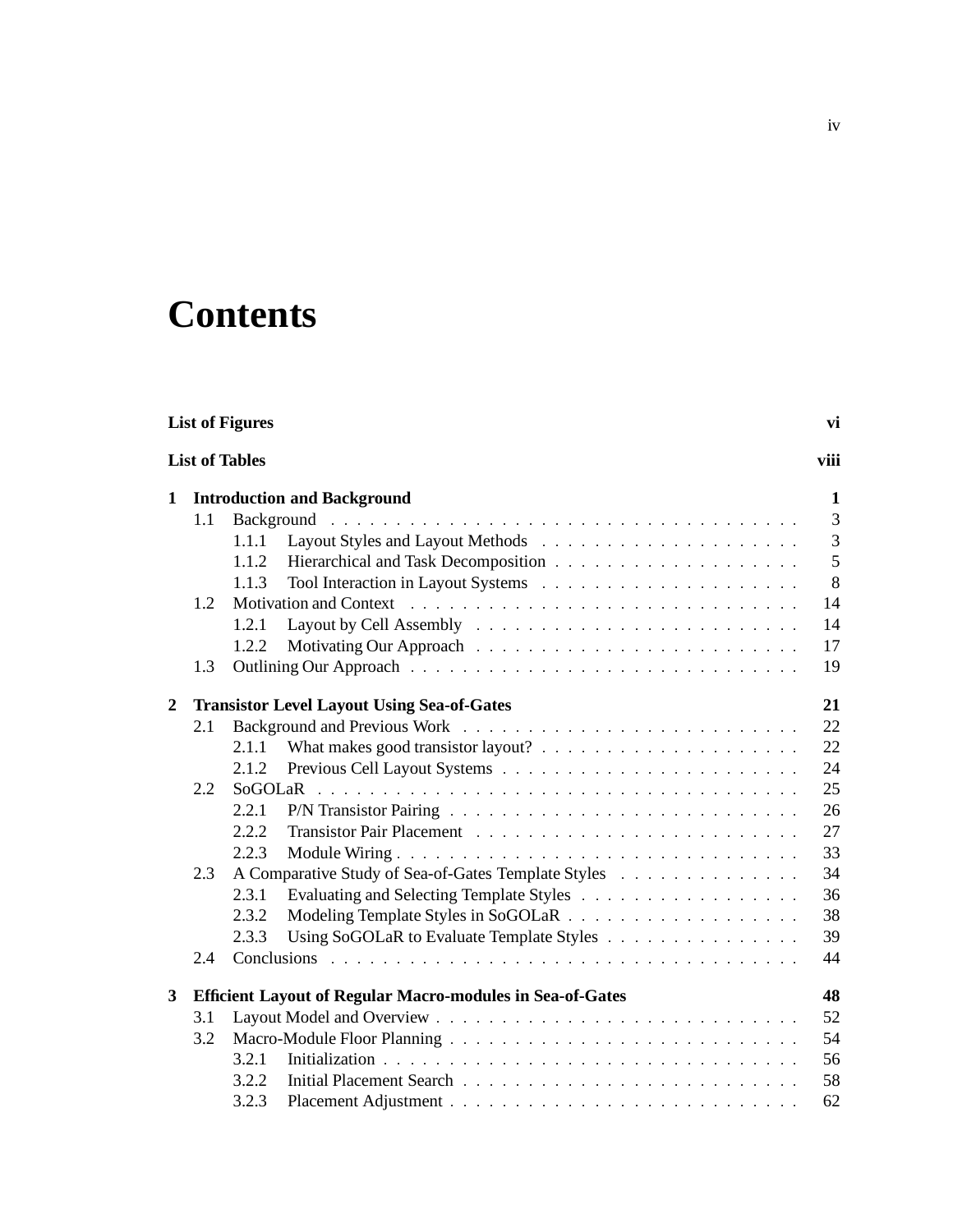|                     | 3.3 |       |                                                 | 68  |  |  |  |  |  |  |
|---------------------|-----|-------|-------------------------------------------------|-----|--|--|--|--|--|--|
|                     |     | 3.3.1 |                                                 | 70  |  |  |  |  |  |  |
|                     |     | 3.3.2 |                                                 | 74  |  |  |  |  |  |  |
|                     |     | 3.3.3 |                                                 | 77  |  |  |  |  |  |  |
|                     | 3.4 |       |                                                 | 78  |  |  |  |  |  |  |
| 4                   |     |       | The Elements of Non-Sequential Tool Interaction | 92  |  |  |  |  |  |  |
|                     | 4.1 |       |                                                 | 98  |  |  |  |  |  |  |
|                     |     | 411   |                                                 | 98  |  |  |  |  |  |  |
|                     |     | 4.1.2 |                                                 | 99  |  |  |  |  |  |  |
|                     |     | 4.1.3 |                                                 | 100 |  |  |  |  |  |  |
|                     | 4.2 |       |                                                 | 102 |  |  |  |  |  |  |
|                     |     | 4.2.1 |                                                 | 103 |  |  |  |  |  |  |
|                     |     | 4.2.2 |                                                 | 105 |  |  |  |  |  |  |
|                     |     | 4.2.3 |                                                 | 110 |  |  |  |  |  |  |
|                     |     | 4.2.4 |                                                 | 115 |  |  |  |  |  |  |
|                     | 4.3 |       |                                                 | 116 |  |  |  |  |  |  |
| 5                   |     |       | <b>Summary and Conclusions</b>                  | 120 |  |  |  |  |  |  |
| <b>Bibliography</b> |     |       |                                                 |     |  |  |  |  |  |  |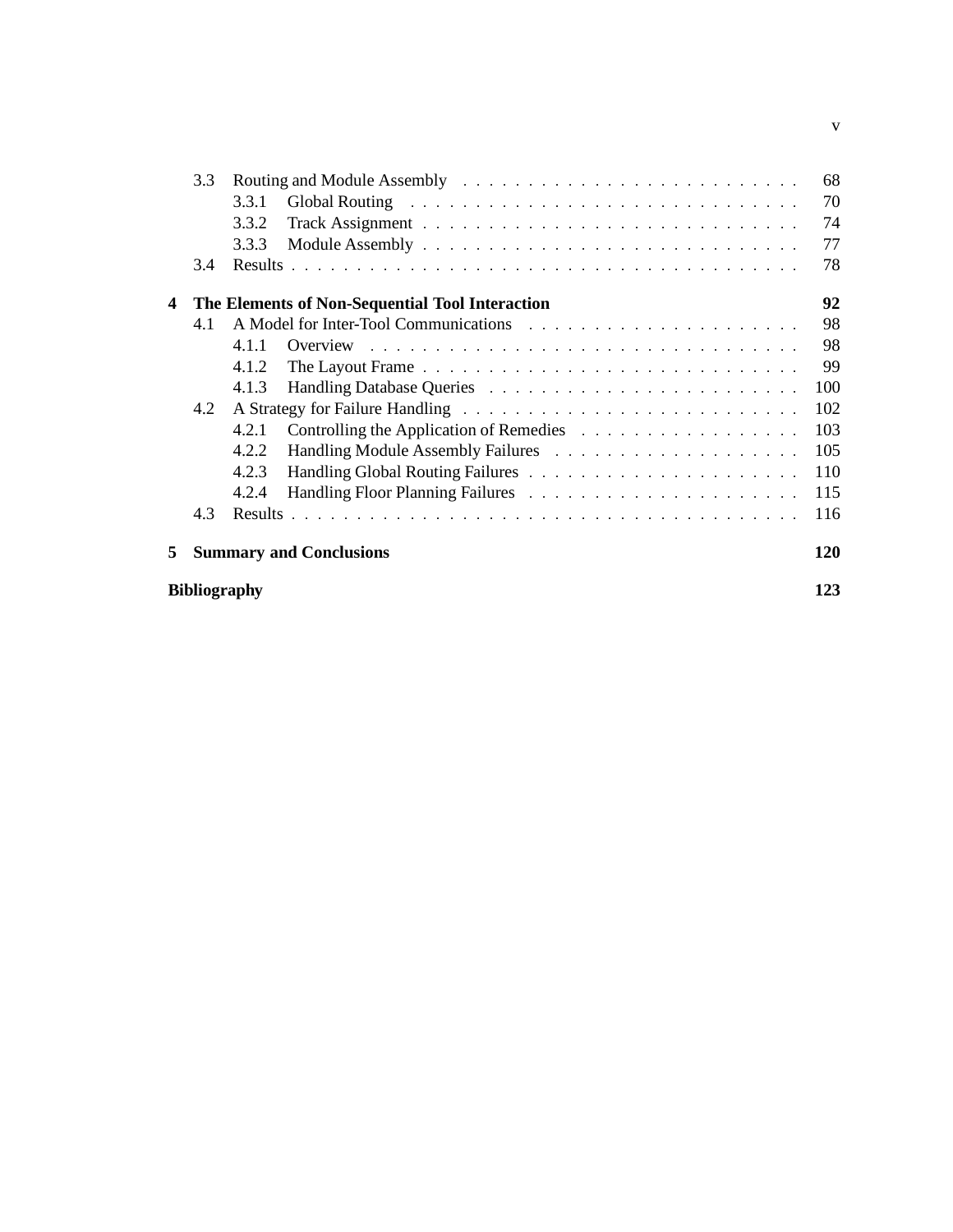# **List of Figures**

| 1.1        |                                                                                                                                                                       | $7\phantom{.0}$ |
|------------|-----------------------------------------------------------------------------------------------------------------------------------------------------------------------|-----------------|
| 1.2        |                                                                                                                                                                       | 10              |
| 1.3        | The standard cell layout as a component of a macro-block layout                                                                                                       | 12              |
| 1.4        | Replicating a memory cell to form a memory block                                                                                                                      | 15              |
| 1.5        |                                                                                                                                                                       | 19              |
| 2.1        | The benefits of diffusion source/drain and polysilicon gate sharing                                                                                                   | 23              |
| 2.2        |                                                                                                                                                                       | 32              |
| 2.3        |                                                                                                                                                                       | 36              |
| 2.4        | Via placement in loose versus dense gate isolation template                                                                                                           | 44              |
| 2.5        |                                                                                                                                                                       | 46              |
| 2.6        |                                                                                                                                                                       | 46              |
| 2.7        |                                                                                                                                                                       | 47              |
| 3.1<br>3.2 | Partitioning a two-dimensional placement problem into one-dimensional components 50<br>Floor Planning model for datapath generation showing function slices and their |                 |
|            |                                                                                                                                                                       | 53              |
| 3.3        |                                                                                                                                                                       | 59              |
| 3.4        | Layout model for Sea-of-Gates data cell, showing physical constraints and types of                                                                                    |                 |
|            |                                                                                                                                                                       | 69              |
| 3.5        | A cluster of cells and its corresponding global routing graph.                                                                                                        | 71              |
| 3.6        |                                                                                                                                                                       | 74              |
| 3.7        |                                                                                                                                                                       | 76              |
| 3.8        |                                                                                                                                                                       | 83              |
| 3.9        | Two bits of src12Cell and isCell (One row per bit)                                                                                                                    | 88              |
| 3.10       | Two bits of src12Cell and isCell (Three rows per two bits)                                                                                                            | 89              |
| 3.11       | Two bits of src12Cell and isCell (Two rows per bit)                                                                                                                   | 90              |
| 3.12       |                                                                                                                                                                       | 91              |
| 4.1        |                                                                                                                                                                       | 94              |
| 4.2        |                                                                                                                                                                       | 101             |
| 4.3        | Applying the cell re-routing remedy: a) Current design state with $C_0$ as the target                                                                                 |                 |
|            | cell, b) Alternate version of $C_0$ , c) Version of $C_0$ generated if cell $B_1$ fails to                                                                            |                 |
|            |                                                                                                                                                                       | 107             |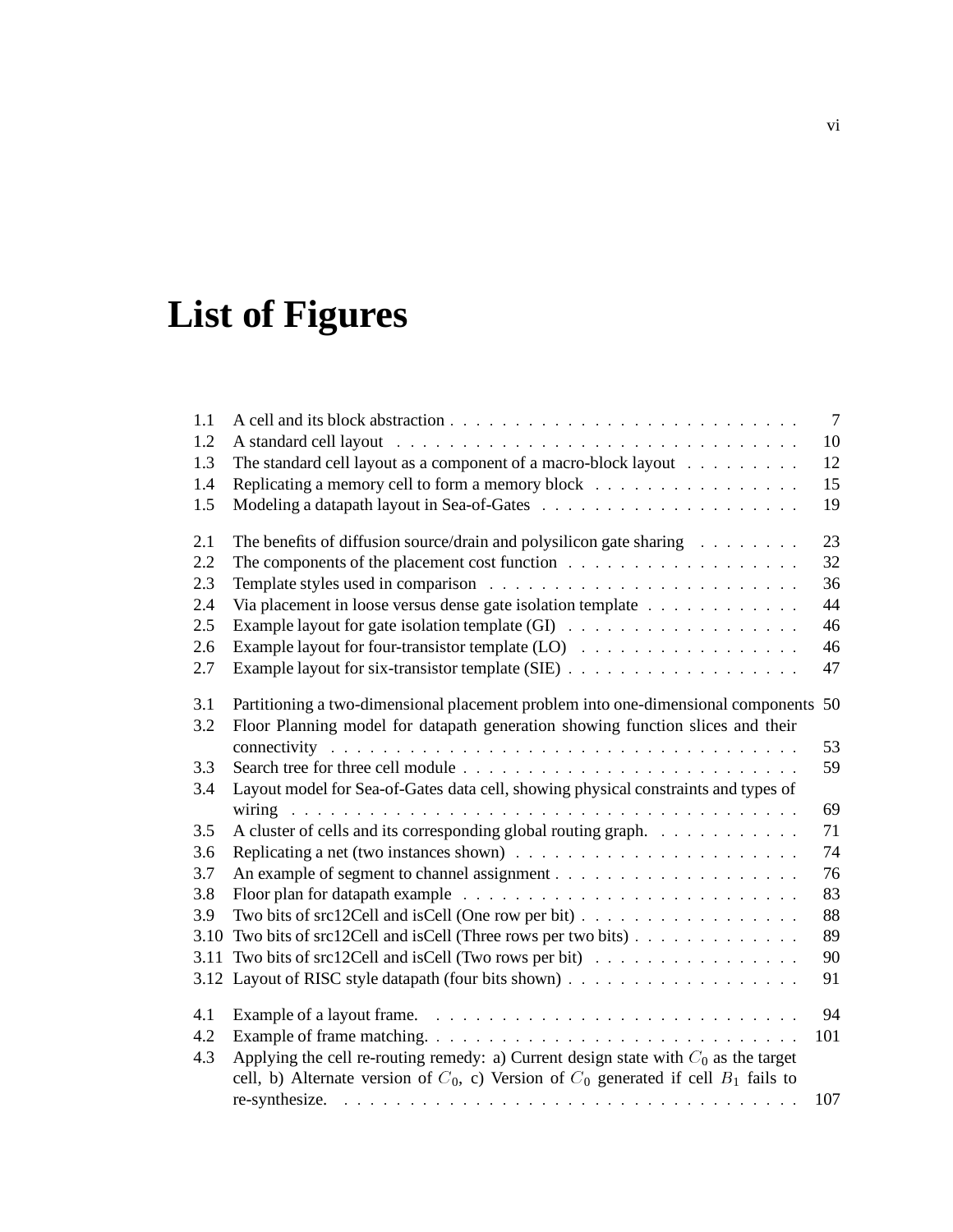| 4.4 Applying the cell re-synthesis remedy: a) Current design state with $C_0$ as the target                       |  |
|-------------------------------------------------------------------------------------------------------------------|--|
| cell, b) Re-synthesizing bit slice containing $C_0$ , c) Restarting module assembly                               |  |
|                                                                                                                   |  |
|                                                                                                                   |  |
| 4.6 Alternate floor plan for RISC datapath, whose shorter external net-length is offset                           |  |
| by a longer internal cell net-length. $\ldots \ldots \ldots \ldots \ldots \ldots \ldots \ldots \ldots \ldots 117$ |  |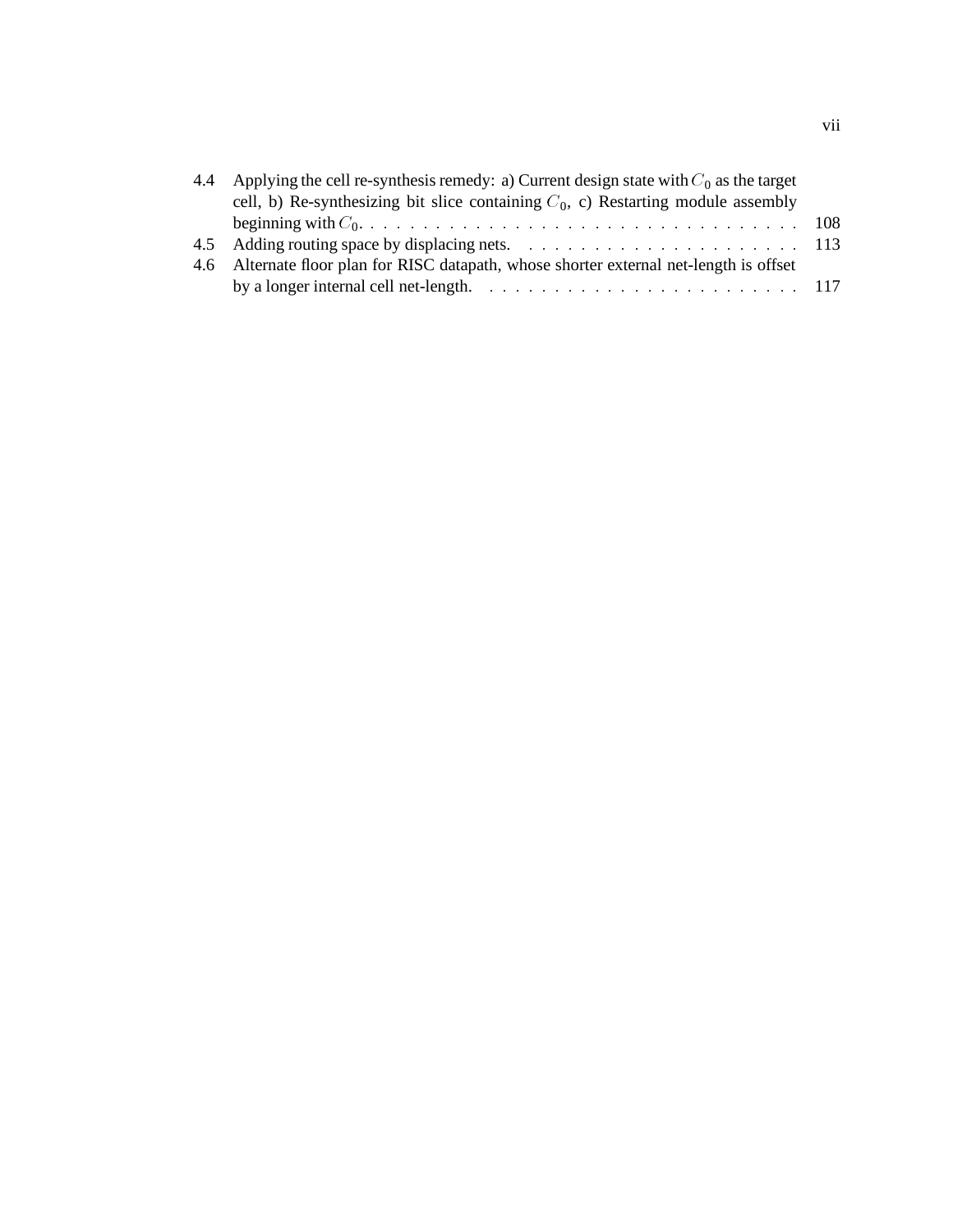# **List of Tables**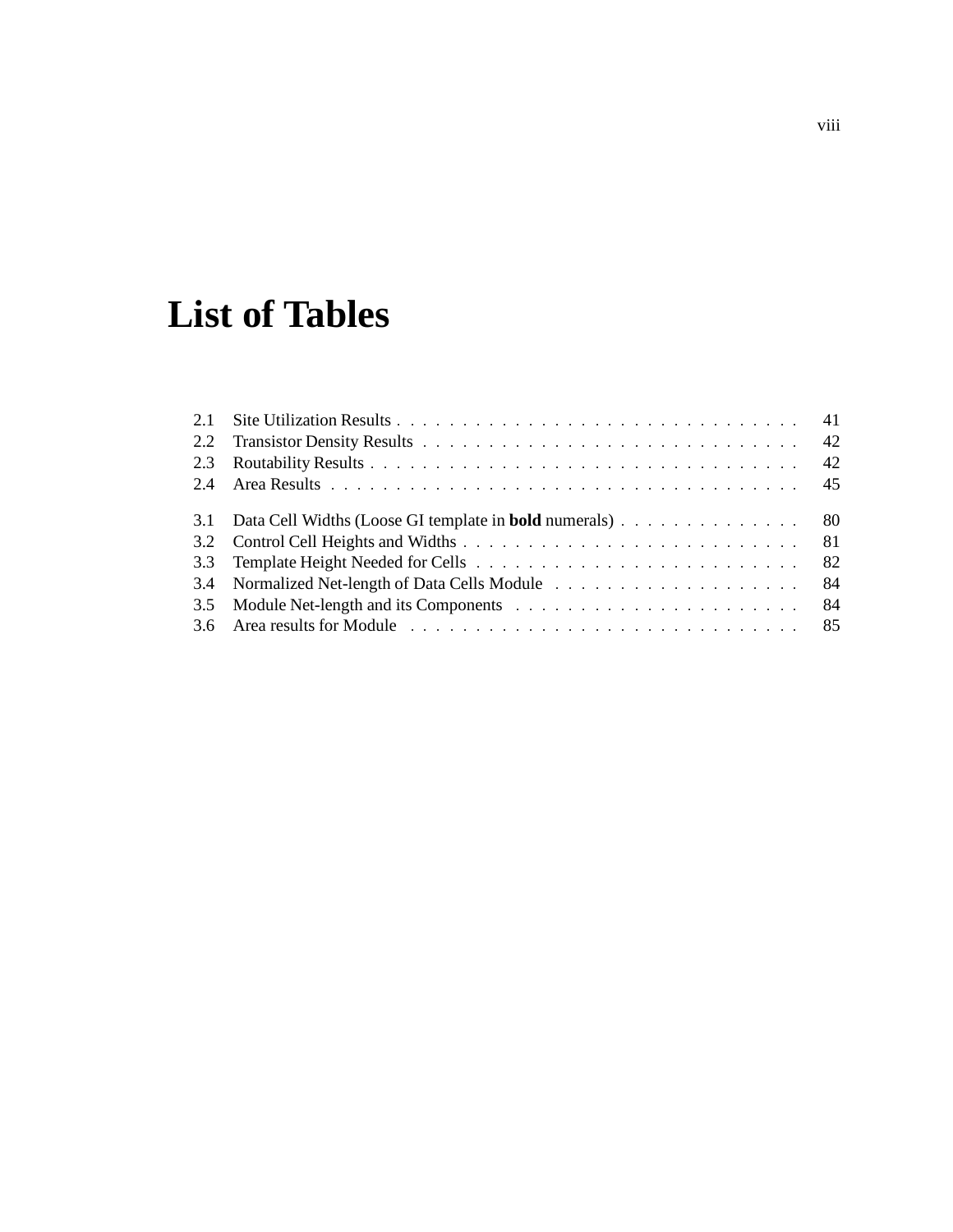# **Acknowledgements**

The guidance of my Dissertation Chair and Research Advisor, Professor Carlo H. Séquin, was the greatest external factor responsible for my successfully completing this dissertation. While all professors at UC Berkeley have the intellectual capability to successfully supervise research, it was by observing his integrity, fairness, and strength of character that I ultimately found the motivation to continue and finish. His inspiration has guided me when no other could.

The contributions of the other members of the Dissertation Committee were also essential. The world-renowned expertise of Professor A. Richard Newton in design automation for VLSI has proven invaluable, particularly in terms of orienting the research to the actual needs of VLSI designers. Professor James A. Carman made the substantial effort needed to become sufficiently familiar with my field to provide the insights that added clarity and precision to the dissertation.

The research described in this dissertation was supported financially by grants from the Semiconductor Research Corporation (SRC 82-11-008), Siemens AG, Toshiba Corporation of Japan, and the Nippon Electric Company (NEC). Also, this dissertation is based in part upon work supported by the National Science Foundation under Infrastructure Grant Number CDA-8722788.

Portions of this dissertation contain materials that have appeared in previously published works co-authored by Professor Carlo H. Séquin, who has given permission for said material to appear in the dissertation. Also, portions of my research relied on use of the CODAR general area router, written by Ping-San Tzeng.

The logistics support for carrying out this research has been supplied by the dedicated staff of the Computer Science Division, particularly by Kathryn Crabtree, Liza Gabato, Theresa Lessard-Smith, and Bob Miller.

From among all of the others who have provided advice and assistance over the years, a special acknowledgement goes to Professor Eugene L. Lawler and Associate Professor A. Dain Samples. Professor Lawler was the only member of my Qualifying Examination Committee not also on the Dissertation Committee. Dain, while a graduate student at Berkeley, assisted me in preparing my presentation for the qualifying exam. Sadly, in the intervening years both have departed from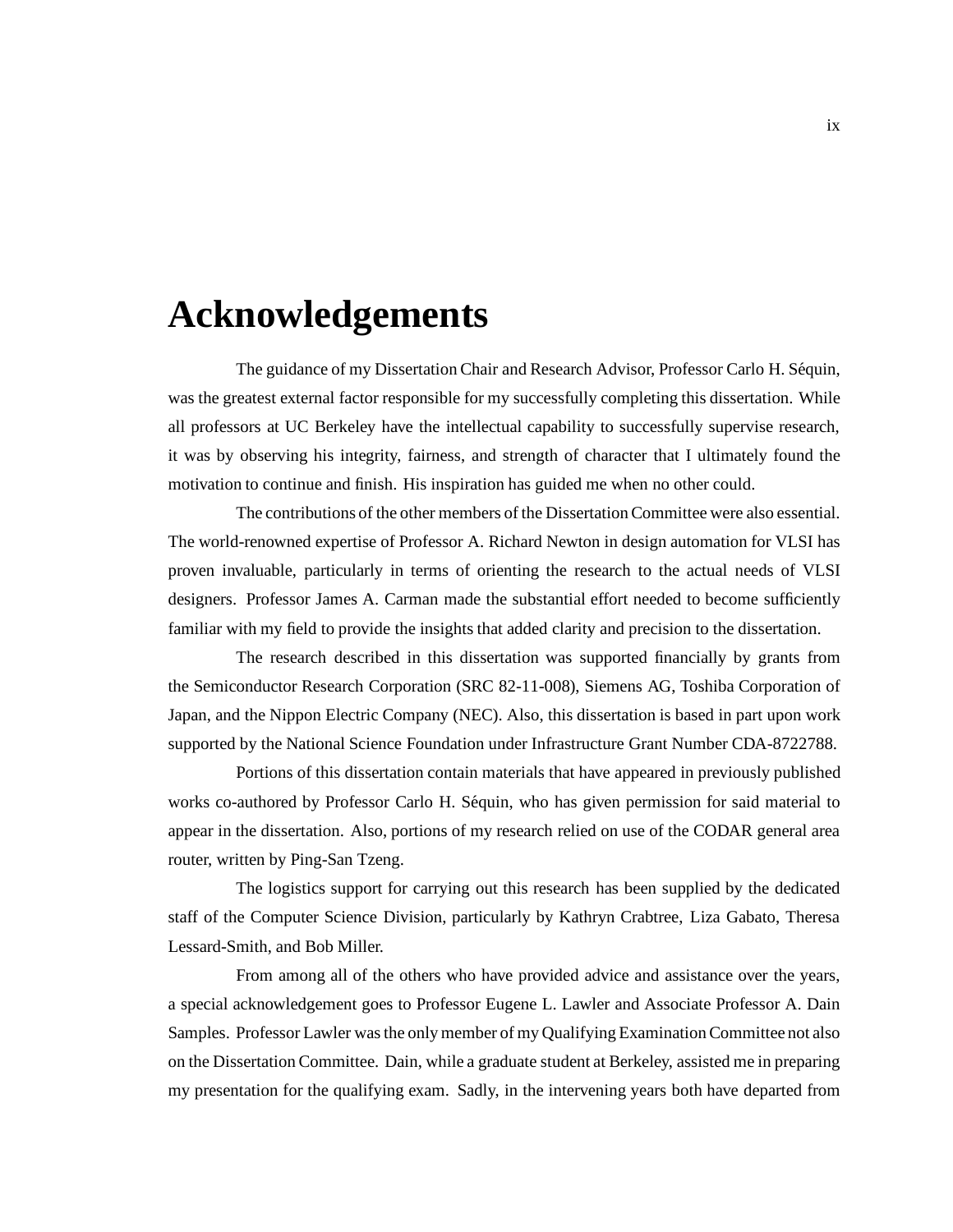this earth. I regret not being able to thank them personally for their efforts, and I especially regret not having spent more time with these wonderful people. This dissertation is dedicated to their memory.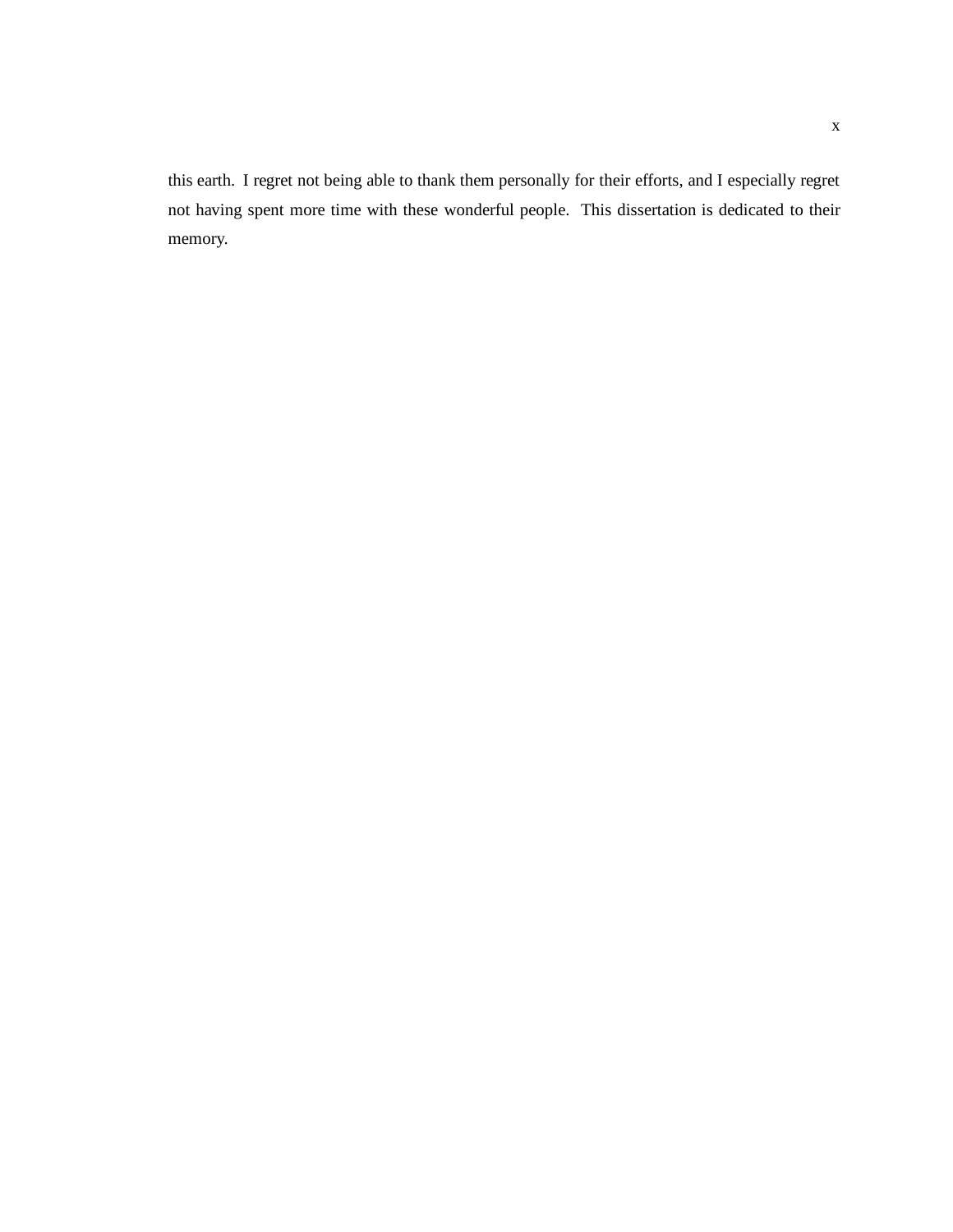### **Chapter 1**

## **Introduction and Background**

The field of VLSI (Very Large Scale Integration) chip design provides a rich and varied domain in which to study the process of design engineering. Much of the interest in and effort devoted to VLSI design is driven by the large and growing complexity of VLSI chips. A casual observation of microprocessors and memory chips indicates that the number of transistors placed on one VLSI chip doubles roughly every two years. This means that the number of alternatives for implementing a given chip design, although finite, has grown well beyond the ability of a single human designer to comprehend and the capability of current or currently proposed computers to enumerate. In this context, the objective of computer aids for VLSI design is to assist the human designer(s) in choosing from among the myriad of possibilities the implementation that minimizes the desired combination of area, power and delay characteristics.

The first task in the VLSI design process is invariably to specify what chip is to be designed. Although the initial specification language of VLSI designs is often English, Japanese, or German, we are most interested in machine processable design representation formats, since only these may serve as the input to computer aided design tools. Many such design representation formats exist, these may be ordered into different levels of abstraction based on their information content and the specific design concerns they address[1][2]. These levels may be described as follows:

**Behavioral Level** This level captures the specification of how the proposed system will behave in a manner that does not constrain the design to a particular implementation. Machine processable specifications at this level invariably are written in a formal hardware description language such as VHDL[3].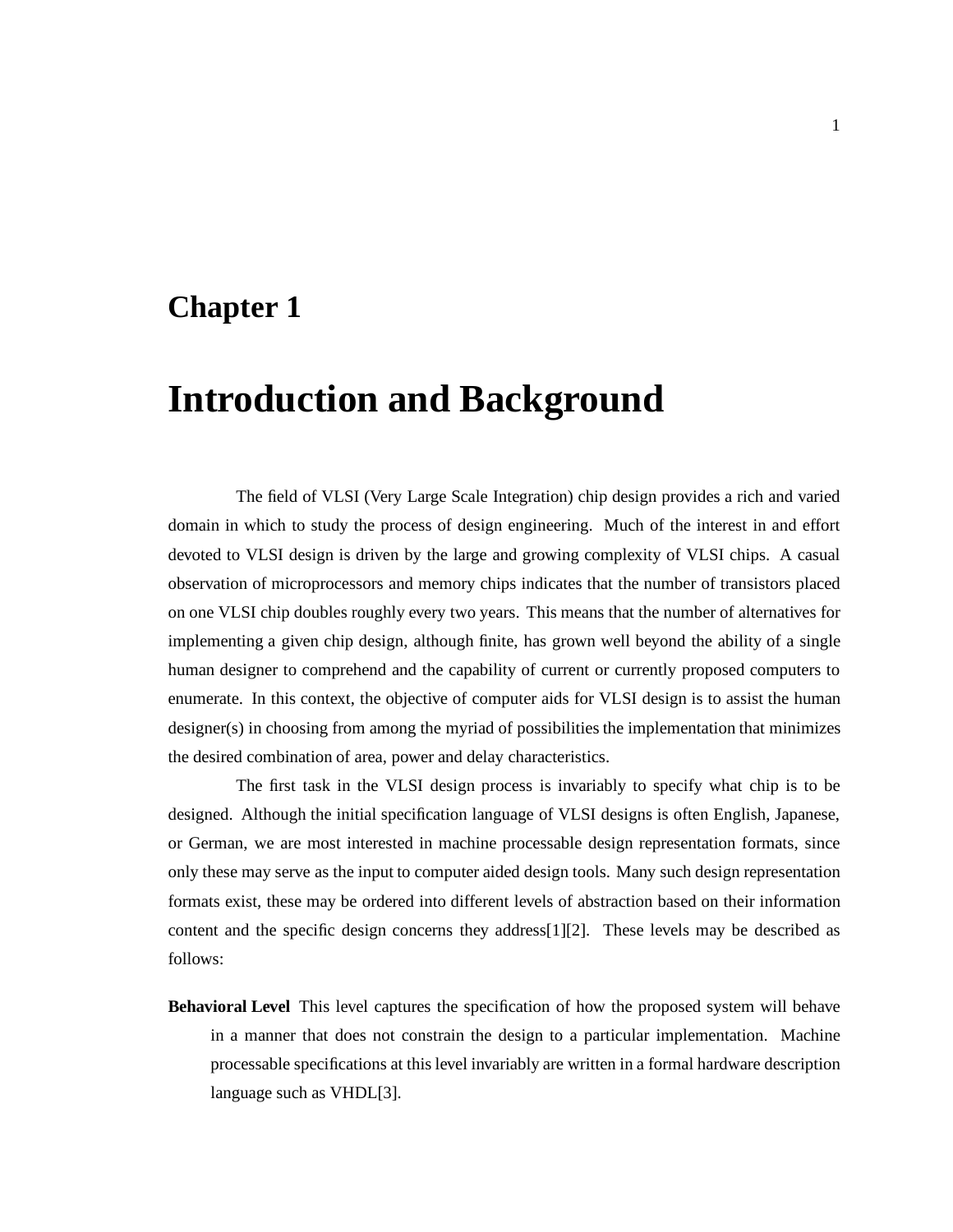- **Register-Transfer Level** This level describes a system's implementation as a set of register, logic, arithmetic, and memory blocks and the connections among them. This provides the overall structure of the system without specifying the actual circuits to be used.
- **Circuit Level** At this level, each transistor to be used in the design is represented explicitly as part of either a schematic net-list or a logic level representation that can be mapped directly into a net-list.
- **Symbolic Layout Level** This level describes the geometric realization of the circuits on a silicon chip. This level contains the location of the transistors and the paths taken by the interconnecting wires.
- **Mask Level** At this level, the design is represented by a set of lithographic masks where each mask corresponds to a step in the chip fabrication process. The features to be placed on the chip are described by rectangles inscribed on each mask. A design specified at this level is considered ready for fabrication.

The above classes are not meant to be rigidly precise. In practice, designers may use different levels of abstraction in different parts of the design or may use information associated with a lower level to annotate an otherwise higher level description.

From a design process point of view, the levels of abstraction described may be viewed as a set of boundaries through which design activities may be partitioned into distinct steps in order to manage their complexity. We refer to this partitioning strategy as *task decomposition*. Each design step contains a synthesis phase in which the current design representation is refined through optimization or the adding of structural detail to produce a representation at the same or lower level of abstraction. Verification completes the design step, ensuring that the resultant design representation is functionally equivalent to the initial one. Collectively, the set of steps needed to produce a fabrication ready representation of a design is called a *design path*.

To reduce the amount of effort needed to complete each design step, designers will partition a design into pieces, perform the design step on each piece separately, and later merge the pieces. This strategy, known a *hierarchical decomposition* may be employed recursively, resulting in a design representation consisting of a tree of component blocks. Hierarchical decomposition has proven useful because both human and computer aided design steps often have complexity that is super-linear in the size of the design. Thus, splitting the task reduces the overall effort, even when the overhead of splitting and merging the pieces is taken into account. A further advantage is that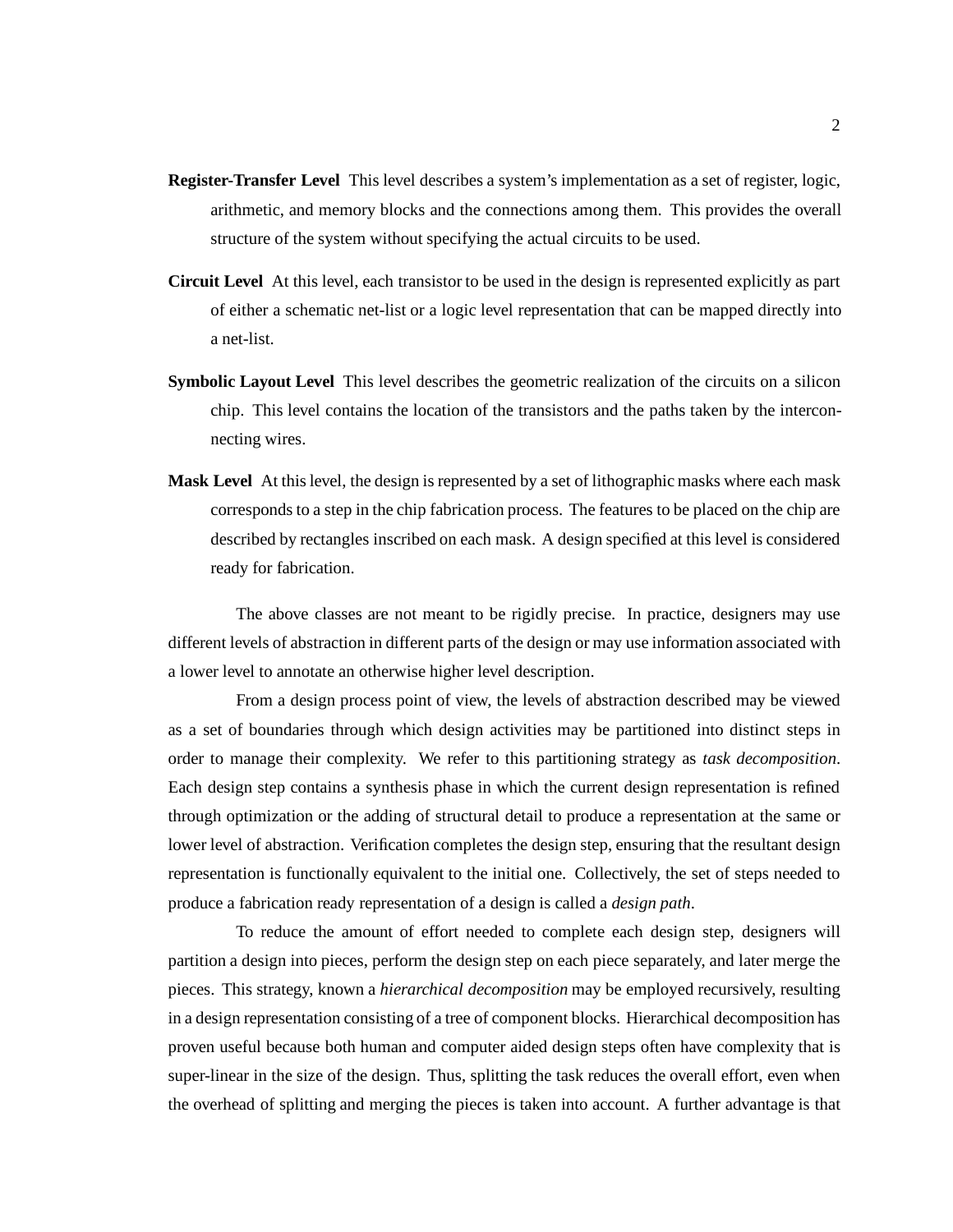parts of a design often can be decomposed into identical sub-structures, allowing the design work for that sub-structure to be re-used.

Although hierarchical and task decompositionreduce complexity by allowing design tasks to proceed independently, they do not entirely eliminate the the need for feedback among design steps or components. Components in a hierarchy must be designed such that they fit together electrically and geometrically on a chip. Optimizing a design representation during a given task may require information that is only fully revealed by performing subsequent tasks. Ignoring this interaction among parts will adversely affect the quality or even the feasibility of the design.

In our research we study *tool integration*, this being the handling of interactions among design step and hierarchical decompositions in the context of a framework of automated CAD tools. The investigation focuses on tool interaction in the context of synthesizing physical *layout*, i.e. the transformation of a circuit from its net-list specification to its geometric realization. The approach we use is to explicitly incorporate knowledge about interactions across hierarchical and design task boundaries into an automated layout system. To simplify the process of using known good layout algorithms in our system, we have chosen to alter individual tools as little as possible. Our approach is to use design interaction knowledge to alter the operating constraints and metrics of the individual tools in a way that increases the performance of the overall layout system.

The rest of this chapter is devoted to motivating and outlining our approach to tool integration. The next section begins with a brief overview of layout styles and layout synthesis systems, focusing on issues that involve tool interaction. We then briefly describe our approach, emphasizing those elements that contrast it from previous work. The last section contains an overview of the layout system that embodies our approach.

#### **1.1 Background**

#### **1.1.1 Layout Styles and Layout Methods**

The term *layout* refers to the transformation of circuits from a structural representation (usually a net-list) to a geometric representation suitable for fabrication. The task of layout is determined primarily by the class of circuits to be processed and the constraints imposed by the target VLSI manufacturing technology. This dissertation focuses on the layout of digital circuits implemented by a set of transistors and the network of connections<sup>1</sup> among them. These

<sup>1</sup> Each set of electrically connected nodes is a *net*, hence the term net-list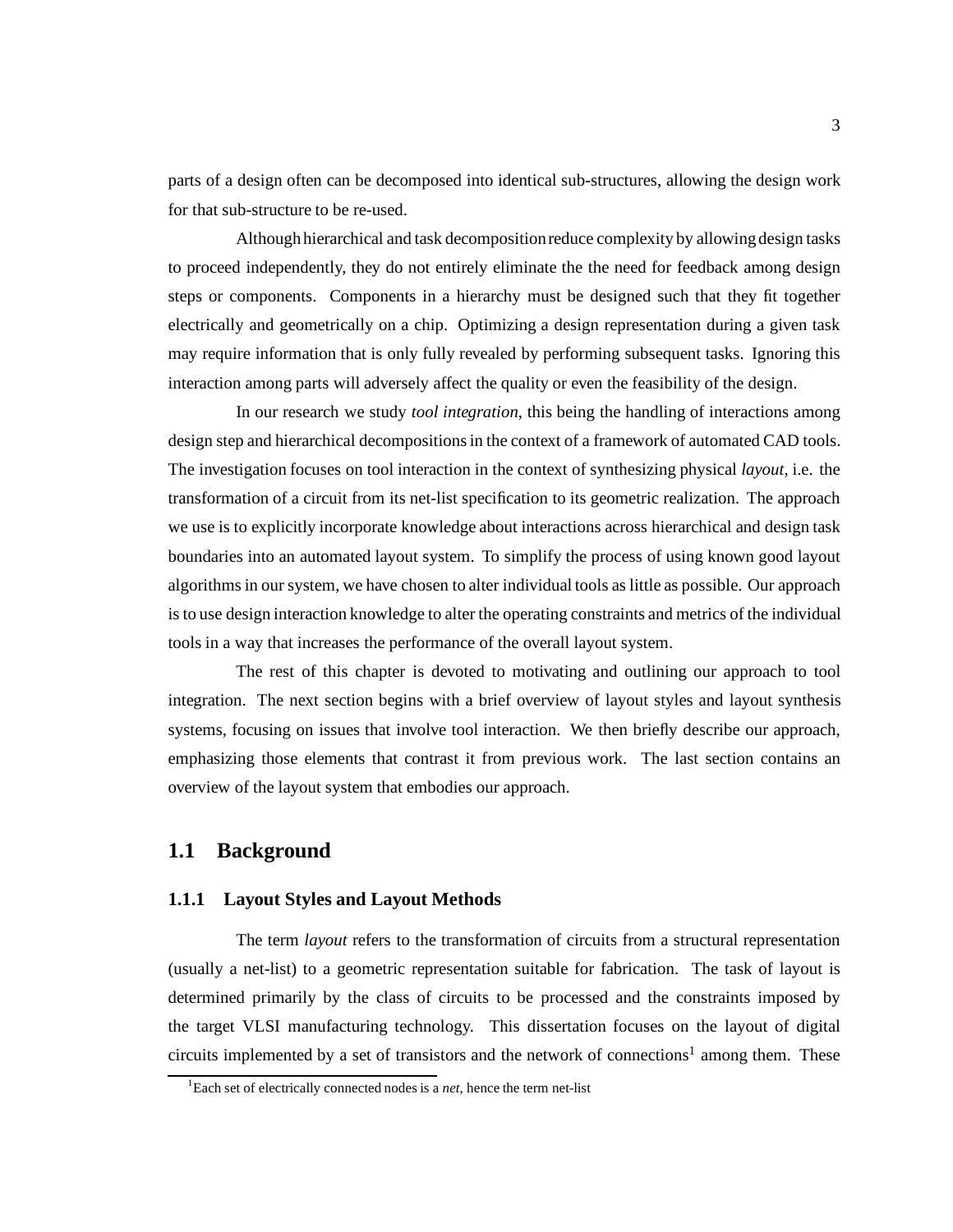transistors and wires are to be fabricated in CMOS[4] (Complimentary Metal-Oxide Semiconductor) technology. CMOS technology implements *field-effect* transistors where a voltage applied to the *gate* controls the current flow between the transistor's *source* and *drain* terminals. Electrically, transistors in CMOS come in two types, N-type and P-type; this refers to the type of diffusion used for the source and drain terminals. The transistors are fabricated on a planar substrate, while the interconnect is fabricated by depositing layers of metallization on top of the transistors. The technology targeted by our system uses two layers of metallization. Within this context, layout is the task of embedding transistors in a plane in a way that allows the completion of interconnect with two layers above the plane in a dense and compact manner.

As with the overall VLSI design process, there are an extremely large number of alternatives for the layout of a given circuit. To reduce this complexity, designers will impose conventions on how transistors and wires may be oriented before beginning the layout task. A set of such conventions is called a *layout style*[5]. Layout style is important because it strongly influences both the complexity of the layout task and the quality (i.e. small area, low delay and/or power) of the resulting circuit. In the following taxonomy of layout styles, we illustrate the tradeoff between design labor required and layout quality achieved.

At one extreme are array based approaches, such as PLAs[6][7] and Weinberger arrays[8]. Here the input circuit (expressed as a two-level Boolean logic function and a transistor net-list respectively) is converted directly to transistor tiles. Wiring is performed implicitly by the abutting of tiles, no explicit routing algorithm is employed. More flexible array approaches, as exemplified by the gate matrix layout style[9], allow routing only on restricted paths so that simple algorithms may be used. In each case, the simplicity of layout is achieved by restricting the geometry that is produced. This restriction limits the quality of layout, particularly as the size of the input circuit exceeds 100 transistors.

At the other extreme is the approach that allows total freedom in the placement and orientation of both transistors and wires. As illustrated by Baltus and Allen[10], the lack of geometric constraints on transistors leads to an extremely complex layout task that is difficult to model in an automated layout system. Because of the complexity, the approach is reserved for layouts where the highest quality is required and maximum effort may be expended. An example of this is the layout of a memory cell that will be replicated in an array to form a large memory block. Such memory blocks are a common component of digital VLSI chips[11].

Note that the tiling method used to produce such a memory block is similar to the gate array layout style in that each method uses wiring by abutment to avoid solving a general wire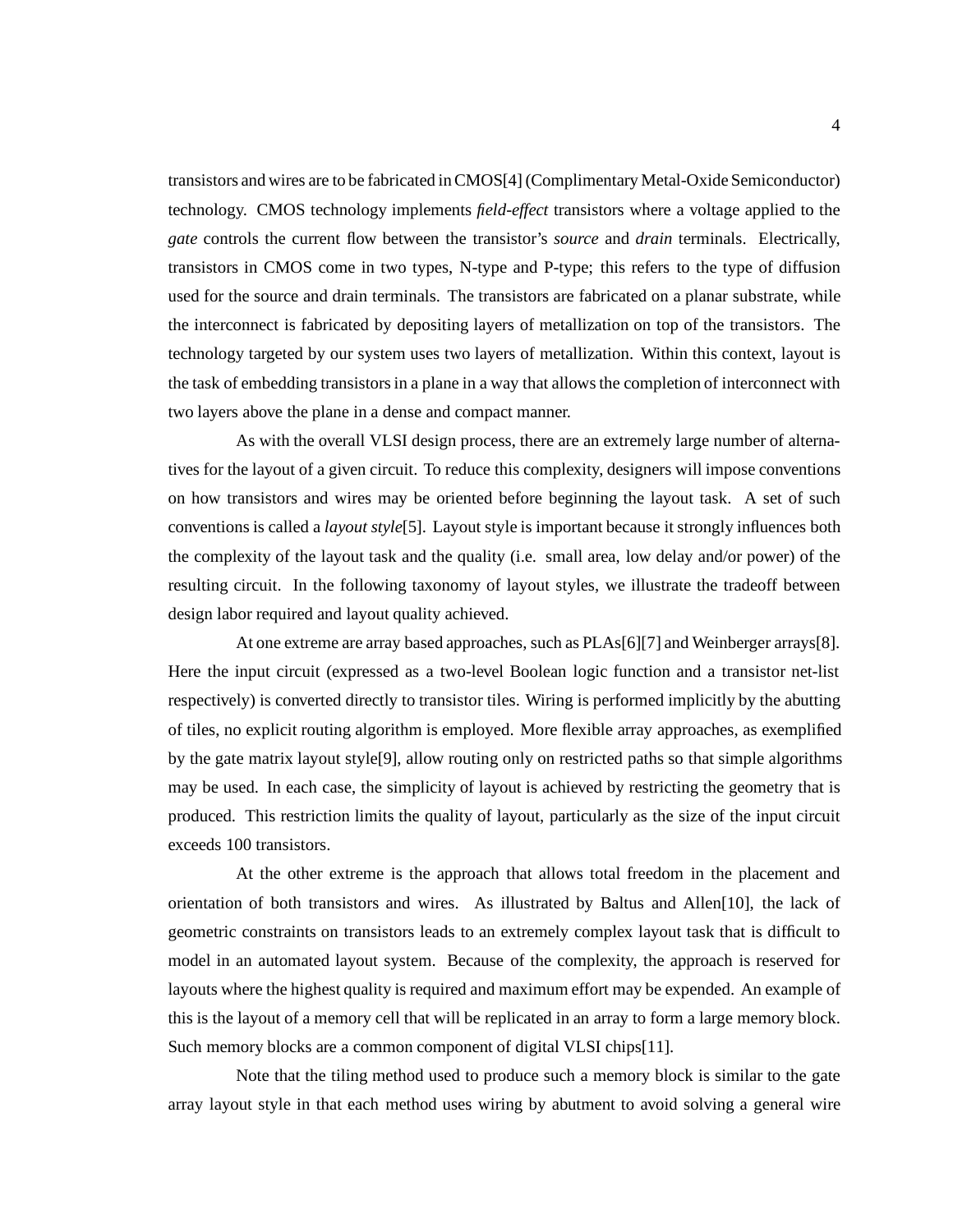routing problem. The difference is that with gate arrays transistors are replicated to form a general circuit whereas in the function block the basic tile is an entire circuit.

In between these extremes lie a set of layout styles in which transistors are constrained to lie in rows while the wiring may take arbitrary paths over the transistors and/or between the rows. These are referred to collectively as *row-based* layout styles[12]. In CMOS, by far the most common row-based layout styles use alternating rows of P- and N- type transistors to implement complimentary logic (also known as *static* CMOS) circuits[13]. Static CMOS circuits are suited for these styles because they always contain equal numbers of P- and N- type transistors.

From a design automation point of view, this class of layout styles is very important because the restrictions on transistor geometry are not as onerous as those in gate array styles and yet allow for the use of automated layout tools. Individual row-based layout styles are distinguished by the type of routing restrictions employed. These styles and the layout systems that implement them will be discussed in a later section.

#### **1.1.2 Hierarchical and Task Decomposition**

Although the selection of a proper layout style is important, it is not the only complexity management method used in layout synthesis. Modern VLSI digital chips are not a monolithic collection of transistors but are a heterogeneous mixture of circuit blocks and layout styles. Constructing such chips involves the use of both hierarchical decomposition and task decomposition. In this section, we illustrate how these techniques are used in layout synthesis and thereby illustrate some basic principles common to all modern VLSI layout synthesis systems. Since our focus is on tool interaction, we emphasize situations where interdependencies arise among layout synthesis software tools operating on different tasks or on different levels of hierarchy.

As mentioned previously, the primary tasks in layout synthesis are the arrangement and orientation of blocks, known as *placement* and the finding of paths for the interconnecting wires, known as *routing*. The interdependence among these tasks arises from the manner in which they are organized. Ideally, the placement and routing tasks would be organized as follows<sup>2</sup>:

while(Best layout not good enough) Form new trial placement; Route trial placement;

<sup>&</sup>lt;sup>2</sup>Since all of the work described in this dissertation was implemented in the C programming language, we use a C-style syntax in our pseudo-code descriptions.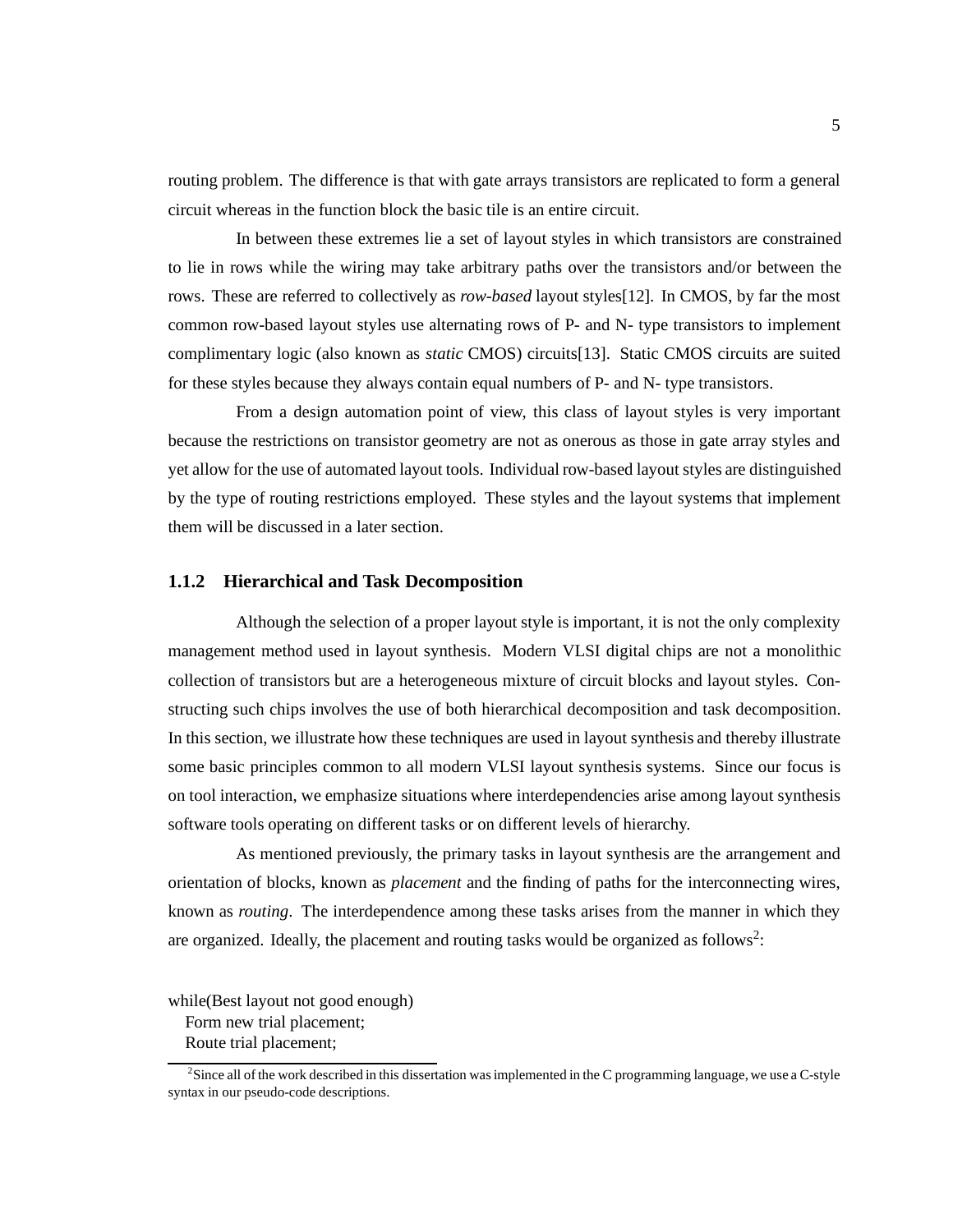Evaluate area/delay/power of resulting layout; If (New layout better than current best layout) Best layout  $=$  New layout;

Layout systems do not operate in this way because the complexity of routing<sup>3</sup> is so high that only a very few (possibly only one) trial placements can be fully routed.

Thus, in automated layout systems the placement task is a separate optimization problem using a metric that approximates the metrics of the final layout[15]. The most common proxy for routability is to estimate the length of all nets. One method for estimating the length of a net is to take the half-perimeter of the bounding rectangle formed by the pins of the net. Another approach is to model a net as the complete graph of its pins and use an appropriately weighted distance for each edge. This measure may be supplemented by an estimate of congestion, such as measuring the number of nets crossing a particular cut-line[16]. The key aspect of these estimation methods is that values may be obtained without doing any routing.

Two kinds of errors may appear when a placement based on wiring estimates is subsequently routed. First, because the location of wires is not specified during placement, wires may become congested locally and exceed the amount of space available at a particular location. Secondly, the final wiring length of a particular net may exceed its estimate. This becomes critical when nets have bounds placed on their length derived from signal delay bounds.

The effect of the errors is that the wiring of the chip or block may fail to complete without modifying its placement. This issue is complicated by the fact that the original placement tool uses a proxy rather than an explicit model of the routing. We will discuss methods of addressing this issue in the detailed exposition of layout systems in the next section.

Hierarchical decomposition in layout synthesis is accomplished by augmenting net-lists with an abstraction mechanism called a *block*. Previously, we described a circuit net-list as a set of transistors and a set of nets, where each net is a list of transistor pins to be connected. The block mechanism encapsulates and abstracts the net-list of the objects (blocks or transistors) within it. Nets that must connect to nodes outside the block are abstracted by adding a pin for that net to the block. On the outside of the block, a connection made to a pin on the block represents a connection to the pins of the sub-net inside the block. Applying this mechanism recursively results in a tree

 $3$ Both placement and routing are NP hard for at least one dimension and at least two layers of wiring[14].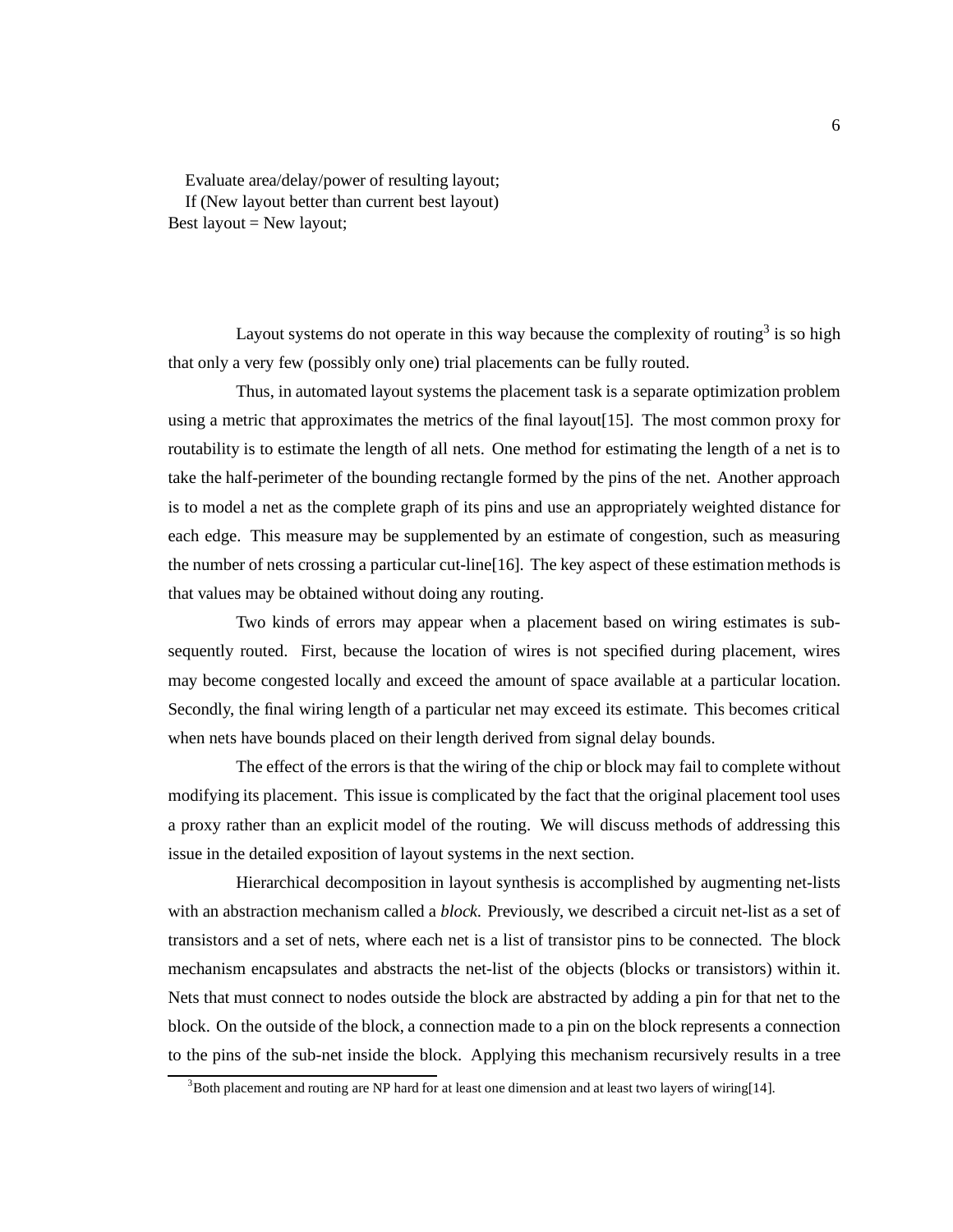

Figure 1.1: A cell and its block abstraction

of circuit blocks with transistors being the leaf elements of the tree. Figure 1.1 illustrates the block abstraction mechanism as exemplified by a static CMOS 2-input NAND gate.

Many VLSI layout systems use different synthesis tools on different levels of the net-list hierarchy<sup>[17]</sup>. Typically, the boundary is at the transistor-level where the layout of circuits at the transistor level is handled by a different tool from the block-level synthesis tool<sup>4</sup>. This approach allows the macro-block layout tool to operate on the block abstraction of the circuit, freeing it from the details of implementing the chosen layout style. In turn, the automatic cell layout tools use specialized algorithms geared to the known interconnection pattern of transistors (gate, source, and drain) and the particular layout style.

Because both the macro-block and cell layout tools are performing the same function, their operation is interdependent. The focal point of this interdependence is the geometric interface of the cell, specifically its shape and pin positions. The placement and routing of the cells that form a macro-block is dependent on the cell's shape, size and pin positions, since ultimate the subblocks must fit together efficiently without overlap. Thus, the top level tool must have a reasonable approximation of the layout of the sub-blocks. However, performing the layout of cells first may overconstrain the operation of the macro-block level tool. A cell layout that is locally optimal may not be globally optimal when it is combined with the other cells of the macro-block.

A similar interaction occurs in those layout systems that treat the net-list as immutable and exploit its structure to simplify the layout task. For example the a typical processor datapath consists of a set of function blocks to be placed side by side where each block is a one- or two-dimensional array of circuit cells. By performing the layout of the function blocks first, the layout synthesis of

 ${}^{4}$ Sc2D[18] is the notable exception to this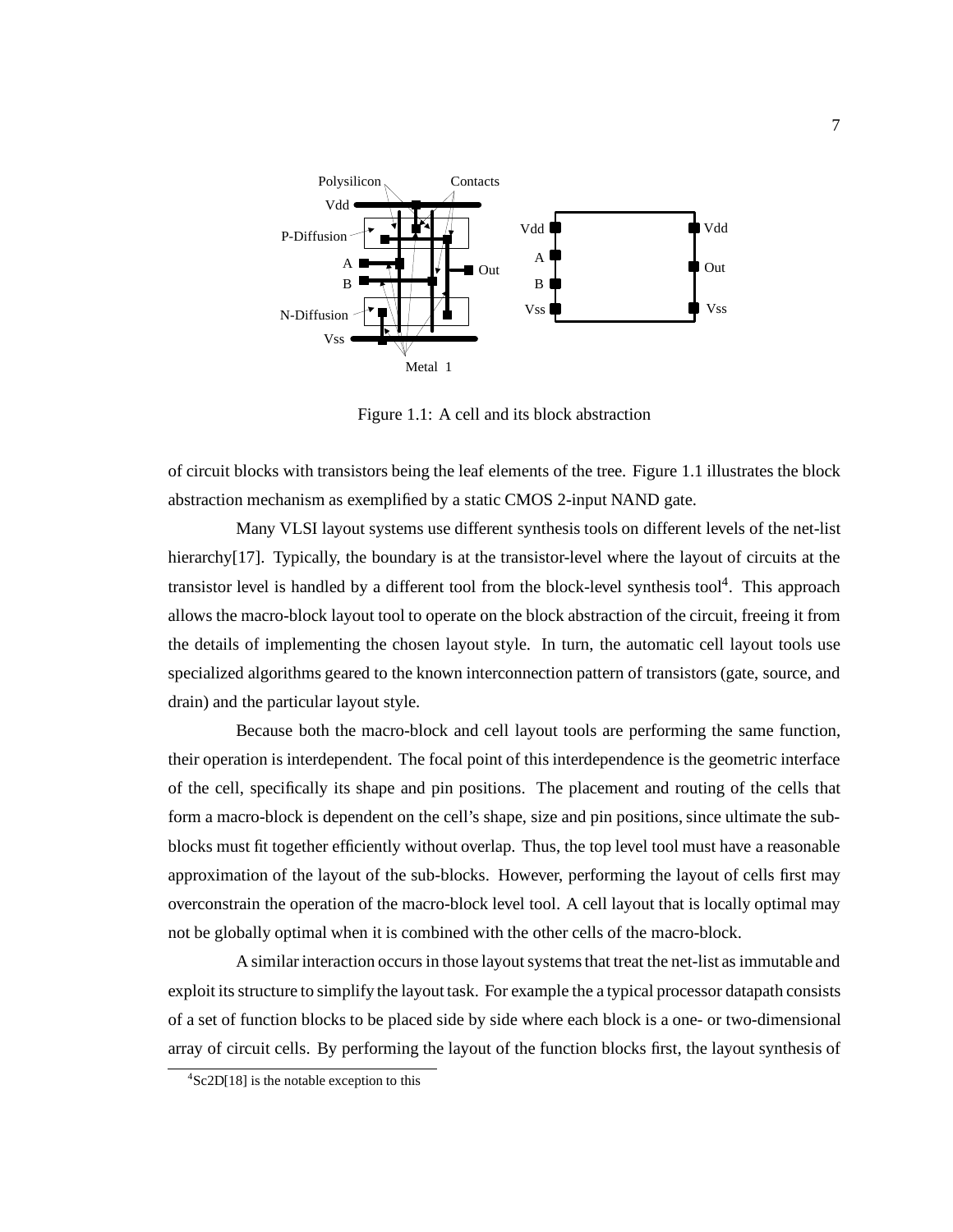the top level can be reduced from a two-dimensional task to a one-dimensional one. The details of how these *module assemblers* operate will be discussed in the next section.

The interdependencies associated with hierarchical interaction at the tool level also appear when examining the behavior of individual layout algorithms. For instance, many layout systems create hierarchy in the course of layout through the use of algorithms that employ the "divide and conquer" paradigm. An important example is the *mincut* placement algorithm in which blocks are placed into either two[19] or four[20] roughly equal regions so as to minimize the number of nets that cross the region boundary. At each step the algorithm must also balance the relative sizes of the sub-regions along with the sizes of the blocks. This step is employed recursively until each block occupies its own region. Similar algorithms[21][22] exist for wire routing as well.

Interdependencies across the boundaries created by these algorithms account in part for the sub-optimal performance of these algorithms on some problems and for the lack of provable guarantees regarding the performance of any hierarchical layout algorithm. The scope of this dissertation extends beyond the behavior of a single algorithm or group of algorithms, and we do not purport to resolve interdependencies within an algorithm to improve its performance specifically. We include individual algorithms in this discussion because many existing layout systems attempt to handle tool interaction by improving on the basic algorithms outlined above. These strategies and the systems that use them are the subject of the next section.

#### **1.1.3 Tool Interaction in Layout Systems**

The above section presented an abstraction of techniques that are applied in a variety of layout systems. To fully understand these techniques and to provide a context for our research, it is necessary to discuss specific systems and contexts. Practical layout systems are a combination of layout styles and methods of task and hierarchical decomposition. The number of combinations and thus the number and diversity of layout systems is quite large. Rather than simply enumerate these combinations, the discussion focuses on how layout systems handle the interdependencies among their component tools. In particular, we discuss those instances where a tool has been modified or created to handle a particular interdependency. However, many existing layout systems do not have an explicit strategy for handling tool interaction. In these cases we reach our conclusions by studying the task partitioning in these systems and its implications for the component tools.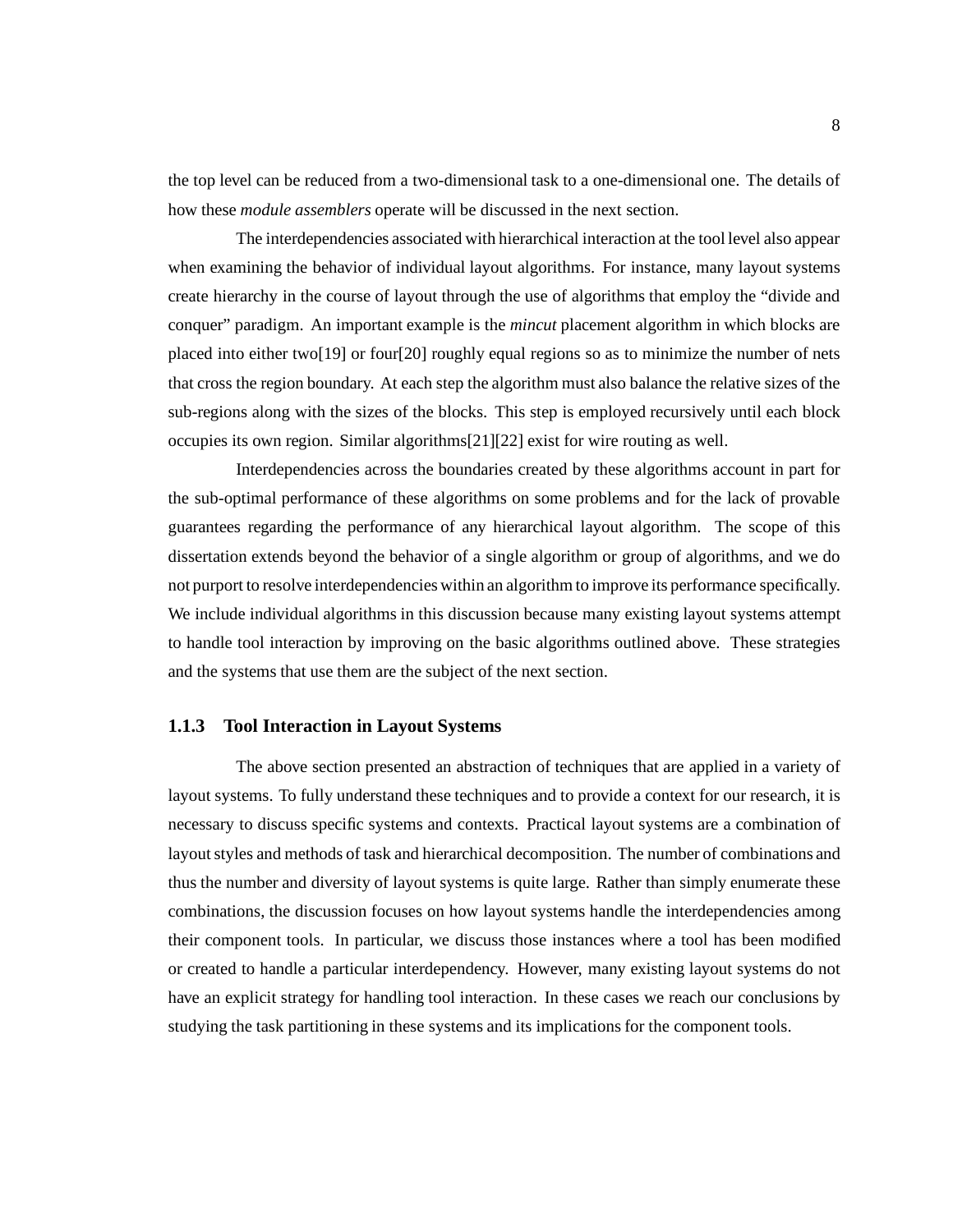#### **Standard Cell Layout**

We begin the discussion with layout systems built for the *standard cell*[12] layout style. The standard cell layout style is an example of a row-based layout style, in which static CMOS circuits are implemented by rows of P- and N- transistors. Each row contains transistors of one type placed horizontally adjacent to one another. The P- and N- transistor rows are then stacked vertically, with transistors that use the same gate input net vertically aligned. To create the input net-list for this layout style, a large circuit block is decomposed into a collection of relatively simple logic functions which may be implemented using one or at most two rows. The macro-block is produced by abutting the cells to form one or more long rows. To make this abutment feasible, the internal wiring for each cell is routed within the boundaries of the row of transistors as much as possible. Usually, the power supply rails run parallel to the transistor rows to form this boundary. The external wiring among cells is routed in the regions between rows. These regions are called *channels* and the routing problem where pins appear on two sides of the routing region is called the *channel routing problem*[23]. Part of a cell's internal wiring includes the wiring for connections that extend outside the cell. This is done by routing wires from the interior of the cell to pins on the two sides perpendicular to the transistor rows. Figure1.2 illustrates the typical cell and macro-block arrangements for this type of layout.

A key feature of this system is that the macro-block and cell layouts are performed by entirely different tools with very little interaction. The number of different types of elementary circuits needed to form large digital macro-blocks is relatively small, usually on the order of 100 types of circuits. Because each cell is small, of standard shape, and has no external wiring going through it, there is very little to be gained by customizing the layout of every cell instance. Thus, the layout of each gate is done once in advance for each kind of cell, either manually or with an automated tool, and every instance of that cell uses the same layout. The layouts are stored in a library along with the block abstraction for use by the macro-block layout tool.

This approach minimizes the interaction between the different layout tools but complicates the layout problem at the block level. Since a macro-block may contain tens or even hundreds of thousands of these elementary logic cells, the placement and routing tasks require automated methods. Because of this complexity, the cost of producing a placement that subsequently cannot be routed is very high.

One method employed to reduce this cost is to sub-divide the routing and placement tasks. For instance, the placement task is often divided into initial and refinement steps where the steps are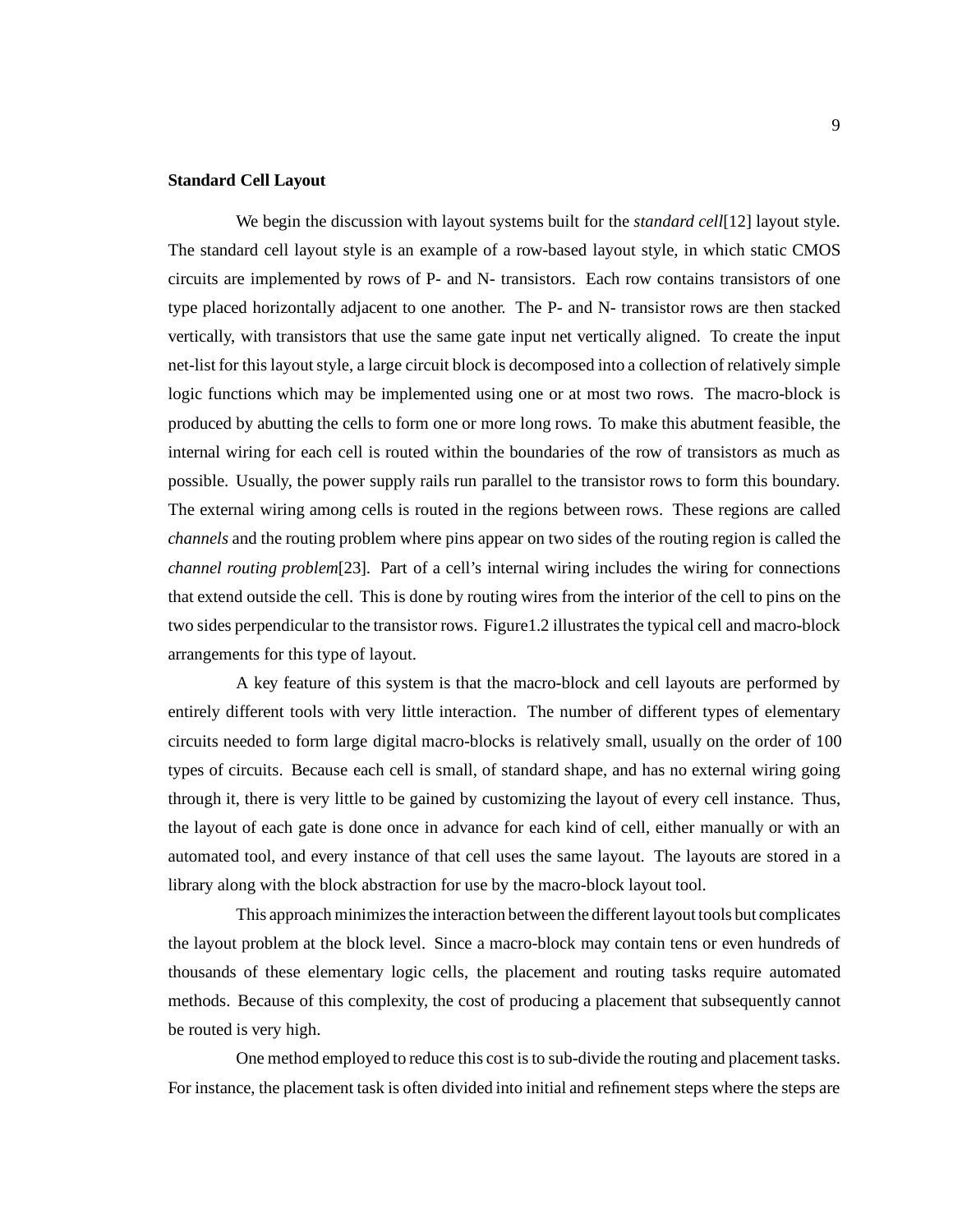

Figure 1.2: A standard cell layout

differentiated by scope. In an initial placement step, any cell may be placed in any position, while in the refinement step the set of cells to be considered and the distance a cell may be moved are restricted. In standard cell layout, the initial placement step assigns each cell to a location in a row to minimize a simple global objective function usually consisting of estimated wiring length and the maximum width of a row. This initial good placement is refined by swapping cells within the confines of a region, usually a row or a portion of a few rows. The swapping of cells is facilitated by the fact that the cells are of nearly equal size and shape.

The routing task is also split into *global* and *detailed* steps differentiated by their wiring model. In global routing, wiring segments are assigned to channels with the objective of minimizing net length and minimizing overall channel height by evening out the distribution of wiring in channels. Channel height is measured by computing *density*, which is the maximum number of nets that cross any cut line in the channel. The global router uses feed-throughs in cell rows whenever a wire segment must enter or exit a channel and no connection to a cell exists. Some feed-throughs are built into the layout of cells; if the global router must explicitly insert them, their cost is included in the objective function. The resulting wiring problem is then fed to a detailed channel router which can now operate on each channel independently.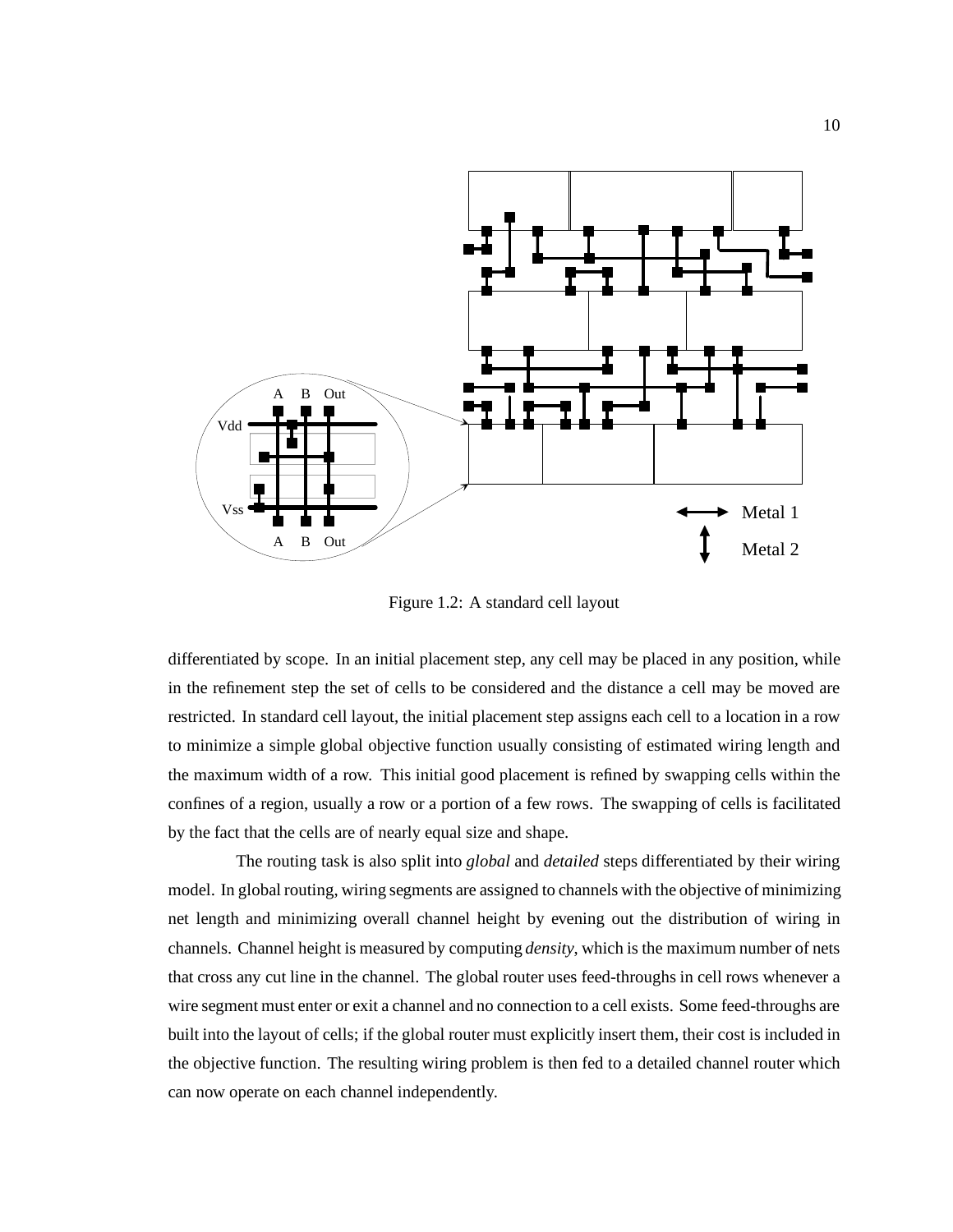Task sub-division provides the flexibility to use more than one cost function or wiring model in a given layout task. Because this advantage alone is not enough to overcome the problems caused by doing routing after placement, some row-based layout systems[24] integrate the functions of placement refinement and global routing. A simple method of accomplishing this objective is to place the tasks into an iteration loop beginning with a global routing of the initial placement. This allows the placement refinement step to use the more sophisticated global routing cost function, using wire segment lengths instead of half-perimeter estimates and taking into account channel density and number of feed-throughs.

Since the movement of blocks changes the global routing of both the nets attached to the displaced blocks and the nets that are in the vicinity of the displacements, each block move triggers a substantial recomputation of the global routing. Furthermore, these changes may affect the utility of further moves, rendering inaccurate any attempt to compute the net-length and congestion resulting after several such moves. These added complexities mean that this method is used only for short moves and therefore can achieve only incremental improvement of the quality of layout.

These limitations have provided the motivation for developing systems that attempt to perform placement and global routing simultaneously. Most of these systems use a top-down partitioning algorithm based on either a quadrisection [20] [25] or a  $2xN$  grid structure [26]. Some form of global routing is then used to assign nets to paths among the rooms in the partition; the aforementioned grid structures have been chosen because efficient algorithms exist for performing this assignment. The combined partitioning/global routing procedure is then applied recursively. This allows the global routing paths at one level to influence the partitioning of blocks at the next lower level.

The primary drawback to these algorithms is that they do not eliminate interdependencies at hierarchical boundaries. Instead, the effects of interdependencies are manifested in the internal operation of the algorithm. For instance, at the top-level, blocks whose proper placement is near the middle of the target region may be arbitrarily assigned to one side or the other of the first cut-line in order to minimize the number of nets crossing said line. Although the subsequent use of global routing information can compensate for these effects at lower levels, it cannot completely undo them. This has led to the development of more sophisticated approaches to partitioning[27][28] in which blocks partitioned at one level may actually cross over previously formed cut-lines. Unfortunately, there is no way to directly integrate global routing with this particular partitioning method.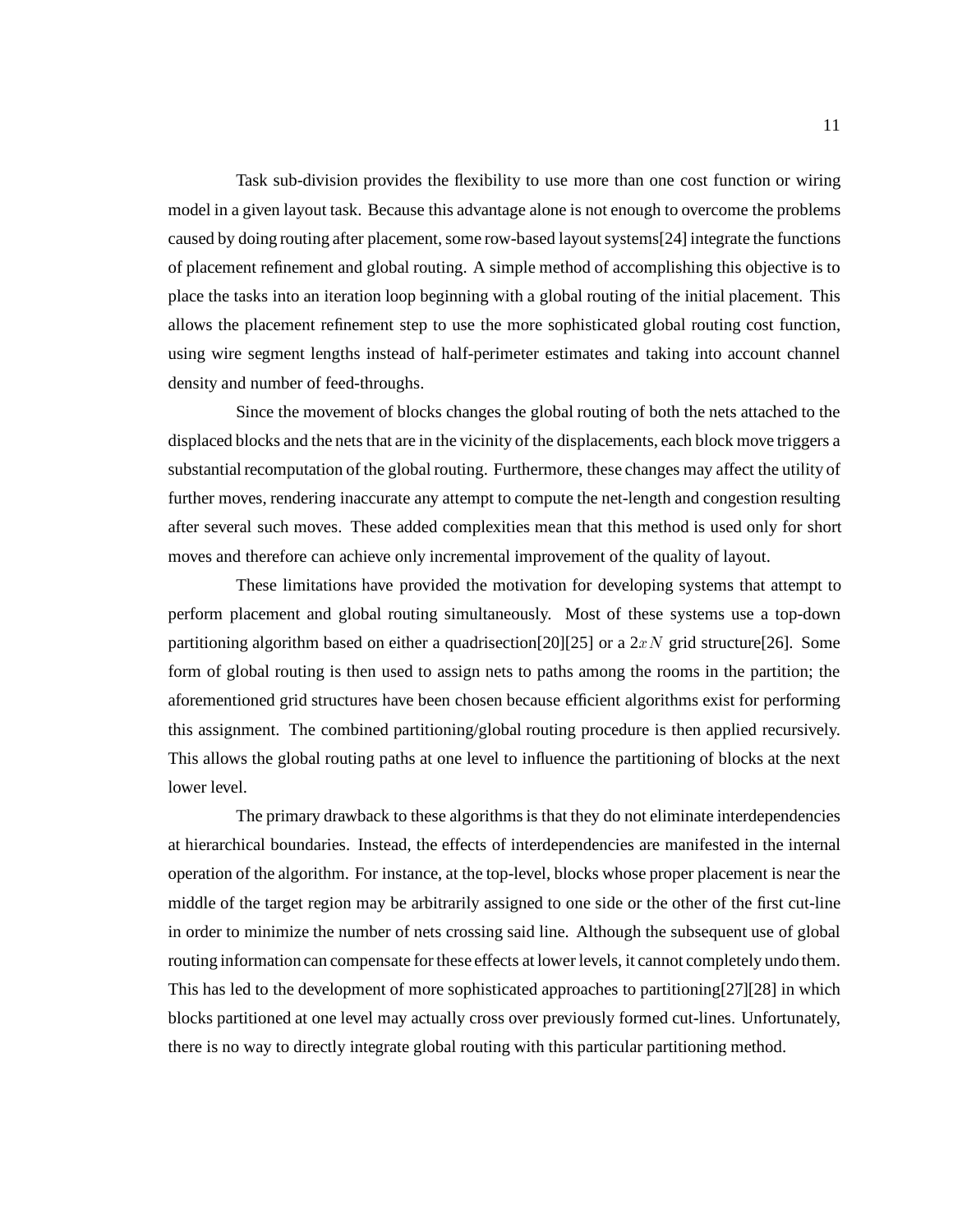

Figure 1.3: The standard cell layout as a component of a macro-block layout

#### **Macro-block Layout**

A similar approach to minimizing tool interaction can be seen in the placement and routing of macro-blocks. The macro-block layout problem is more general than row-based layout in that blocks may possess different sizes and aspect ratios, may have pins on all four sides and may assume arbitrary relative positions (i.e. blocks are not fitted into rows). Wiring among the macro-blocks may be routed in channels between blocks or may be allowed to pass through the blocks on metallization layers not used by the block's internal wiring. While restricting the wiring to channels may be less area and net-length efficient, it does permit the use of the channel routers already developed for row-based layout systems. Allowing wires to pass over the interior of blocks begets a more complex *area routing*[29] problem. By supporting a more general placement and wiring model, the macro-block level tool is able to accept blocks produced by any of the layout styles mentioned above, including macro-blocks produced by a row-based layout system. This principle is illustrated in Figure 1.3.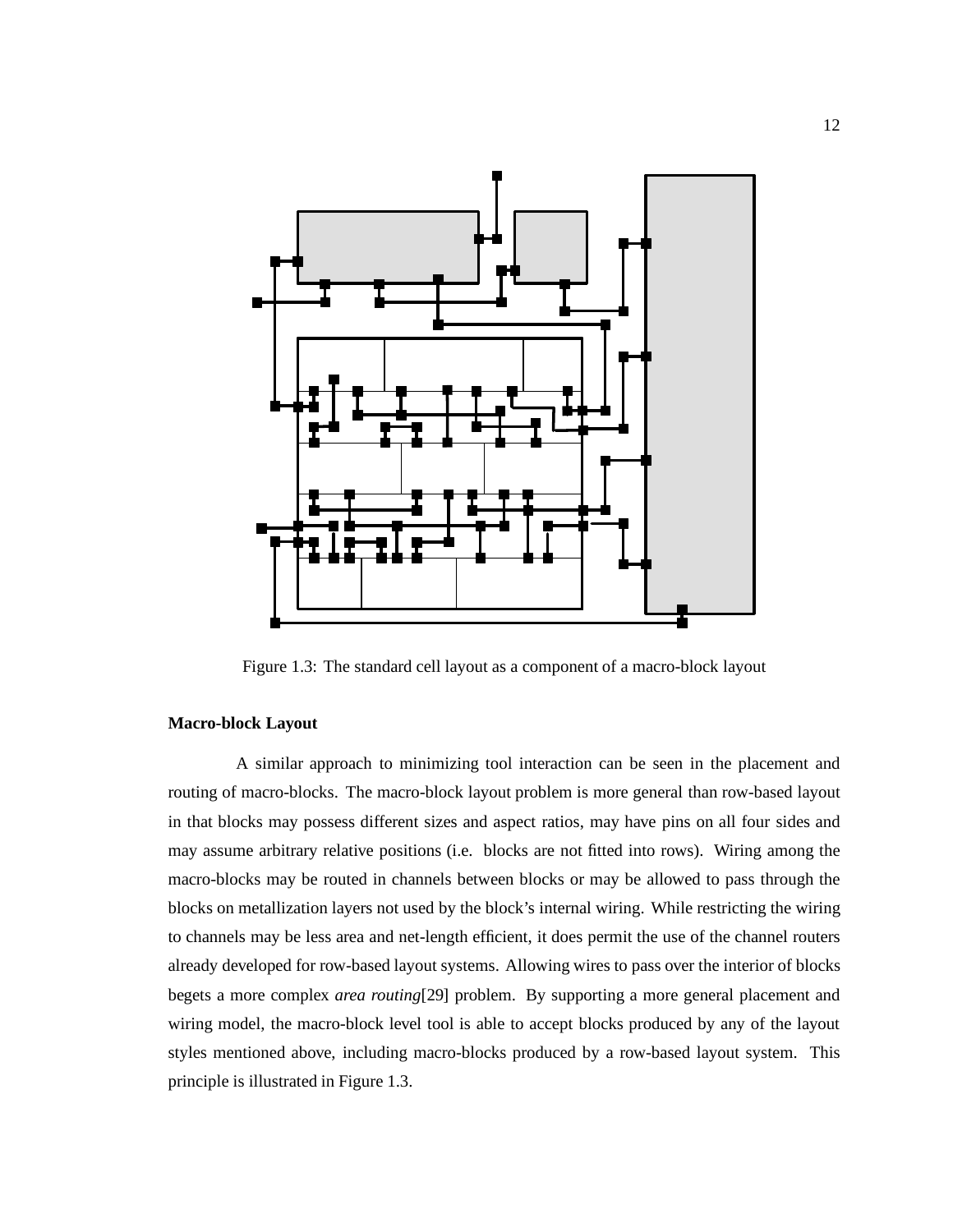At one time, macro-block placement was considered a special case of the *floor planning* problem, in which individual blocks are allowed to vary their aspect ratio and pin positions. Early approaches to floor planning, such as Mason[30], combine a top-down partitioning of blocks with a bottom-up grouping of blocks into *floor plan templates*. In this context, a floor plan template is simply the sub-division of a rectangle into two or more rectangles; each of the sub-divisions is called a *room*. Since the number of topologically distinct floor plan templates is an exponential function of the number of rooms allowed[31], templates were typically limited to at most four or five rooms. Templates with four or fewer rooms are known as slicing structures[32]; using only these templates simplifies the problem of choosing an ordering for routing the channels between rooms.

The lack of uniformity in both the input blocks and their relative placements makes the interdependencies among levels of hierarchy even more manifest in floor planners than in row-based layout. For instance, in Mason blocks are partitioned according to a cost function that considers only the aggregate size of each partition and the wiring cost among the partitions. This approach may therefore assign a group of blocks that fit well together geometrically into different partitions. As the partitions are further sub-divided, this may result in a partition being occupied by blocks whose shapes do not fit well together. This is especially true when individual blocks are "hard" (i.e. of fixed shape) as in the macro-block placement problem. Grouping blocks together in a "bottom-up" fashion with a clustering metric[33] can often find these locally good groups of blocks. However, there is no guarantee that at the top-level the groups will fit together to meet global objectives or constraints.

The similarity of this type of interdependencies to those found in row-based layout has driven the development of analogous approaches to simultaneous placement and global routing. Hierarchical systems were developed in the context of both floor planning[31] and macro-block place and route[34]. Several such tools[35][36] explicitly attempt to combine top-down partitioning with bottom-up clustering.

More recent efforts have integrated sub-tasks more tightly by performing them on a common data structure. For example, in the CODAR area router[37], a grid of capacity constraints is made a part of the underlying wiring grid. This allows the tool to change the path of wire segments (a process known as rip-up and reroute) on a global scale if necessary. Further work in macro-block[38] and row-based[39] place and route focuses on developing a single data structure that combines global routing with space allocation.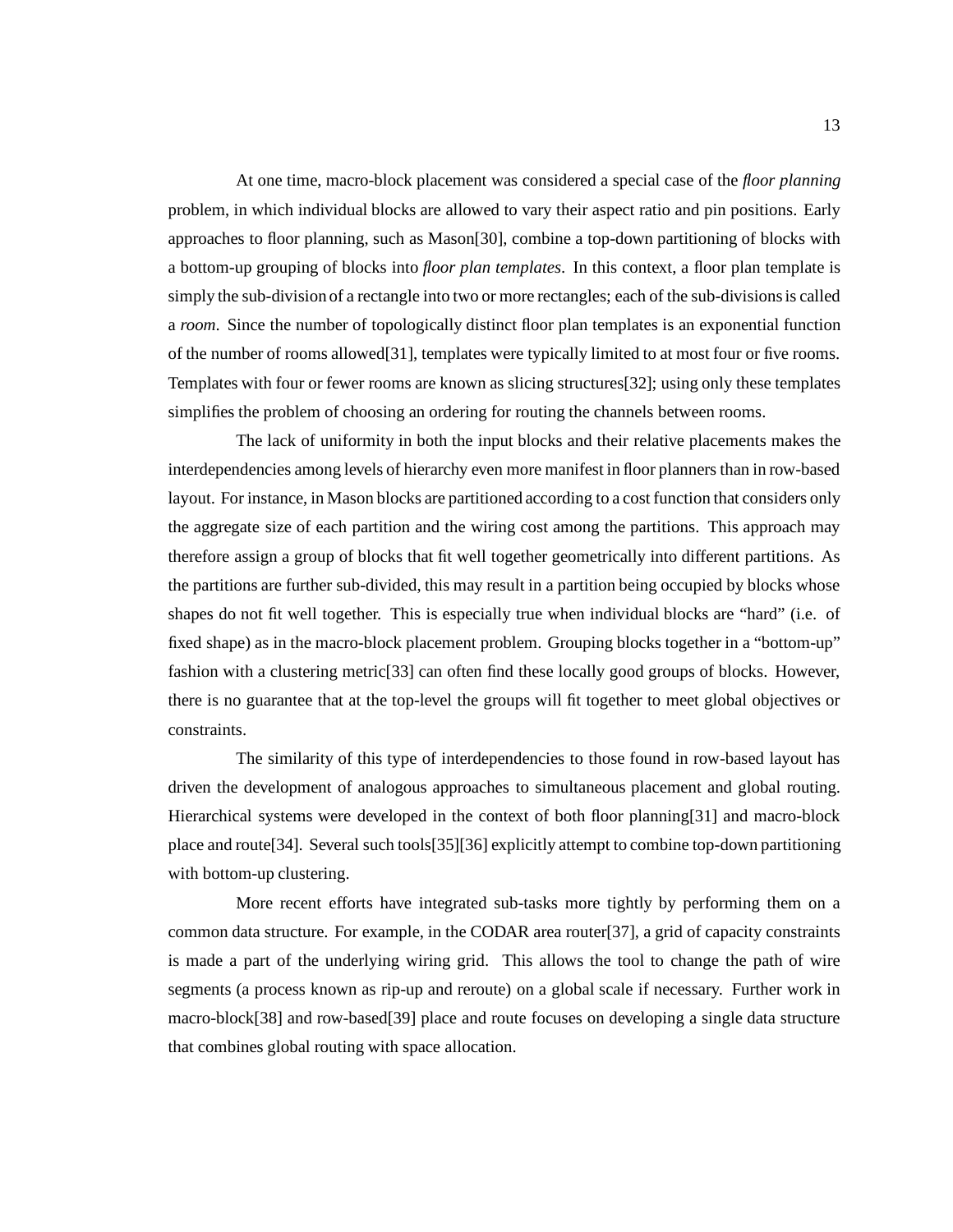#### **1.2 Motivation and Context**

As seen in the previous section, many layout systems address tool interdependency issues through the development and improvement of specific algorithms. Wherever possible, the interfaces between tools are made as simple as possible, even at the expense of making the tools at each end of the interface more complicated. In particular, the tools that perform layout at the macro-block level are expected to use the modules supplied to them as is, with little attempt made at customizing the input blocks. Rather than graft our approach onto a layout system where tool interaction is minimized, we demonstrate our ideas in the context of creating high-performance macro-modules from customized cells.

In this section, we describe this layout context and contrast it to the methods presented earlier. We then present a brief description of our system for automated layout in this context in order to contrast it with existing approaches and to motivate the more detailed description given in the next section.

#### **1.2.1 Layout by Cell Assembly**

Our research focuses on the layout of macro-modules whose circuitry has a regular structure. An important and illustrative class of macro-blocks with this structure are datapaths with a bit-slice organization[40]. A bit-slice datapath consists of a number of function blocks, such as memory cells, register files, shifters, ALUs and the like, where each of the function blocks operates on a number of bits in parallel. To process bits in parallel, each function block consists of an array of similar cells. The wires among the cells in a function block form a regular pattern of signal propagation. Typical patterns within a function block would include a control signal that connects a separate control cell to the same input in each of the function block's cells, or a connection to propagate the output of one cell to the input of an adjacent one. This latter type of connection would be found in counters or shift register blocks, for example. A bit-slice consists of a row of interconnected cells where each cell is part of a different function block. Collectively, these cells perform all needed processing for one data bit. The wiring that propagates the data in each bit slice may use point-to-point connections or shared data busses.

As seen in the above example, not all cells in a regular a macro-module need to be identical, nor must all wires follow a rigid pattern. However, the degree to which a module is regular greatly influences the utility and complexity of any layout technique designed specifically to exploit a module's regular structure. When a block consists of an array of like cell instances,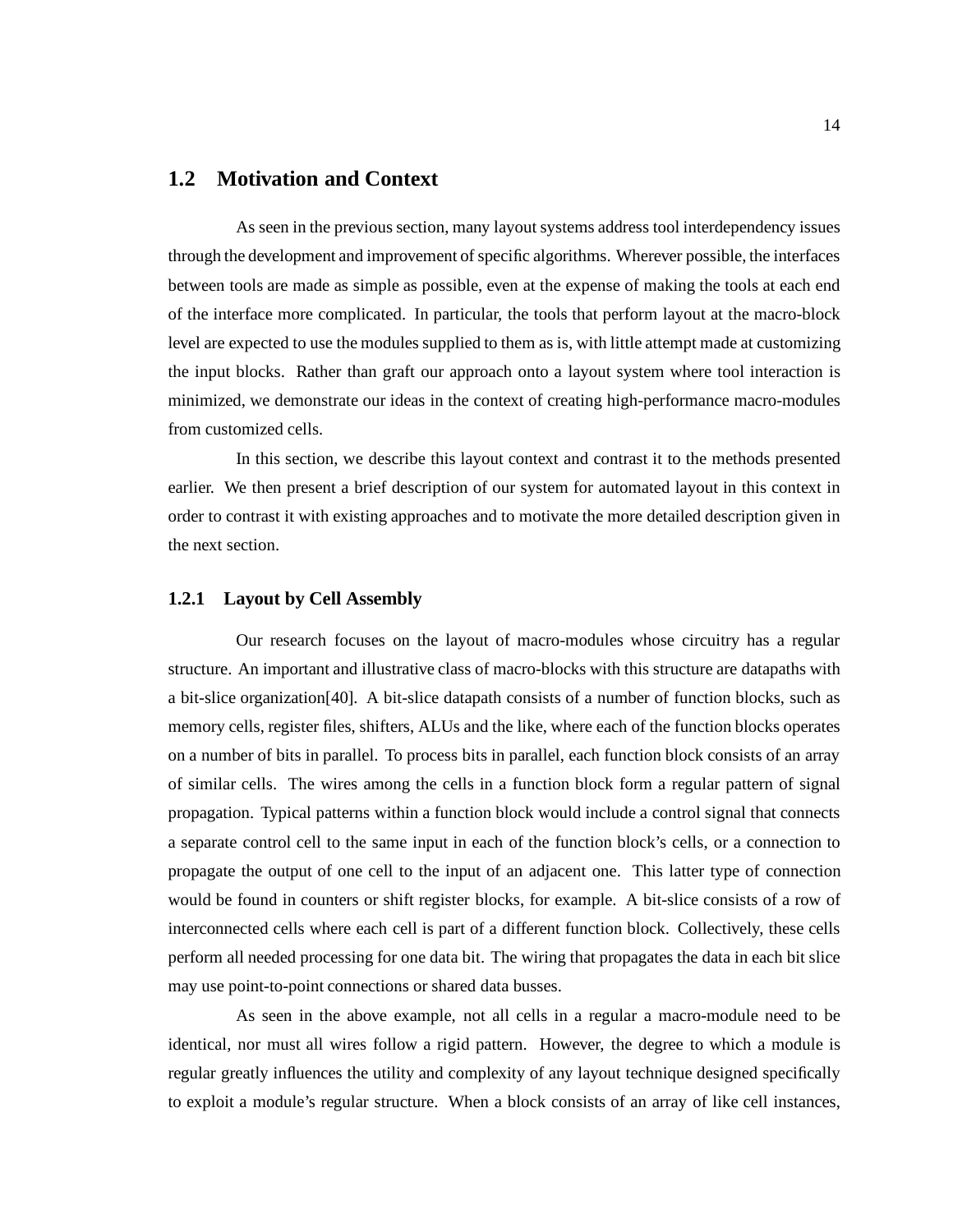

Figure 1.4: Replicating a memory cell to form a memory block

the cell is laid out only once and the result is replicated to create the block. Because the wiring has a regular structure as well, the cell layout contains not only its own wiring but also the external wiring that must pass through it in order to wire the block. This allows the entire block to be routed by cell abutment without any external wiring channels. An example of how a memory cell can be replicated to form a block of memory is given in Figure 1.4.

The layout process used for regular structured macro-blocks is called *cell assembly*. The cell assembly may be divided into the following tasks:

- 1. Selecting a floor plan for the macro-block. This includes finding an arrangement of cells that produces a regular wiring pattern and finding a suitable aspect ratio (ratio of width to height) for the block.
- 2. Translating the wiring pattern and aspect ratio of the block to pin location and aspect ratio constraints for each cell.
- 3. Performing the layout of each cell.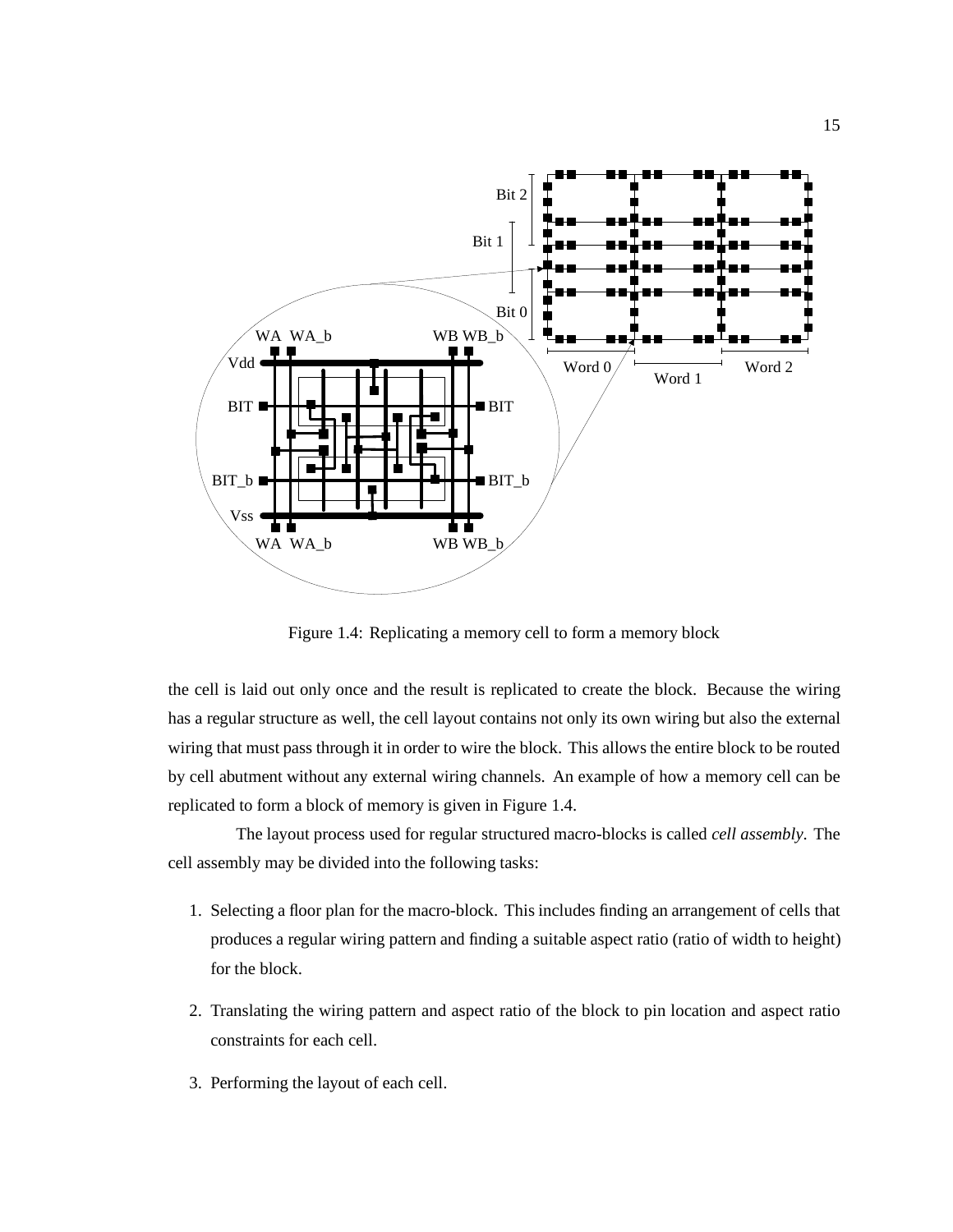#### 4. Producing the layout of the block by replicating the layout of its constituent cell(s).

For a block with a single type of cell, the first two steps of this process are usually straightforward. If the macro-block has several types of cells as in the datapath example, the floor planning task is expanded to include determining the relative placement of the function blocks. Also, the floor planning task must match the pitch of each of the function blocks in a bit slice. For instance, if the register file uses a memory cell that processes a single bit and the ALU processes two bits in one cell, then the ALU cell must be twice the height of the memory cell for them to match when placed side by side.

Compared to a general layout system, the use of a specialized layout approach for regular structure macro-blocks provides several advantages. First, this layout approach can fit blocks together to produce results of very high quality by directly minimizing both the length of external wires and the area used by the block. Cell assembly also preserves the circuit hierarchy created by the designer, this can simplify simulation and verification tasks. However, this approach is very labor intensive relative to fully automated methods because a human designer must devise both the module floor plan and a custom layout for each cell. In many designs, this labor cost is high enough to offset the advantage of higher quality. This has led to efforts to automate cell assembly.

Much of the effort in automating cell assembly has consisted of the development of a language for the input of module floor plans. This language is then translated to an internal representation that guides the tiling of a structured block. Such an input language may be procedural[41][42] or graphical[43] in form, and all include the ability to personalize the wiring of a particular cell in the array. This approach reduces design cost by allowing the re-use of expensive cell layouts. A cell layout may be stored in a library, and then customized to fit a particular floor plan by stretching and/or wiring personalization. These features are implemented in part by giving the tiling tool the ability to stretch cell layouts and in particular external pin positions. Some tiling tools[44][45] also have the ability to implement some module wiring via river routing.

Even with these improvements, cell assemblers are significantly more labor intensive compared to fully automated macro-block or row-based layout systems. Floor planning for regular macro-blocks is still largely a manual task, and pre-formed cell layouts are limited in the degree to which they can be customized for a particular floor plan. Thus, for a given design the number of alternative floor plans that can be explored is very limited.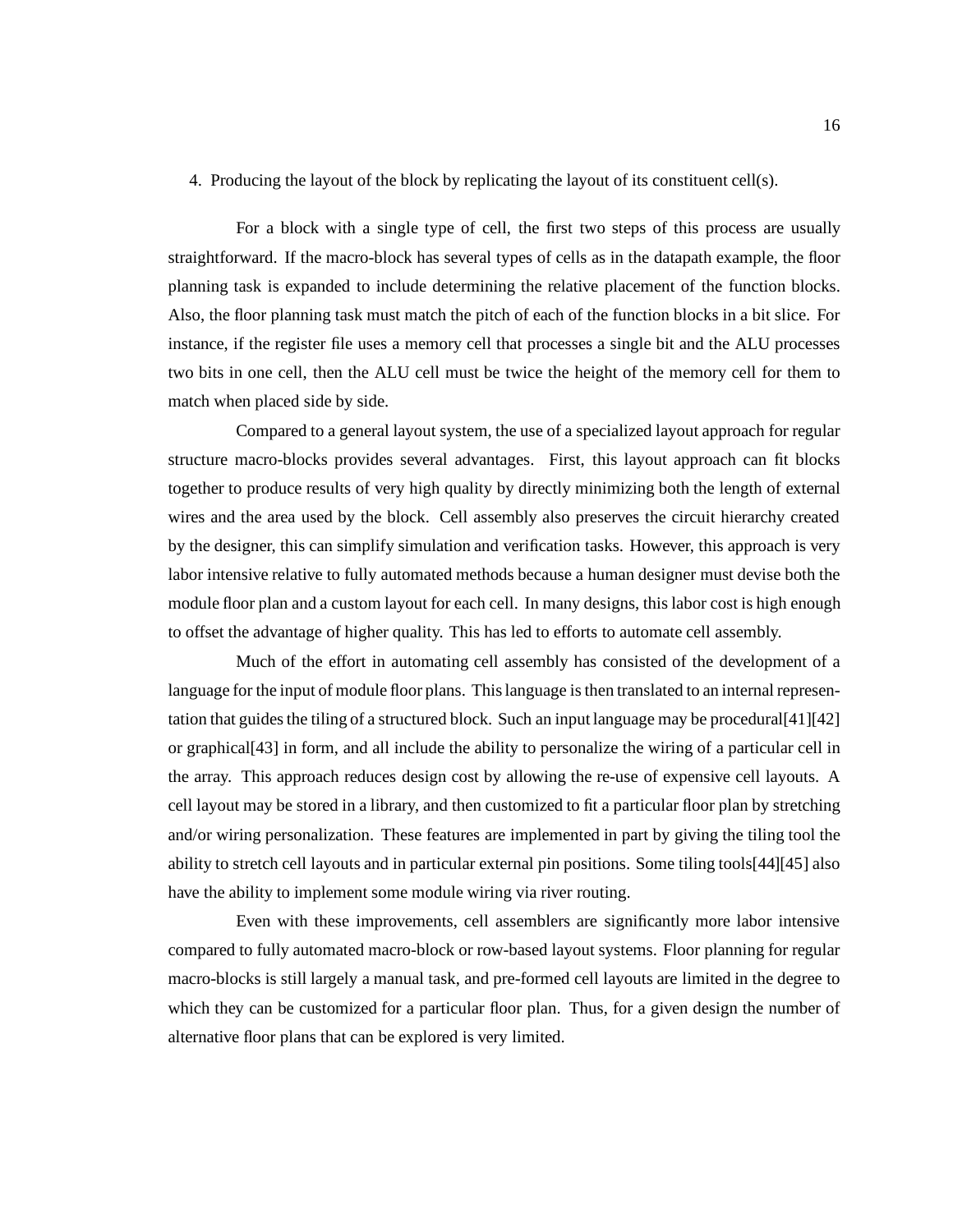#### **1.2.2 Motivating Our Approach**

We have chosen to implement and test our research ideas by developing a fully automated layout system for regular structured macro-blocks. Our system overcomes the limitations of cell assemblers by implementing a general and flexible model for structured macro-blocks. In our system, macro-blocks may contain function slices with more than one type of cell and function slices that process different number of bits. The wiring model allows busses that must jog vertically to do so inside a cell wherever possible. Also, our system will selectively dissolve the boundaries between adjacent control cells and function slices if removing said boundaries would reduce area and/or wiring length without inordinately increasing wiring density.

To implement this model, the floor planner in our system must decide not only the relative placement of function blocks that minimizes the wiring among them but also the alignment and aspect ratio for each block that maximizes the amount of wiring that can be routed by abutment. Because the external wiring passes through each cell, the floor planner must also ensure that the external wiring load through each cell is distributed such that its layout can be completed.

The floor planner makes use of the SoGOLaR[46] cell generator to provide customized cell layouts at the transistor level to match particular aspect and pin position constraints. The circuitry may be specified either as a list of Boolean expressions where each expression specifies a multi-level AOI tree, or alternatively as a schematic level net-list. SoGOLaR uses a flexible placement strategy where transistors are first grouped into P/N pairs and then placed on a symbolic grid using a cost function that takes into account both diffusion sharing and wiring length. This approach allows us to emphasize a particular objective (i.e. maximum bus capacity or minimum cell width) by changing relative weights in the placement cost function.

The aforementioned individual tool capabilities are necessary but not sufficient to meet the requirements of our system. For the floor planner to choose a suitable arrangement of function blocks and wiring, it must have accurate information regarding the quality of each cell layout as well as information on the feasibility of proposed wiring patterns. In turn, the quality and feasibility of a particular cell layout is highly dependent on the constraints imposed by the external wiring. Because existing systems use an "arm's length" interface between the macro-block and transistor level, they do not support the two-way interaction needed to resolve this interdependency.

In a semi-automatic cell assembler, the human designer can use his/her design knowledge and experience to provide a substitute for this interaction. However, in an automated system the human designer is limited in the control that he/she can exert over the floor planning and routing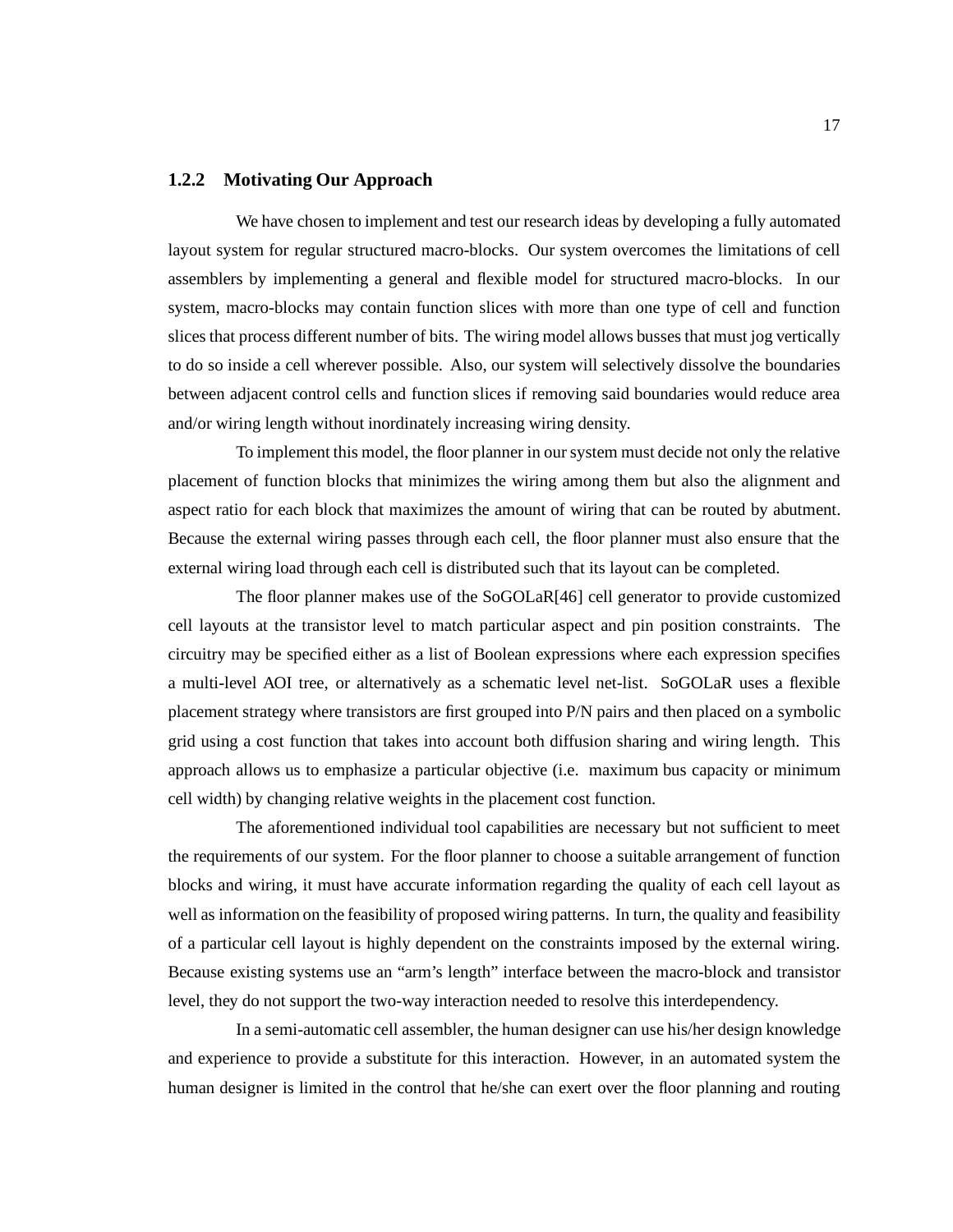algorithms to modify their behavior in the presence of new information. In many such systems, the designer's role is limited to aborting a certain routine and/or restarting another with some different control parameters. Also, the tools do not communicate specific knowledge needed to evaluate the viability of design alternatives. Without an exchange of data about partial results and constraints, it is difficult to change the behavior of individual routines in a manner that produces better results. There is no guarantee that simply running the algorithms again will produce a better solution.

To achieve the degree of tool interaction required, our system is organized as a collection of cooperating tools with a separate tool to handle design interaction known as the *design mediator*. In the initial floor planning stage, the design mediator handles the interaction between floor planner and cell generator in order to select the best aspect ratio for the floor plan as well as the best cell implementations for a particular arrangement of function blocks. Subsequently, if it is determined that the chosen floor plan cannot be routed or the result no longer meets a specified constraint, the design mediator will intervene to find another way to complete the layout. This intervention involves altering the control parameters and constraints given to the synthesis tools to guide them toward a more promising solution.

To provide the coupling and information exchange needed to sustain this tool interaction, the components in our system communicate via a database that uses a structure called a *layout frame*. This layout frame contains the constraints and cost function weights to be used when invoking a layout tool as well as the results of an attempted implementation. The design mediator uses this database both to issue layout requests to the synthesis tools and to maintain a history of both successful and unsuccessful synthesis attempts. This historical data aids the mediator in determining the viability of different failure recovery options.

Our system is designed for the row-based layout of static CMOS circuits. As seen in our discussion of existing layout systems, this layout style is suitable for rapid low-cost VLSI design. Also, by implementing only static CMOS circuits we avoid the transistor level layout issues associated with supporting automated layout of one or several dynamic circuit design styles. Since these details are manifest exclusively in the layouts of cells, they are peripheral to our focus on tool interdependency problems.

Although our research ideas are applicable to any row-based layout style, we have chosen to demonstrate and test our system using the Sea-of-Gates layout style. In the Sea-of-Gates layout style, the transistors are pre-fabricated in a continuous tiled array, with circuits being formed by programming the interconnect among the transistors. The interconnect among transistors in this array uses at least two layers of metal. This layout style differs from previous gate array layout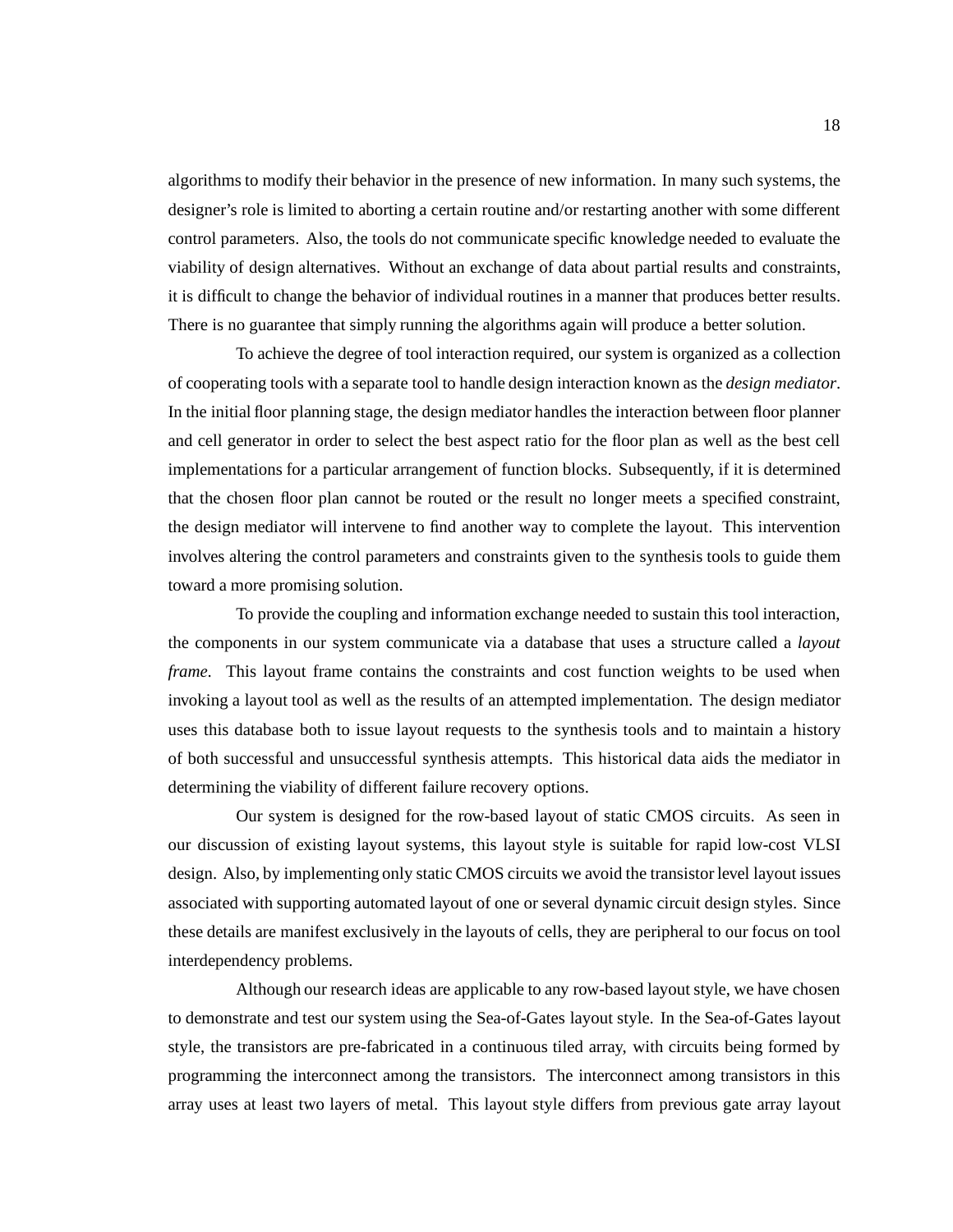

Figure 1.5: Modeling a datapath layout in Sea-of-Gates

styles[12] in that no extra space is reserved in between transistor rows for routing. In our Seaof-Gates datapath model, the cells that compose each function block are stacked perpendicular to the pre-fabricated diffusion strips, and the data busses run in first level metal parallel to the power supply lines. The second layer of metal is used for the vertical wiring among the cells in the function block. This orientation facilitates the alignment of data cells and reduces the amount of wiring that must cross the power rails in second level metal. Our model is illustrated in Figure 1.5.

The Sea-of-Gates layout style poses new and unique challenges for our macro-block layout system. Because the transistor rows are pre-fabricated, cells cannot be stretched to fit external wiring, and additional routing space can be created only in large increments by opening up additional template rows or columns. The inability to pitch-match cells in the vertical direction means that existing automatic cell assemblers cannot be easily adapted to work in Sea-of-Gates, while the inability to add incremental routing space assigns a crucial role to the proper interaction between floor planning and cell generation.

### **1.3 Outlining Our Approach**

As described previously, our layout system uses a combination of a *floor planner* and *cell generator* to complete all layout tasks. Below we describe the layout tasks and classify them according to which tools performs them or as*interactive* tasks if they are performed by a combination of both tools. The tasks of the floor planner are as follows: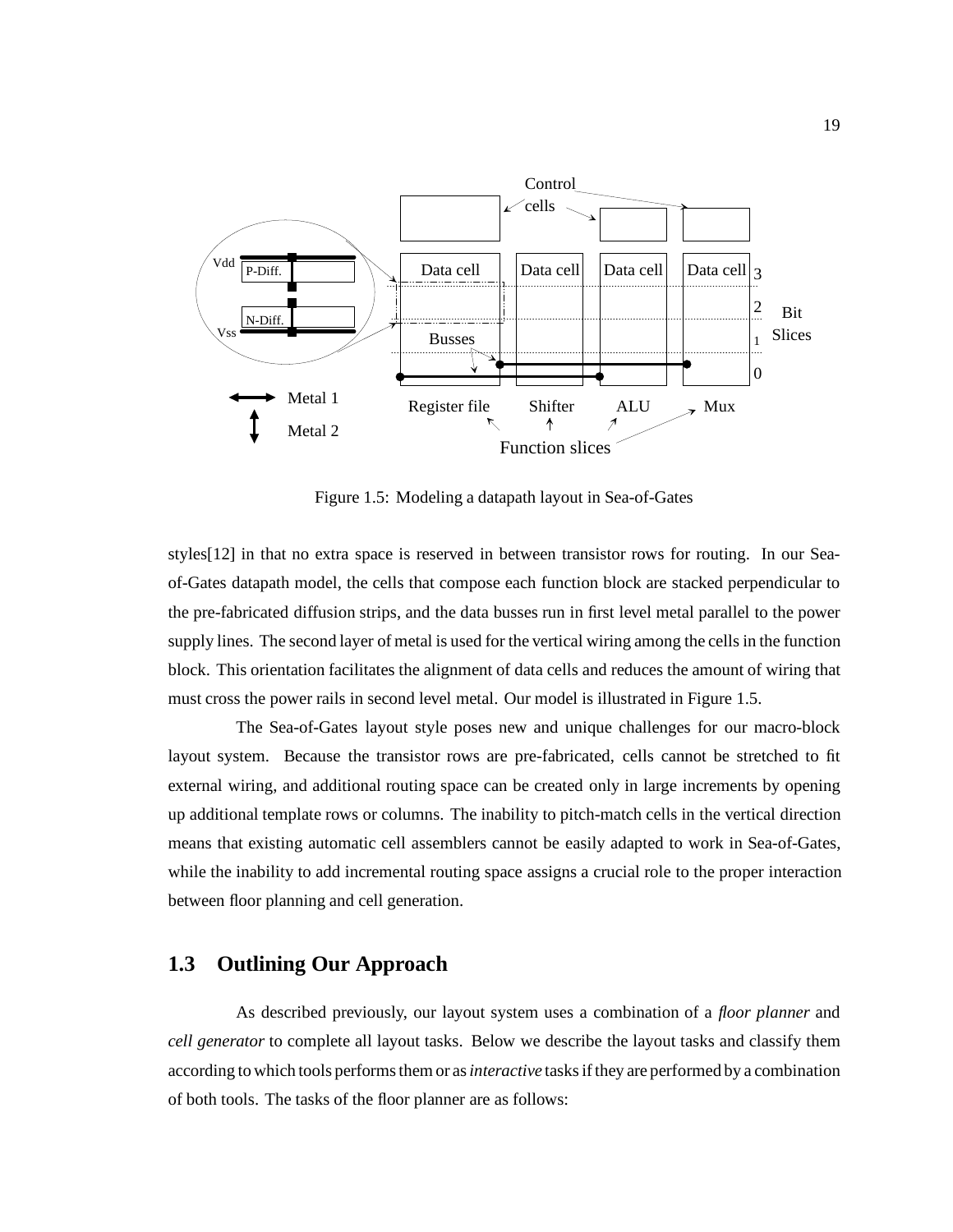- Determine relative placement of sub-blocks in macro-block.
- Compute all layout metrics for a given arrangement of cells into a macro-block.

The tasks of the cell generator is to produce (if feasible) the placement and routing of the transistors that form a particular cell. The generator must be able to handle the external specification of external pin positions and reserved tracks for through the cell wiring.

The tasks requiring interaction between the cell generator and floor planner include:

- Choosing the module aspect ratio. The cell generator determines the feasibility of the cells needed to assemble the module into a particular shape, while the floor planner must compute the layout cost for each configuration and then select the best one.
- Routing the external wiring for the module. The floor planner must coordinate the pin positions and track assignments for a given net in order for the net to pass through and connect to the proper cells. The cell generator must provide a sufficient number of available wiring tracks and perform the final connections from the internal cell wiring to the external nets.

The role of the *mediator* component of our system is to support the execution of the interactive tasks. It does this by providing the following capabilities:

- Maintain and provide access to the database of past and current layout requests.
- Characterize the failures that may arise during an interactive task to the extent necessary to select one of several possible corrective measures.
- Implement the chosen corrective measure. This may involve restarting either of the layout tools with new objectives and/or constraints.

The design and operation of the cell generator SoGOLaR and the floor planner are discussed in Chapters 2 and 3 respectively. Because the mediator only intervenes in the layout process, in these chapters we describe the operation of these tools under the assumption that no tool failures occur. This allows us to focus on the tasks that these tools perform by themselves. Chapter 4 describes the elements necessary to support the layout tools when they perform interactive tasks. After describing the tool communication database, we present a detailed description of the intervention strategy and corrective actions available for each interacting task.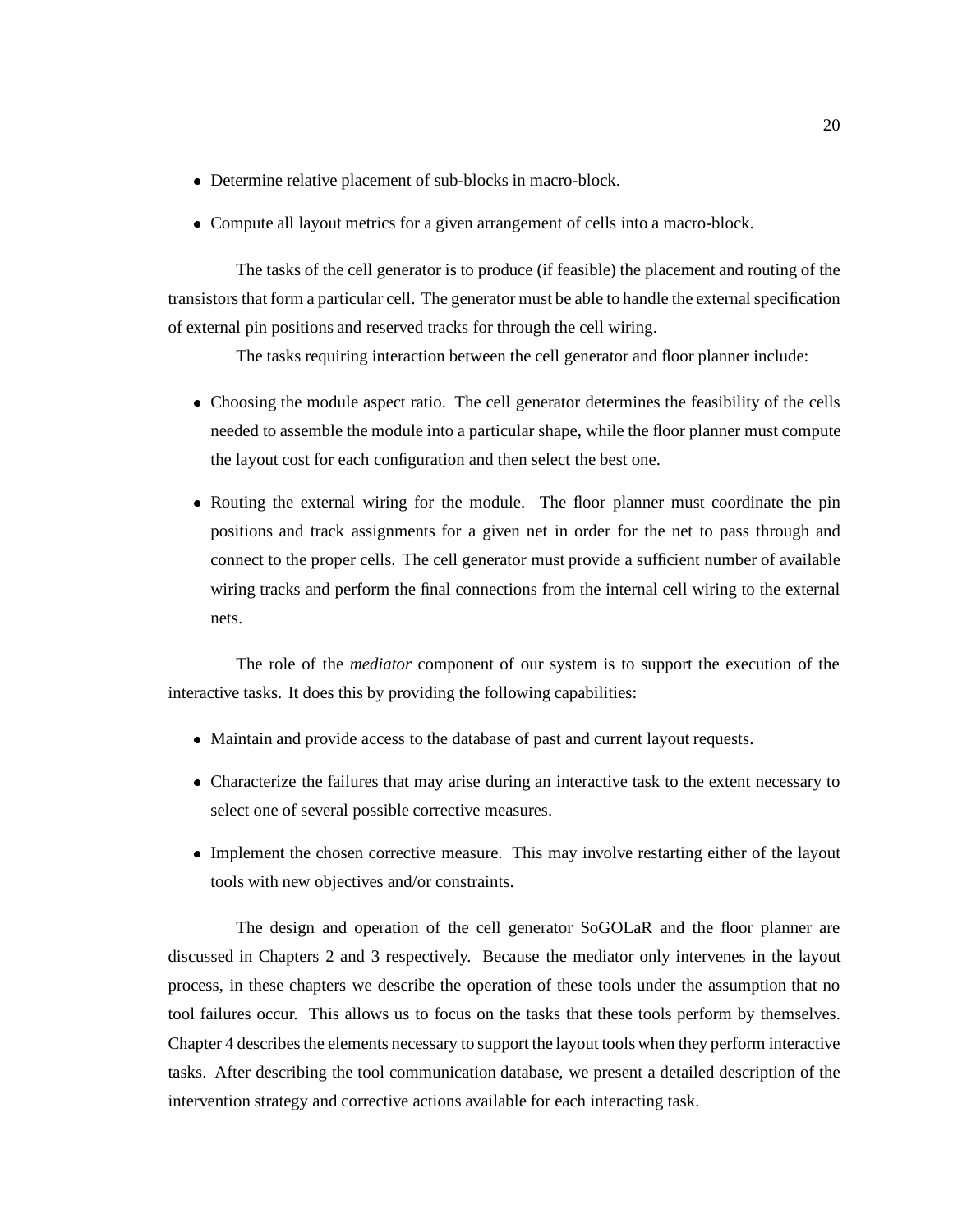### **Chapter 2**

# **Transistor Level Layout Using Sea-of-Gates**

The term *transistor level layout* refers to the process of transforming a circuit network of transistors, called a *cell*, into a physical realization. The layout of a cell differs from block layout in that we must explicitly model the geometry of transistors in order to get satisfactory results.

The need to incorporate transistor features means that performing transistor level layout manually is a difficult and labor intensive task. In fact, traditional design approaches for layout are driven, at least partially, by the need to minimize the amount of cell layout that must be done. This is done by attempting to re-use the same cell layouts in as many places as possible. In traditional datapath design, this is done by exploiting the regularity present in the circuit net-list. In non-datapath oriented "irregular" circuit designs, the design is partitioned into groups that can implemented by a small fixed set of cells, often called a *cell library*. Often, only one layout is done for each cell in the library, and that layout is re-used for each instance of the cell in the design.

There are many tools available for the automatic generation of leaf cells for cell libraries, these are designed to augment an existing chip layout approach. Our leaf cell generator differs substantially from previous work in that it is an integral part of an automatic datapath generation tool. Specifically, this means that our cell generator must be able to generate cells on demand to a set of specifications. Our tool must be able to handle externally imposed constraints on the shape of cells as well as on the location of wiring. Also, we cannot impose any restrictions on the kind or size of transistor circuits our tool will accept. These requirements exceed the capabilities of those automatic layout generators that are designed to produce cells for fixed layout libraries.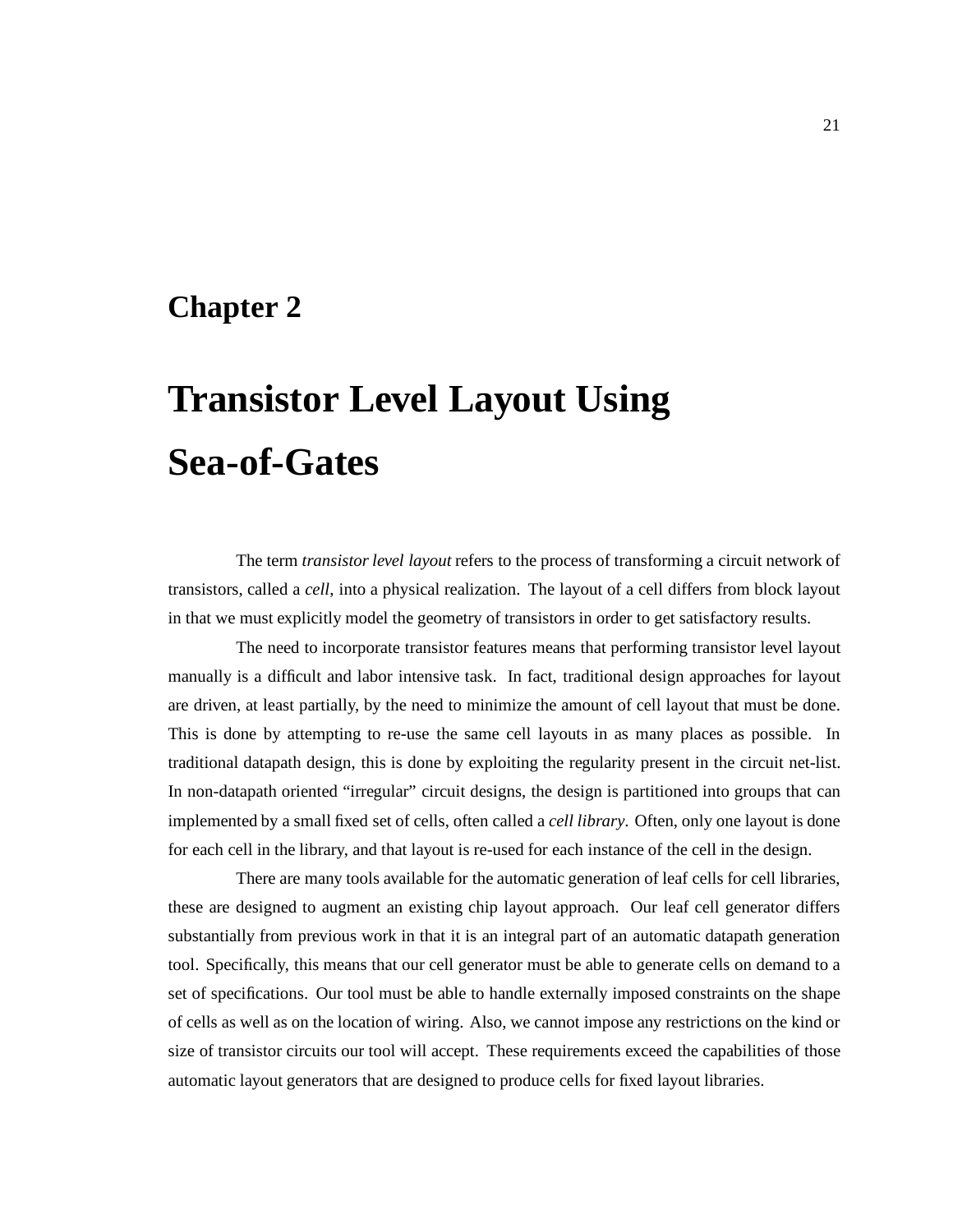Although the fixed location and size of transistors in the Sea-of-Gates layout style removes the need for transistor sizing algorithms and reduces the need for layout compaction, the use of this layout style adds challenge to the problem in two ways. First, it makes achieving the flexibility needed for datapath generation more difficult. Secondly, the features of Sea-of-Gates geometries change the formulation of the layout problem enough to ensure that conventional transistor layout methods cannot be applied directly. Collectively, these requirements have motivated us to create a unique approach to transistor level layout. We call the result SoGOLaR, which stands for Sea-of-Gates Optimized Layout and Routing.

Another challenge arising from the use of the Sea-of-Gates layout style is that there is no single universally accepted way to arrange transistors into Sea-of-Gates templates. Thus, we have incorporated into our generator the capability to produce layout for a variety of Sea-of-Gates templates. This is done by using a parametric model to capture those attributes of Sea-of-Gates templates relevant to transistor placement and routing into a parametric model. Besides added flexibility, this gives us the ability to study different templates from a point of view of efficient cell generation. This study and the parametric model are discussed in the last section of this chapter.

#### **2.1 Background and Previous Work**

As mentioned previously, there exist a tremendous variety of tools that may be called transistor level layout generators. We do not attempt a comprehensive survey of these tools here; the discussion below is limited to those approaches and principles that are applicable to the Sea-of-Gates layout style. Of particular interest are those tools that are capable of transforming a net-list representation of a circuit into a row-based layout of transistors. This excludes those tools that tile transistors into regular arrays (such as the PLAs and Weinberger arrays mentioned in Chapter 1), or whose layout style utilizes multiple strips of diffusion per row (e.g. gate matrix). However, this still leaves a wide variety of tools, some of which have contributed ideas to SoGOLaR. Before discussing these contributions, we attempt to place them in perspective by describing in greater detail the metrics by which row-based transistor layouts are judged.

#### **2.1.1 What makes good transistor layout?**

Metrics for cell layout are derived from the general metrics for good layout (i.e. small area, low delay and/or power) by taking into account the geometric particulars of arranging transistors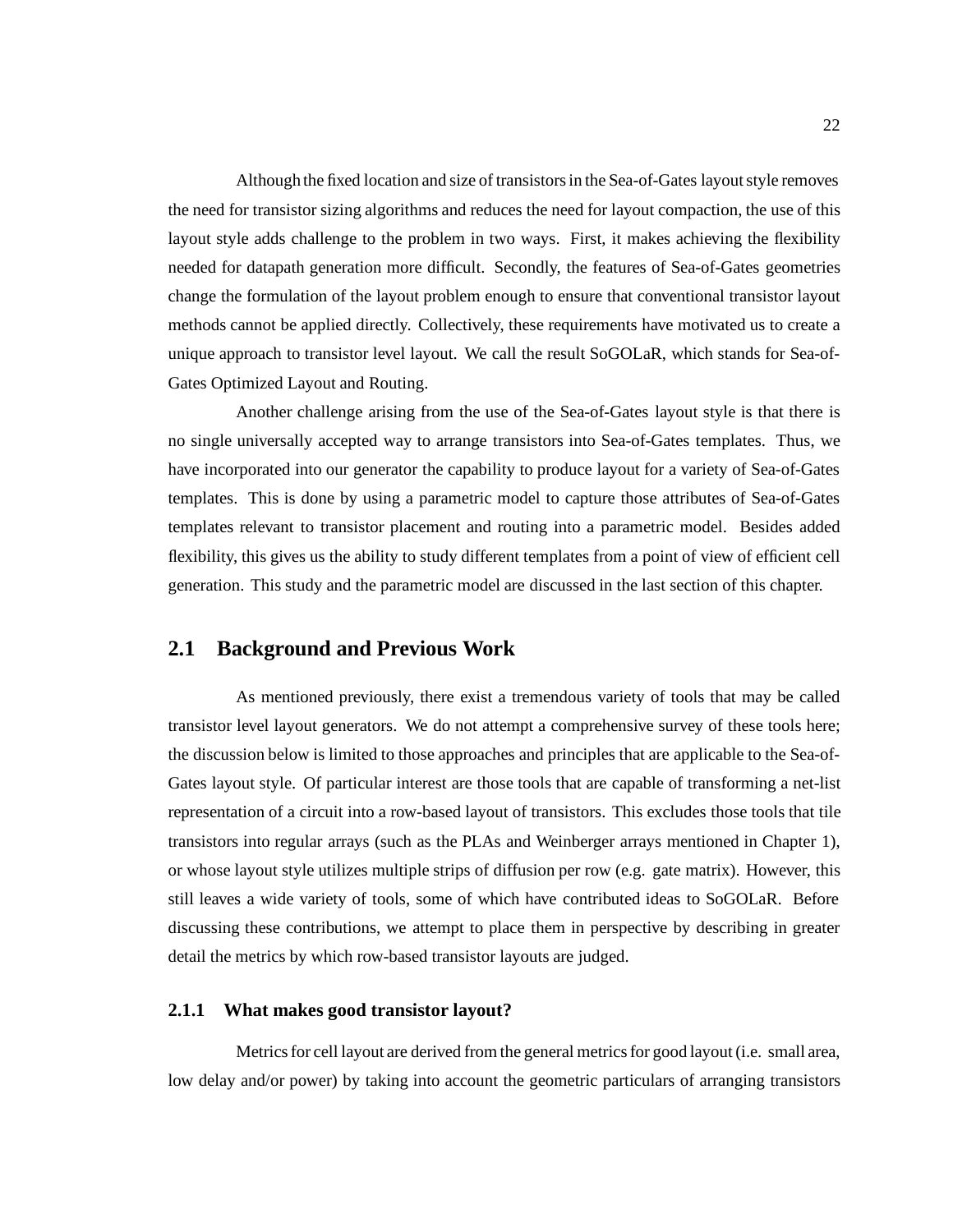

Figure 2.1: The benefits of diffusion source/drain and polysilicon gate sharing

into rows. Two considerations predominate. First, P/N transistors that share connections should be placed directly above/below each other. This reduces the wiring needed to complete connections in the region between the transistor rows. Secondly, adjacent transistors of the same type (i.e. P or N) should share their source/drain electrical nodes. This results in a strong reduction in both area and delay of the layout by shrinking the total diffusion area needed to implement the transistors and by reducing the intra-cell wiring, as illustrated in Figure 2.1.

The above concepts were developed in conjunction with the row-based layout style for standard cells. Here, the objective is to maximize polysilicon gate and diffusion sharing wherever possible, since this invariably leads to a proportional reduction in area or delay. The same principle applies to Sea-of-Gates templates, although it may be expressed differently. For reducing vertical wiring Sea-of-Gates templates, connections between the gates of the transistors are the most helpful, since the polysilicon landings often are located in the middle of the template, where there is a fixed and small amount of space available for interconnect. In fact, some templates use prefabricated connections between the gates of certain P/N transistor pairs. Only those P/N pairs that have the same net connected to their gates may use those locations.

The desirability of diffusion sharing depends upon how templates are constructed. With respect to diffusion sharing, templates may be classified into two types. In *gate isolation* templates, transistors are implemented by laying polysilicon gates at regular intervals over an otherwise unbroken row of diffusion. By default, all transistors of the same type are connected, and electrical isolation of transistors is achieved by placing their contacts on separate diffusion regions and tying the polysilicon gate between them to the appropriate supply voltage. For these templates, minimum area is achieved when source/drain sharing is maximized. In *oxide isolation* templates, the templates are electrically isolated, with each cell containing a small number of P/N transistor pairs. This changes the desired objective in that source/drain sharing is needed only in multiples of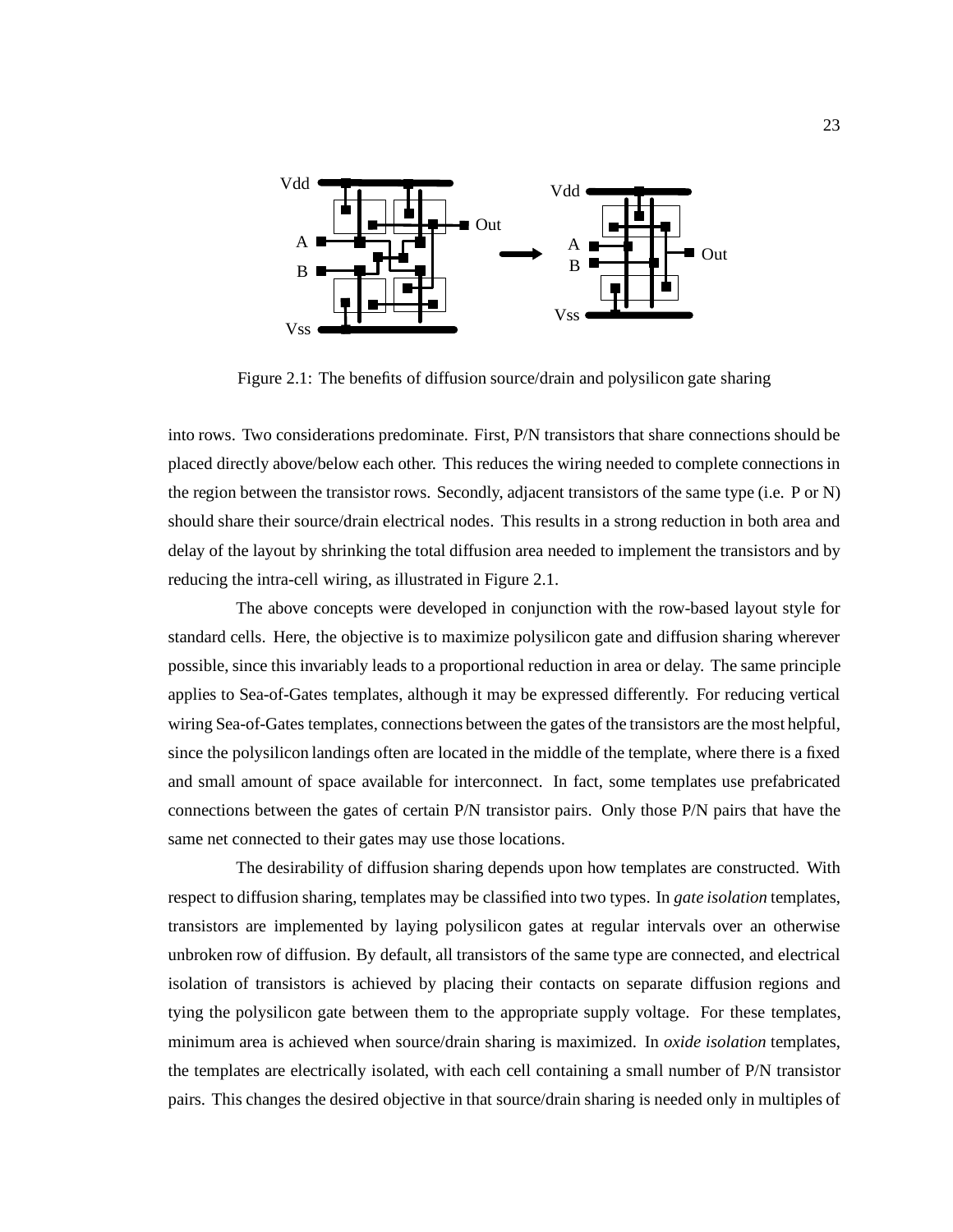the template size.

#### **2.1.2 Previous Cell Layout Systems**

Despite the aforementioned differences, there remain enough similarities between the Sea-of-Gates and standard cell layout styles to justify a review of the techniques developed for automatic transistor level layout of such cells. The first such systems were designed to produce layout of relatively small cells, typically 50 transistors or less. The seminal work in this field was by Uehara and VanCleemput[47] who developed a technique for mapping logic functions expressed as And-Or-Invert gates directly to pairs of CMOS transistors. They then presented a heuristic algorithm for a linear ordering of the resulting transistors that maximizes diffusion abutments in the resulting layout. Subsequently, exact algorithms for this transistor ordering were developed based on finding and enumerating Euler paths[48].

Concurrently, systems were developed that would accept circuits not expressible as AOI gates. The first such system was Sc2[49], which used heuristic algorithms similar to those used in block placement systems. Later, Pinter et. al.[50] developed an exact algorithm for enumerating the linear ordering of transistors and efficiently computing the layout cost of the orderings. All these algorithms build up linear chains of transistors, and can use secondary criteria (wiring length and density), to decide among chains of similar size. Furthermore, it is possible to compute the wiring density and length of a chain accurately.

However, multiple row layouts become more desirable as cell sizes go beyond around 25 to 30 P/N pairs. The wiring of single row layouts become increasing inefficient relative to multiple row ones as the number of transistor pairs increases. This is because average wiring length is proportional to the length of a cell's perimeter (bounding box). The perimeter is proportional to the number of transistors for a single row layout but only proportional to the square root of the number of transistors if the latter's aspect ratio is allowed to remain near one. Even for cells that are small enough for these algorithms, there may be the need to place the cells into multiple rows to satisfy externally imposed aspect ratio constraints.

These limitations spurred the development of systems that could handle medium or large numbers of transistors and place them into multiple rows[18][51]. These systems divide the problem into a phase in which transistors are partitioned into groups and the groups placed followed by a separate phase in which the transistors in a group are ordered. The partitioning phase relies on a mincut algorithm to group transistors to minimize inter-group density and places them to minimize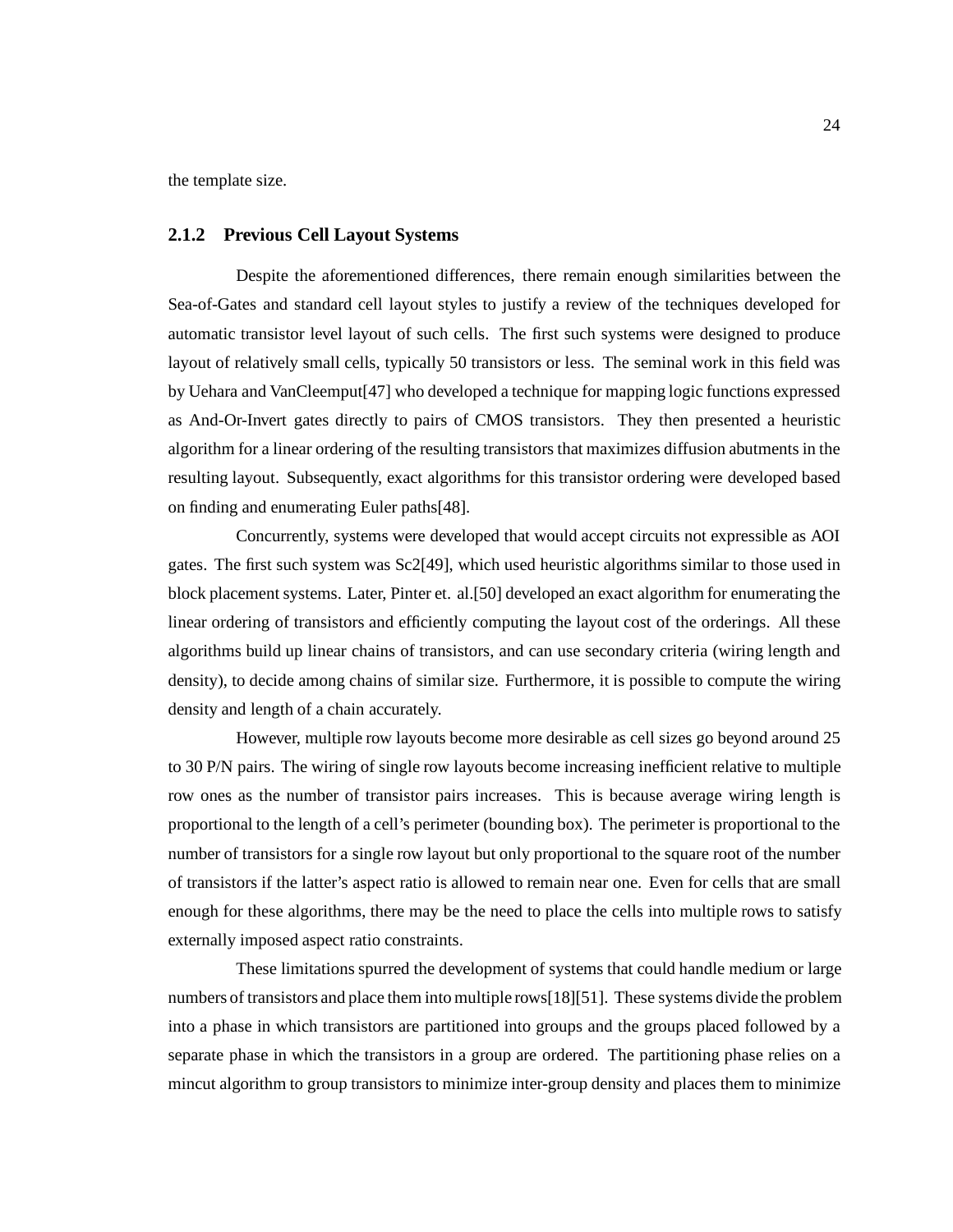net-length. Then the transistors are placed in a separate linear ordering step that maximizes diffusion abutments.

While this approach has the advantage of being able to utilize the existing good algorithms for two-dimensional block placement and linear transistor ordering, it creates problems as well. First, using separate objective functions in the phases makes it difficult to make tradeoffs among the different layout objectives. For instance, in Sea-of-Gates it is sometimes worthwhile to rank density minimization higher than diffusion abutment maximization, since the height of a row is fixed.

Furthermore, with respect to wiring minimization, the problems of group and transistor placement are interdependent. Calculations of wiring length in the group placement phase are inaccurate when all wires are assumed to originate from the centers of the transistor clusters. Hence, we must know the layouts of the clusters when we do cluster placement. However, the wiring cost of a transistor placement may be strongly dependent on the cost of the wires that must connect transistor groups. This in turn depends on the locations of the groups. Thus, while each objective may be optimized for separately, trying to achieve both objectives by applying the optimizations for each individual objective in sequence can produce a sub-optimal result.

# **2.2 SoGOLaR**

SoGOLaR (Sea-of-Gates Optimized Layout and Routing) is a program that generates functional cells in the Sea-of-Gates layout style. The input circuit may be specified as either a schematic net-list or a list of boolean expressions where each expression specifies a multi-level AOI tree. The desired size of the cell and desired pin positions may also be specified at the input. Cell size may be constrained in one of two dimensions, while pins may be fixed either at exact track locations or on a particular side of the cell boundary.

SoGOLaR will map the transistors given at the input to the grid produced by the Seaof-Gates templates in the manner that maximizes transistor site utilization (diffusion sharing) and minimizes wiring length. Our overall strategy is to form a net-list of P/N transistor pairs and then to place and route these pairs on a symbolic grid. By performing placement directly on P/N pairs, we overcome the problem of hierarchical interaction. The objectives of maximizing diffusion sharing and minimizing wiring length are handled by a single algorithm. Besides making tradeoffs between these objectives easier, our method has the advantage that it also applies to cells that are laid out in multiple rows. Also, this approach facilitates modeling different templates in the placement routine. Here, the objective is to model as accurately as possible the characteristics of different Sea-of-Gates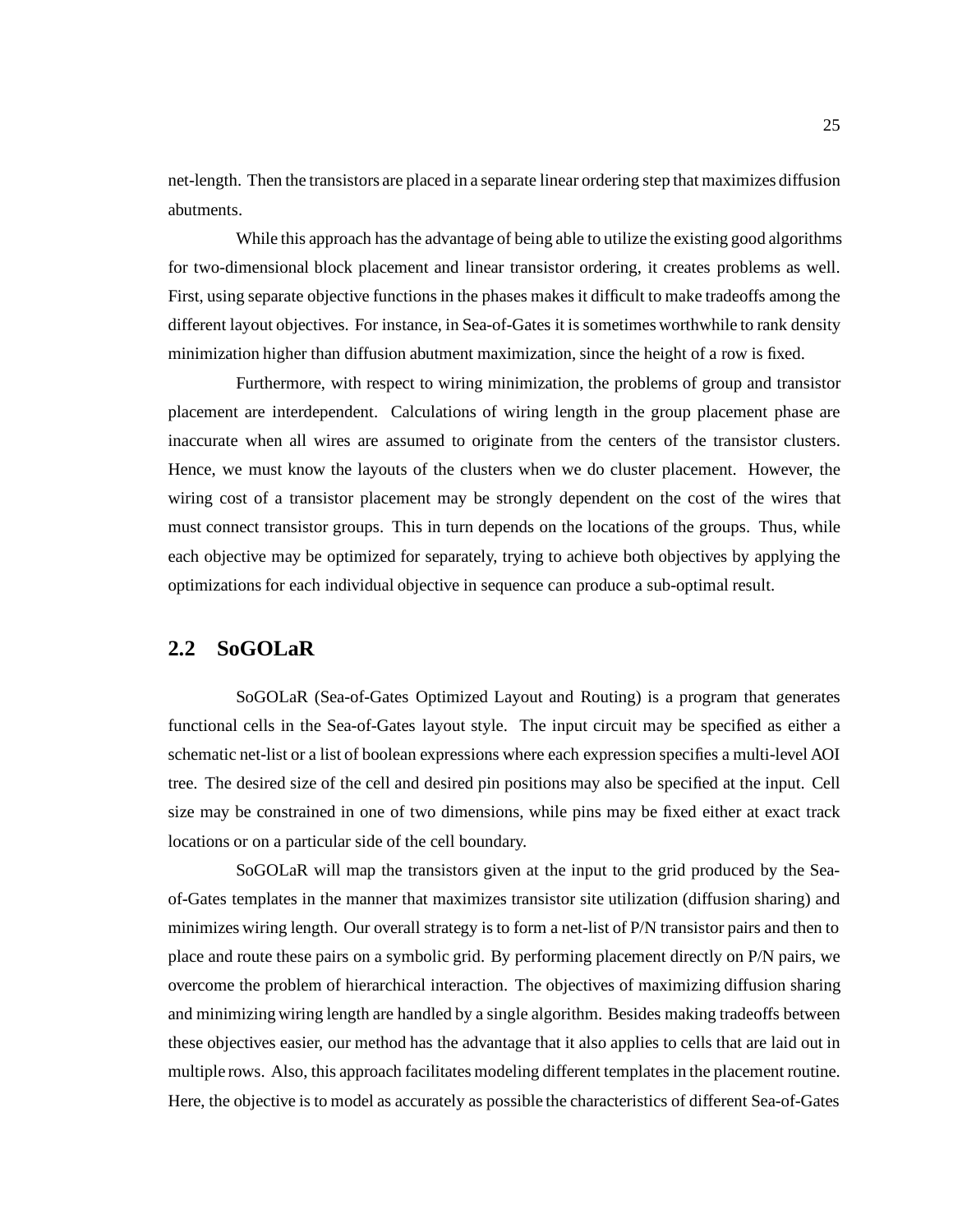templates. These considerations and our strategies for accommodating them are described in more detail in the sections below.

#### **2.2.1 P/N Transistor Pairing**

The Sea-of-Gates layout style is designed to be used with a circuit design style that uses fully restoring logic and memory circuits. In this design style, logic circuits are implemented by separate networks of transistors for the "0" and "1" state of the output, these are called *pull-down* and *pull-up* networks respectively. Memory circuits in this style use explicit pull-up transistors to maintain the stored state. These are called static memory cells, partly for this reason the design style itself is also called static CMOS. Usually, the pull-down and pull-up networks of static CMOS circuits have the same number of transistors in them. Thus, most Sea-of-Gates templates use roughly the same number of P and N type transistors.

We have chosen to pair P and N transistors in a separate step from transistor placement because we can use specialized knowledge about the structure of static CMOS circuits to find suitable pairs efficiently. This in turn increases the efficiency of the overall placement task by reducing the number of objects handled by the next placement step. Our pairing algorithm takes into account two objectives. First, we minimize the amount of routing that must cross the middle of the cell by pairing those transistors that share a net. In Sea-of-Gates we are particularly interested in sharing gate nets, in fact some templates require that certain transistor sites share the gate net. Secondly, we must avoid overconstraining the ability of the next step to find chains of transistors that share diffusion nets. Thus, whenever possible we must ensure that when pairing a P and an N transistor, the transistors that share a diffusion connection with them are paired as well.

The first step of transistor pairing is to identify the *common* nodes in a circuit, these being the circuit nodes that connect the P and N diffusion layers. We then trace the pull-up and pull-down networks that begin at these common nodes until we reach either the supply or ground nodes or another common node. At this point, we select those pull-up and pull-down networks that share both their common nodes and try to pair the transistors in them. We do this by decomposing each network into a hierarchy of series and parallel circuit paths. Each hierarchy is then rearranged to match similar components using a technique similar to that found in Uehara[47]. In this step, paths are considered similar if they have the same number and complexity of children. Now, the transistors in matching paths are paired, with pairings graded according to the number of nets shared by the paired transistors. A higher grade is given to shared gate nets relative to shared diffusion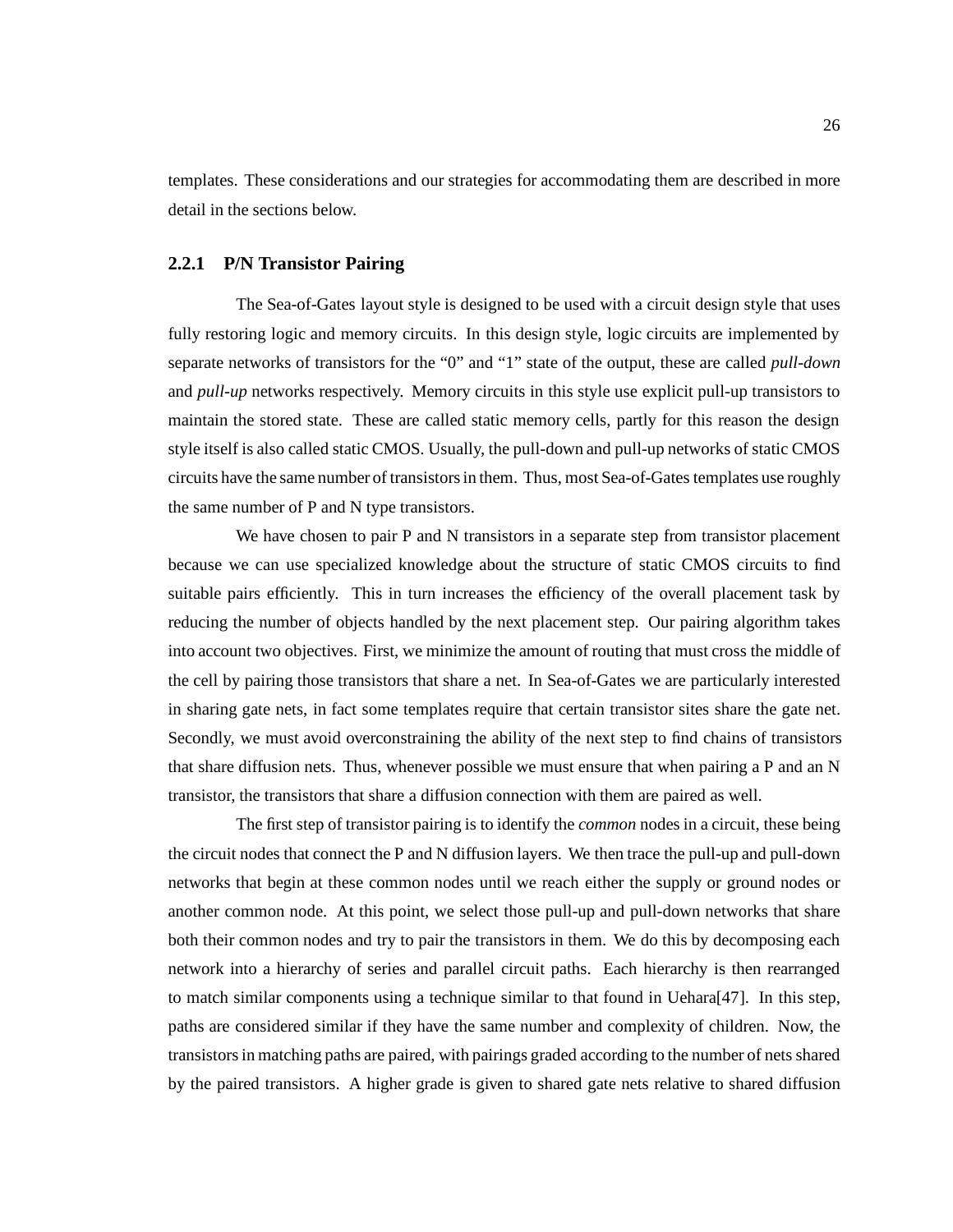nets. If more than one combination of P and N networks share both common nodes, we perform this step on all combinations of networks and choose the best result.

If the pull-up and pull-down networks exhibit series/parallel duality, this technique will always pair all of the transistors very quickly, and each pair will share a gate net. In networks without this property, not all of the transistors may be paired at the end of this first step. Among the remaining transistors, we give first priority to pairing transistors within matched networks (i.e. networks that share both beginning and end nodes) and which have unique gate nets (i.e. only those two transistors share that gate net). When two possible pairings of transistors have equal value (e.g. two P and two N transistors share the same gate net), we search the transistors that connect to the source and drain of each potential pair. We choose to pair those transistors whose source/drain of each transistor are connected to an already formed pair. Those transistors left over from this step are paired with transistors from outside the matched networks using similar heuristics.

We have found that these heuristics are sufficient to pair all of the circuits encountered with good results. While not all static CMOS circuits have pull-up and pull-down networks that are series/parallel dual, every circuit encountered has been at least partially decomposable in this fashion. Starting from these pairings, our algorithm was always able to derive good pairings for transistors in non-series/parallel sections of the network. The complexity of the most productive step (series/parallel decomposition and matching) is linear in the number of transistors. Subsequently steps require  $O(N^2)$  or higher complexity, yet the overall algorithm remains highly efficient because the more expensive steps are used on relatively few transistors.

#### **2.2.2 Transistor Pair Placement**

Given the net-list of paired transistors, we are now ready to find a placement for them. We start by defining an abstract rectangular array of P/N pair placement sites, called *slots*, with one slot corresponding to one Sea-of-Gates template. We model the placement step as an assignment of transistor pairs to these slots. We use this abstraction because it allows us to model the particulars of a Sea-of-Gates template easily by annotating the slot array. For example, templates that use oxide separation are modeled by marking particular slots with the template boundaries. Slots may also be labeled to reflect a pre-fabricated gate connection, only P/N pairs with matching P/N gate nets will be assigned to those slots. The details of exactly how slots are annotated and how the placement algorithm uses the annotation are given in the section on template comparison.

After placement, the transistor pairs are mapped to the Sea-of-Gates templates according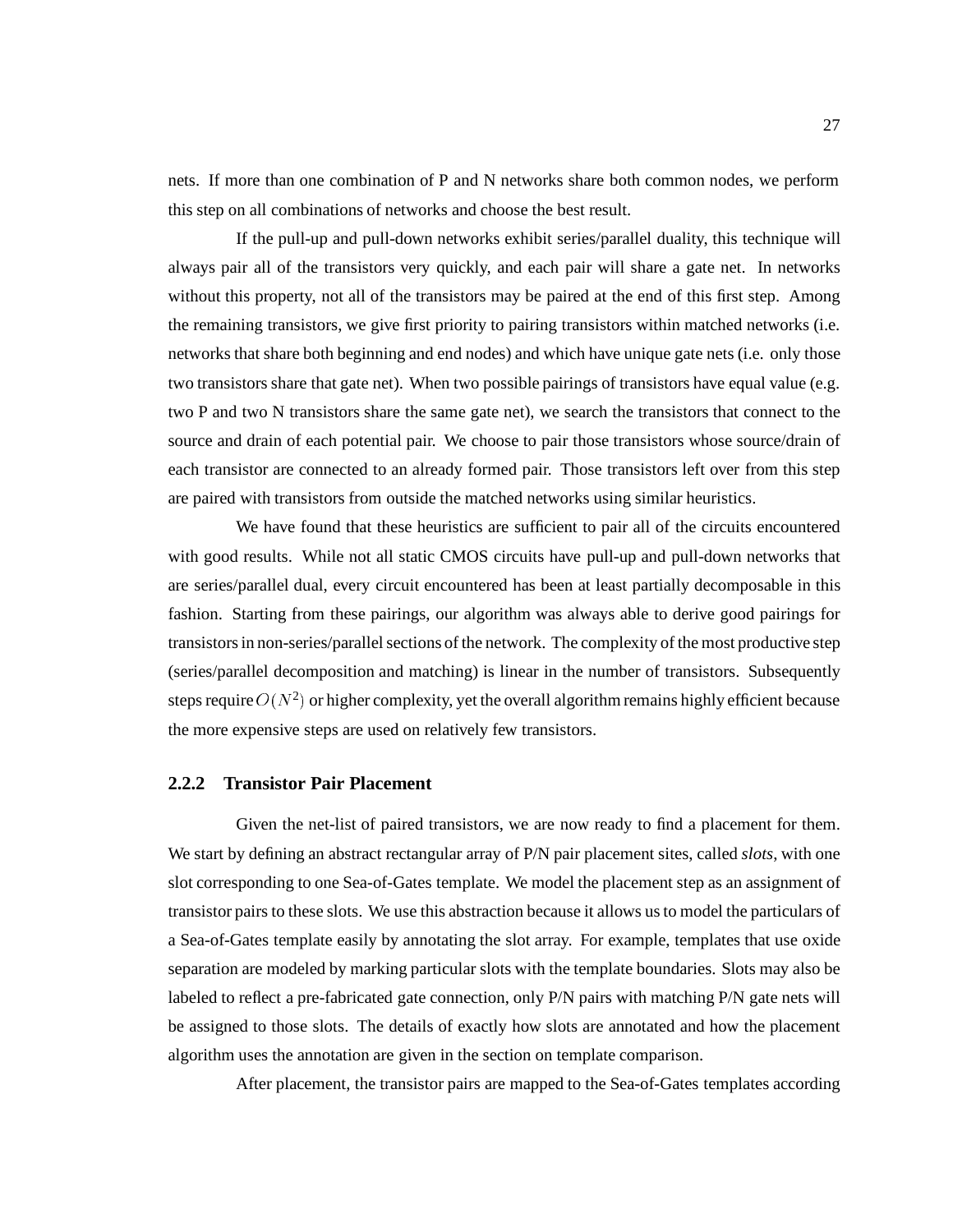to their slot assignment. Because the slot assignment already models the properties of the particular template, the final mapping uses a a straightforward assignment of each row of P/N pairs from left to right.

The number of rectangular slots and the dimensions of the slot array are determined prior to placement and remain static throughout the placement procedure. Since the creation of unused sites is taken into account in the placement cost function, we allocate only enough slots to accommodate all the P/N pairs. The allocated number of slots is then split evenly into rows according to the desired dimensions for the cell. If unconstrained, the number of rows is chosen to produce a cell that is square or with slightly more width than height. Constraints on cell height are accommodated by simply choosing the greatest number of rows that does not exceed that constraint. When a constraint on module width is specified, the selection of rows is complicated by the fact that we do not know the final module width until after placement because some template sites will remain unused. If a module width constraint is specified, we reduce the number of slots assigned to each row by an amount equal to the estimated fraction of unused sites per row. This value is computed separately for each template style, and is derived by averaging the results from previously run modules with that template style. Finally, the number of slots is always "rounded up" to ensure that each row contains the same number of slots.

To perform the assignment of transistor pairs to slots, we have chosen the optimization method of *simulated annealing*. Simulated annealing is a general technique for solving combinatorial optimization problems[52] that was derived from principles discovered in the study of statistical mechanics and thermodynamics[53]. The algorithm may be viewed as simulating the process of annealing, whereby a material is melted and then cooled slowly to achieve a well ordered (e.g. crystalline) state.

In its general form, the inputs to the simulated annealing algorithm consist of a set of states S, a cost function  $C(s)$  defined on all states  $s \in S$ , and a move function  $M(s)$  that provides a one to many mapping of the set of states onto itself. Given these inputs, the algorithm begins by randomly selecting an initial state  $s_0$  and generating a new state  $s_1$  by applying the move function. This move is accepted (i.e.  $s_1$  becomes the current state) with probability

$$
p(\Delta C) = \begin{cases} 1 & \text{if } \Delta C < = 0\\ \exp(\Delta C/T) & \text{if } \Delta C > 0 \end{cases}
$$

where  $\Delta C = C(s_1) - C(s_0)$ .

The parameter  $T$ , which governs the probability of accepting a cost increasing move, is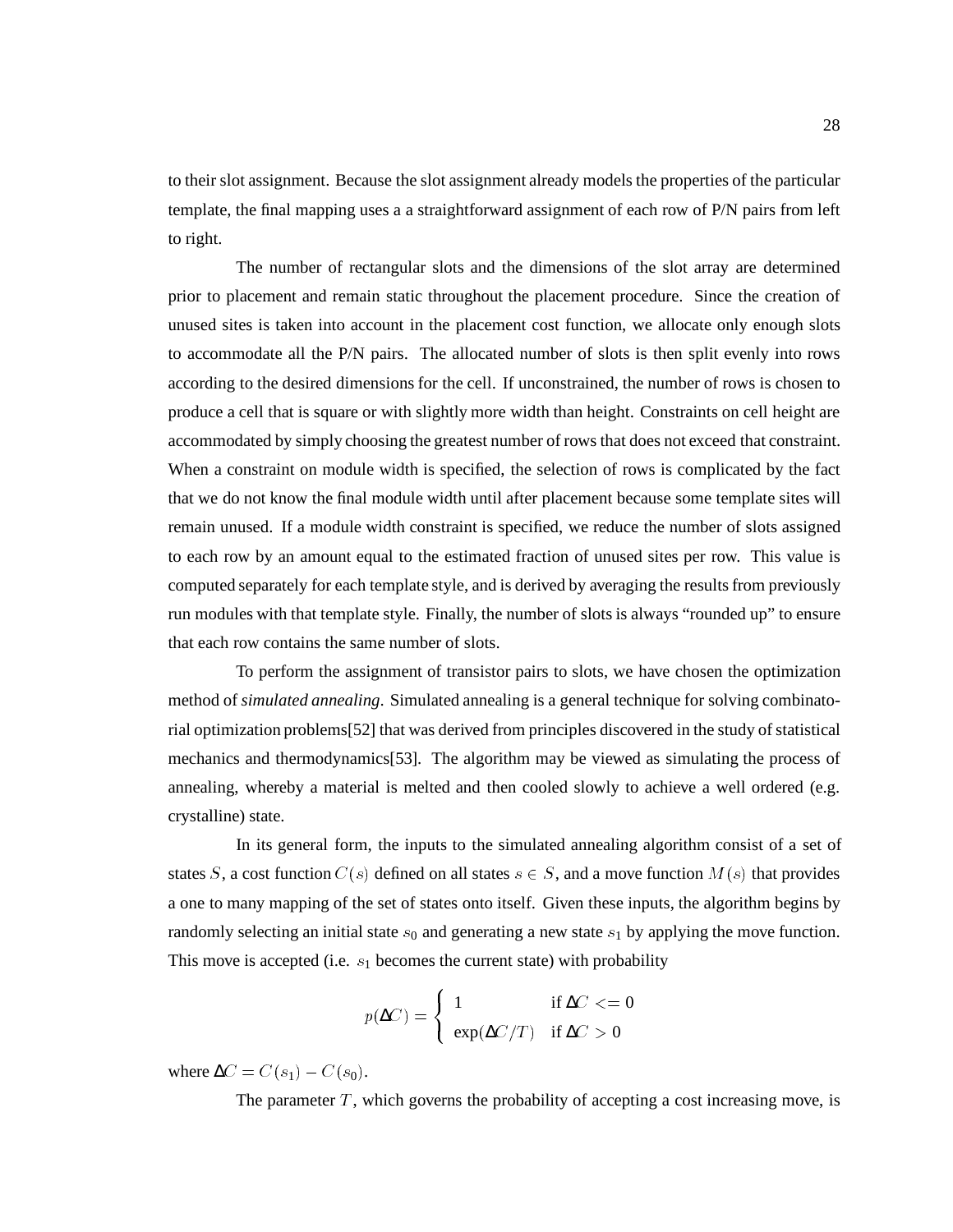referred to as the annealing *temperature*. This parameter is set sufficiently high at the start to allow almost all cost increasing moves and lowered by a monotonic *cooling schedule* until a "freezing" temperature is reached at which almost no cost increasing moves are accepted. At each temperature, a sufficient number of moves must be performed to allow the optimization to reach equilibrium. Reaching equilibrium at the "freezing" temperature implies that the resulting state is (with high probability) a minima, i.e. no move from that state decreases the cost function. At this point, the algorithm ends and the current state is returned as the final output.

The general description purposely leaves out the details of choosing the initial temperature, cooling schedule, equilibrium condition and final temperature. This is because these parameters must be determined experimentally for the particular optimization problem to be solved. Although asymptotic convergence properties have been derived for the general algorithm[54], there is no guarantee (not even a probabilistic one) of finding the absolute (global) minimum of the cost function  $C$  within a finite number of moves.

Despite the lack of convergence guarantees for a practical cooling schedule, simulated annealing was successfully applied to the problem of placing blocks in a standard cell layout system[55]. Here the set of states is the set of all possible block placements, and a move consists of either interchanging two blocks or displacing a single block to a new location. Although no guarantees can be made regarding finding the global minimum, these initial experiments demonstrated that simulated annealing has a higher probability of escaping high cost local minima compared to "force-directed" or "greedy" algorithms that never accept cost increasing moves. These initial results favorable provided the motivation to apply the simulated annealing algorithm to problems such as macro-block placement[56], the two-dimensional compaction of array logic structures[57], and single row transistor placement[58].

Concurrently, further experiments were performed with the objective of optimizing the many control parameters in the simulated annealing cooling schedule. Our own experiments indicate that our results are relatively insensitive to changes in these parameters; thus we do not give a comprehensive detailed discussion of these experiments here. Instead, the paragraph below gives these parameters as they are used in SoGOLaR; interested readers will find the derivations in the references cited.

The initial temperature  $T_0$  must be set to a value large enough for almost all moves to be accepted regardless of the difference in cost. We find this temperature by taking a sample of 100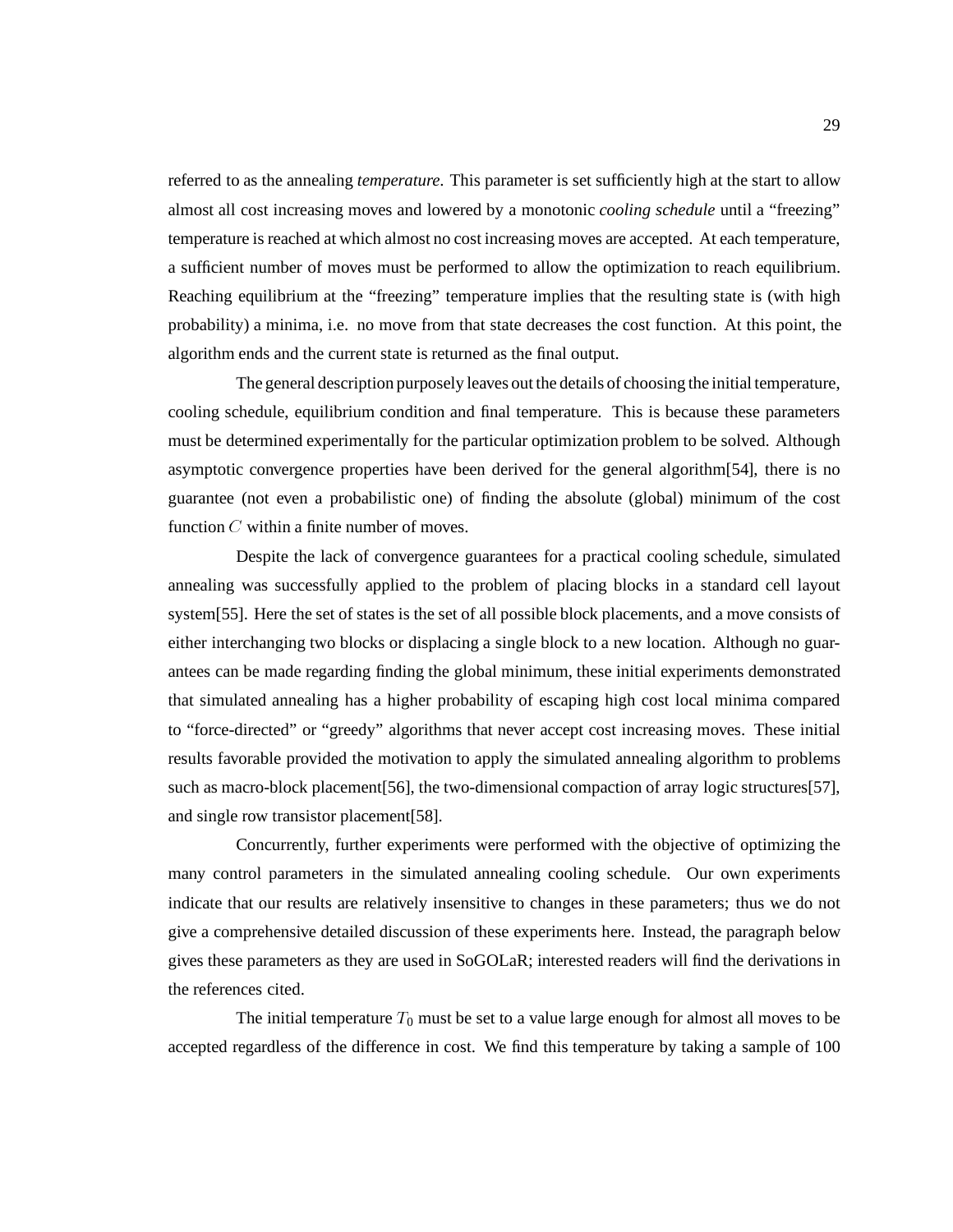moves to find the standard deviation of the cost function with respect to the initial state  $S_0^1$  and setting  $T_0$  to a value that is fifteen (15) times this standard deviation [59]. At each temperature, the algorithm is run until thirty 30 moves are accepted; this constitutes our "equilibrium" condition. The temperature is then lowered according to the formula:

$$
T_{new} = \alpha * T_{old}
$$

We have gotten good results with  $\alpha$  set to 0.9[60].

We terminate the algorithm if the temperature has been decreased and equilibrium reestablished three consecutive times and the cost function has not decreased. Note that this stopping criterion does not guarantee that the final placement is at a minima or is even the lowest cost placement seen. To recover the lowest cost placement after some cost increasing moves, we record the entire placement at each temperature change along with each accepted move at a given temperature and the index of the last move whose resulting placement had the lowest cost. This latter bit of information ensures that if we will "undo" the moves at a given temperature to find the lowest cost placement but not undo moves prior to that if they did not increase or decrease the cost. This placement is then sent to a greedy post-processing step that looks at every move possible but only accepts cost decreasing ones. We iterate until a placement is found for which no possible move decreases the cost; this placement is, by definition, at a minimum and is returned as the final result.

Because our result are relatively insensitive to cooling schedule details, we have been able to focus our effort on those elements of the algorithm where specific knowledge of transistor placement must be included in order to simultaneously reduce both net-length and diffusion breaks. In SoGOLaR, these elements are the method used to generate a new placement (move generation), the method used to evaluate the cost of a placement and the methods used to balance the disparate terms of said cost function. We outline our approach to each of these elements below, leaving those details that are applicable to only one Sea-of-Gates template style to the comparative discussion of template styles in the next section.

In SoGOLaR, moves are generated by interchanging the contents of randomly selected locations in the slot array. Most of the generated moves are interchanges of transistor pairs; one of the slots chosen may be empty since there may be more slots than transistor pairs. The basic interchange step is augmented by a search of adjacent transistor pairs whose objective is to find locally optimal transistor configurations. These adjustments substantially reduce the number of "bad" moves generated without affecting the final result. Because the method of search is governed

<sup>&</sup>lt;sup>1</sup>The initial state is never altered in this step (i.e. no moves are accepted)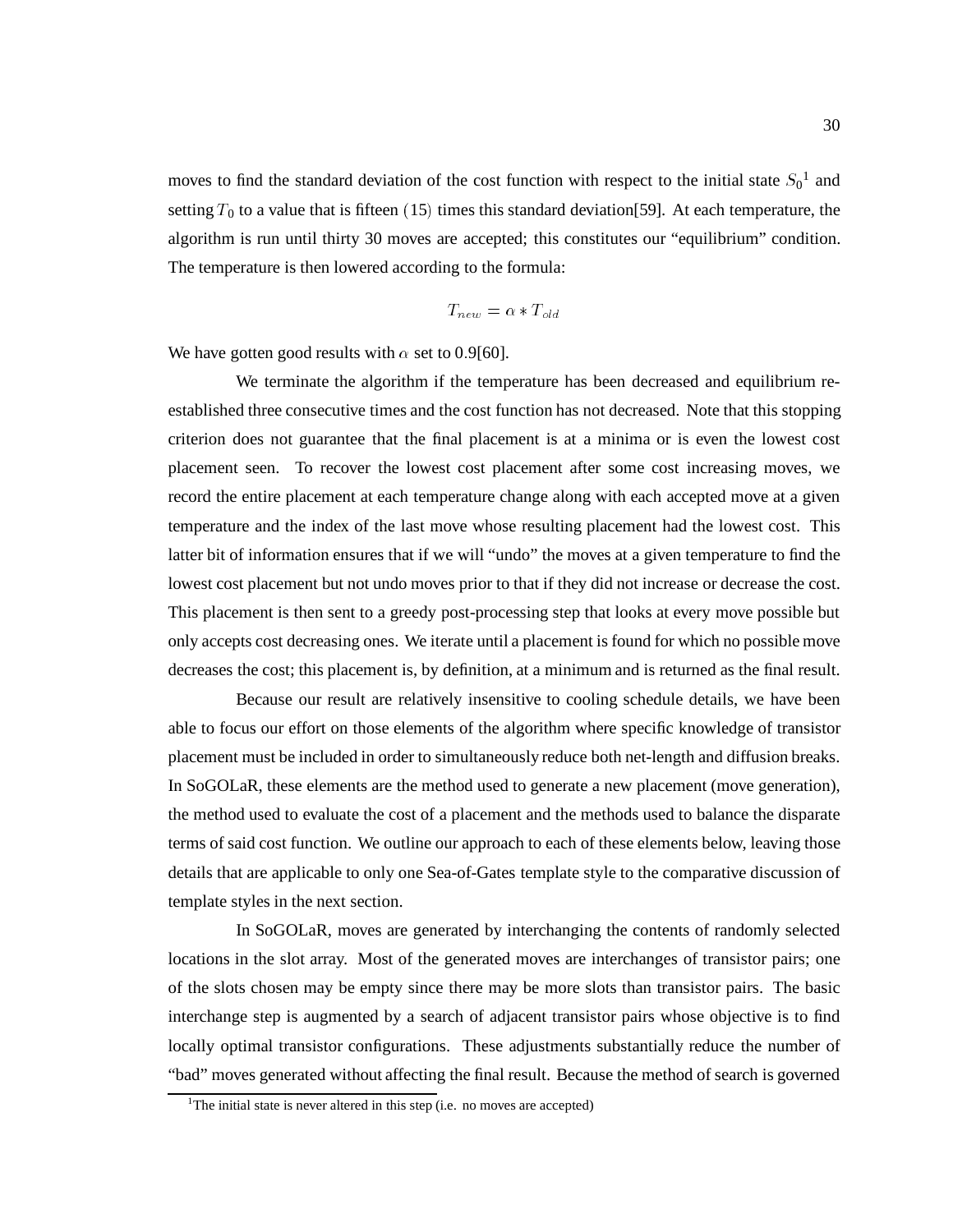by SoGOLaR's model of different template styles, the details of move generation are described with that model in the template comparison section.

The choice of objectives to evaluate a new placement is driven by the geometry of Seaof-Gates layout. In Sea-of-Gates the height is determined by the number of rows in the layout, for small cells one cannot change the number of rows without substantially altering the geometry of the layout. For this reason, the placement objective becomes width minimization, i.e. to pack as many transistor pairs as possible into the chosen number of rows.

For the layout to be realized, the transistor pairs must also be routable in the chosen packing. Wire-ability is a function of both the length of the wires to be connected and the maximum *density*, defined as the number of wires crossing a given cut line. For small cells, we are most concerned with the density of the wiring that runs within the transistor rows. That is because there are more wires in that direction, less space, and it is not possible to add extra space in that direction for overflow wires.

In order for the placement process to be efficient, we must convert these objectives into a readily computable cost function. SoGOLaR uses the following cost function:

$$
CF = NL + \alpha_1 W + \alpha_2 \Delta W
$$

where  $NL$  is the overall wiring length of the layout, W is the overall width of all rows in the layout, and  $\Delta W$  is the difference in width between the widest and narrowest row. The quantity NL is the sum of the half-perimeter wiring length of all nets in the layout. We chose wiring length as our measure of wire-ability because compared to density the wiring length function is easier to compute and more discriminating of differences among layouts. The components of this cost function are illustrated for a sample slot array in Figure 2.2.

To get good results, we must ensure that the scaling coefficients  $\alpha_1$  and  $\alpha_2$  are set such that the effects of one component of the cost function do not dominate the other components. Since the probability of move acceptance is proportional to the change in cost function  $\Delta C$  caused by the move, we adjust  $\alpha_1$  and  $\alpha_2$  according to the contribution of each component to  $\Delta C$ . To do this, we sum the contributions to  $\Delta C$  from the components NL and  $W + \Delta W$  for all accepted moves. We adjust the scaling coefficients for a given temperature based on the data collected at the previous temperature. We also adjust the relative amount of contributions from the two components as annealing progresses. For best results, we start with a nominal contribution from the  $W + \Delta W$ component, increasing it gradually until the contributions are roughly equal during the critical stages of annealing (i.e. the temperatures where the cost function decreases the most). The width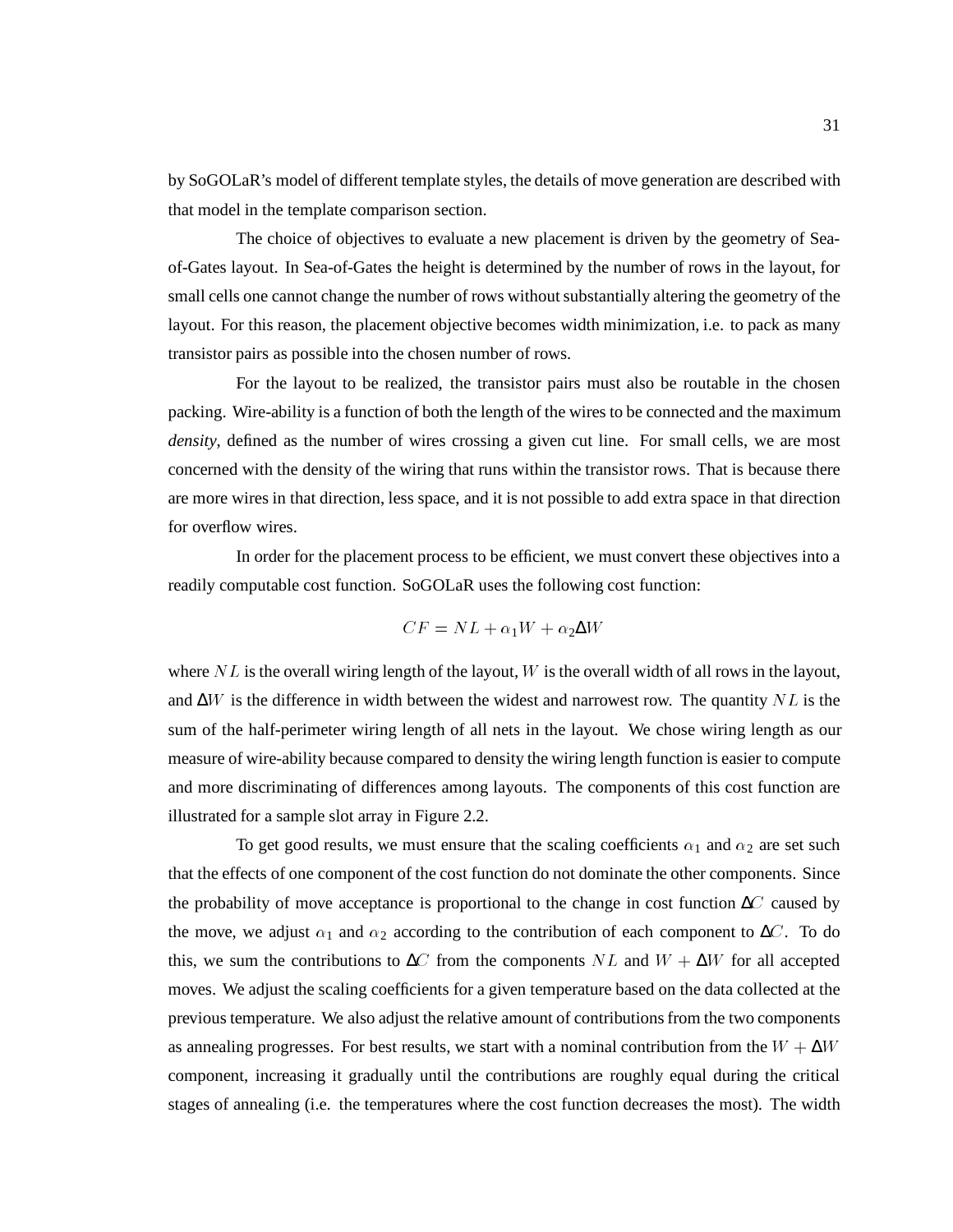

Figure 2.2: The components of the placement cost function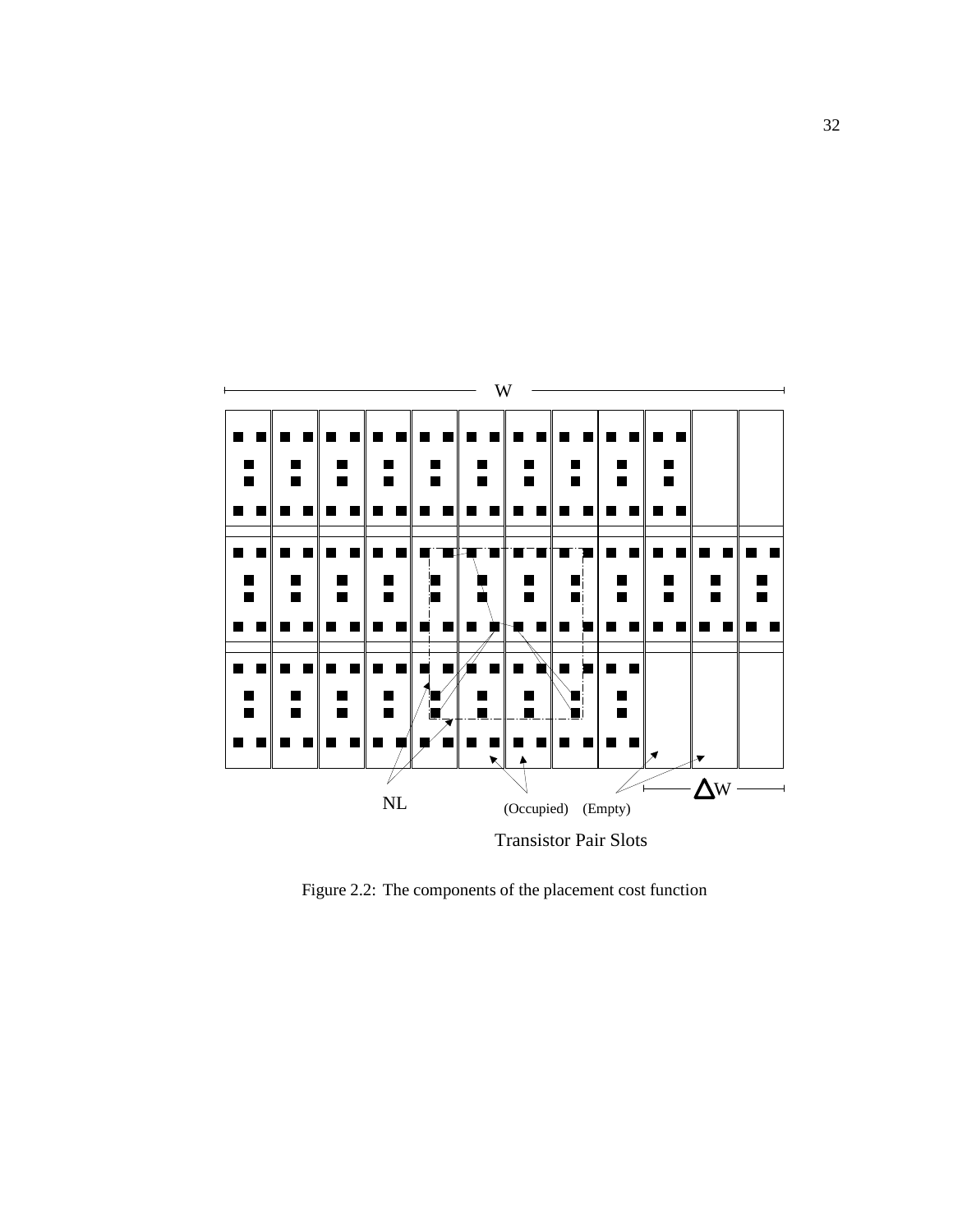contribution is then increased a little more during the final annealing stages to ensure good packing in the final placement.

When the placement of pairs into slots is complete, we finish the placement step by converting the abstract slot array into an array of templates of the given type. Since the properties of the given template are incorporated into the placement cost function and move selection, this step involves a simple left to right mapping of each row of transistor pairs. The resulting array of templates is augmented with empty templates if needed to equalize the width of each row. This array is the final output of the placement stage.

#### **2.2.3 Module Wiring**

The wiring of the modules produced by the placement stage is complicated by the differences among Sea-of-Gates template styles. Each template style has its own set of locations for source/drain contacts and its own wiring pitch. A given template style may contain obstacles that prohibit wires or vias. Prefabricated connections may also exist, particularly between two polysilicon gate landings. Both the flexibilities and the constraints must be modeled accurately in order to obtain good routing results.

In many cell generation systems, such as GENAC[61], routing is accomplished using a model that partitions the row of transistors into several channels. This approach has proven suitable for row based layout where transistor sites are not fixed. However, the use of multiple fixed polysilicon landings and via obstacles in Sea-of-Gates presents severe difficulties for any approach that relies purely on channel routing.

In SoGOLaR, module wiring is performed by a general area router augmented by a preprocessing stage. The pre-processing stage first wires those nets whose pins lie entirely on one diffusion row in first layer metal. We use a greedy left edge algorithm that assigns tracks in order from the outermost track (i.e. the ones closes to the power rails) toward the polysilicon landings of each cell. After whole nets are routed, we next wire segments of nets where at least two pins are on the same diffusion row. Such a segment is routed if and only if it does not increase the number of tracks already occupied by wires.

Since the pre-processed segments are selected and routed in time proportional to the number of pins, these steps are less complex compared to using the general area router. While the area router has the ability to move or even rip up the results of this stage, this occurs very rarely in practice. Thus, the pre-processor reduces the overall complexity of the wiring step.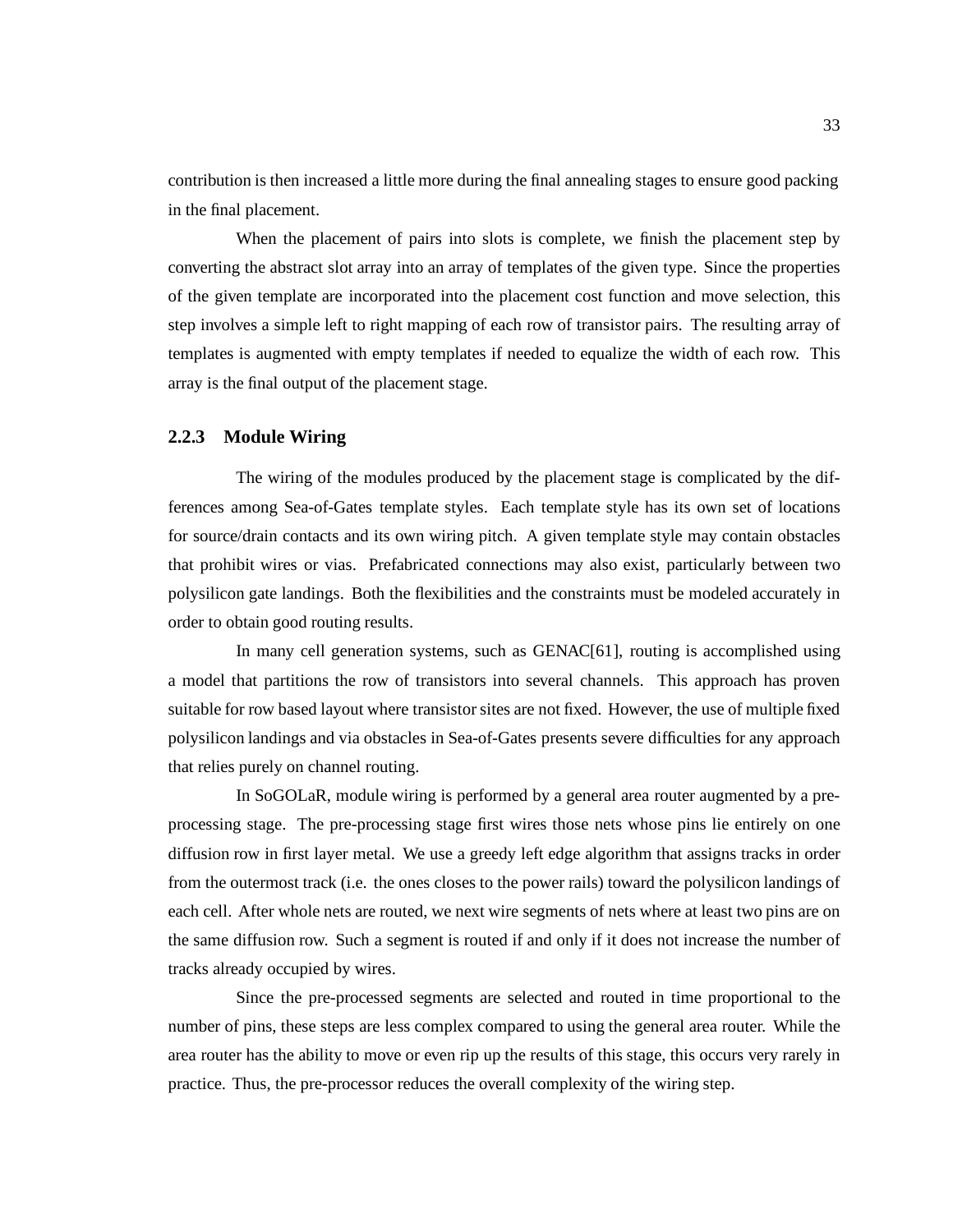SoGOLaR then invokes the CODAR[37] general area router to complete the partially wired module. CODAR employs a *global routing algorithm* that uses an estimate of congestion in various areas of the cell, based on the combined effect of the fixed devices, previously placed nets, and other types of obstacles. A first constructive routing phase results in a rough placement of all the nets in the cell in promising but not necessarily conflict-free locations. *Insulated* wire segments are used to cross obstacles or other wires on the same routing layer.

In the subsequent refinement phase, a *detailed routing algorithm* tries to rearrange the wiring so that it can be implemented without any conflicts. It relies on a shallow recursive search using local modification moves to relocate pieces of nets that contain insulated wire segments. If not all insulated wires can be eliminated by local modification moves, the program may rip-up an entire net and call again on the global routing algorithm to find a less congested course from which the search through local modification moves is restarted.

The two algorithms, global and detailed routing, are tightly integrated and work on the same data structure representing the virtual grid of tracks. This integration has resulted in a router that can solve difficult problems not solvable by other programs while exhibiting run-times that grow only moderately with the size of the routing problem.

# **2.3 A Comparative Study of Sea-of-Gates Template Styles**

Since the use of a pre-fabricated transistor array is the primary distinguishing factor in the Sea-of-Gates layout style, the success of this style is critically dependent on the design of the transistor geometry. Since the amount of functionality that can be put into one Sea-of-Gates chip is proportional to the number of transistors on that chip, nearly all transistor array geometries are designed to pack as many transistors as closely as possible onto the chip.

This objective is balanced by the need to choose a single (or at most, two) transistor size(s) for the pre-fabricated array. Uniformly increasing the size of all transistors has (to a first order) a very small effect on delay, because the increase in drive capability is offset by the increase in internal circuit capacitances. By this analysis, the ideal transistor size is the minimum size sufficient to drive a medium amount of inter-cell wiring capacitance without long delays or the need for special booster cells. This minimum threshold has been shown to be quite small, usually on the order of four to six times the minimum possible transistor size[62].

Despite what appears to be a relatively simple and uniform objective, a wide variety of base cell templates have been developed for Sea-of-Gates arrays. A few of the variations reflect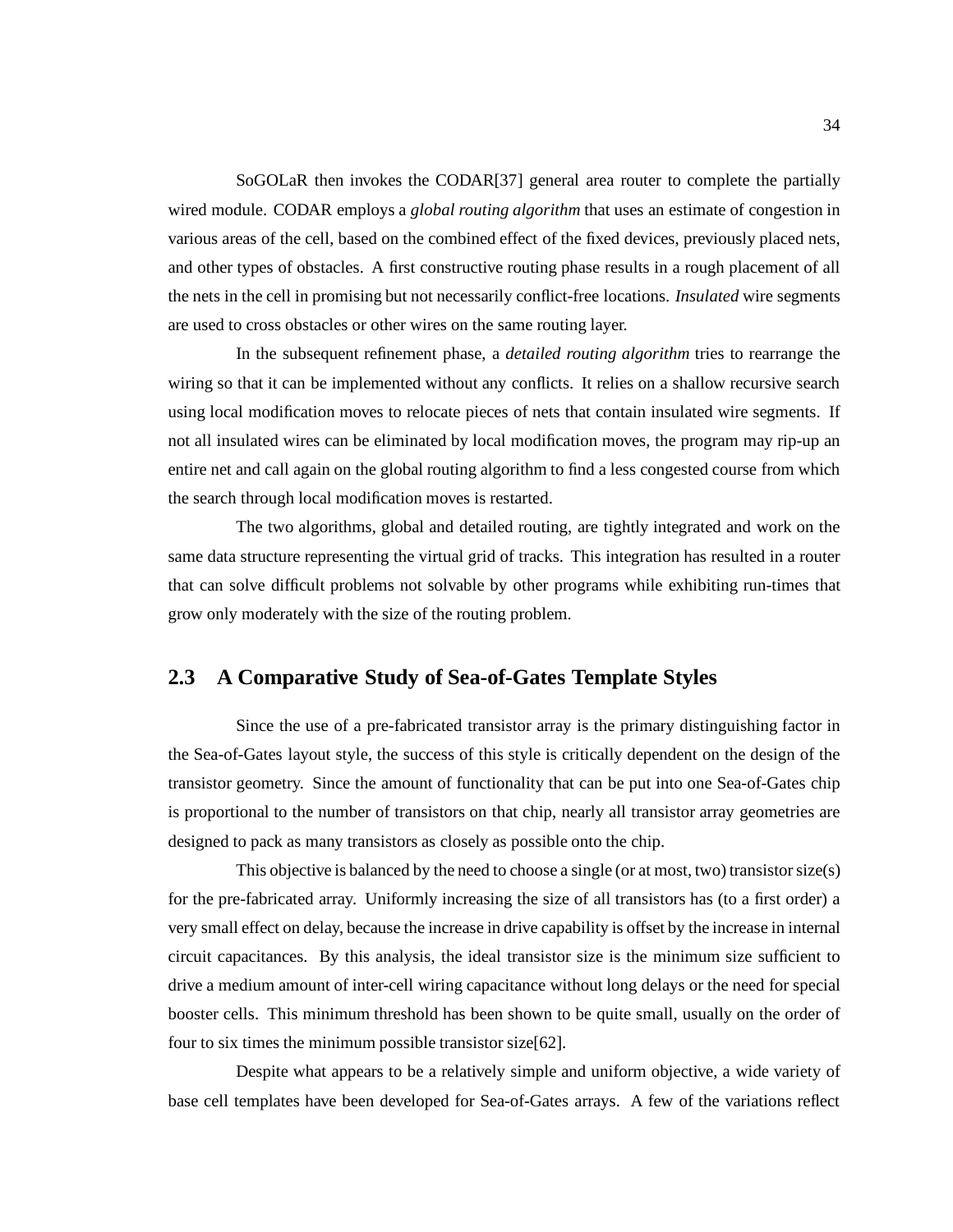a desire to accommodate secondary objectives, such as including analog circuits[63], or dynamic CMOS circuits[64] in the array. Even among arrays intended for our chosen class of circuits, namely digital static CMOS circuits whose wiring is implemented with two layers of metallization, base cell templates differ in several ways, including:

- The method used to electrically isolate adjacent transistors on a row when said transistors belong to different circuits.
- Whether or not the gates of adjacent P- and N- transistor pairs are connected with polysilicon.
- The targeted location for power and ground wiring.
- The organization of transistor rows (i.e. NPNP versus NPPN arrangement).

At least some of this variance is explained by the difficulties of determining the influence of template design on the quality of circuit layout. Template designers studying this interaction have been limited by the amount of time required to implement a large number of circuits in a particular template style. This is reflected in the fact that several templates have been designed to implement a particular kind of circuit[65][66] or a small customized library of cells[67] well.

The objective of this study is to overcome this difficulty by using SoGOLaR to implement a variety of circuits on several Sea-of-Gates template styles. We begin by looking at the details of various template styles and choosing a representative set of templates whose characteristics are most suited for for automatic, on-demand cell generation. We then illustrate how SoGOLaR captures the differences among template styles with a parameterized model. The use of a parameterized model in SoGOLaR is crucial because it allows new template styles to be incorporated without modifying the structure of the program.

Lastly, we present the results of using SoGOLaR to implement a set of small to medium sized combinational logic circuits in our chosen template styles. In presenting our results, we attempt to answer two questions, namely:

- How do differences in template connectivity characteristics (i.e. isolation technique and presence of pre-connected gates) affect the results of automatic cell synthesis?
- What dimensions (i.e. width and height) should a template in each style have in order for all internal circuit wiring to be completed without adding extra unused rows and/or columns?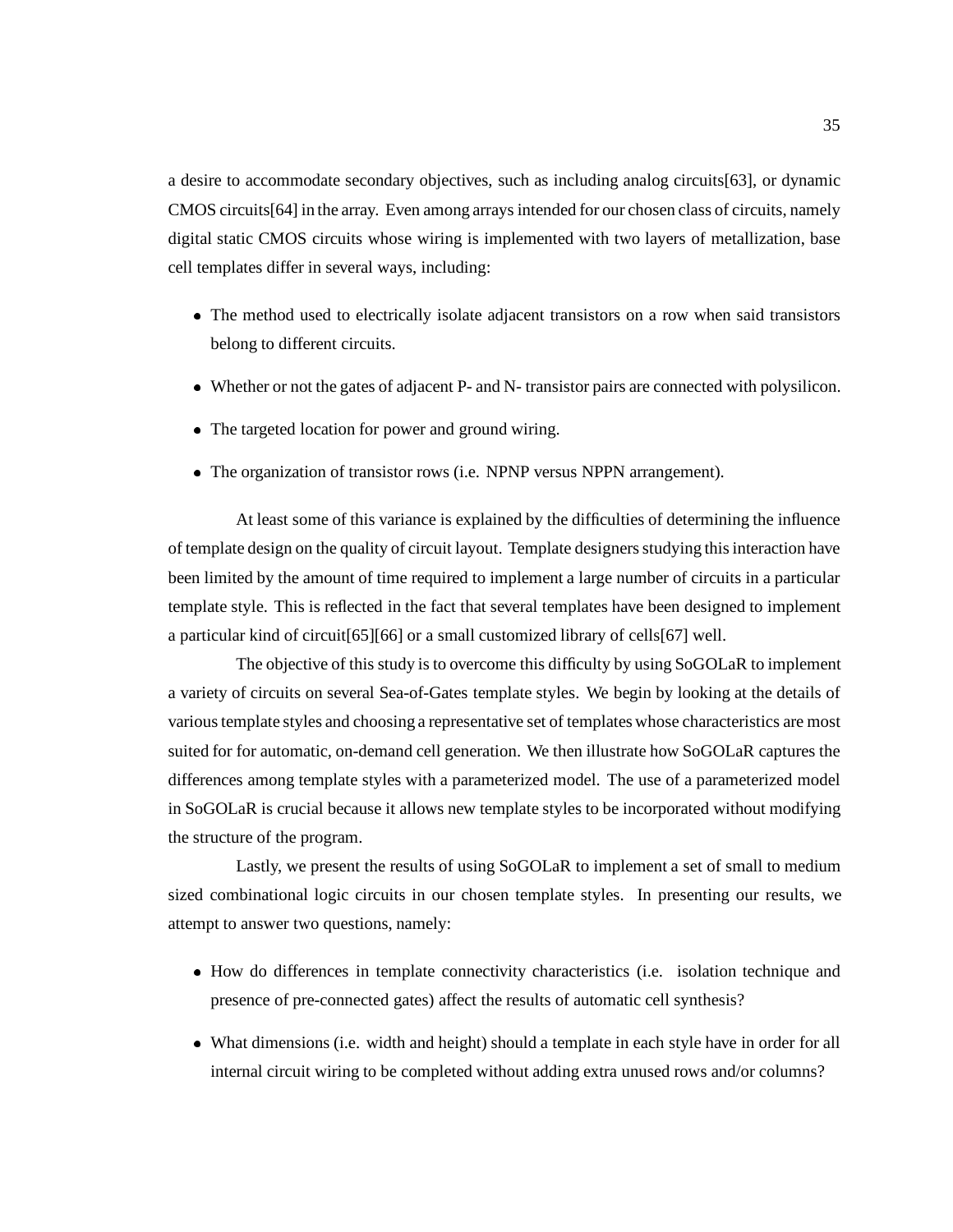

Figure 2.3: Template styles used in comparison

We then use the results of our study to make recommendations regarding the choice of dimensions and connectivity properties in a template style. Although the size of circuits in our study is limited to 125 P/N transistor pairs, some of our recommendations are applicable to the layout of larger macro-blocks, in particular the regular macro-blocks discussed in the subsequent chapters of this dissertation.

#### **2.3.1 Evaluating and Selecting Template Styles**

Figure 2.3 shows the template styles we have chosen for our study. Our template set illustrates both methods of electrically isolating transistors. In the *gate-isolation* method[68], transistors are fabricated in a continuous diffusion strip. When adjacent source/drain nodes belong to different transistors, said nodes are isolated by tying the polysilicon gate between them to the adjacent supply (power or ground) rail. This contrasts with the *oxide separation* method[69] where the transistors are fabricated in discrete, electrically insulated groups. In this context, the term oxide separation refers to the use of silicon dioxide as the insulating material between diffusion islands. To determine the effect of transistor group size for oxide-separated templates, we have chosen both a four-transistor template developed at UC Berkeley by Lorraine Layer[62], and a seven-transistor template from Siemens which permits efficient implementation of a static RAM cell<sup>2</sup>[65].

The templates in our set also reflect different design philosophies in the choice of template

 $2^2$ For non-memory structures we ignore the 7th transistor in the Siemens template.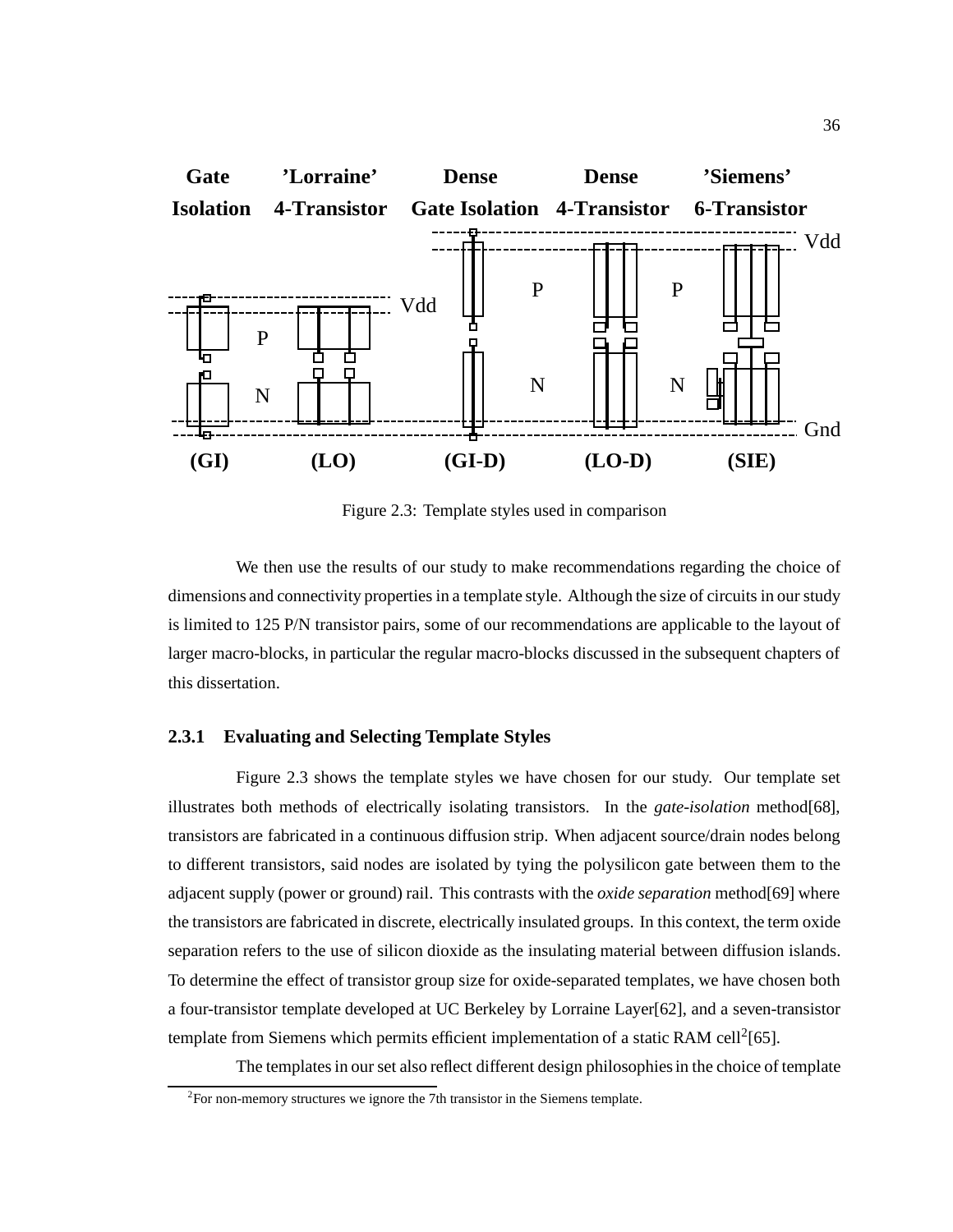height. For instance, the original form of the Siemens template provides nine unblocked first layer metal tracks running across the P/N transistor pairs, while the original "Lorraine" template has only four such tracks. The Siemens template is designed to be large enough to accommodate all the wiring needed for circuits of small or medium size. In contrast, the original "Lorraine" template was designed to be the minimum size needed to implement a library of small (< 15 P/N pairs) cells with transistors just large enough to drive a medium sized wiring capacitance. This minimum height is, however, readily adjustable through the "Mariner"[25] template generator program.

The chosen templates differ greatly in their horizontal dimensions as well. The three transistor pairs in the Siemens cell are at the same spatial pitch as the overlying second layer metal tracks. The basic 'Lorraine' cell spaces the two transistor pairs by an additional track in second layer metal. To separate the influence of the various template parameters, we added to our study versions of the four-transistor and gate-isolation template styles that use only one vertical track per transistor pair.

Our choice of templates reflects a conscious decision to adopt certain template design conventions. All of the template styles mirror alternating rows of templates to produce a NPPNNPPN::: row pattern. This allows a wide power supply bus to serve two adjacent rows of transistors at a time, rather than running a smaller bus down every diffusion row as would be necessary with a NPNPNPNP... pattern. Although at least two template style [68] [69] use the NPNP arrangement, neither appears to be more area efficient than the templates we have chosen.

Lastly, we have avoided templates that pre-connect the gates of a large block of P/N transistor pairs. At least two template styles[66][67] use oxide-separated templates containing three P/N pairs where the gates of each pair are pre-connected. These pre-connected gates cannot be used whenever the inputs to the P- and N- sides of the pair must differ, such as the inputs to a static CMOS transmission gate. Thus, at least some P/N pairs must have independent inputs. The Hitachi template<sup>[66]</sup> intersperses separate rows of small transistors above and below the main (preconnected) rows to form a pPNn arrangement. The Motorola template[67] uses eight transistors (four P/N pairs) where three of the pairs are pre-connected.

Because transmission gates make up only a tiny fraction of the transistors in static CMOS net-lists, the Hitachi template is area inefficient in that the small transistors are difficult to use in any other type of circuit because of their placement. The Motorola template doesn't have this problem, but mixing independent and pre-connected pairs on the same template means that the area needed for polysilicon landings between P- and N- transistors is only slightly less than would be needed if all pairs were independent.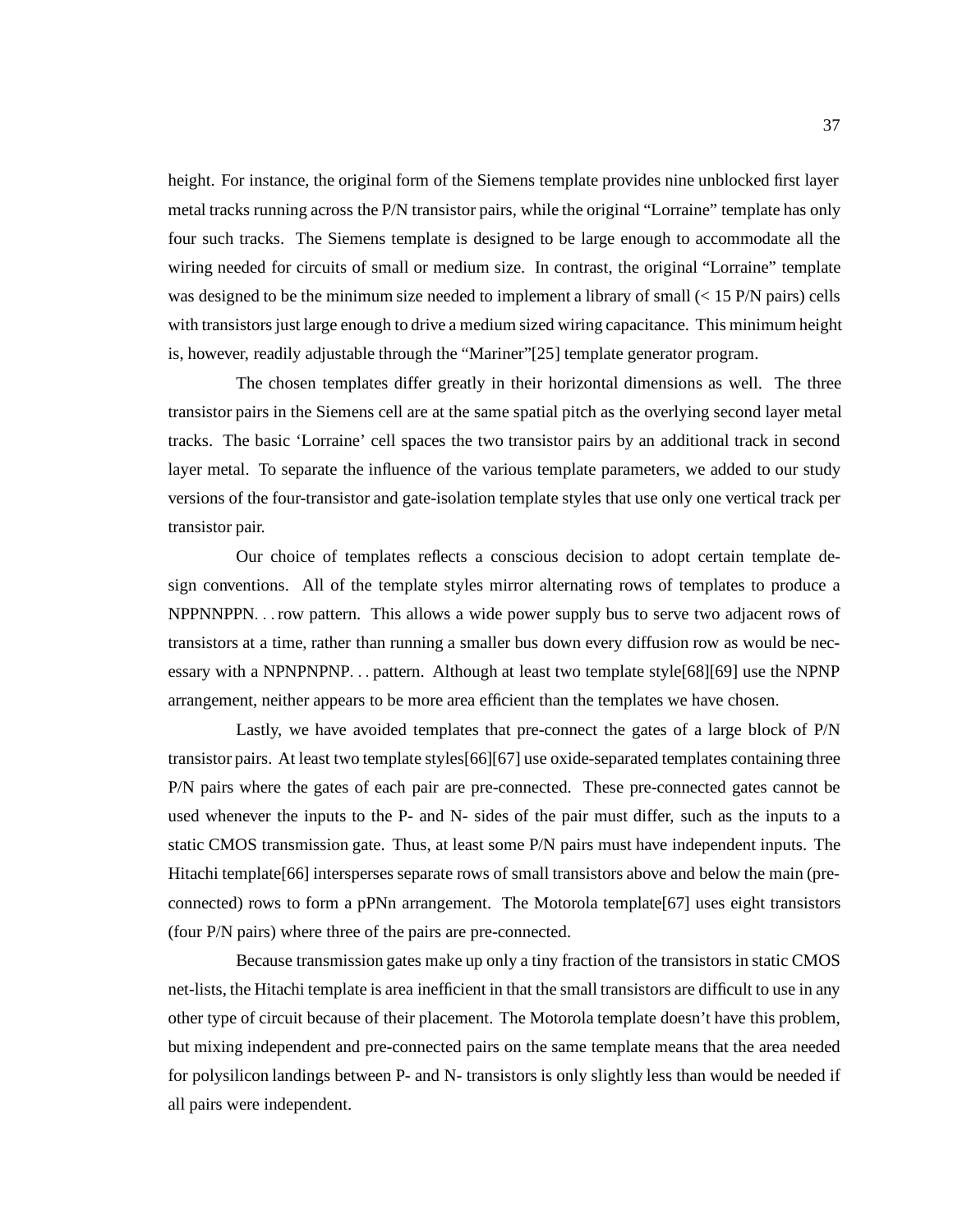Pre-connected transistors also make it impossibleto electrically isolate one pair of transistors from another pair on the same template. In oxide-separated templates, this occurs whenever the number of transistors that may be placed on a continuous strip of diffusion is not an exact multiple of the template size. By carefully choosing the circuits to be implemented, it can be guaranteed that these odd-sized strips always have either an output or a supply node at one end. Unused source/drain nodes may simply be connected in parallel with the supply node in the circuit, while a transistor connected to the output may be connected in parallel with unused ones to increase the output drive capability. This means that although these templates can be used with customized cell libraries, they are incompatible with our objective of supporting on-demand cell generation of any static CMOS circuit. Lastly, note that unused transistors in the Siemens cell may always be isolated, despite the existence of a single pair of pre-connected gates, by tying the independent gates at either end to their respective supply rails.

#### **2.3.2 Modeling Template Styles in SoGOLaR**

In this section, we discuss how SoGOLaR handles different template styles. In our approach, we avoid customizing the cost function evaluation and move generation for each template style. Instead, we use fixed placement routines that use the relevant properties of each template style as input. This allows a user to add a new template style without modifying SoGOLaR's code and without having to consider the details of our optimization algorithm. Existing placement algorithms already use this approach with respect to the geometric properties of blocks, such as block size and pin positions. SoGOLaR extends this concept by explicitly representing the *connectivity* properties of a template (i.e. the pre-fabricated connections among transistor terminals) as constraints that are used by the move generation and cost evaluation routines to guide the packing of transistor pairs into a minimal number of templates.

In SoGOLaR, template connectivity is evaluated by superimposing on the slot array a grouping that represents instances of the target template style. This grouping structure allows us to quickly determine whether a new template must be created (or destroyed) whenever a transistor pair is moved to a new location in the slot array. Each newly created group adds to the length of the row where it is located and is thus reflected in the placement cost function. No attempt is made to model the increase in net-length caused by adding a template. Although row length and net length are strongly correlated, measuring row length only means that adding a template incurs the same penalty no matter where that template is located. If net length was also measured, templates nearer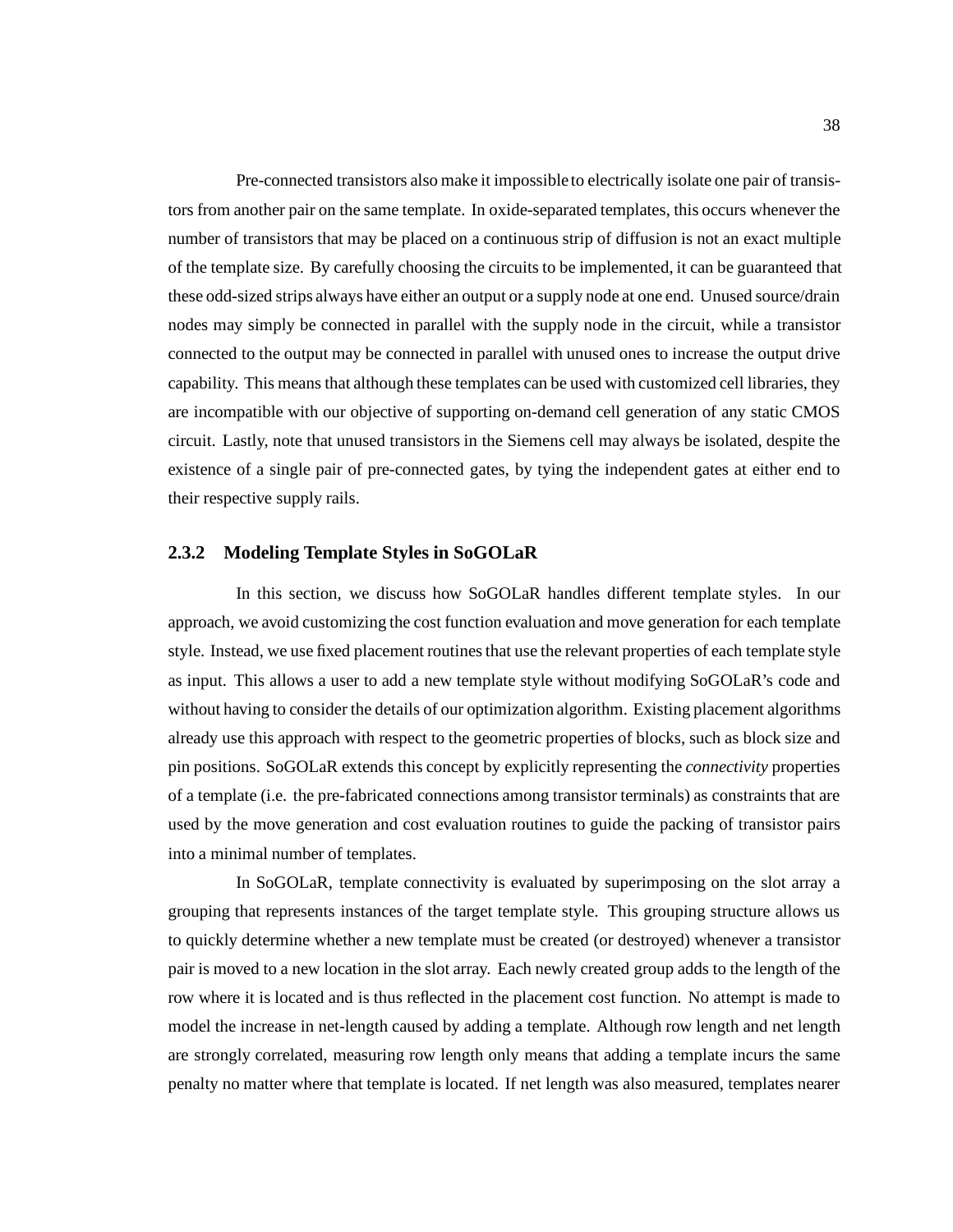the center of the module would cost more since more nets would be lengthened. We experimented with and rejected the idea of increasing the template creation penalty in areas near the center of the module. We found that a fixed template creation penalty was sufficient to ensure that no empty slots appeared near the center of any SoGOLaR produced module.

To minimize the number of new templates created by moves, the move generation routines try to merge the newly placed transistor pairs with the transistor groups immediately adjacent on either side. The procedure used for this search depends on the type of template targeted. For oxide separation templates, all possible arrangements of transistor pairs in the group are attempted and the minimum cost arrangement chosen. For gate isolation templates, merging is only attempted at the ends of existing transistor pair groups, except when a pair can be attached to an existing group through the power supply nets. If the cost of the resultant grouping is still too high, the search is expanded to include one more set of adjacent groups.

At each step, the decision to create or destroy a group of transistor pairs is made by a predicate function that takes a list of pairs and their prospective template positions. It is this predicate that uses the connectivity constraint expressions to make its decision. In this way, the search procedure remains fixed for all template styles, yet new template styles can be added easily.

#### **2.3.3 Using SoGOLaR to Evaluate Template Styles**

Although reasoning about the details of template styles can eliminate some candidate styles as obviously unsuitable for on-demand cell generation, several stylistic differences remain whose effects on cell generation are difficult to predict. To illustrate and evaluate these effects, we have used SoGOLaR to implement a select spectrum of cells on our chosen templates. These cells range from small examples with only 20 P/N pairs to medium sized ones with over 100 pairs.

In developing the method for our study, we have taken several steps to simplify our evaluation task and to avoid introducing a bias in favor of a particular template style. First, we restrict our cell set to combinational logic, implemented as static CMOS circuits with dual networks for pull-up and pull-down. These examples were processed by the MIS logic synthesizer[70] and mapped to a representation consisting of small to medium sized AOI gates. To avoid long diffusion strips which would favor gate isolation templates, we limit the maximum size AOI gate to three levels of logic with three inputs per level. In placing the resulting transistor pairs, we use as tight a packing as possible in order to evaluate the effects of each template style on routing congestion. In routing the cells, we use a wiring grid with uniform pitch and permit the use of both metal layers in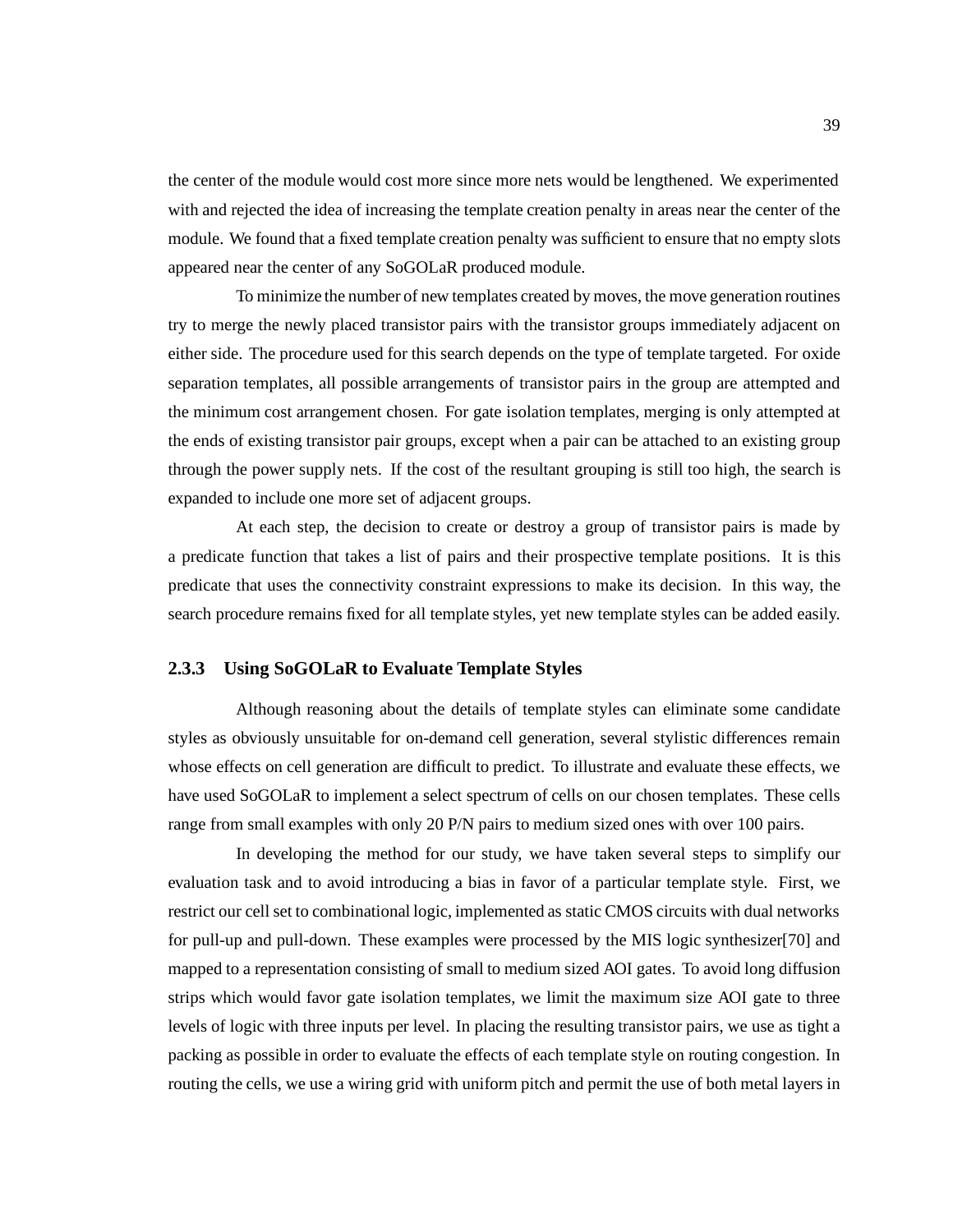either direction, but rely on a routing cost function that strongly discourages the use of second level metal in the horizontal direction.

#### **Site Utilization and Horizontal Density**

We begin our study by attempting to capture the effects of template connectivity independent of the dimensions of a template. To this end, we first measure *site utilization,* namely the fraction of P/N transistor slots used for implementing the net-list, out of all the slots available in the templates that are fully or partially used. For gate-isolation templates site utilization is given by:

$$
SU = \frac{NLP}{NLP+I}
$$

where  $NLP$  is the number of transistor pairs in the net-list and I is the number of isolation gates needed. For oxide-isolated templates, the formula is

$$
SU = \frac{NLP}{n*T}
$$

where  $T$  is the number of template sites with at least one transistor pair used, and  $n$  is the number of transistor pairs in one site. This measure does not include leftover space due to unevenness of the length of the occupied parts of individual template rows.

In Table 2.1 we present site utilizations for the three different template connectivity types studied. The four-transistor template has the best utilization; the placements in this template style leave at most one template partially filled. This template style benefits from the fact that we need only find groups of two transistor pairs to completely utilize a template. The gate isolation and six-transistor template styles both use approximately 70% of the available sites for transistor pairs.

The figures shown for the gate isolation and six-transistor template styles do not represent the absolute maximum site utilization possible. A balance must be found between maximizing source/drain sharing and minimizing net length, and some potential abutments are ignored because they result in a placement with too high a net length. This effect is most pronounced in the six-transistor template style.

To quantify the effect of site utilization on area efficiency, we must look at *transistor density* or the number of transistor sites per unit area. Since the height of a template can be readily varied by adding more tracks in first level metal, we are concerned most about horizontal density. Here we group the templates into two classes. One class of templates uses two vertical tracks per P/N pair, as exemplified by the Lorraine template and by the (loose) gate-isolation template. In the other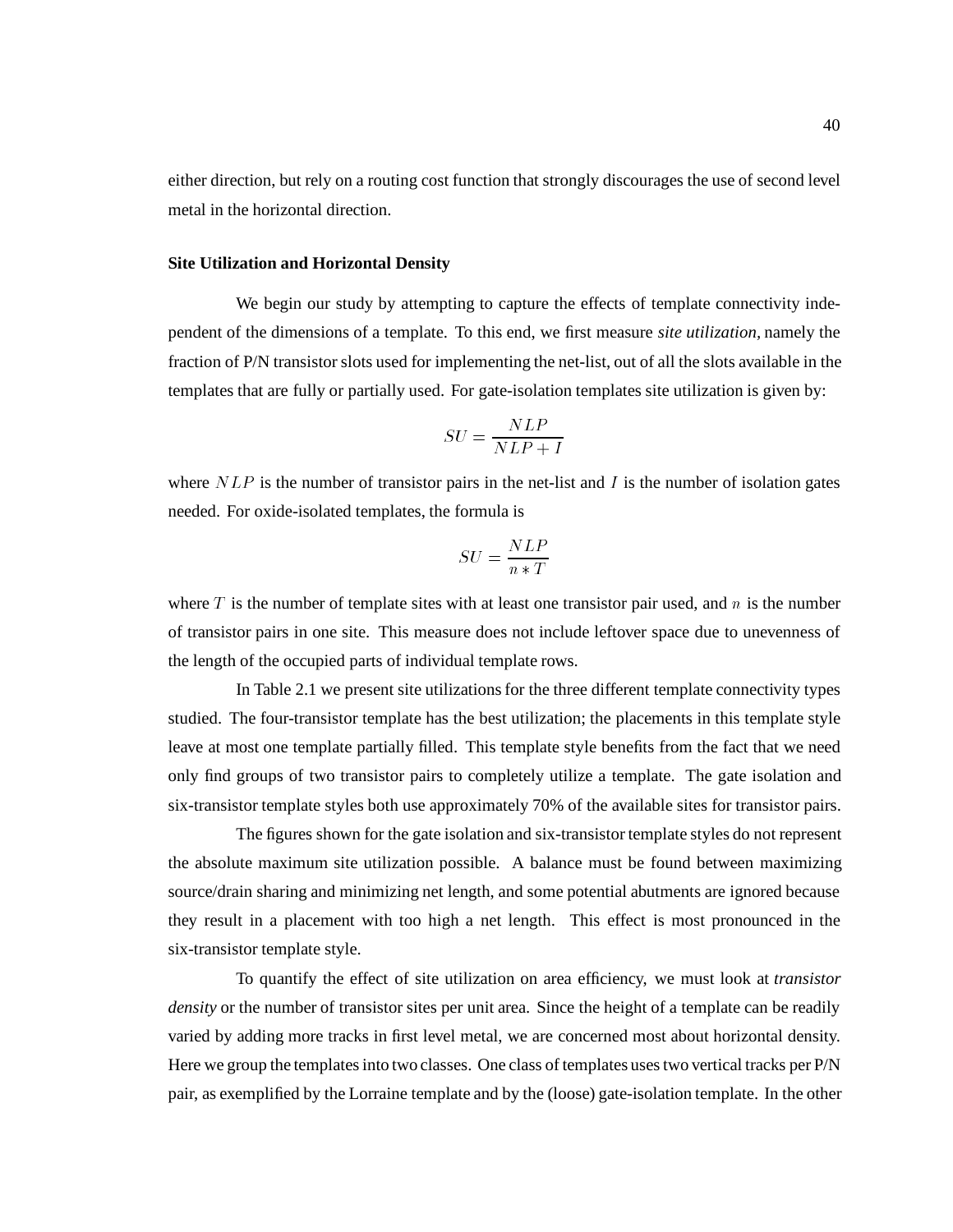|                | $\rm{H}P/N$ | #              | <b>Site Utilization</b> |       |       |  |  |  |
|----------------|-------------|----------------|-------------------------|-------|-------|--|--|--|
| Example        | Pairs       | Rows           | GI                      | 4T    | 6T    |  |  |  |
| meimpb         | 21          |                | 75%                     | 95%   | 70%   |  |  |  |
| pmoren         | 30          | 1              | 68%                     | 100%  | 67%   |  |  |  |
| crenab         | 36          | 2              | 69%                     | 100%  | 67%   |  |  |  |
| calu           | 43          | $\mathfrak{2}$ | 69%                     | 98%   | 72%   |  |  |  |
| iadr           | 48          | 2              | 72%                     | 100%  | 70%   |  |  |  |
| decode         | 60          | $\overline{2}$ | 68%                     | 100%  | 67%   |  |  |  |
| chmux          | 77          | 3              | 69%                     | 99%   | 73%   |  |  |  |
| ciadr          | 95          | 3              | 69%                     | 99%   | 67%   |  |  |  |
| maskmx         | 105         | 3              | 67%                     | 99%   | 67%   |  |  |  |
| iseset         | 125         | 3              | 68%                     | 99%   | 71%   |  |  |  |
| <b>AVERAGE</b> |             |                | 69.4%                   | 98.9% | 69.1% |  |  |  |

Table 2.1: Site Utilization Results

class, adjacent transistor pairs are packed under adjacent vertical routing tracks. This is exemplified by the Siemens six-transistor template as well as by the dense versions of the four-transistor and gate-isolation templates. Both oxide-isolation templates use one additional vertical track in the isolation zone between template groups. The Siemens template uses one vertical track per site for the 7th transistor and for substrate contacts. Both four-transistor templates uses a vertical track for substrate contacts for every two template sites. In the gate-isolation templates considered, substrate contacts are placed in the regions between rows and do not add vertical tracks.

Table 2.2 shows the ratio of P/N pairs to vertical tracks for each template style. We refer to this metric as the *intrinsic horizontal density* for that template style. This value is lowest for the Lorraine template and highest for the dense gate-isolation style. We also show an *effective horizontal density* which is the intrinsic horizontal density multiplied by the average site utilization from Table 2.1. Because of their high site utilizations, the dense versions of the four-transistor template and gate-isolation template exhibit the highest effective density and thus the highest area utilization of all the styles shown.

#### **Cell Routability**

The effective transistor density measured above represents an upper bound on the number of transistors from a net-list that may be placed in a row. This result may be combined with the minimum height result presented at the beginning of this section to derive an upper bound on the amount of circuitry that may be placed on one Sea-of-Gates chip. Unfortunately, this minimum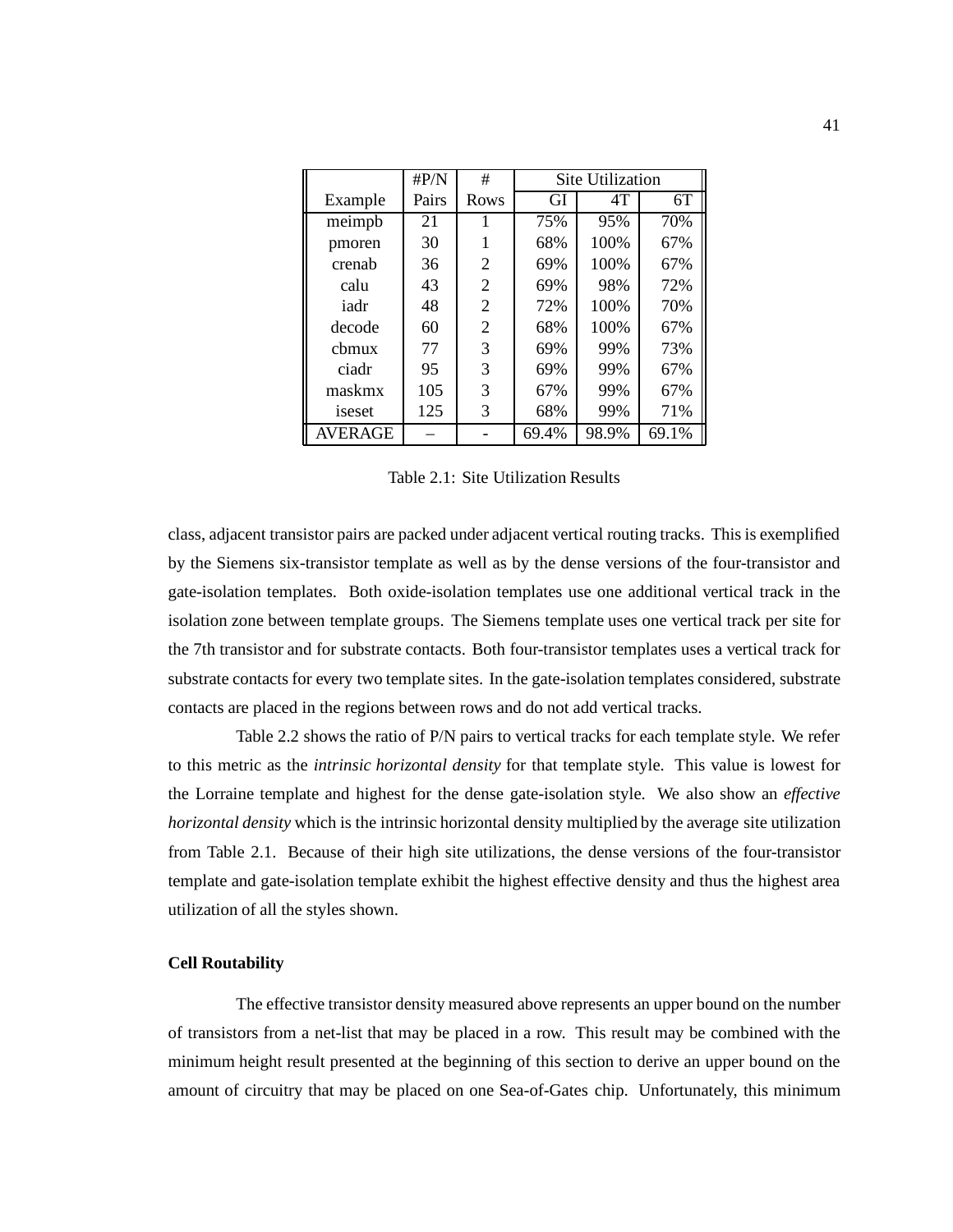|                 |            | <b>Horizontal Density</b> |           |  |  |
|-----------------|------------|---------------------------|-----------|--|--|
| Template Style  | Label      | Intrinsic                 | Effective |  |  |
| Lorraine        | LO         | 4/11                      | 0.36      |  |  |
| Gate Isolation  | GI         | 1/2                       | 0.35      |  |  |
| <b>Siemens</b>  | <b>SIE</b> | 6/11                      | 0.38      |  |  |
| Dense Four Tr.  | LO-D       | 4/7                       | 0.56      |  |  |
| Dense Gate Iso. | GL-D       | 1/1                       | ) 69      |  |  |

Table 2.2: Transistor Density Results

|            | Size of Example $\#P/NPairs$ (See Table 1) |                                 |    |    |    |    |    |    |     |     |  |
|------------|--------------------------------------------|---------------------------------|----|----|----|----|----|----|-----|-----|--|
| Template   | 21                                         | 30                              | 36 | 43 | 48 | 60 |    | 95 | 105 | 125 |  |
| Style      |                                            | Minimum # Tracks needed per row |    |    |    |    |    |    |     |     |  |
| LO         |                                            | h                               |    | 6  | 6  |    | Ч  | 10 |     | 12  |  |
| GI         |                                            |                                 |    | 6  | 6  |    | 8  | 10 | 11  | 12  |  |
| <b>SIE</b> |                                            |                                 | 6  | 6  | 5  | 5  | 8  | 9  | 10  | 11  |  |
| $LO-D$     |                                            | 8                               | 9  | 8  | 7  | 8  | 10 | 12 | 12  | 15  |  |
| GI-D       |                                            | 8                               | 10 | 9  | 8  | 10 |    | 13 | 13  | 16  |  |

Table 2.3: Routability Results

sized template is not tall enough to accommodate the internal wiring of all or even most of our example circuits. This means that cell routability plays a crucial role in determining the desired dimensions of a template in any of our selected template styles.

Our method for studying cell routability consists of generating a placement for each cell in each template style and then evaluating the number of horizontal routing tracks needed to route that placement. We thus treat template height as a independently variable parameter in all of the selected template styles. In evaluating cell routability, we begin with a template height that is sufficient to accommodate the wiring in the cell without difficulty. We then search for the exact number of necessary horizontal tracks by routing the cell while blocking horizontal tracks. In blocking horizontal tracks we always proceed inward from the outermost tracks in each row.

Our results are presented in Table 2.3. In reporting our results, we have selected placements with aspect ratios slightly greater than one. The number of rows for each example is given in Table 2.1.

The results in Table 2.3 indicate that for loosely packed template styles six to seven tracks are sufficient to accommodate the wiring of a small cell in a single row. Medium sized cells may also be wired in this height by using two rows for their layout. However, the increased wiring demands of larger cells soon overwhelm the capacity of minimum height templates regardless of the number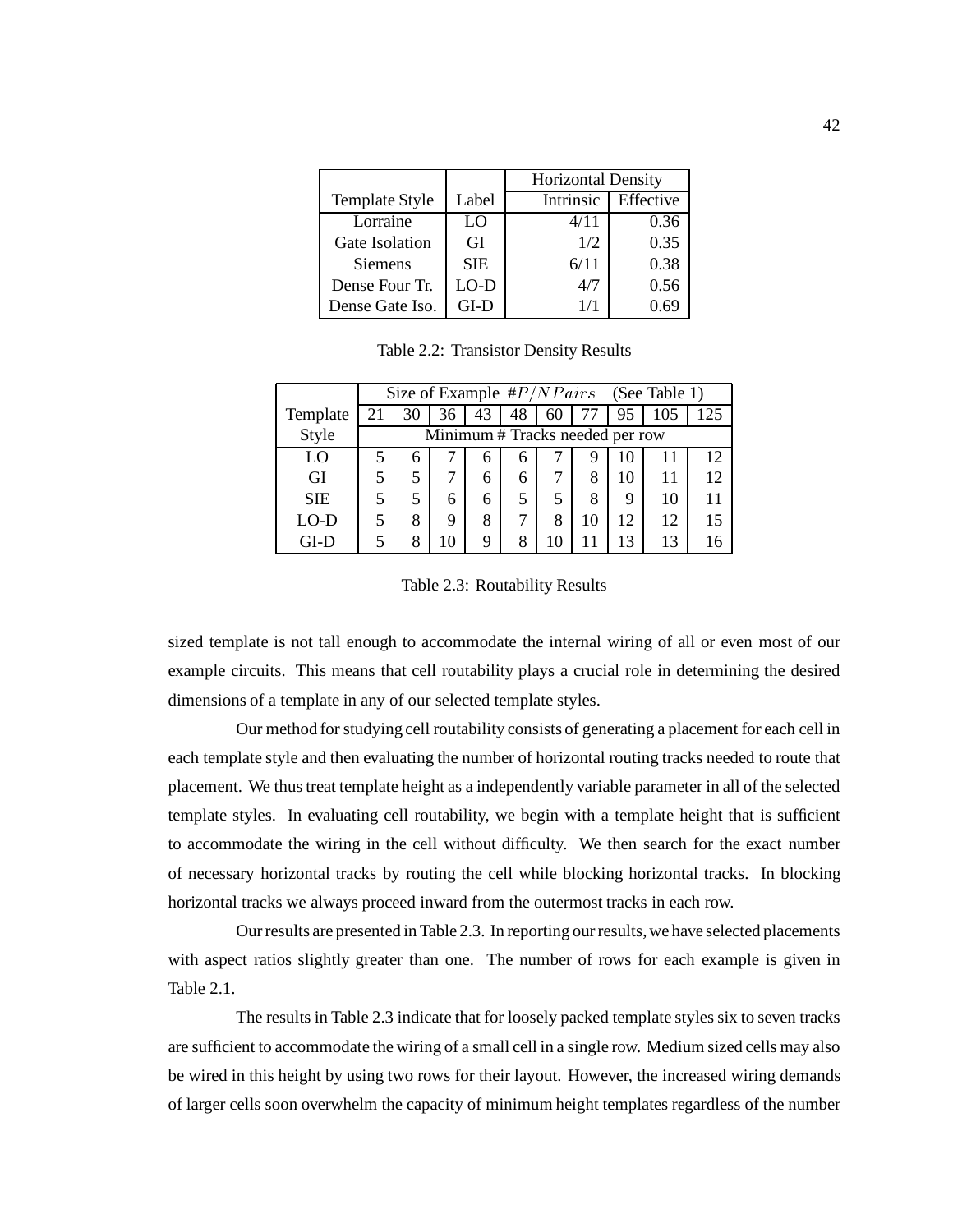of rows used in placement. While increasing template height provides greater routing capacity, the added height does not significantly increase the complexity of examples that could be routed. This occurs because the density of routing in the center of the cell increases much more quickly than at the edges, thus much of the extra space added by increasing template height cannot be used for internal wiring. This congestion affects the loosely packed and the densely packed template styles equally.

Table 2.3 also shows that the routability of a cell is a function of the horizontal density for a particular template style. In particular, the dense version of the four-transistor template (LO-D) requires one to two more routing tracks to route an example than does the Lorraine cell (LO). The dense gate isolation template (GI-D) requires three to four tracks more than its loosely packed counterpart (GI). The dense cells suffer from a lack of space for vias and wiring turns. This space is very important when routing output nets and making connections between the inputs of different transistor pairs. In template styles with two vertical tracks per P/N pair, these turns and vias may be placed to one side of the polysilicon landings. In template styles with high horizontal density, these turns must be placed either above or below the landing, thus blocking horizontal routing tracks. A simple example of this blockage is shown in Figure 2.4.

This effect is illustrated in Table 2.4, where we present the area of the maximally horizontal cells listed in Table 2.3 with the entries in the table sorted by template area per transistor pair. The data in this table represent *routing area*, this being the area of the cell using the minimum template height needed to complete the routing of that cell. In computing area per transistor pair, we chose a template height of eight free tracks for all styles.

From the table we see that while the dense gate-isolation pair has by far the lowest area per transistor pair, its routing area is only slightly smaller than that of the dense four-transistor cell. This occurs because the greater horizontal density of the gate isolation cell is offset by its requirement for increased template height. The loosely packed template styles all have significantly larger routing areas, indicating that these styles provide more vertical routing space than is needed by our examples.

Lastly, in Figures 2.5 through 2.7 we present the layout of a cell with 36 P/N pairs for each of the three template connectivity types used in our study. These figures are scaled to reflect the actual relative sizes of the layouts.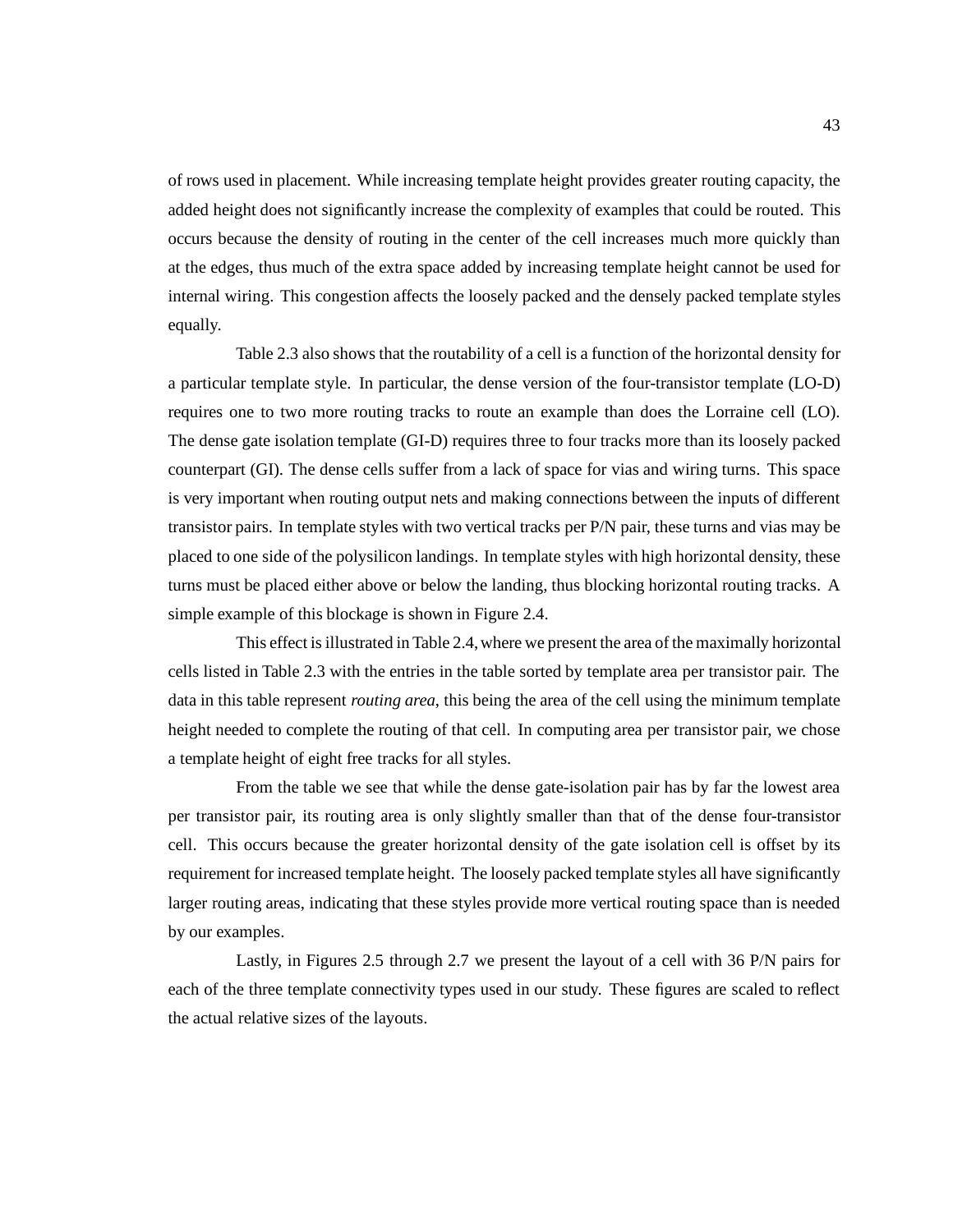

Figure 2.4: Via placement in loose versus dense gate isolation template

# **2.4 Conclusions**

SoGOLaR is an effective cell generator for small to medium size cells in a Sea-of-Gates layout style. For best results it places individual P/N-transistor pairs with simulated annealing using a suitable cost function to minimize net-length and to maximize diffusion sharing. Internal cell routing is performed by CODAR, a congestion-directed router that combines global and detailed routing algorithms in an effective manner.

SoGOLaR has been used to make quantitative comparisons of several different Sea-of-Gates templates with examples of cells of varying complexity. Although our results must be evaluated in the context of the overall chip layout tools used, we have reached several conclusions by comparing template styles at small to medium sized cells alone. All of the templates we studied are able to achieve high area utilization, with the four-transistor template showing best utilizations on an input consisting of simple logic gates. To realize this high utilization, templates must be tall enough to accommodate the internal wiring of the more complicated cells found in a library such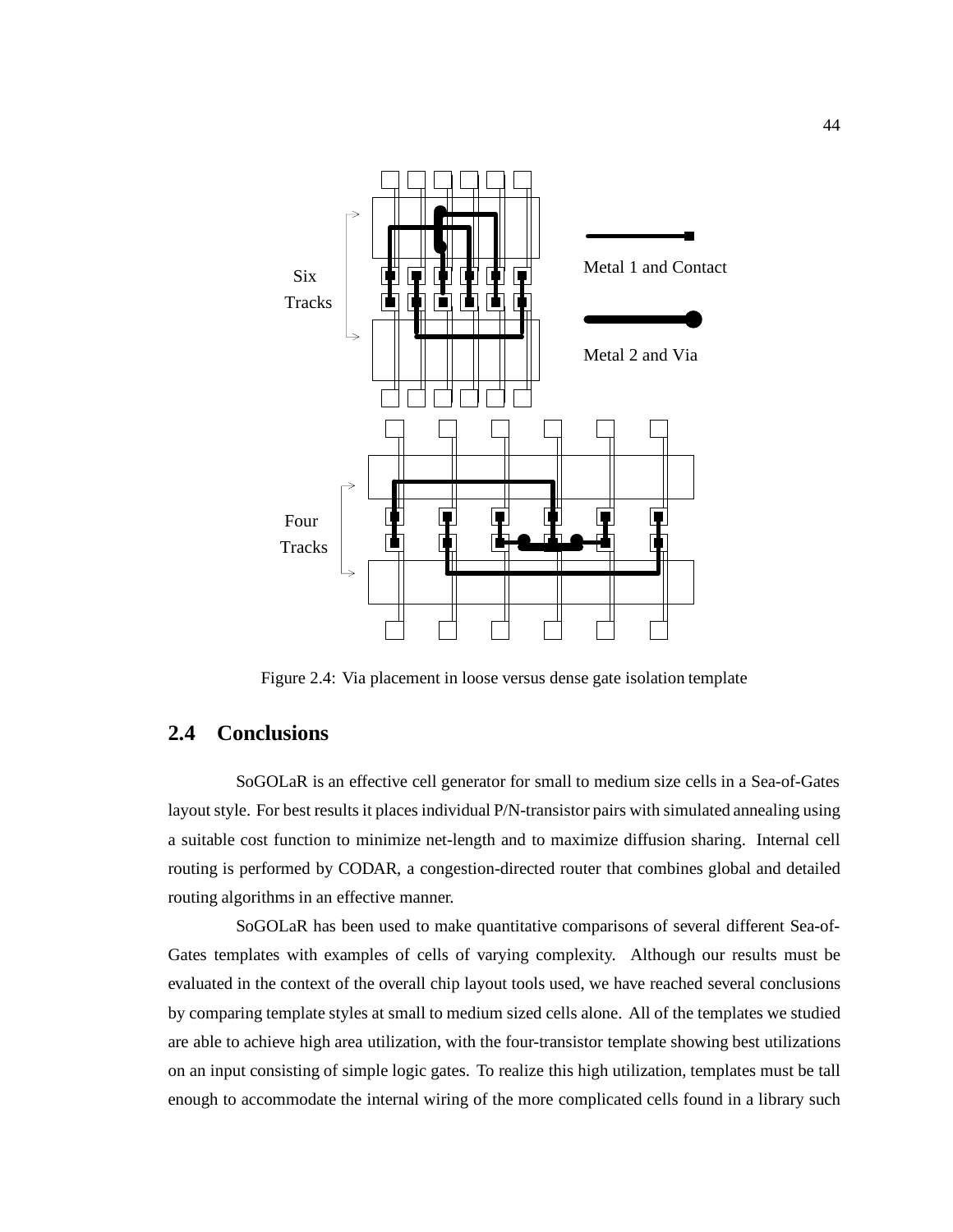|            | Template | Complexity of Example $\#P/NPairs$ |                                                          |      |      |      |      |      |      |      |      |
|------------|----------|------------------------------------|----------------------------------------------------------|------|------|------|------|------|------|------|------|
|            | Area per | 21                                 | 30                                                       | 36   | 43   | 48   | 60   | 77   | 95   | 105  | 125  |
| Style      | P/N Pair |                                    | Cell Routing Area in Track Units Square $(\lambda^2/64)$ |      |      |      |      |      |      |      |      |
| LO         | 66/2     | 545                                | 825                                                      | 1089 | 1210 | 1320 | 1815 | 2860 | 3696 | 4455 | 5544 |
| GI         | 24/1     | 533                                | 821                                                      | 1223 | 1344 | 1424 | 2050 | 2956 | 4164 | 5091 | 6198 |
| <b>SIE</b> | 77/3     | 660                                | 940                                                      | 1296 | 1440 | 1584 | 1980 | 3024 | 4590 | 5184 | 6120 |
| $LO-D$     | 42/2     | 346                                | 630                                                      | 819  | 924  | 924  | 1260 | 1960 | 2737 | 3024 | 4190 |
| GLD        | 15/1     | 290                                | 585                                                      | 825  | 924  | 910  | 1380 | 1952 | 2646 | 2862 | 4032 |

Table 2.4: Area Results

as JK-flipflops, or counters. We found that this requires at least five horizontal tracks in first level metal for templates with a low horizontal density, with a few additional tracks needed for templates with high horizontal density. This additional space is used primarily for via placement.

Looking at medium sized cells, we found that adding tracks above the minimum required does not substantially increase the size of cell that can be successfully routed. This implies that it is pointless to try to provide enough free tracks within a template to handle the wiring congestion at the chip-level. The exact number of tracks needed is dependent on the exact place and route method used at the chip level. For instance, if all inter-cell wiring is restricted to empty rows between cells, no additional tracks are needed.

Since our objective is to support automatic cell generation without restricting the library of cells or the chip level layout method, we conclude that adding two to four extra tracks per row is useful. These extra tracks help ensure that congested cells of medium size will not need an extra row for routing space. Also, we have found that the range of aspect ratios over which a cell can be routed is increased by adding extra tracks. As seen in Chapter 3, this flexibility is particularly useful in the context of floor planning and routing macro-blocks with regular structure.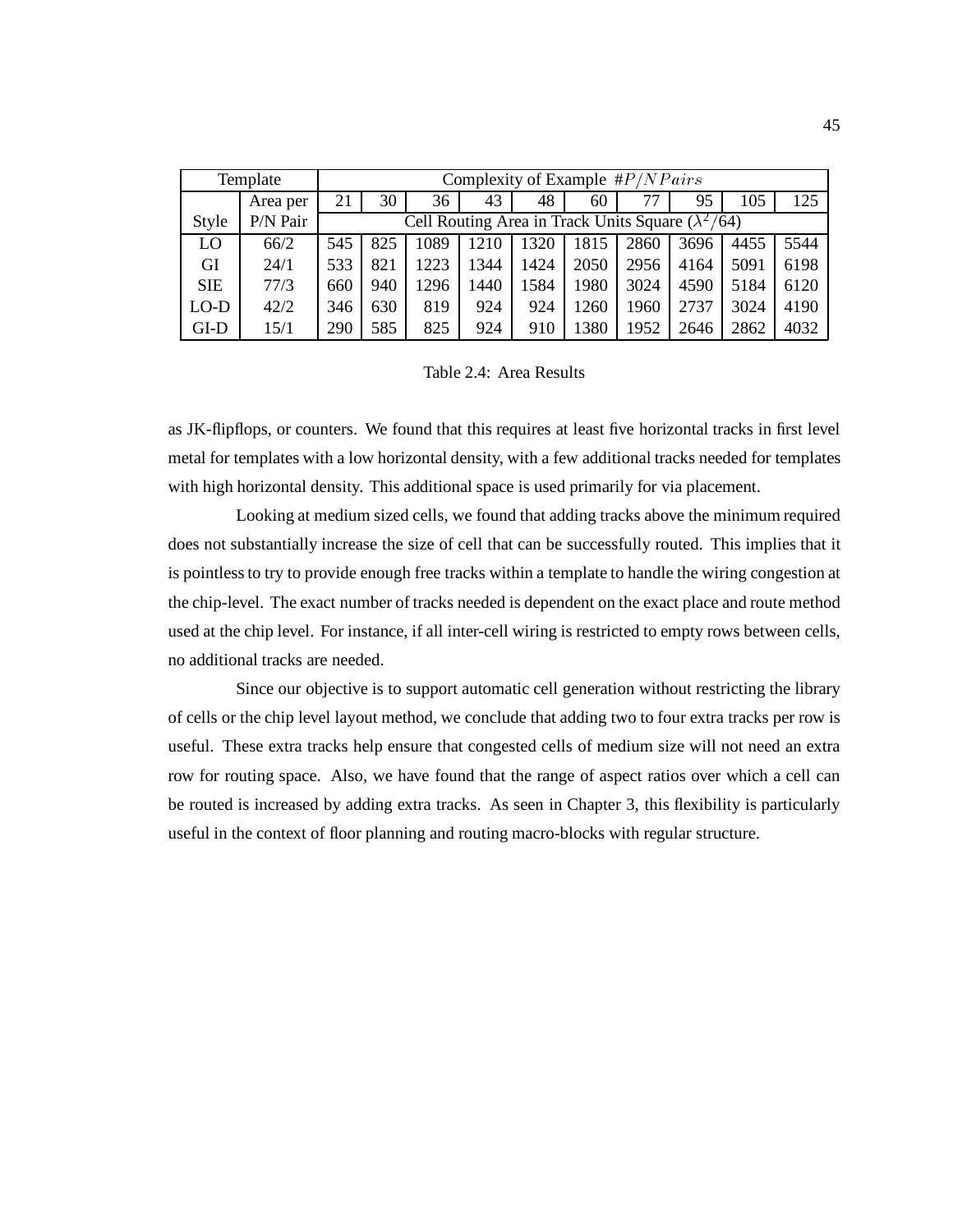

Figure 2.5: Example layout for gate isolation template (GI)



Figure 2.6: Example layout for four-transistor template (LO)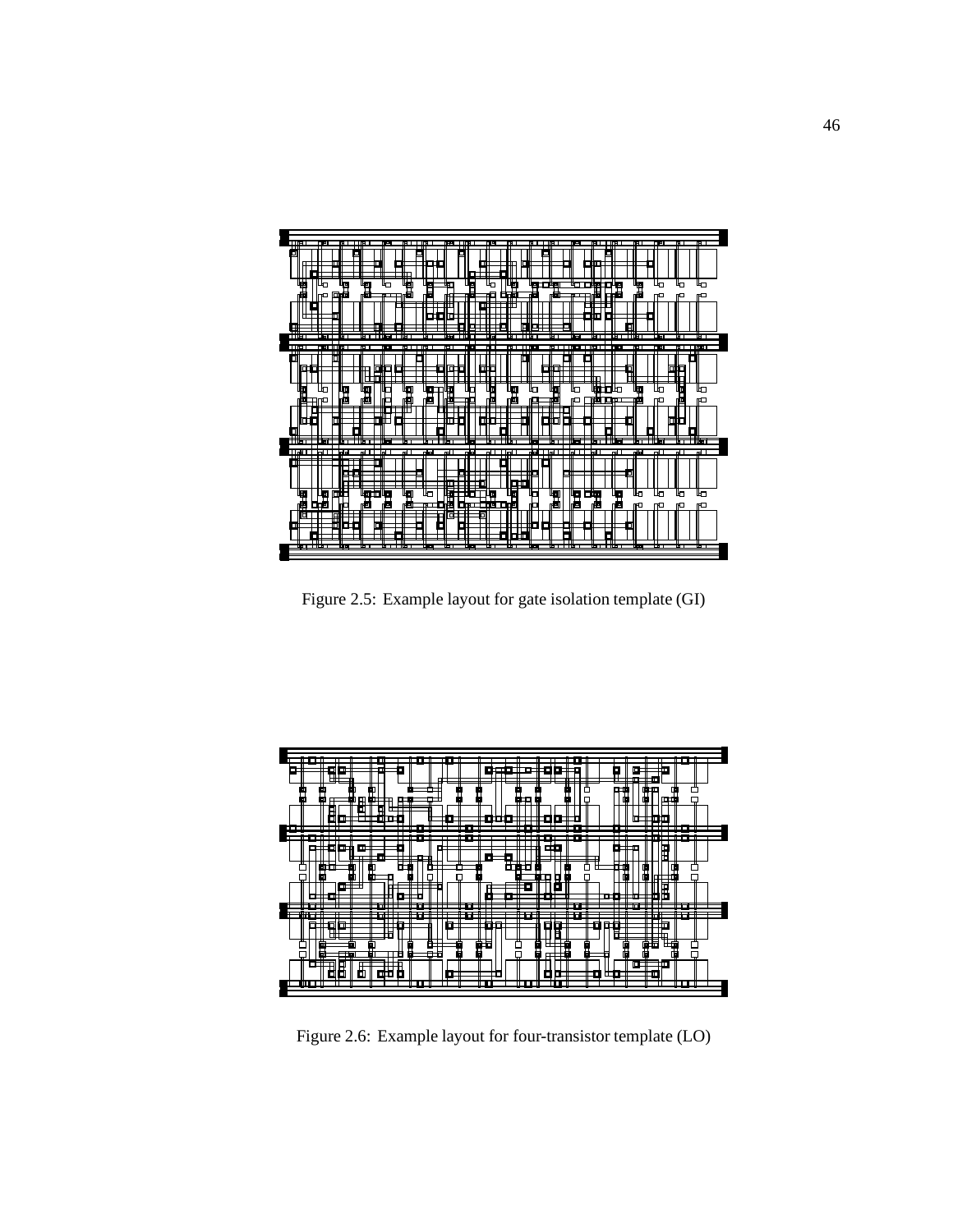

Figure 2.7: Example layout for six-transistor template (SIE)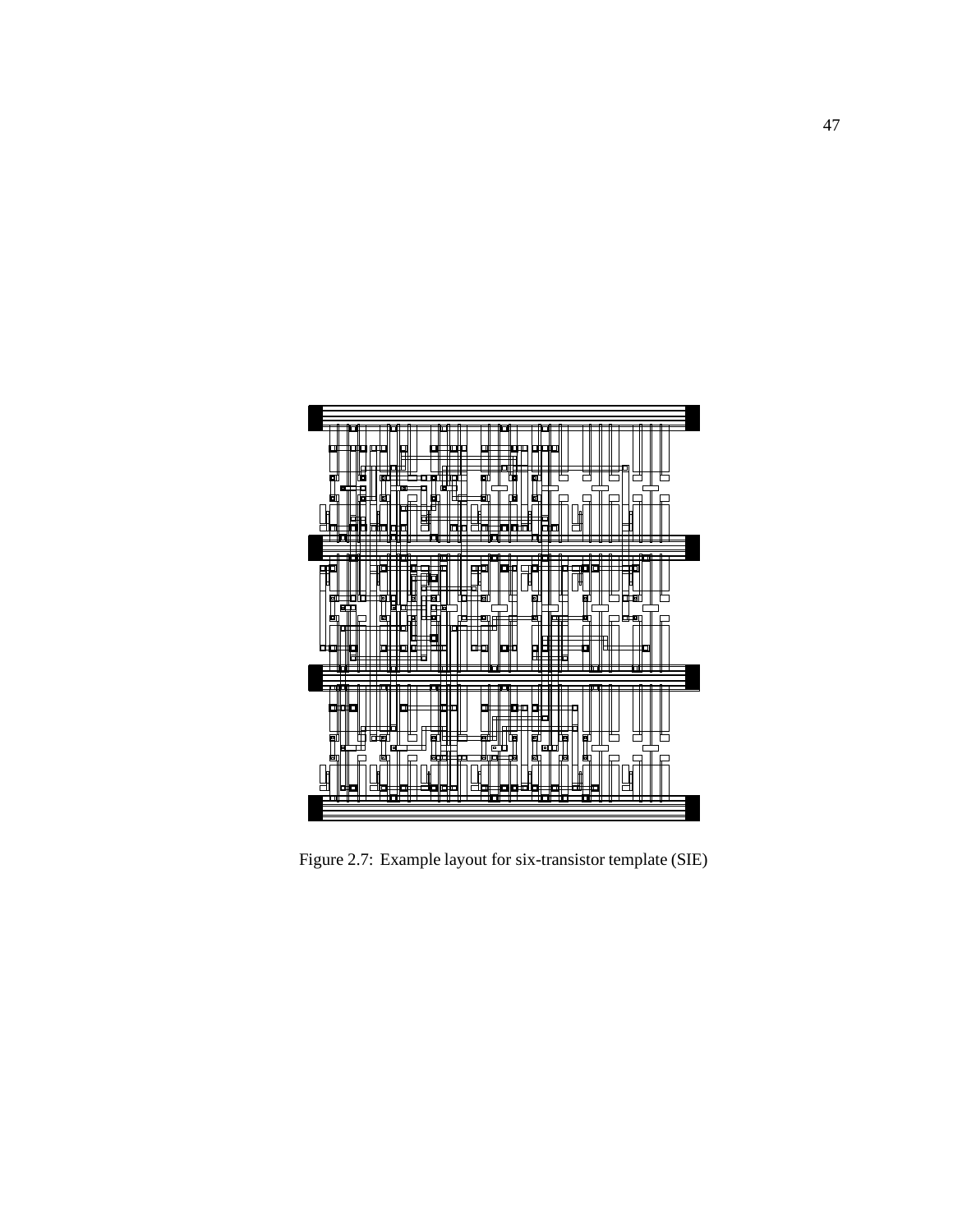# **Chapter 3**

# **Efficient Layout of Regular Macro-modules in Sea-of-Gates**

Special purpose tools are used for the layout of regular macro-modules for the same reason they are used in transistor-level layout, namely to take advantage of the particular structure present in the input net-list. Whereas transistor-level layout techniques rely on the uniform shape and pin configuration of transistors, techniques for the layout of regular macro-modules take advantage of the organization of the macro-module into arrays of identical cells<sup>1</sup>.

This organization is best illustrated by considering the layout of a single array of identical cells, such as a memory function block (i.e. RAM, ROM or register file) consisting of m words of independently addressed memory with each word containing  $n$  bits. This block would be laid out as a two dimensional array of cells, with columns corresponding to all of the bits in a given memory word and rows corresponding to a specific bit in each memory word. Each memory cell instance therefore has a data bit line connection running through it in one direction, say left to right, and a word address line running in the orthogonal direction (top to bottom).

In laying out the memory cell, the bit and word lines are routed through the cell such that the pins at the edge of the cell are placed at matching locations on opposite sides of the cell. Thus, the layout of the base cell of an array contains not only its own wiring but also the external wiring that must pass through it in order to wire the array. The entire array including the inter-cell wiring is formed by replicating the base cell and abutting the resulting instances. This layout technique, known as *cell assembly*[40], avoids using specially designated space for external wiring

<sup>1</sup> Throughout this chapter, the blocks at the lowest level of the net-list hierarchy (i.e. a net-list of transistors) are called *cells*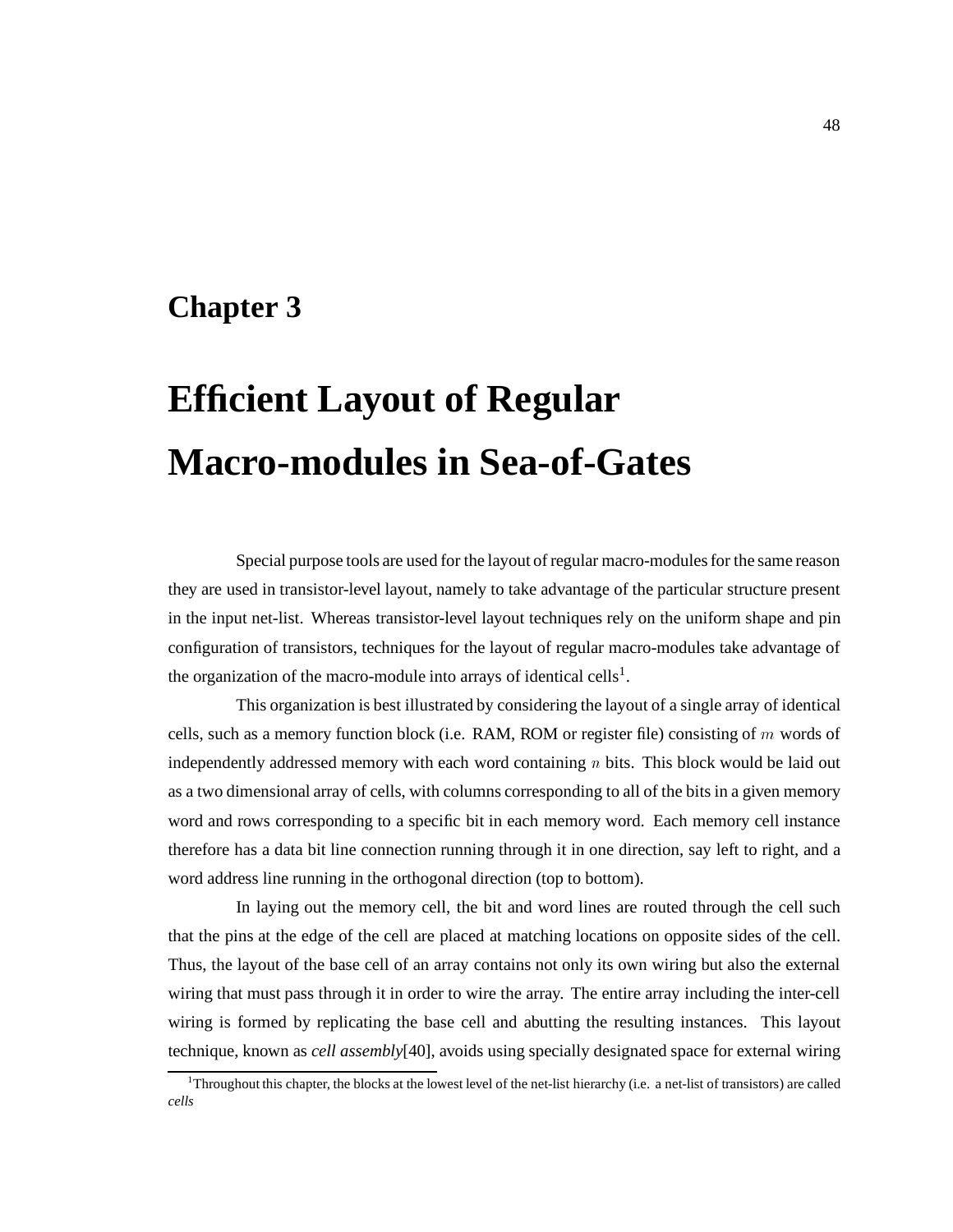by avoiding the separation between external and internal wiring found in many automated place and route systems.

Although the above example is illustrative, not all cells in a regular macro-module need to be identical nor must all wires follow a rigid pattern. In particular, we are interested in macromodules that are composed of more than one array of cells, such as datapaths with a bit-slice organization. A bit-slice datapath consists of a number of function blocks, such as memory cells, register files, shifters, ALUs and the like. Each of the function blocks operates on a number of bits in parallel and consists of an array of similar cells. The nets in this kind of module exhibit one of a few characteristic patterns. Inside a single function slice, one or more control signal nets will connect to an input on all cells in the slice. Alternatively, in function blocks such as counters or shift registers, a set of nets will propagate the output of each cell to the input of an adjacent one. A completely separate group of nets implements the connections among cells in different function blocks needed to implement a bit slice. Most often, each of these nets connects to only one cell in any given function block.

To exploit this net-list structure, our system is organized such that the floor plan of the macro-module is chosen first. The floor planning step involves finding the relative placement of function blocks that minimizes the wiring among them and the alignment and aspect ratio for each function block that maximizes the amount of inter-block wiring that can be routed by abutment. Because the external wiring passes through each cell, the floor planner must also ensure that the external wiring load through each cell is distributed such that its layout can be completed. Once the floor plan has been chosen, the cells of each function block are synthesized by SoGOLaR on demand to fit the chosen floor plan.

Wherever possible, we use the net-list structure to partition the individual tasks of macromodule layout into one-dimensional sub-problems. For instance, when finding the initial placement of cells, the two-dimensional bit-slice macro-module mentioned above would be organized as a row of function blocks with each function block organized as a separate column of cells. Because the nets at the top level do not connect to more than one cell in each function block, the relative ordering of function blocks in a row can be found using a one-dimensional algorithm without considering the ordering of cells in each function block. Similarly, the wiring among function blocks is performed by partitioning the module into its bit slices. Since the bit slices are connected by nets that are separate from the nets that traverse several bit slices, we route each bit-slice independently using a one-dimensional track assignment. This partitioning approach, illustrated in Figure 3.1, retains the advantages of cell assembly while avoiding the complexities of general two-dimensional placement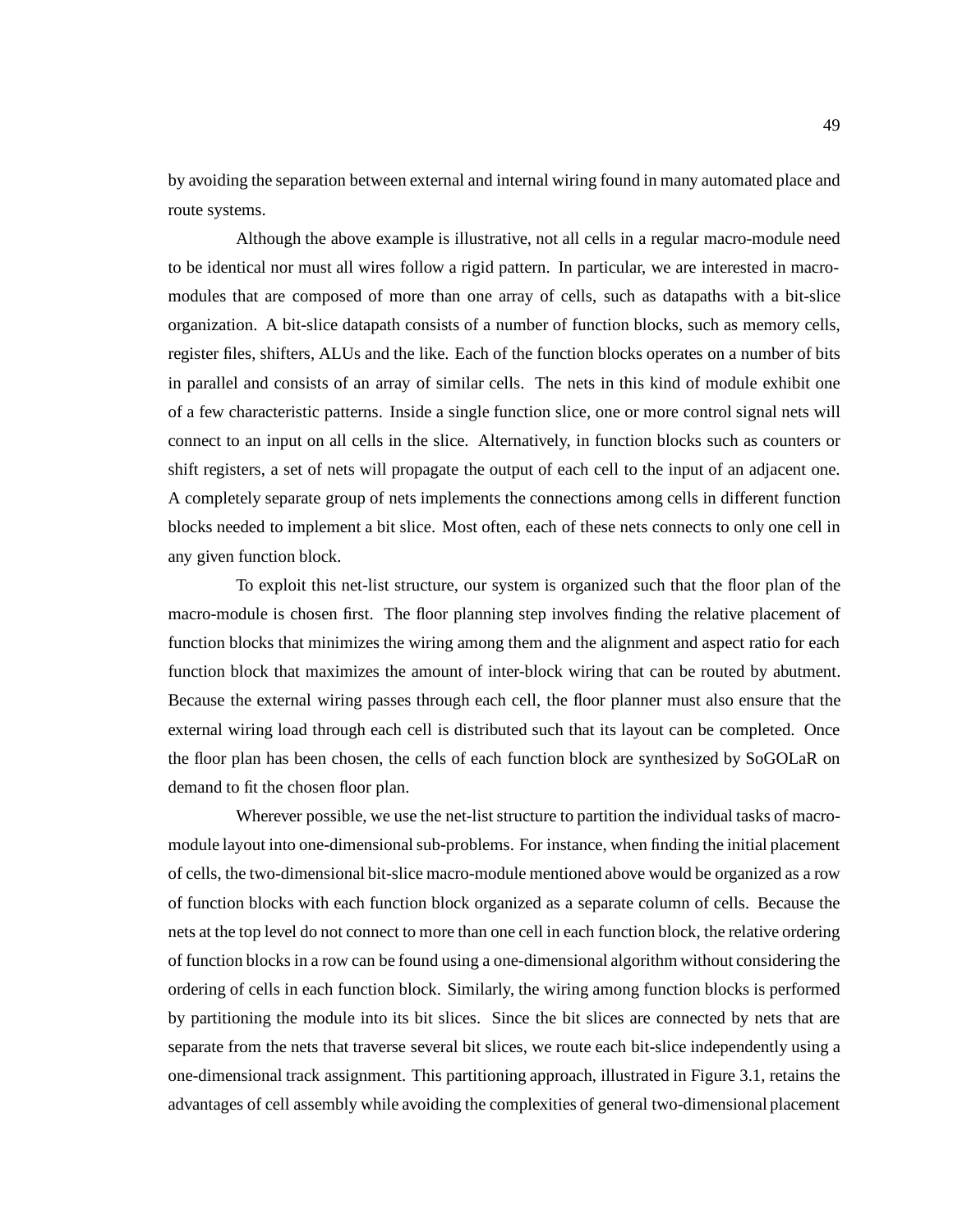

Figure 3.1: Partitioning a two-dimensional placement problem into one-dimensional components

and routing.

Our organization also differs greatly from those layout systems that perform automated cell assembly directly. In such systems, macro-modules are developed by assembling pre-fabricated cell layouts obtained from a library. The re-use of cells is accomplished by creating a customizable version of the layout and entering it using a procedural and/or graphical layout representation language[41][42][43]. Typical layout customizations include the ability to select the location of an external wire connection from several possibilities[44] and the ability to stretch cells along pre-defined cut lines[43]. Stretched cells may be assembled by river routing rather than abutment[44][71], and at least one assembler[45] can choose between river routing and abutment automatically.

Even with personalization, the reliance on pre-defined layouts severely limits the number of floor plans these systems can generate for a given module. This is because creating new cell layouts in such a system is expensive, especially when the layouts must be parameterizable. The problem is exacerbated by the fact that Sea-of-Gates cells cannot change shape by stretching. Consequently, altering the aspect ratio of a macro-module or even adding wiring space in a Seaof-Gates cell requires new cell layouts with a different number of transistor rows. The resulting proliferation of cells makes evaluating alternative floor plans difficult for even a relatively simple macro-module.

Although we can mitigate the aforementioned problem by simply using SoGOLaR to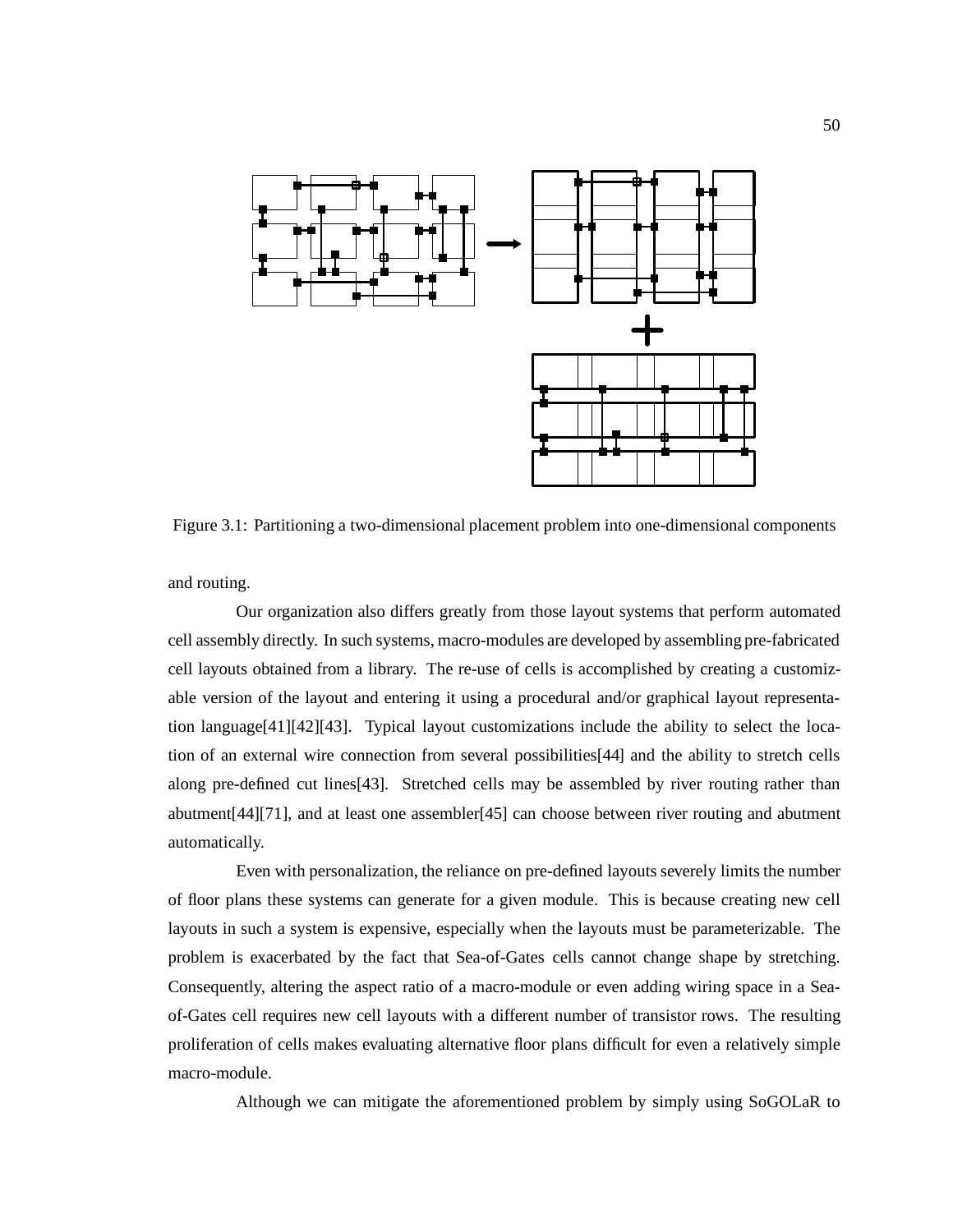automatically generate cell libraries, our approach goes a step further by integrating cell generation into the macro-module layout process. We use the added flexibility of on-demand cell generation to implement a more flexible and general layout model for structured macro-blocks. Our layout model allows function blocks to process an arbitrary number of bits, and it places no limit on the number of cell types a function block may contain. The wiring among blocks may be non-uniform as well; wherever possible, these irregularities are accommodated inside a cell without adding extra routing space.

Besides allowing complete freedom to handle non-uniformities in the macro-module, ondemand cell generation allows our system to perform operations that produce new cell types. For example, our system will dynamically dissolve the boundaries between adjacent control cells and function slices if removing said boundaries would reduce area and/or wiring length. For instance, if a particular 8-bit function block is to be laid out in 12 transistor rows, we would rearrange this block from eight one-bit cells into four two-bit cells. The details of this *cell merging* technique are discussed in Chapter 4.

The success of on-demand cell generation depends heavily on managing the interdependency between floor planner and cell generator. In our layout system, the interdependency issue arises in the development of suitable models that describe the quality of cell layout and the feasibility of proposed wiring patterns. On the one hand, the quality and feasibility of a particular cell layout is highly dependent on the particular constraints on cell size and external wiring locations imposed by the floor planner. To be useful to the floor planner, however, cell layout information must come in a summary form suitable for use in a cost function, and cannot be recomputed in detail for each trial floor plan. Thus, the cell layout model used in floor planning necessarily involves a degree of estimation. In making these estimates, our system uses optimistic assumptions and relies on the failure handling mechanism described in Chapter 4 to resolve problems that may result from overly optimistic projections. This contrasts with the usual approach of making conservative or even pessimistic estimates in early stages to reduce the possibility of failure in later ones.

For instance, the external wiring capacity of a cell is represented to the floor planner as a single number for each row of transistors. This set of numbers is an estimate that necessarily must neglect such factors as the exact wiring tracks the external wires would occupy and whether the external nets terminate or connect inside the cell. In making the wiring capacity estimate, we do not try to construct a worst case assignment of nets onto wiring tracks. Instead, we assume that any external net can occupy any track on the outside of the cell not already occupied by internal cell wiring. The failure handling mechanism is invoked if and only if a particular assignment of external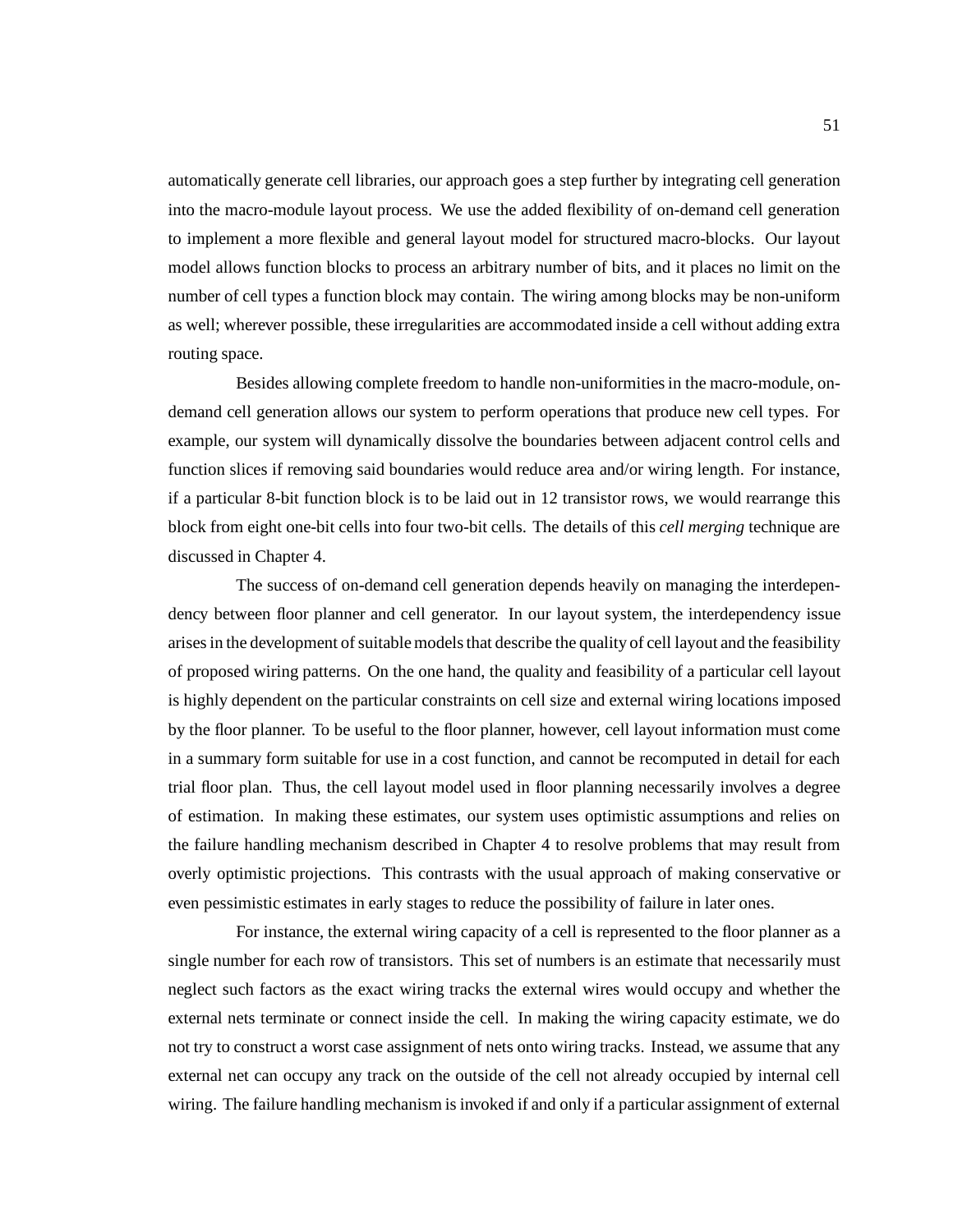nets to tracks fails to route. The section on floor planning describes in detail how cell layout metrics are approximated and how these metrics are propagated up and down the macro-module hierarchy.

The rest of this chapter describes the implementation of our approach to macro-module generation. Throughout the discussion below, we make comparative references to other datapath layout systems, particularly those[72][73][74] that incorporate elements of general place and route systems. Our discussion excludes those systems, such as SEFOP[73], where circuit structure knowledge is incorporated in an indirect manner into a general place and route system, e.g., by altering the weights of nets.

We begin with an overview of our layout model and task organization, then present sections containing a detailed discussion of each task followed by a section with results. Although our system relies on the failure handling and layout database services provided by the mediator, the focus of this chapter is on floor planning and layout generation alone. The details of how cell layout information is extracted from the design database and the details of the failure handling mechanism are discussed in Chapter 4. Furthermore, we assume that all requests regarding cell layout to the layout database are successful, i.e., no layout failures occur. Under this assumption, our system runs in a stand-alone mode from start to finish.

### **3.1 Layout Model and Overview**

Our system accepts input in the form of a structured hierarchical net-list. This hierarchical structure may be given by the designer, or it may deduced from an annotated flat net-list by clustering[75][76]. At the top level of such a net-list is a set of *function slices* to be placed side by side in a row. The function slices may be grouped into hierarchies; creating such a group ensures that the constituent function slices will be placed together with no other slices placed in between them. Each function slice is composed of an array of cells to be placed in a column. Within a function slice, we distinguish those cells that connect to cells in other function blocks to form a bit slice. Borrowing from the terminology used in datapath design, we call such cells *data cells*, and refer to cells that connect only to other cells in the same function slice as *control cells*. The latter term is used because usually these are cells that generate signals to control the data cells in the function slice. As the function slices themselves, the cells within a function slice may be grouped into hierarchies. Since data cells in a function slice need not be uniform, hierarchies are used to group instances of identical cells within a function slice. Figure 3.2 illustrates this organization.

We map the cells of each data cell block onto the Sea-of-Gates transistor array, by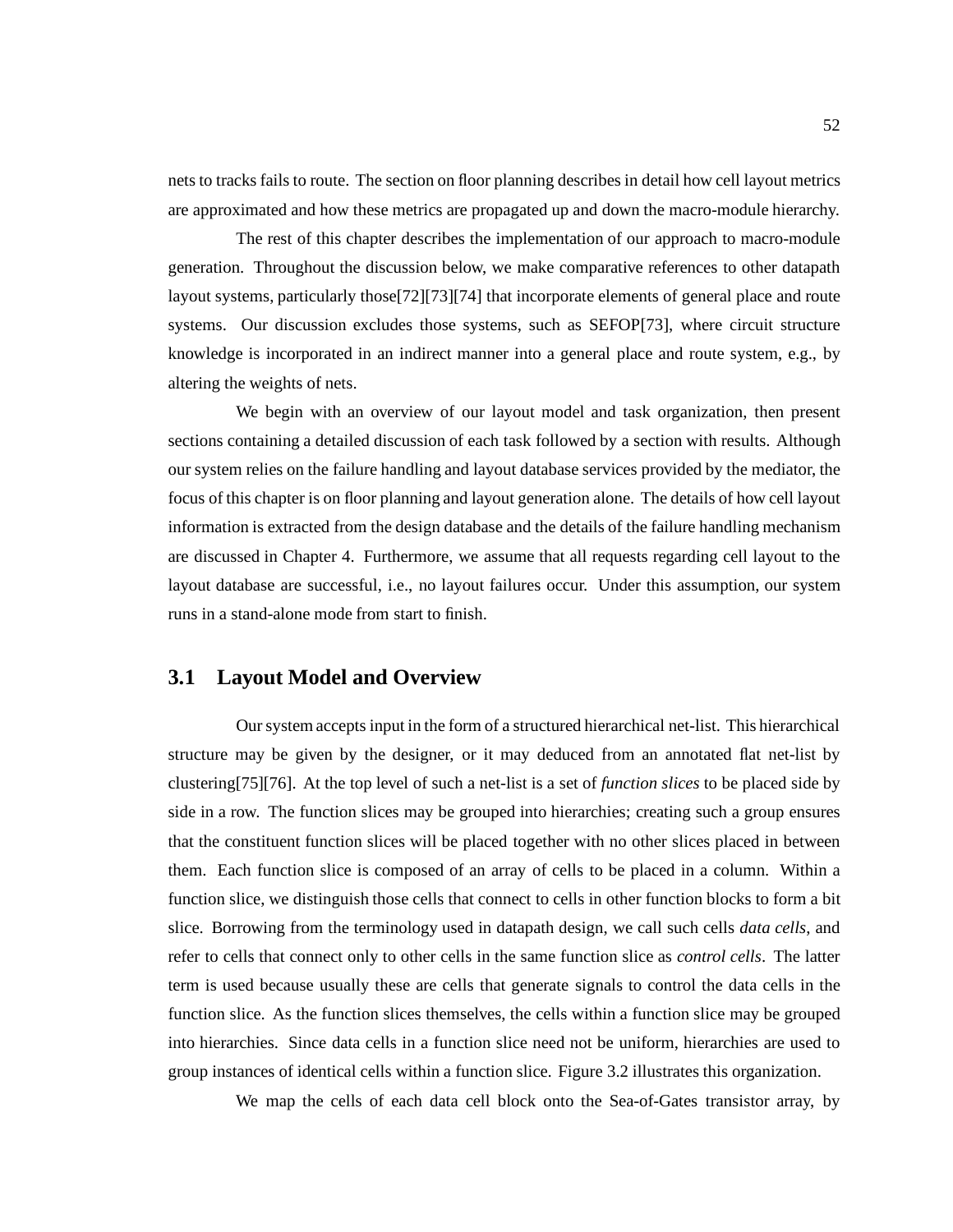

Figure 3.2: Floor Planning model for datapath generation showing function slices and their connectivity

stacking them perpendicular to the pre-fabricated diffusion strips. Data busses run in first level metal parallel to the power supply lines, while second level metal is used for the control wiring which runs primarily in the vertical direction. This orientation facilitates the alignment of data cells and reduces the amount of wiring that must cross the power rails in second level metal.

This wiring model differs greatly from the more conventional row-based model for overthe-cell wiring. This model, described by Tsujihashi et. al.[77], uses second layer metal for power supply lines and data buses and first layer metal for control lines. Over the cell routing is accomplished by implementing the "pin" that connects a cell to a data bus as a long vertical strap. The strap provides a number of positions to attach a via to connect it to the horizontally running data bus. The primary barrier is that this system relies on polysilicon jumpers to route short horizontal nets and segments inside the cell. This option is not viable in Sea-of-Gates because the polysilicon layer is pre-fabricated.

To process the input net-list, we have divided the task of macro-module synthesis into three distinct steps, where each step is governed by a layout cost function expressed as a linear combination of user scalable terms for wiring length, module width, module height and wiring density. Although the layout cost function remains the same throughout layout synthesis, each subsequent step uses its own method of estimating the value of each term, adding detail and accuracy to the estimate until it reaches the the final actual layout cost. The resulting layout must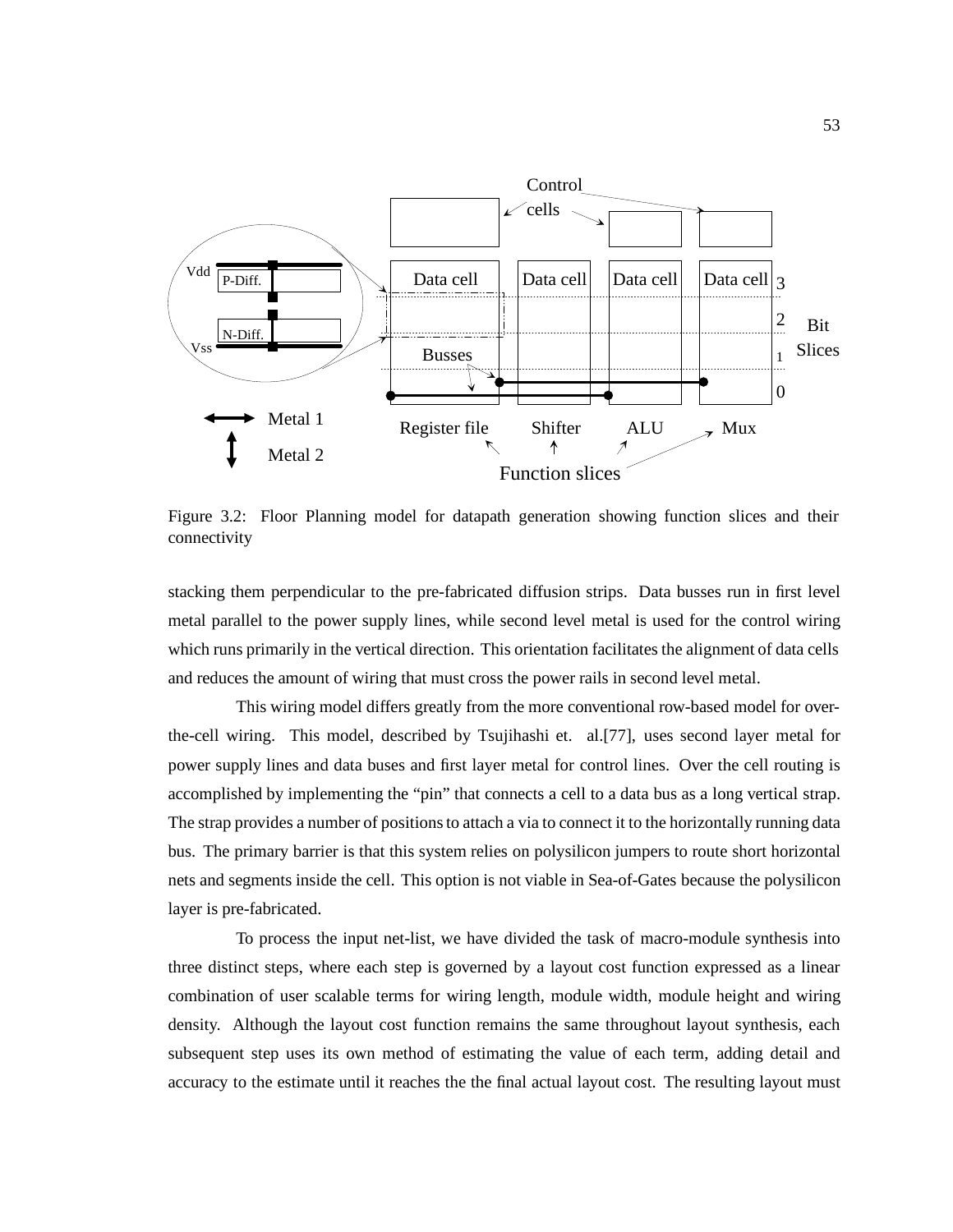also satisfy user definable constraints on module height, width and the length of a set of nets.

To begin the process, we determine the aspect ratio of the module as well as the shape and relative positions of its constituent function and bit slices. We call this step *module floor planning* because our problem formulation is similar to that found in general purpose floor planning tools. Within the module floor planner, the problem of optimizing the arrangement of a function slice sequence is modeled as a linear placement problem with a multi-term objective function, with terms for minimizing the length of busses between function slices, the number of busses passing through each slice and the overall area of the macro-module.

The resulting function slice placement is then passed to the track assignment step, in which the wires for external data busses are placed on specific outer tracks of the cell. Lastly, the module assembly step performs the final layout synthesis of the macro-module. The actual module layout is produced one cell at a time using SoGOLaR. The role of the module assembly step is to propagate and pass to SoGOLaR the pin position constraints from the track assignment step and from the adjacent cells whose layouts already have been completed.

All other regular macro-module layout systems that use the general place and route model also use a task division similar to the one outlined above. This is despite the differences in routing model and their use of stretchable library cells in lieu of cells generated on-demand. Because these systems are distinguished only by the models and algorithms associated with the individual layout tasks, all further comparative discussion is deferred to these sections.

# **3.2 Macro-Module Floor Planning**

The module floor planner is so named because it determines the number of transistor rows needed to implement each circuit block and assigns the relative positions of the blocks, thereby producing a module floor plan suitable for external wiring and cell assembly. Although this task statement is similar to that used by general purpose floor planners, our approach differs from these in that we use the structure present in the input net-list to decompose the floor planning problem into sub-tasks. We consider the problem of selecting the shape of the module and its constituent circuit blocks separately from the problem of choosing the relative placement of the circuit blocks. In turn, finding the relative placement of blocks is modeled as two separate one-dimensional sub-problems, namely the ordering of function slices in a row and the ordering of bit slices in a column. This approach is effective because most nets that connect among cells run entirely in one direction, either vertically within a function slice or horizontally within a bit slice. The hierarchies are entirely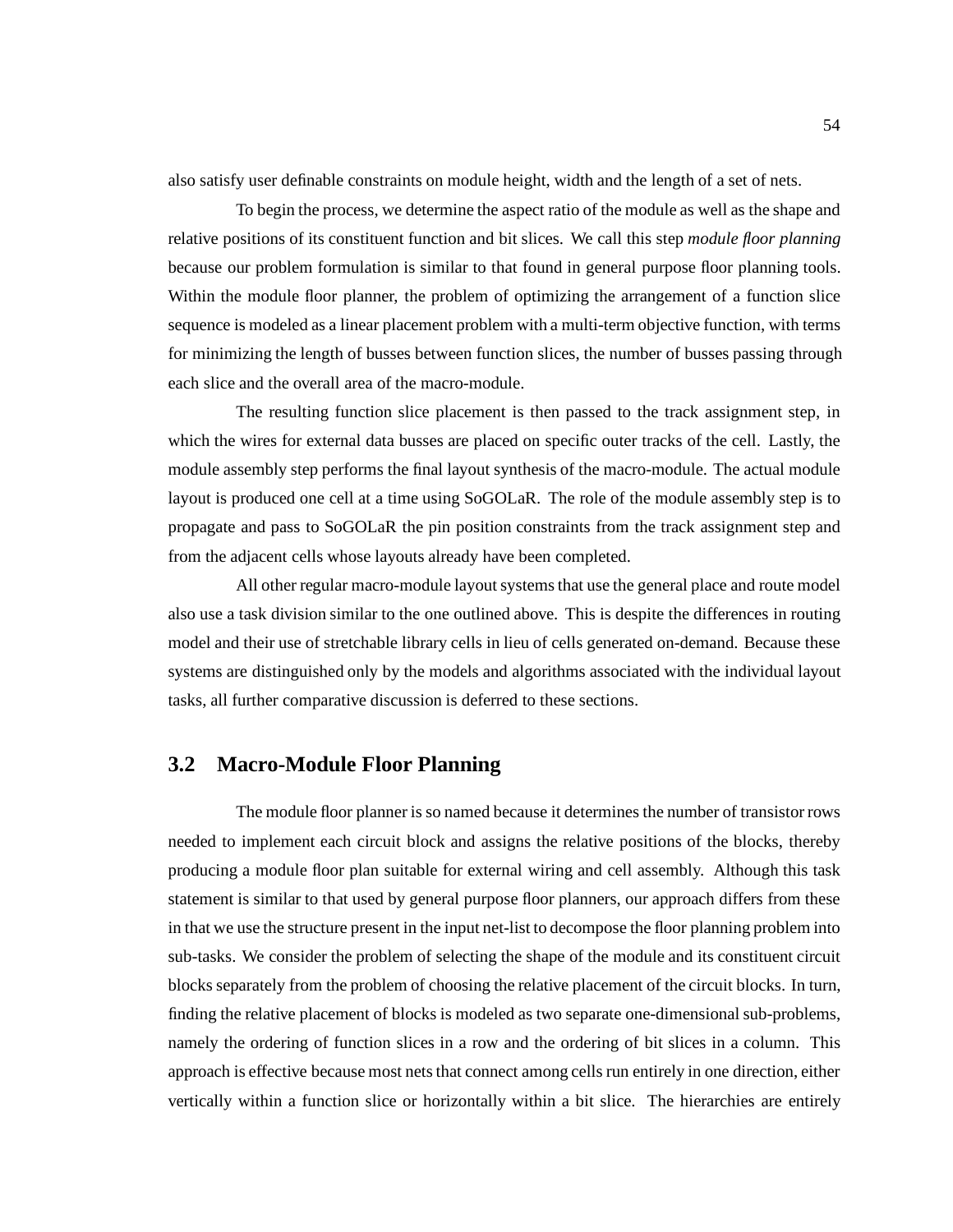separate, thus those nets that cross both function and bit slices may be partitioned into horizontal and vertical spans.

To find the minimum cost ordering of function or bit slices, the floor planner uses a branch and bound[78] algorithm with the set of partial placements comprising the search tree. A *partial placement* is a two-way partition of the input slices into an ordered set of placed slices and an unordered set of unplaced slices. The algorithm generates new partial placements by moving one slice from the unplaced set to the placed set<sup>2</sup>. These partial placements are kept in a queue ordered by layout cost; the algorithm terminates when a complete placement appears at the head of this queue.

This algorithm is attractive because it permits the easy inclusion of a variety of cost function terms, the only restriction being that said term must increase monotonically as the partial placement is constructed. In the absence of limiting constraints or heuristics, the algorithm will generate partial placements from all parts of the search tree. Thus, it is guaranteed to return the placement with the absolute minimum layout cost value. A comprehensive search would appear impractical at first since the search tree contains  $O(n!)$  nodes for n slices. However, in practice the search is limited by both lower and upper bounds to a tiny subset of the search tree. These desirable features have led other layout system designers[72][79][74] to use the branch and bound algorithm for function slice placement. Compared to ours, these systems solve a simpler placement problem in that they assume the module shape as well as the vertical position and layout of each cell are known before placement.

Our floor planner applies the branch and bound algorithm to each set of blocks in a bottom-up pass through the net-list hierarchy. To reduce the complexity of this step, the initial placement search computes costs for a single aspect ratio for the module selected before placement begins. In selecting this aspect ratio, the floor planner takes into account the designer's constraints, cell layout feasibility and the amount of inter-cell wiring in each direction. Once a placement for the module's top level is found, the floor planner makes a top-down traversal to add the cost of placement dependent factors, such as the cost of connecting external nets from inside the sub-block to the correct location on the sub-block boundary. To obtain the lowest cost placement, the floor planner must find and perform this computation on all placements whose pre-adjustment cost is less than the post-adjustment cost of the original placement. This is accomplished by simply continuing the branch and bound algorithm using the post-adjustment cost of the original placement as the upper

 $2$ w.l.o.g. the new slice is placed in the maximal (last) position of the placed set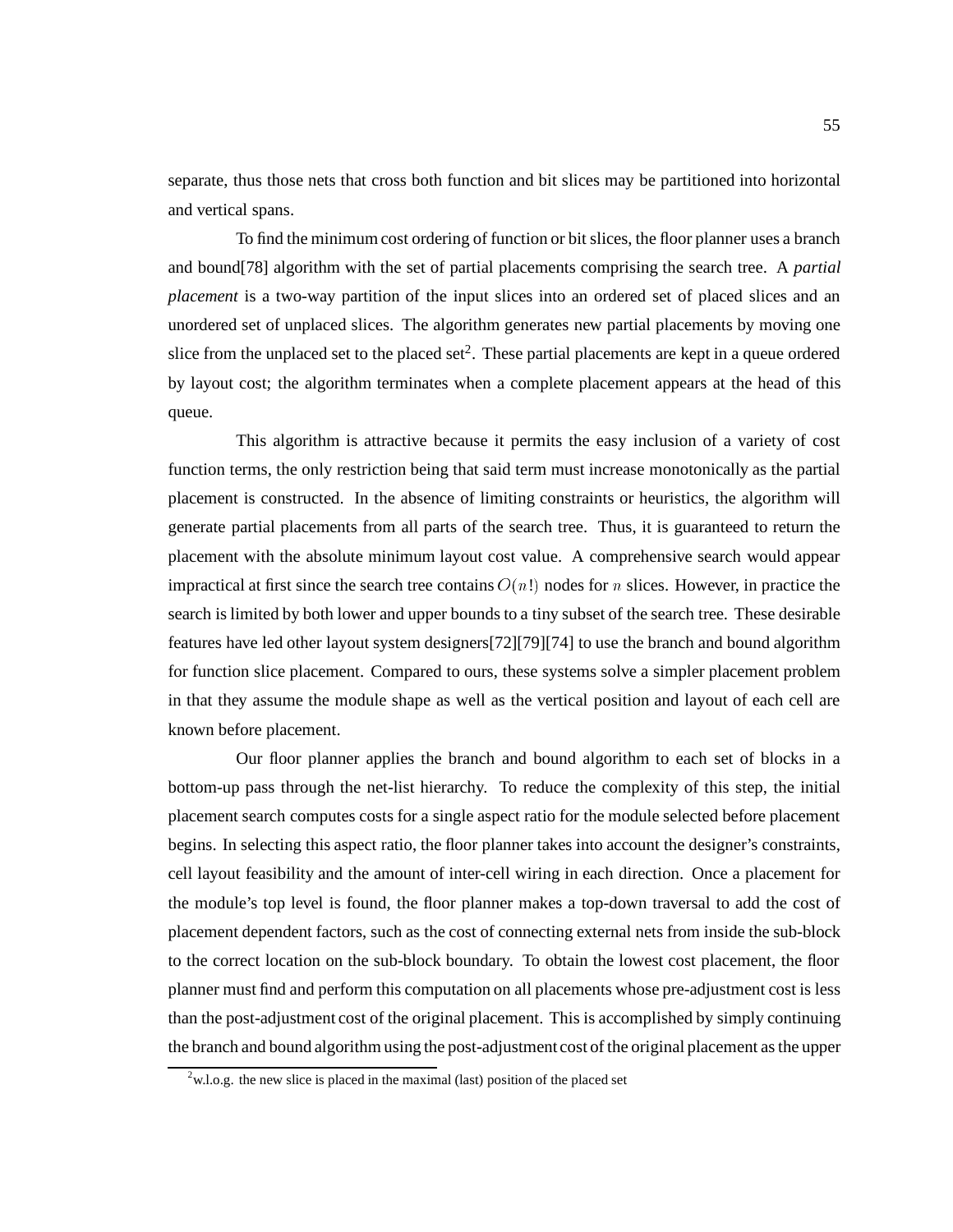bound. Concurrently, the floor planner uses a similar approach to expand the placement search to all feasible aspect ratios. The details of these sub-tasks, floor planner initialization, placement search, and placement adjustment are given in the next three sub-sections.

#### **3.2.1 Initialization**

To accurately compute the cost of placing a set of blocks, the floor planner must have the dimensions, internal wiring cost and wiring capacity of each block. Thus, the floor planner must have an estimate of the layout cost for each cell before it begins the initial placement search. These costs are in turn dependent on the shape chosen for the module. We resolve this interdependency by choosing a tentative module shape prior to block placement and then using the cell layouts corresponding to the selected shape when computing costs during placement.

Since the floor planner eventually looks at all module shapes, we need not and in fact cannot choose the aspect ratio that will correspond to the minimum cost floor plan. However, we do minimize a lower bound estimate of the layout cost function in making our selection, and we assign strong preference to module shapes that will produce aligned bit and function slices when assembled. Satisfying the latter criterion is equivalent to choosing a single bit height for all cells in the data block, where bit height is defined as  $H_b = R/B$  where R is the height in rows and B is the number of bits processed.

The first step in this process, finding the range of feasible shapes for each cell, requires only two queries to the layout database per cell. The queries seek the tallest and widest available cell respectively and have no constraints specified. Specifying no constraints causes the layout database to use already existing layouts to the maximum extent possible; no new cell layout will be generated if any layout exists for the queried cell. Further details of how the layout database processes this query are given in Chapter 4.

Given each cell's range of feasible shapes, we use a bottom-up net-list traversal to find the set of feasible bit heights for the data cell block. To begin, we define the set of feasible bit heights for a cell as simply those values of  $H_b$  that lie in the range of feasible cell shapes and for which R is an integer. Implicit in this calculation is the assumption that intermediate bit heights are always implementable. In other words, we assume that if a cell can be implemented in one row per bit and three rows per bit, then it can be implemented in two rows per bit as well.

In finding the feasible bit heights for a function slice, we admit the possibility that adjacent cells with the same net-list may be merged. For example, two adjacent one-bit cells with the same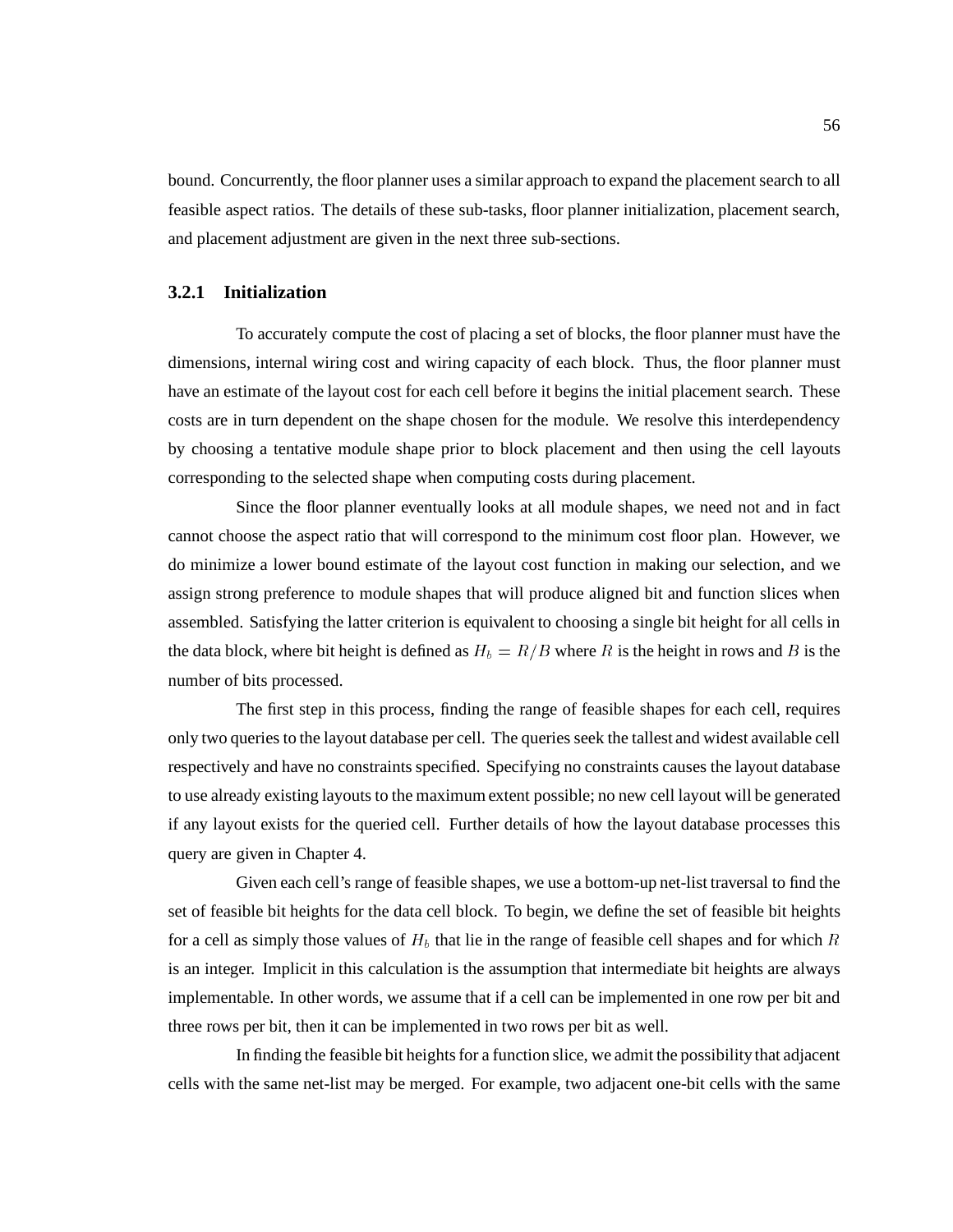net-list may be merged into a single two-bit cell. This increases the number of feasible bit heights; our example cell can now be implemented in three rows for two-bits. In doing this computation, we assume that the representation of each function slice in the module net-list contains the least number of bits per cell that is feasible. By this definition, an ALU comprised of eight 4-bit units may be implemented as two 16-bit units but not as sixteen 2-bit units. To preserve the regularity expressed in the net-list as much as possible, we restrict merging at this stage to cases where the merged function slice would contain an integer number of cells. For instance, merging a function slice of  $n$ one-bit cells into  $n/2$  two-bit cells is allowed only if n is even.<sup>3</sup>. If cells with different net-lists are in the same function slice, the merger must be feasible for each group of cells individually.

The next step in choosing a module shape is to choose a feasible bit height from the group of feasible bit height sets produced previously. For purposes of this calculation, each group of cells with the same net-list and in the same function slice has its own set of feasible bit heights. As mentioned previously, in finding the shape of the data block, we want to use the bit height most likely to allow all bit slices in the module to be aligned. This amounts to finding the bit height that is a member of the greatest number of feasible height sets.

Our objective is therefore to choose the bit height with greatest cardinality that meets the input constraints on layout cost. If more than one bit height with the same cardinality meets the input constraints, we choose the one with smallest layout cost. The lower bound for module height and width is found by summing the height of the bit slices and the width of all function slices, where the dimension of function and bit slices are determined by the tallest and widest cells respectively. Here we make the optimistic assumption that all cells will be tightly packed in the sense that all cells in the data block will have the chosen bit height and all control cells will be no wider than the data cells in their function slice. Module height may be computed directly because in Sea-of-Gates transistor row height is fixed. Our estimate of the width of a cell in a bit height not already obtained from the database is an extrapolation based on the number of transistors and the number of templates in the cell(s) that were found in the range-finding step. Using this extrapolation reduces the number of queries made to the layout database. Extrapolating beyond the range of bit heights for a cell is justified by the fact that the given range only includes bit heights already in the database, not all possible bit heights for a cell.

Because of the difficulty of making an accurate estimate of bus capacity without consulting the layout database, we don't consider the density component of layout cost in this step. The net-

 $3A$  method for implementing merge that produce odd "left over" cells is given in Chapter 4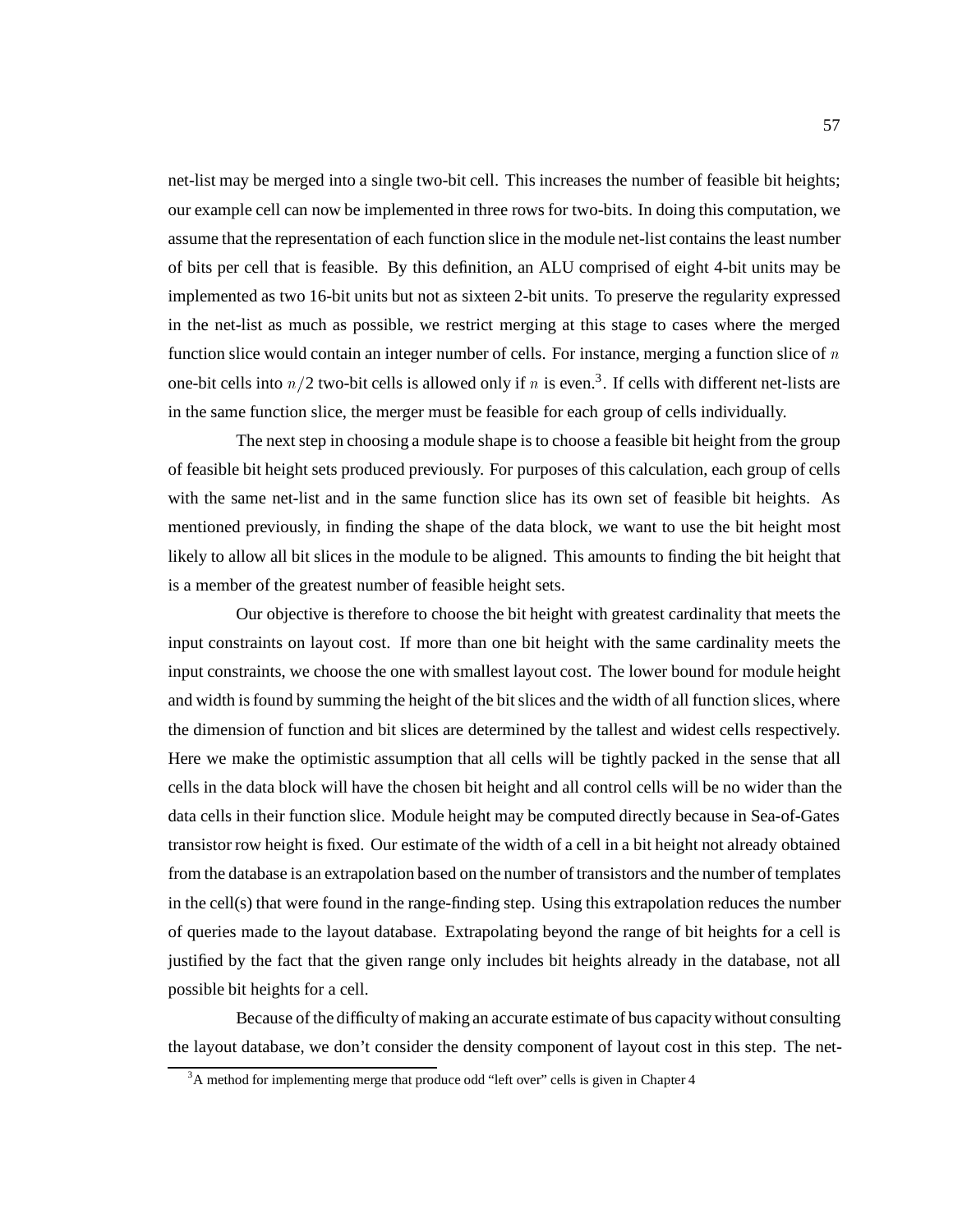length computation for external nets will produce only nominal values except for those nets that connect between fixed positions on the boundary of the module and those nets that connect to most or all cells in the data block. The latter case occurs with nets that carry control signals to cells in the data block.

Before proceeding with the initial placement search, we update the layout cost for each cell in the chosen bit height. For data block cells, we query the database using the chosen bit height as a constraint; control cells are constrained to the width of the data cells in their function slice. With these constraints, the layout database will create a cell to meet constraints if none already exists and will report a failure if said cell cannot be created. If a data cell cannot be created, we simply choose the next best bit height and begin again. Control cell failures are handled by widening the containing function slice and adjusting the module cost estimate accordingly. The floor planner will proceed as long as a single bit-height is found for all data cells and the adjusted cost does not exceed the input constraints. Otherwise, the floor plan is sent to the failure handler described in Chapter 4.

#### **3.2.2 Initial Placement Search**

As mentioned previously, finding the relative placement of blocks is modeled as two separate one-dimensional problems, namely the ordering of function slices in a row and the ordering of bit slices in a column. The initial placement search consists of two bottom-up passes through the net-list hierarchy to find a relative placement for each set of function and bit slices independently using the branch and bound algorithm. The search is referred to as *initial* in part because all layout cost calculations are based on the module shape chosen previously. Furthermore, using a bottom-up traversal means that pin position information derived from placing a block is not propagated to the sub-blocks. Although the placements found in this step may no longer have lowest cost when the simplifying assumptions are relaxed, the placement adjustment step uses the ordered queue of partial placements to ensure that only a few promising candidates use the expensive final placement cost evaluation. Since the bulk of unpromising placements are rejected as quickly as possible, partitioning the floor planning task reduces the overall execution time even though slightly more partial placements are evaluated.

In our context, the branch and bound algorithm[78] is an ordered traversal of the set of partial placements Q for the given set of blocks  $B = b_1, \ldots, b_n$ . Each partial placement is an ordered pair  $(p, c_p)$  where p is an ordered subset of k blocks  $b_l 1, \ldots b_m k$  for  $k = 1 \ldots n$  and  $c_p$  is the layout cost for partial placement <sup>p</sup>. Each <sup>p</sup> forms a two-way partition of the set of blocks into *placed* and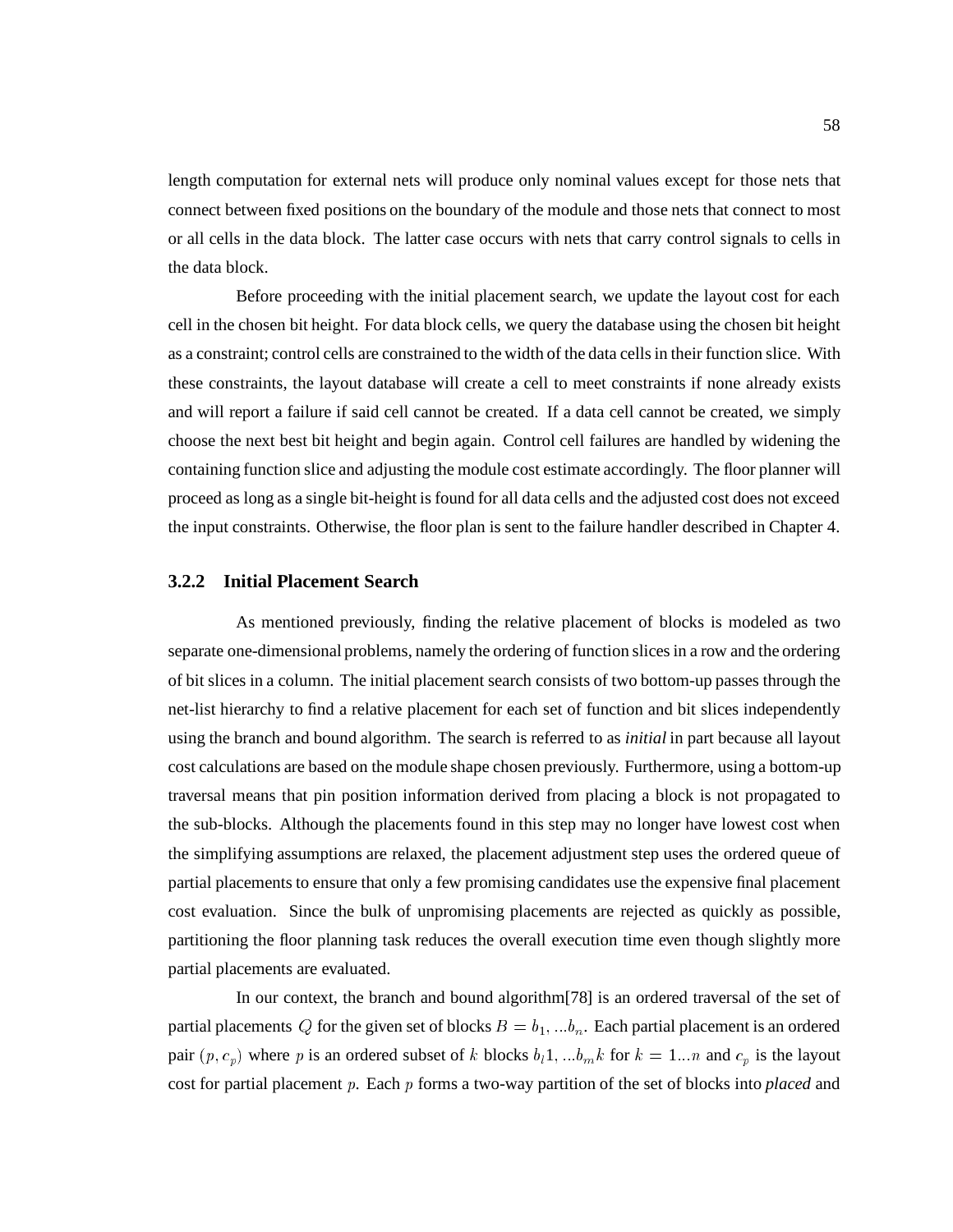

*Notation:*([<placed blocks>],{unplaced blocks})

Figure 3.3: Search tree for three cell module

*unplaced* sets. The set of partial placements is traversed by repeatedly removing the ordered pair <sup>p</sup> of lowest cost and replacing it with its children. Each child of  $p$  is formed by taking one block from the unplaced set and putting it in the last  $(k + 1)$  position of the placed set. Children with a layout cost greater than an upper bound U will not be inserted into  $Q$ . The algorithm terminates when the lowest cost partial placement is in fact a complete placement, i.e., its unplaced set is empty. This complete placement is guaranteed to have the lowest cost among all placements in the search tree <sup>Q</sup>[78]. The complete search tree for a three cell placement is shown in Figure 3.3.

Efficiently determining the layout cost of a partial placement  $(c_p)$  is crucial to the effectiveness of this algorithm. This quantity represents a lower bound on the cost of all placements that could be generated from p. In order for the algorithm to work at all,  $c_p$  must be a non-decreasing function of the number of placed blocks  $k$ , i.e., no child may have a lower cost than its parent. The quality of this lower bound, i.e., how close  $c_p(k)$  is to the lowest cost final placement  $c_p(N)$  for a given set of  $k$  blocks, is a strong determinant of the number of partial placements visited and hence the execution time of the algorithm. To minimize overall execution time, quality must be traded off against the amount of time and memory needed to compute  $c_p$ . Memory space is very important because this algorithm generates a large number of intermediate partial placements, even though they are a tiny subset of the  $O(N!)$  members of set Q.

The overall layout cost function is the weighted sum of terms for module area, wiring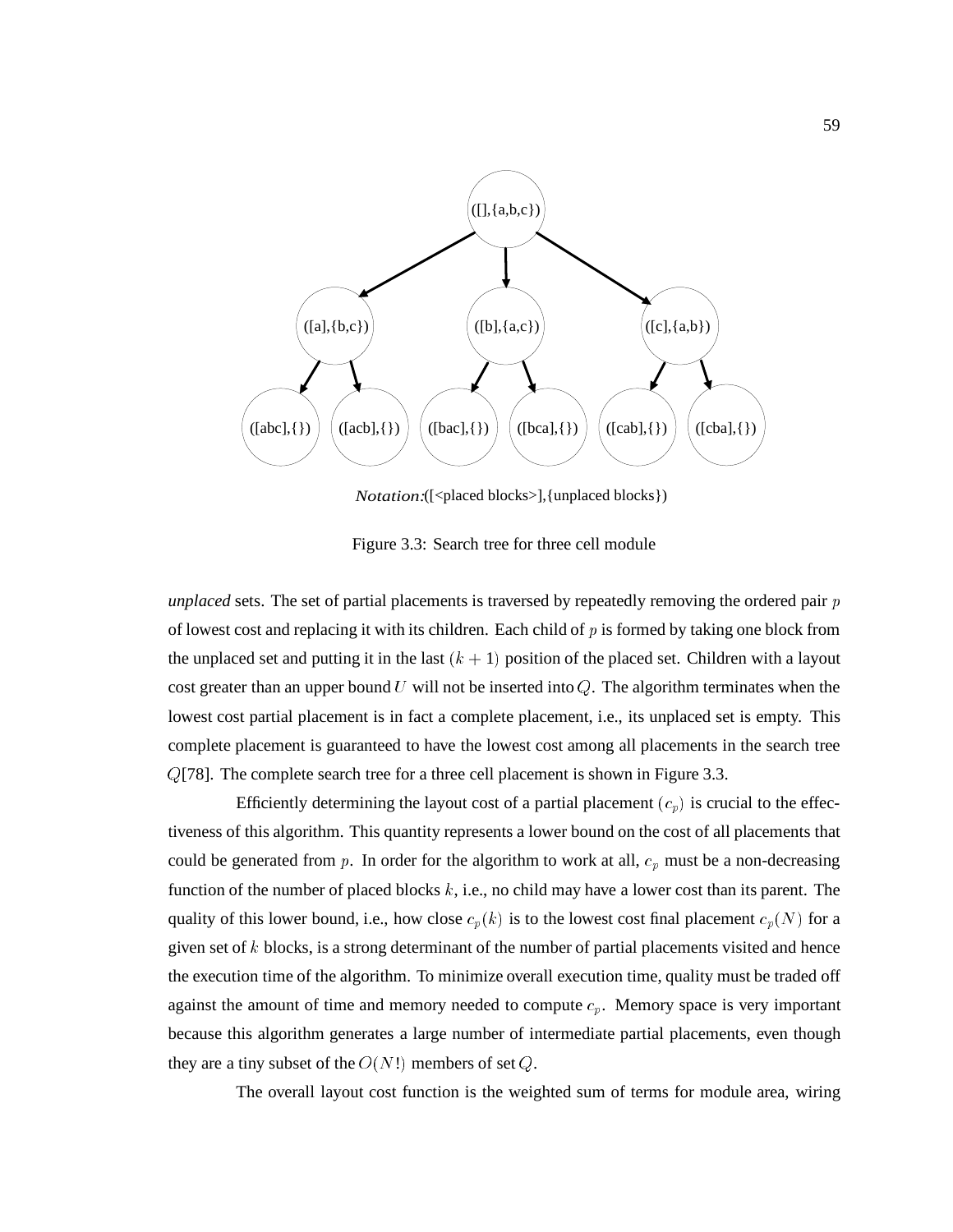length, and wiring density respectively. The module shape is fixed at this stage, thus all partial placements have the same area and thus the effective cost function is the weighted sum of wiring length and density. Since each level of hierarchy is placed independently, we consider only those portions of nets connecting to the sub-blocks at the current level. Pins on a sub-block are represented by the left- and right-most position where a connection may be made. All external connections are represented by a single pin, hence we refer to the *connected interval* of a pin or block interchangeably.

Of the two cost components, the algorithm for finding wiring length is the most involved. We begin by computing a lower bound on the length of each net for a partial placement of zero blocks. For each block connected to the net, we first find the minimum internal span for the net, defined as  $d_s = \min(d_l, d_r)$  where  $d_l$  and  $d_r$  are the distance from the left/right edges of the connected interval to the left/right edges of the block, respectively. We then sort these blocks using the quantity  $B_w i - d_s i$ , this being the difference of the width of block  $B_i$  and its minimum internal span. We call this the *effective size* of the block, or simply *size* if the context is clear. The lower bound length for a net may be found by summing the sizes of all connected blocks except the two largest ones. This corresponds to the case where the two largest blocks define the left and right edge of the net's span.

To increase the quality of the lower bound cost estimate, updates to each net's length are made incrementally as soon as the amount of the increase is known. Updates are handled separately depending on whether the block currently being moved to the placed set is connected to the given net or not. Each time an unconnected block is placed in the span of the net, we add the width of that block to the net's length. Ordinarily, the net's span extends from the right edge of the first connected block to the left edge of the last. This may change if the net has pins whose position is fixed; these include pins external to the module's top level as well as pins on fixed blocks. Such pins are modeled by an ordered pair  $(x_l, x_r)$  where the pin may be placed in the interval from  $x_l$  to  $x_r$ . For fixed blocks,  $x_l$  and  $x_r$  correspond to the left and right edge of the block respectively. We define the left and right *extent* of a net with n fixed pins as  $max(x_11, ...x_1n)$  and  $min(x_r1, ...x_rn)$ , this being the rightmost left edge and leftmost right edge of each interval, respectively. The span of the net is increased if its right extent is left of the first non-fixed pin or its left extent is to the right of the last non-fixed pin.

Each time we encounter a block connected to the net, we increase the lower bound net length found before placement according to the algorithm whose pseudo-code description is given below.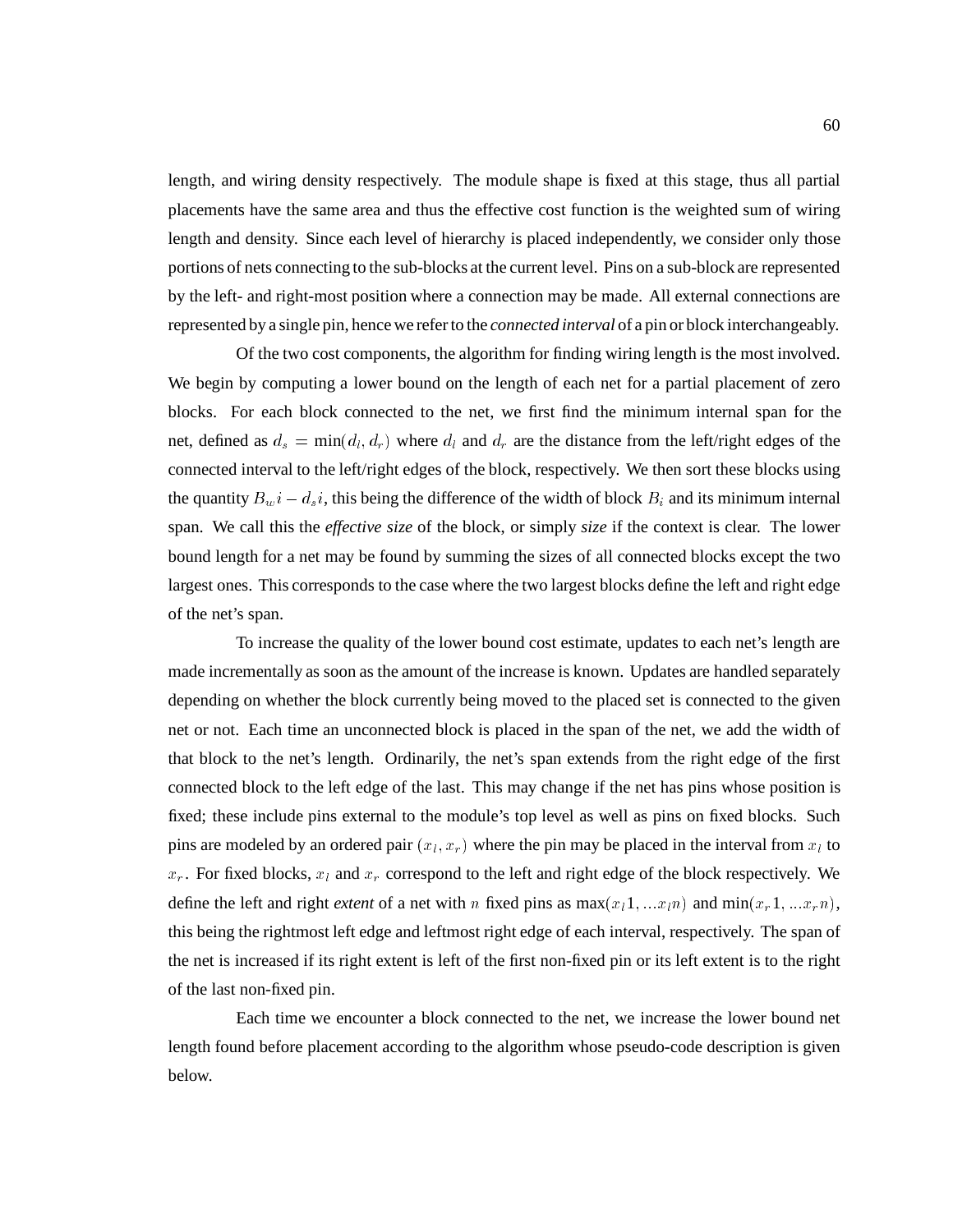P  $i = (pin for block i (the current pin));$ S i = (size of the current block);  $S_1, S_2 =$  (two largest connected blocks for this net); if (P\_i is first pin found for this net)  $\{$ if  $(S_i < S_2)$  { ADD  $(S_2 - S_i);$ <sup>}</sup> else if (P i is not last connected pin for this net)  $\{$ if (i = largest connected block in unplaced set) {  $S_u^2 = (2nd \text{ largest connected block in unplaced set});$ ADD  $(S_i - S_u2);$  $\}$  $\}$ 

The update for the first pin ensures a correct net-length in the case where the net span is defined by blocks other than the two largest ones, as was assumed in the initial lower bound calculation. The subsequent updates compute incrementally the difference between the block at the end of the span and the largest block.

Note that it is possible to defer all updates except the first one until the end of the net's span is encountered. This method would appear to be more efficient, since it would eliminate all searches of the unplaced set. However, we have found that these potential savings are offset by the increase in partial placement evaluations caused by deferring the net-length update. Eliminating searches of the unplaced set also requires an extra memory location to store the number of pins encountered so far.

Although we have illustrated our method using a single net, in our actual implementation each partial placement stores only its total net-length and the total number of *active* spans, these being the nets whose spans are crossing the current block. The number of nets unconnected to the current block is found by subtracting the number of connected nets from the number of active spans. Increases in connected blocks are added directly to this total. Each net's length is not kept separately, so all length constraint expressions are not evaluated until the end of this stage, i.e., when a complete placement is found. Although this slightly increases the number of partial placements evaluated, we have found that this increase is more than offset by a reduction in the amount of memory needed for each partial placement.

The branch-and-bound cost calculation developed by Nakao et. al.[79] makes use of the unplaced set in a different way. Our lower bound calculation finds the ordering of unplaced blocks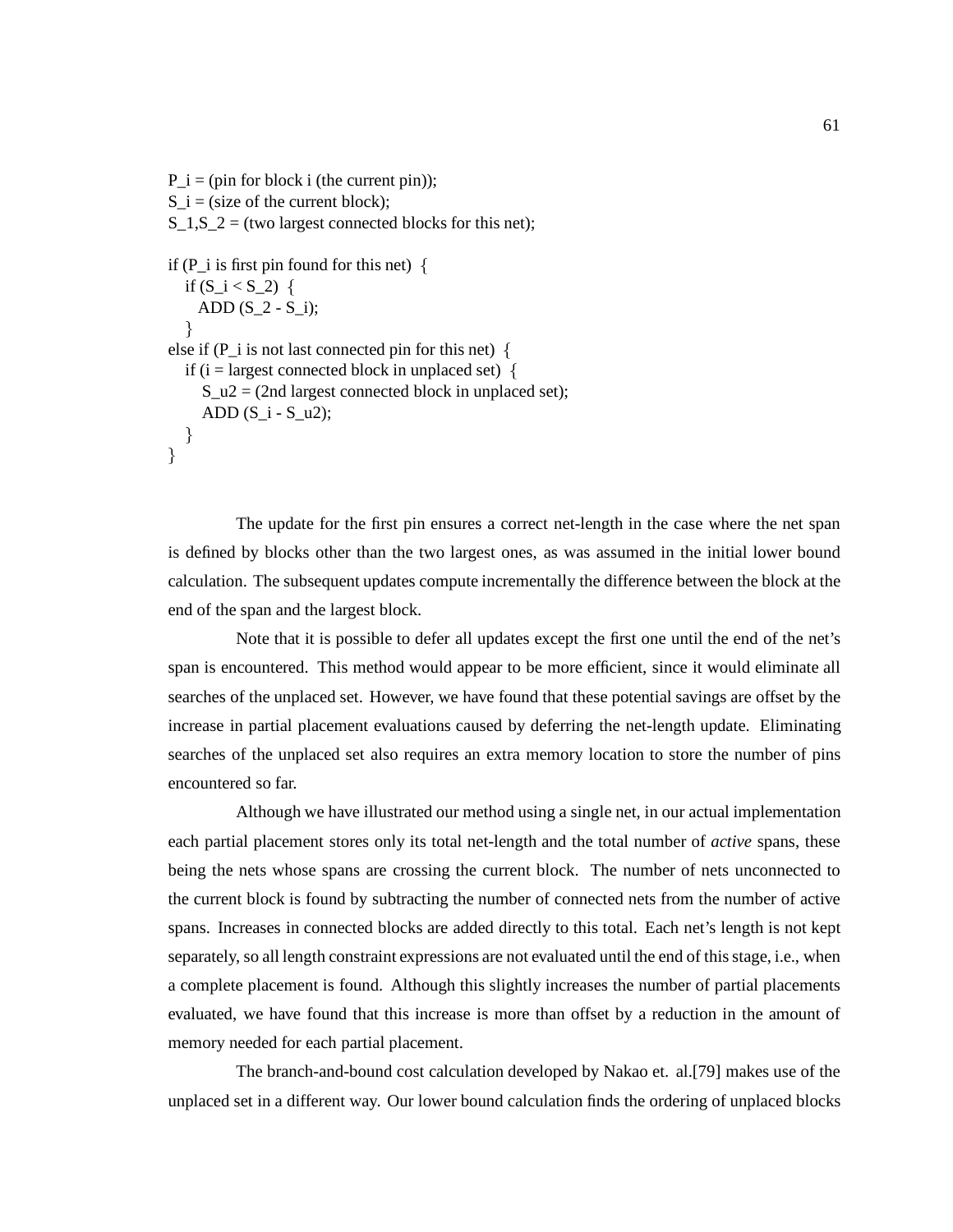that minimizes the length of each net independently. In fact, using the order that minimizes one net's cost may preclude the minimization of other nets. In their method, this interaction is taken into account when checking delay constraints (bounds on the total length of a subset of nets). A partial placement will be excluded from further expansion if no ordering of blocks in the unplaced set can satisfy all delay constraints. Compared to our method, this approach will produce fewer node evaluations. However, the algorithm has a very high order of complexity in the number of delay constraints.

The number of active spans also forms a component of the wiring density cost. The total wiring density at block k is the sum of the number of active spans and its *internal density*  $d_k$ , this being the density of wiring entirely inside the block. The internal density of the current block is the density of the final complete placement with all nets that connect outside the block removed. The density component used by our cost function is simply the maximum total density over all blocks.

The wiring capacity of each function slice is also computed and propagated up the net-list hierarchy in this step, but we do not exclude partial placements that exceed this capacity. This is because the wiring capacity in a given direction changes dramatically with module aspect ratio, thus the same placement in a different module shape may satisfy this constraint.

Although we have illustrated our algorithms in terms of placing function slices in a row,our algorithm is used first to order bit slices in a column. We are able to speed up this step dramatically by exploiting the characteristics of bit slice connections. Specifically, when constructing partial placements we never place two disconnected bit slices adjacent to each other. Cai et. al.[72] illustrated that this heuristic can speed up the placement of large numbers of function slices. We have found its importance to bit slice placement to be very great, since many connections among bit slices are made between pairs of bit slices; shifters and carry propagate adders are examples of this. In many datapaths these connections run between the same pair of bits in all function slices, hence we may eliminate a huge number of partial placements by restricting adjacency to these connected pairs. Although the number of bit slices often exceeds the number of function slices, in no case have we found that bit slice placement makes a significant contribution to floor planner execution time.

#### **3.2.3 Placement Adjustment**

Although the ordering of blocks output by the initial placement stage constitutes a complete floor plan, several elements of layout optimization have been neglected in order to find this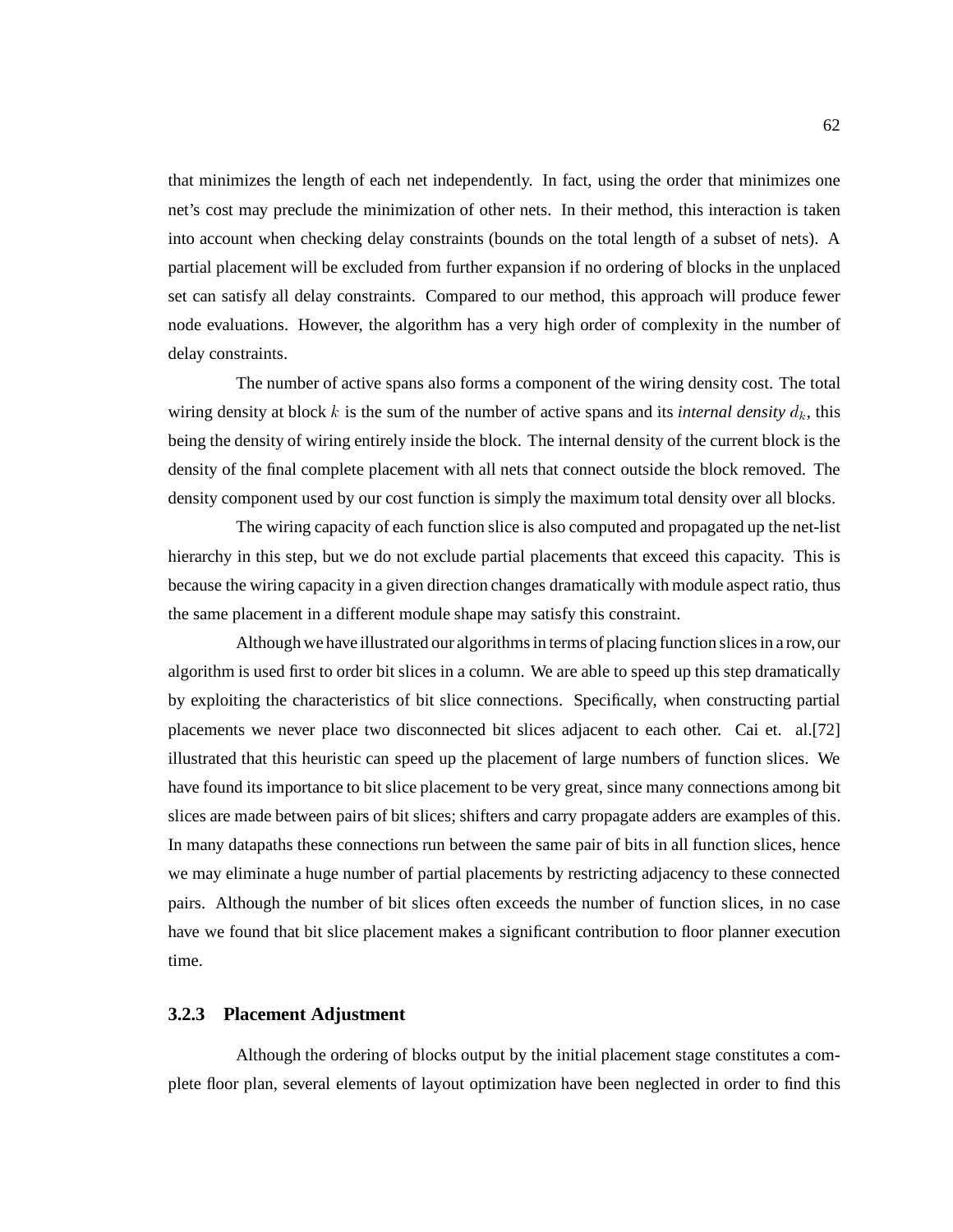candidate floor plan more efficiently. The missing elements may be grouped into the following three categories:

- **Module Shape** The initial module shape was chosen based on a cost estimate found by interpolating between the smallest and largest data block aspect ratios for which cells could be generated. Thus, the feasibility of the chosen module shape and its dimensions relative to other shapes are not known until cells have been instantiated for it. The dimensions and wiring capacity of the new cell instances may differ from the old ones, thus we alter the wiring cost of the candidate floor plan as well.
- **External Pin Placement** The layout of any set of blocks below the top level of net-list hierarchy does not take into account the positioning of connections from higher level blocks. Consequently, we neglect the cost of connecting a higher level net to its sub-blocks to ensure that the calculated wiring length and density remains a lower bound.
- **Constraint Checking** Net-length and wiring density constraints are not checked in the initial stage since these costs are strongly dependent on both module shape and the cost of connections to sub-blocks.

Each of these elements may either eliminate our initial complete floor plan or cause an alternate floor plan to have lower cost. Thus, this stage must find and perform the placement adjustments on each viable alternative before selecting the final floor plan.

We model the search for alternative floor plans as a continuation of the branch and bound search described previously. Whenever an adjustment to the layout cost is performed, we find an upper bound on the increase in layout cost that can result from the adjustment. We then use the initial placement search algorithm to evaluate all partial placements whose total cost is currently less than the given bound. Partial placements are evaluated as in the initial stage, and all completed placements are stored in a separate completed placement list. This list comprises all of the candidates for lowest cost floor plan, however the lowest cost floor plan is not known until all adjustments have been made. This incremental search is at the core of all placement adjustments made in this stage.

In the first placement adjustment, every member of the completed placement list receives a top-down pass that reorders each of the sub-blocks using the external pin position derived from the top level placement. This reordering is much more expensive than the sub-block placement in the initial placement stage, hence the need for good upper bounds when generating the completed placement list. We then illustrate how the above adjustment is used in the search of different module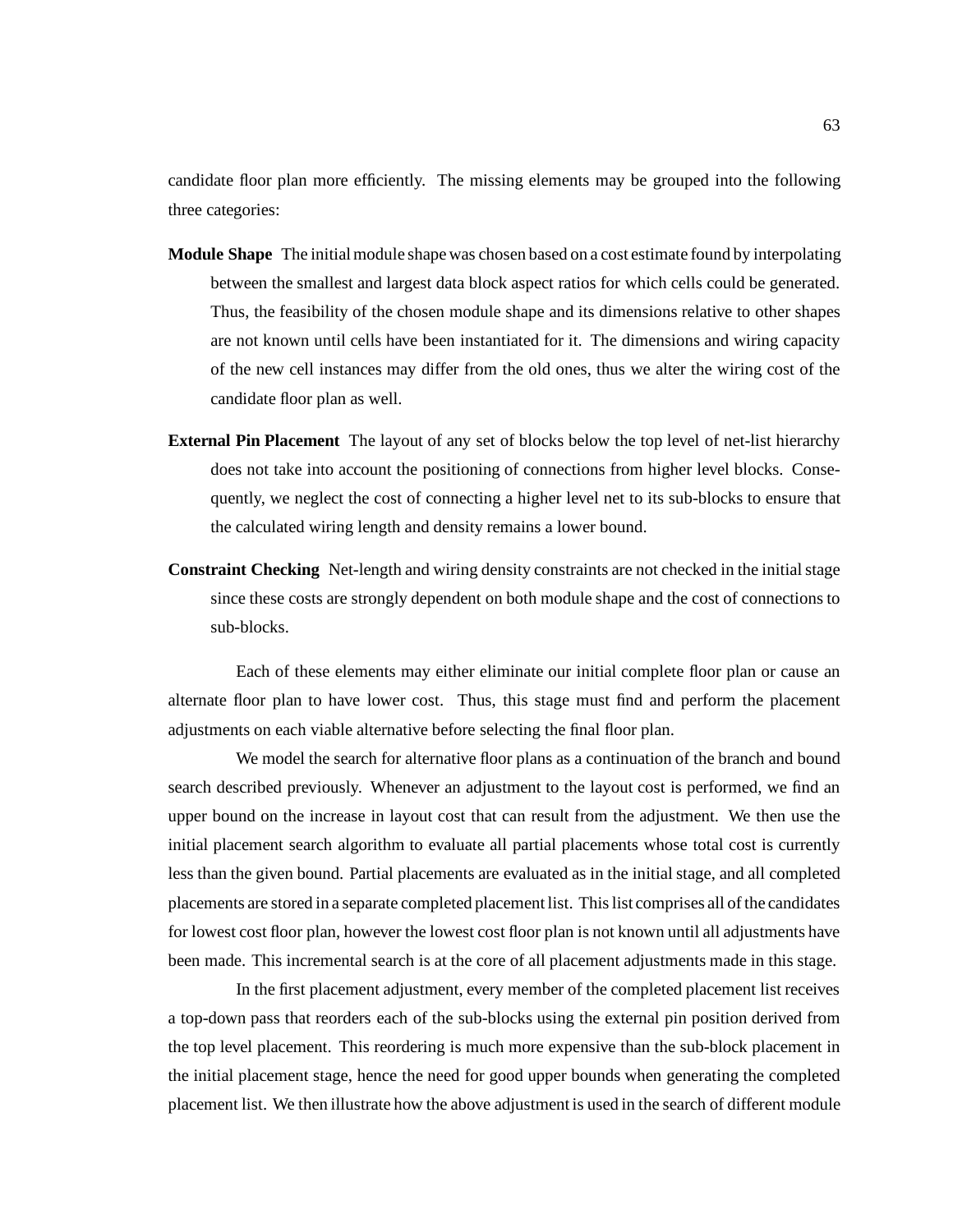shapes necessary to find the final floor plan. This description includes the placement adjustments necessary after the cells for a module shape are instantiated.

#### **Sub-block Optimization**

As mentioned previously, the wiring cost estimate in the initial placement stage neglects the cost of wiring<sup>4</sup> the sub-blocks at the two terminal ends of each net. This is because the lower bound on said cost may be zero in the case where the sub-block itself is a set of blocks to be ordered. Since the sub-block placement was performed first, its placement does not reflect the pin position from which the terminating net now enters.

Thus, to make the correct cost adjustment we must re-order each sub-block that contains the terminal end of a net. We do this by applying the incremental search procedure to each subblock. To find our upper bound, we compute the cost of actually wiring the terminal nets<sup>5</sup>. Since the lower bound on the cost of said connection is zero, this upper bound takes into account all possible alternative placements that may have a lower total cost than the current one. The bound computation is cumulative in the sense that the cost of wiring terminal nets in a sub-block must be added to the upper bound of the parent block.

The method by which these costs are propagated through the net-list hierarchy is shown in the pseudo-code given below. The external pins to the top-level block are included in the initial stage cost computation, thus the procedure TERMNET ADJUST need only be applied to the top level block of the initial candidate floor plan. However, every final floor plan candidate must have its sub-blocks adjusted with the procedure SUB BLOCK OPTIMIZE, since each top-level placement propagates a different set of pin positions. All of the above adjustments are applied separately to both the function and bit slice hierarchy.

placement

TERMNET\_ADJUST(Block)

 $\{$ 

Org\_place = (lowest cost unadjusted placement for Block i.e., output of initial stage);

Block->Place list  $=$  (List of already adjusted placements); SUB\_BLOCK\_OPTIMIZE(Block);

<sup>&</sup>lt;sup>4</sup> wiring length and wiring density

<sup>&</sup>lt;sup>5</sup>This is shorthand for "nets that terminate in this block"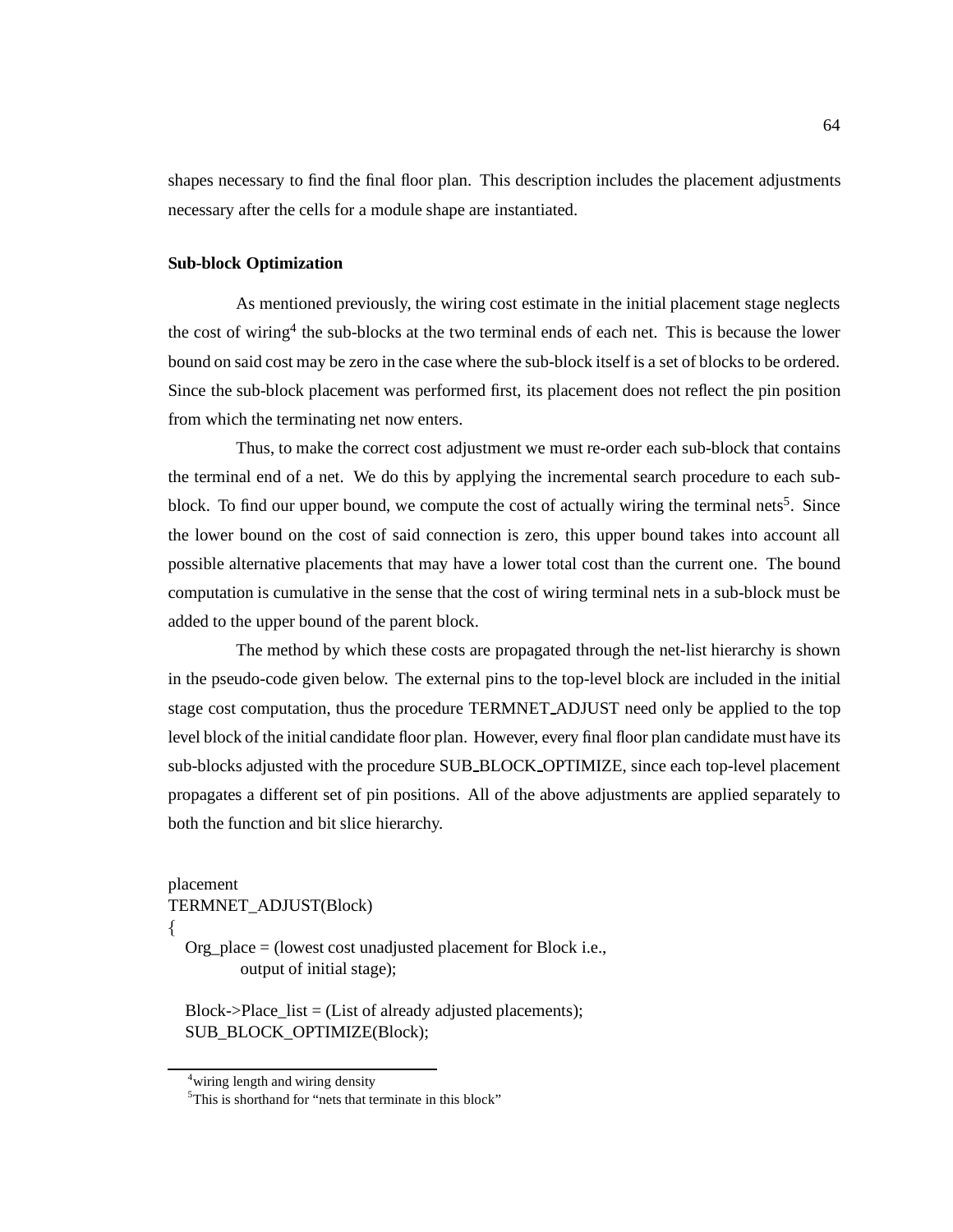```
Tmp list = NULL;
  if ((Placement of Block not fixed)) \{Bound = WIRING_COST(Org_place);
    for((Each Sub_block of Block)) \{Bound += (Cost of terminating external nets
           in Sub_block);
    \}Tmp_list = SEARCH_FORWARD(Bound);
    for((Each Element in Tmp_list)) \{SUB_BLOCK_OPTIMIZE(Element);
    \}\}Block->Place_list = UNION(Place_list,Tmp_list);
 return(MINCOST_ELEMENT(Place_list);
}
void
SUB_BLOCK_OPTIMIZE(Block)
f
  for(Each Sub_block of Block) {
    (Propagate external pin positions to Sub_block);
    TERMNET_ADJUST(Sub_block);
  \}\}
```
#### **Choosing The Final Floor Plan**

Although the adjustment for terminating nets must be applied to each placement, it is but a small part of the search for the final floor plan. This search is structured as the selection and evaluation of candidate module shapes drawn from the list of feasible module shapes developed prior to placement. To accurately compute the cost of a candidate module shape, every cell in the module must be re-instantiated using the bit height corresponding to that module shape. This process forms the core of the final floor plan selection routine, and we use the phrase "instantiating the module shape" as a shorthand label for it.

The selection of module shapes for instantiation is partly governed by the estimated layout cost found in the initial module shape stage. We augment our previous cost estimation with the appropriately scaled wiring cost of the lowest cost function and bit slice placement. The new cost element will skew the shape selection in favor of taller or shorter module shapes depending on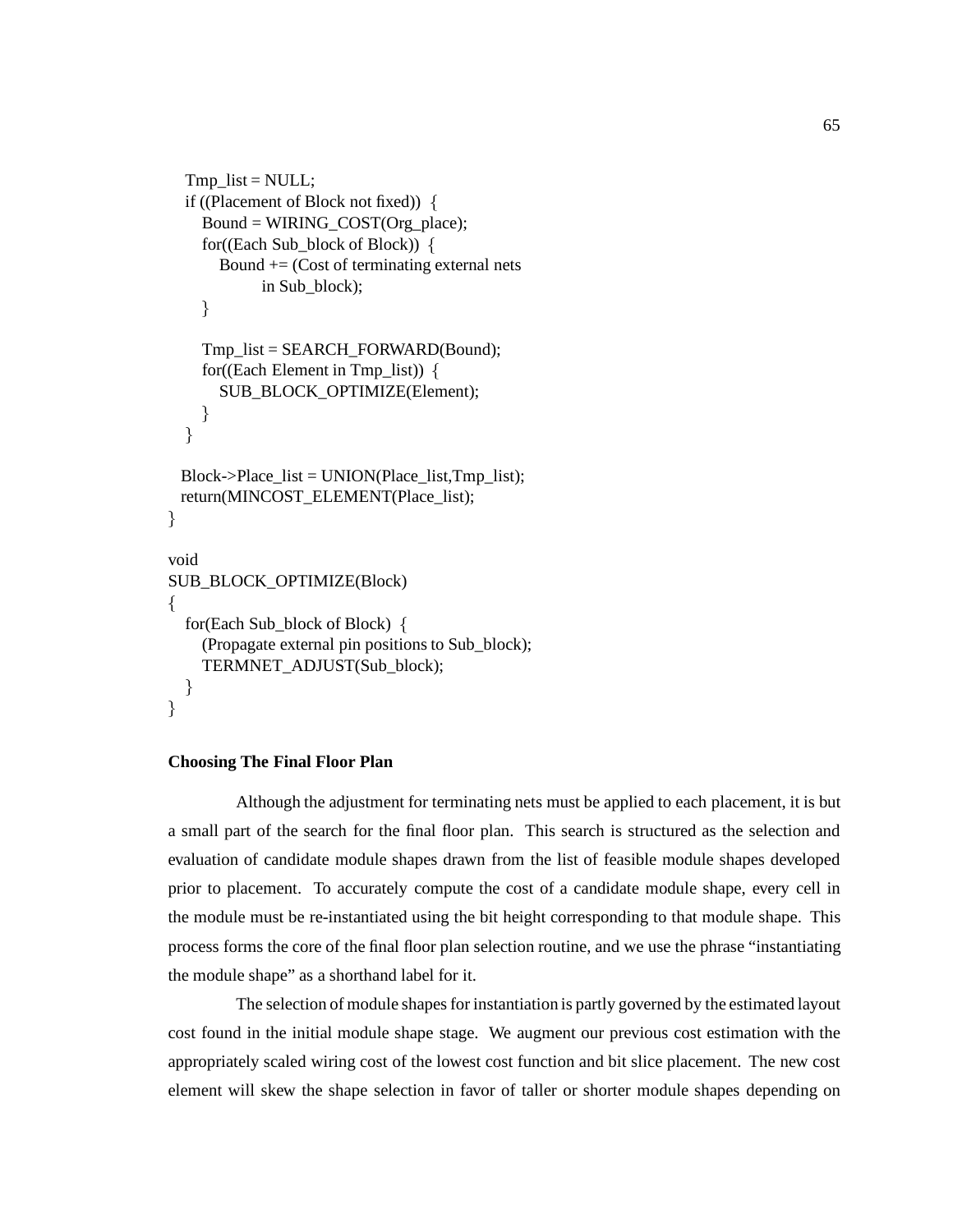whether the wiring cost is greatest in the horizontal or vertical direction.

Our other objective in module shape selection is to avoid instantiating a shape that has a low probability of meeting the user defined constraints, even if said shape has the lowest estimated cost. Module shapes are represented by their bit height, previously defined as the number of rows divided by the number of bits. We therefore may immediately exclude any shape that is outside the specified bounds. Our estimates for all other metrics are not necessarily lower bounds, thus a constraint that is violated here may in fact be satisfied after instantiation.<sup>6</sup> To assist in making the possible tradeoff between cost and likelihood of success, we compute for each constraint shape the degree to which each constraint is violated. These amounts are expressed as a percentage of the value of the underlying metric. For example, if the total wiring length of a module were 2000 and a net exceeded its length constraint by 40, said excess would be counted as two percent. Summing all percentages yields a rough idea of the degree to which constraints are violated for a prospective shape. All possible shapes above a threshold of five percent are ordered separately and will be instantiated only if all shapes below five percent are exhausted.

Instantiating a module shape alters the width, wiring length, and wiring capacity of each cell. Since we have not customized the external pins of each cell<sup>7</sup>, cell wiring length only affects the cost of the current shape relative to others. As was the case with selecting module shape, we apply constraint tests (e.g., cell wiring capacity) only after having found the lowest cost placement for the instantiated module shape. This leaves changes in cell width as the only factor that directly affects the cost of each function slice placement. Furthermore, only relative width changes among slices can affect the ordering of the completed placement list.

To find the bound for the cell width placement adjustment, we must first proportionally scale each function slice in the lowest cost placement to the actual (instantiated) module width. For each function slice i, we then compute  $R_i=w_{iA}/w_{iE}$ , this being the ratio of the actual to the normalized estimated width. Thus the maximum possible decrease in wiring length that may result from width adjustment is given by  $\Delta NL = (1 - R_{\min}(i)) * NL_E$ , where  $R_{\min}(i)$  is the minimum ratio for all function slices, and  $NL<sub>E</sub>$  is the total wiring length of the normalized uninstantiated module. This corresponds to the case in which all wires run over slices that shrink the most relative to all other slices in the module. Given the adjusted wiring length of the (currently) lowest cost placement  $NL_A$ , all placements with adjusted length less than  $NL_A$  must have an unadjusted length no greater than  $NL_A + \Delta NL$ .

 ${}^{6}$ Lower bounds are computable, but we have found them so rarely useful that they aren't included here.

<sup>&</sup>lt;sup>7</sup>We have found the wiring model currently in effect too crude for this purpose.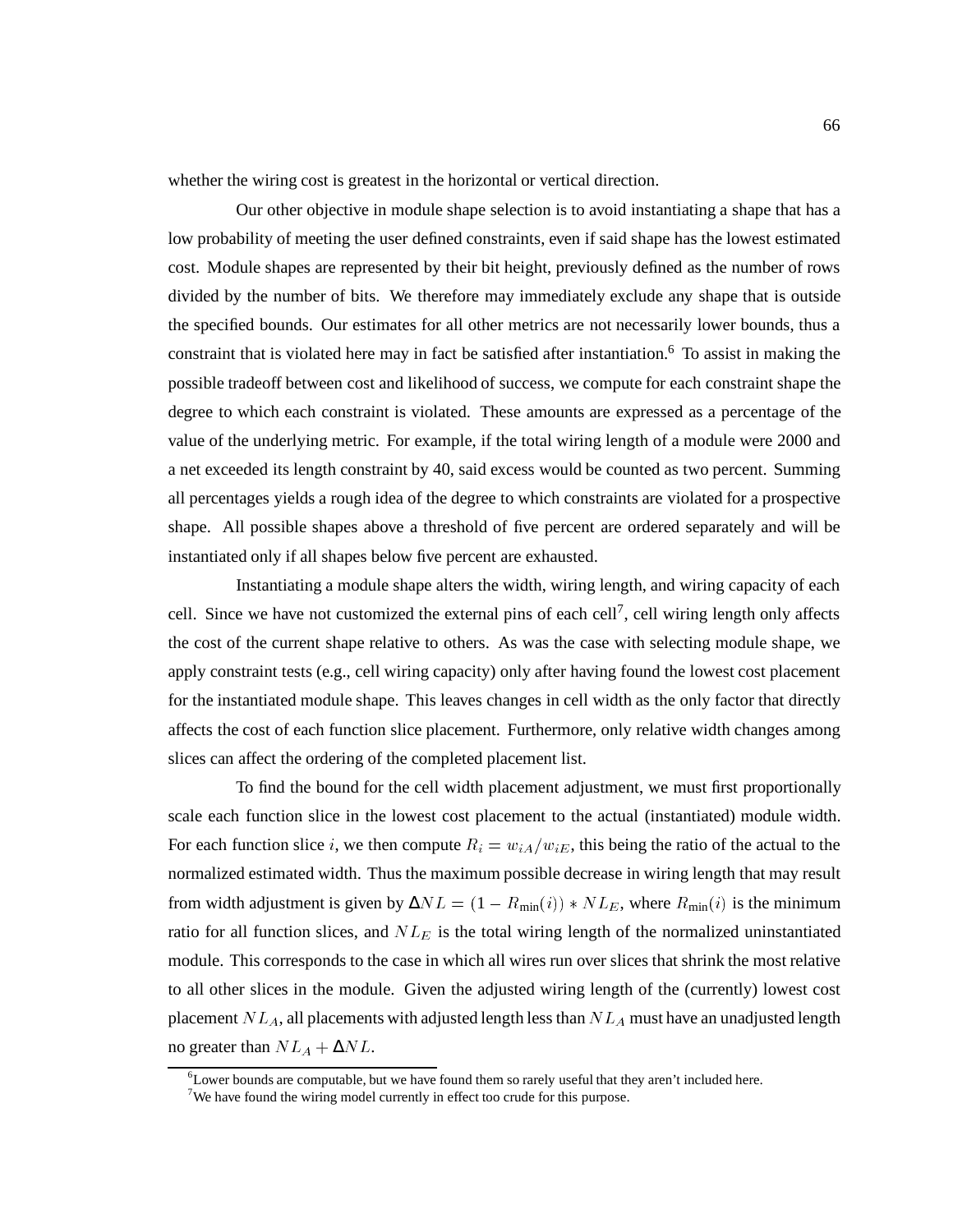The pseudo-code description given below shows how all of the placement adjustments are integrated into a search for the lowest cost floor plan. The routine WIDTH ADJUST applies the adjustment described above to each group in the function slice hierarchy. This routine is analogous to the terminal net adjustment procedure TERMNET ADJUST outlined earlier. Each new placement produced this way must have the terminal nets of its sub-blocks adjusted, hence the calls to routine SUB BLOCK OPTIMIZE. Finally, note that each subsequent application of the width adjustment routine will add to the list of completed placements only if the bound for that iteration exceeds the cost of all completed placements found so far.

```
/* Find the final floor plan or NULL if can't meet constraints. */
floor_plan
FIND_FPLAN(Top_Block)
f
  TERMNET_ADJUST(Top_Block,FUNCTION_SLICES);
  TERMNET_ADJUST(Top_Block,BIT_SLICES);
  Shape_list = (List of eligible module shapes sorted by
         estimated cost, including the
         adjusted wiring cost of Top_Block);
  Min fplan = NULL;do f
    Min_shape = MINCOST_ELEMENT(Shape_list);
    Min_shapebound = INSTANTIATE_SHAPE(Top_Block,Min_Shape);
    Tmp_list = WIDTH_ADJUST(Top_Block,Min_shapebound);
    for((Each Element in Tmp_list)) \{SUB_BLOCK_OPTIMIZE(Element);
    \}Top_Block->Place_list = UNION(Top_Block->Place_list,
                    Tmp_list);
    REMOVE_ELEMENT(Shape_list,Min_shape);
    Tmp_Fplan = FIND_MINFPLAN(Top_Block->Place_list);
    if ((Min_Fplan == NULL) || (Tmp_Fplan < Min_fplan)) {
        Min fplan = Tmp fplan;
    \}while(Min_fplan > MINCOST_ELEMENT(Shape_list));
  return(Min_fplan);
\}
```
The procedure FIND MINFPLAN searches the completed placement list for the lowest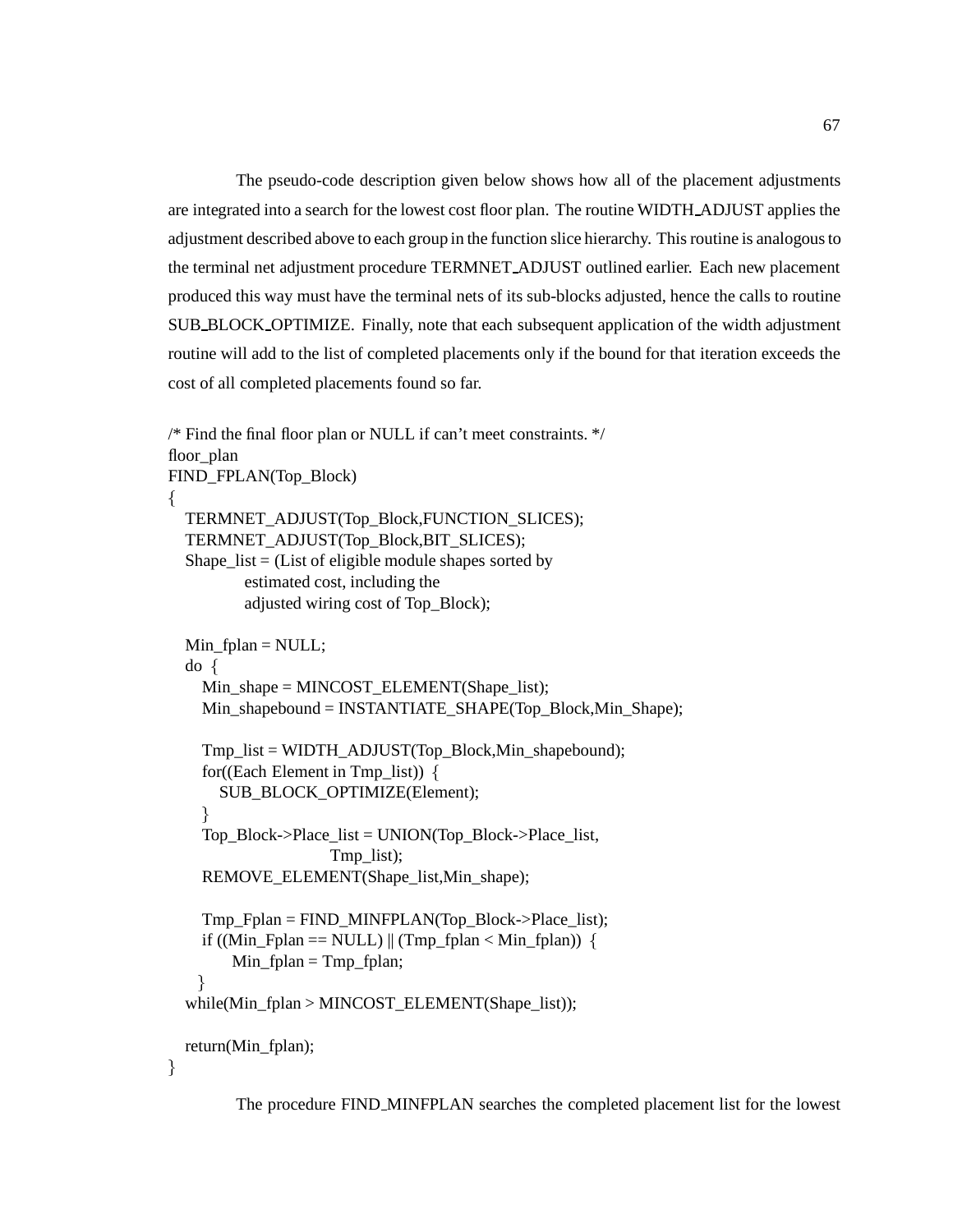cost placement for the given shape that meets constraints. If the lowest cost placement currently does not meet constraints, we discard it unless only wiring capacity constraints are violated. In this case, we first try to correct the failure by re-instantiating the offending cell(s) with the required wiring capacity as a constraint. The candidate placement is kept only if the new cells remove all violations without introducing any new ones, otherwise the placement must be discarded. Under the current area calculation model, all placements for a given shape have the same width. Thus, a width constraint violation terminates any further processing using the current module shape.

With each module shape instantiation we also update our cost estimates for all uninstantiated module shapes. Recall that our estimation method amounts to a linear interpolation for all shapes whose bit height lies in between the instantiated shapes. Adding a new instance partitions the regions into two segments, said regions are adjusted accordingly.

Exploration halts when all eligible module shapes have been explored or when the cost of the best floor plan is less than the best cost of any uninstantiated module shape. Finally, the failure handler will be invoked if all eligible shapes are explored and no floor plan that meets constraints has been found. Otherwise, the chosen floor plan is returned as the final output of the floor planning phase.

#### **3.3 Routing and Module Assembly**

Our approach to completing the module layout is similar to the floor planning step in that we try to use cell and interconnect regularity to develop a wiring model that is more efficient than its general macro-cell counterpart. In particular, our objective is to maximize the amount of wiring that can be routed over the Sea-of-Gates cells. This objective is critical in Sea-of-Gates because extra routing space may be obtained only by adding an empty row or column of transistors at a great increase in both area and wiring cost.

To achieve this objective, we try to perform as much routing as possible by applying appropriate constraints to the external pins of the cell when generating its final layout. This allows us to complete the wiring of nets between cells by abutting matching pins while assembling said cells to form the final layout of the module. By applying different kinds of constraints, this mechanism can handle connections among instances of identical cells in a function slice array as well as connections to two adjacent arrays of different cell types.

The primary difficulty of routing a net by pin constraint propagation is that the exact location of its wiring is determined by the first cell layout that is instantiated. In the case of long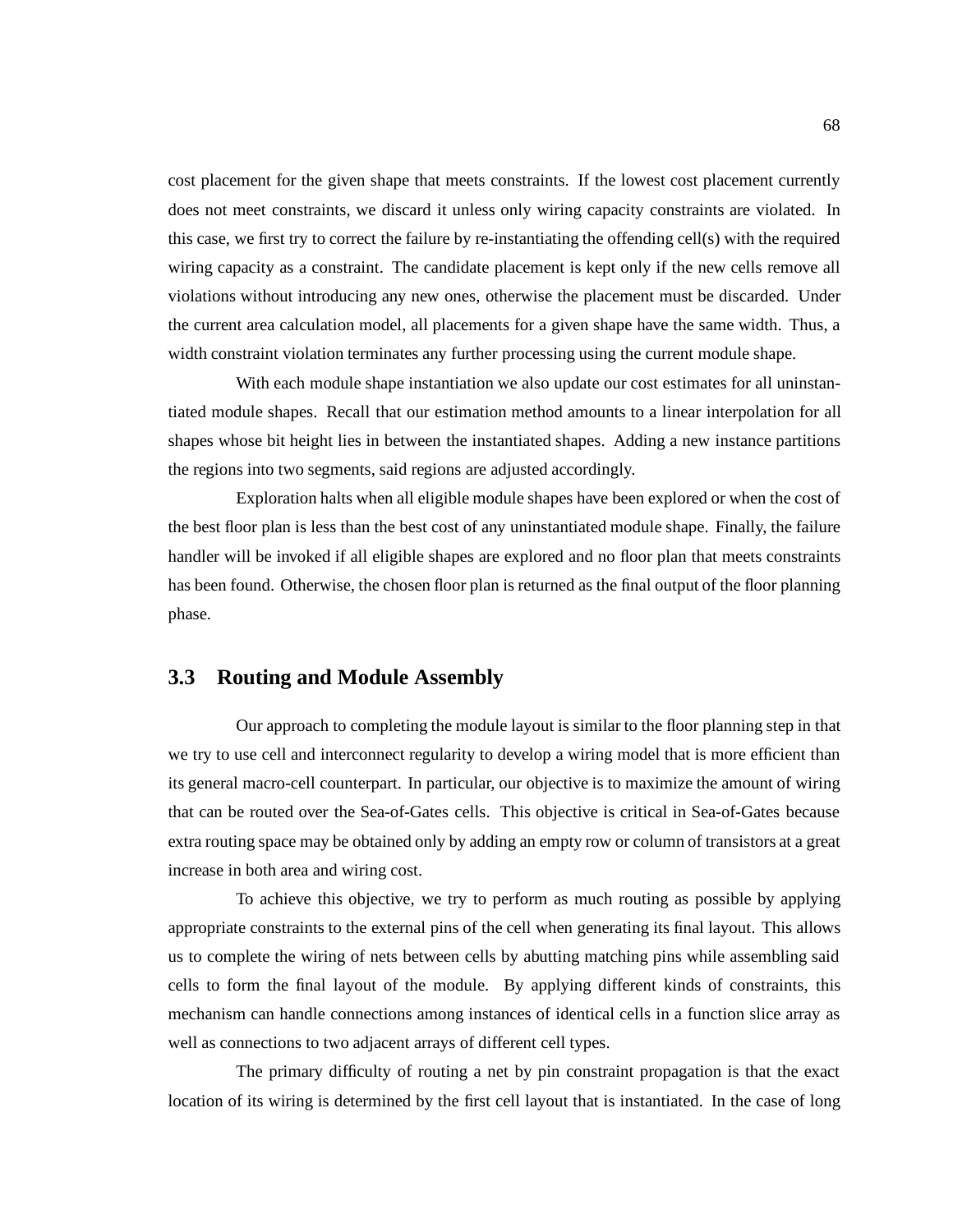

Figure 3.4: Layout model for Sea-of-Gates data cell, showing physical constraints and types of wiring

and/or critical nets, which need to be routed as straight as possible, the initial choice of location may overly constrain the instantiation of several subsequent cells. To overcome this, we use a separate routing step for *external* nets, these being those nets that cross cells without connecting to them or that connect three or more disparate cells in the data block. These nets are assigned wiring paths first to cells and then to individual tracks traversing cells.

To facilitate the routing of external nets, we impose a model on the distribution of wiring tracks in each cell. Since the center of each cell is almost always occupied by first layer metal, feed-throughs for nets crossing function slices are always implemented by first layer metal that runs parallel to the power rails on the tracks closest to them. Nets connecting cells in bit slice use vertical second layer metal feed-throughs which are distributed at regular fixed intervals throughout the cell. The distance between feed-throughs is determined by the type of transistor template and the number of rows in the cell. Because added routing space in the Sea-of-Gates transistor array is available only in large expensive increments, it is sometimes imperative to provide more feed-throughs than are available by reserving straight tracks. We implement these supplementary feed-throughs as pairs of connected pins where the internal wiring paths of these feed-throughs are handled entirely by the router in the cell generator. All of the aforementioned routing options are illustrated for a two row cell in Figure 3.4.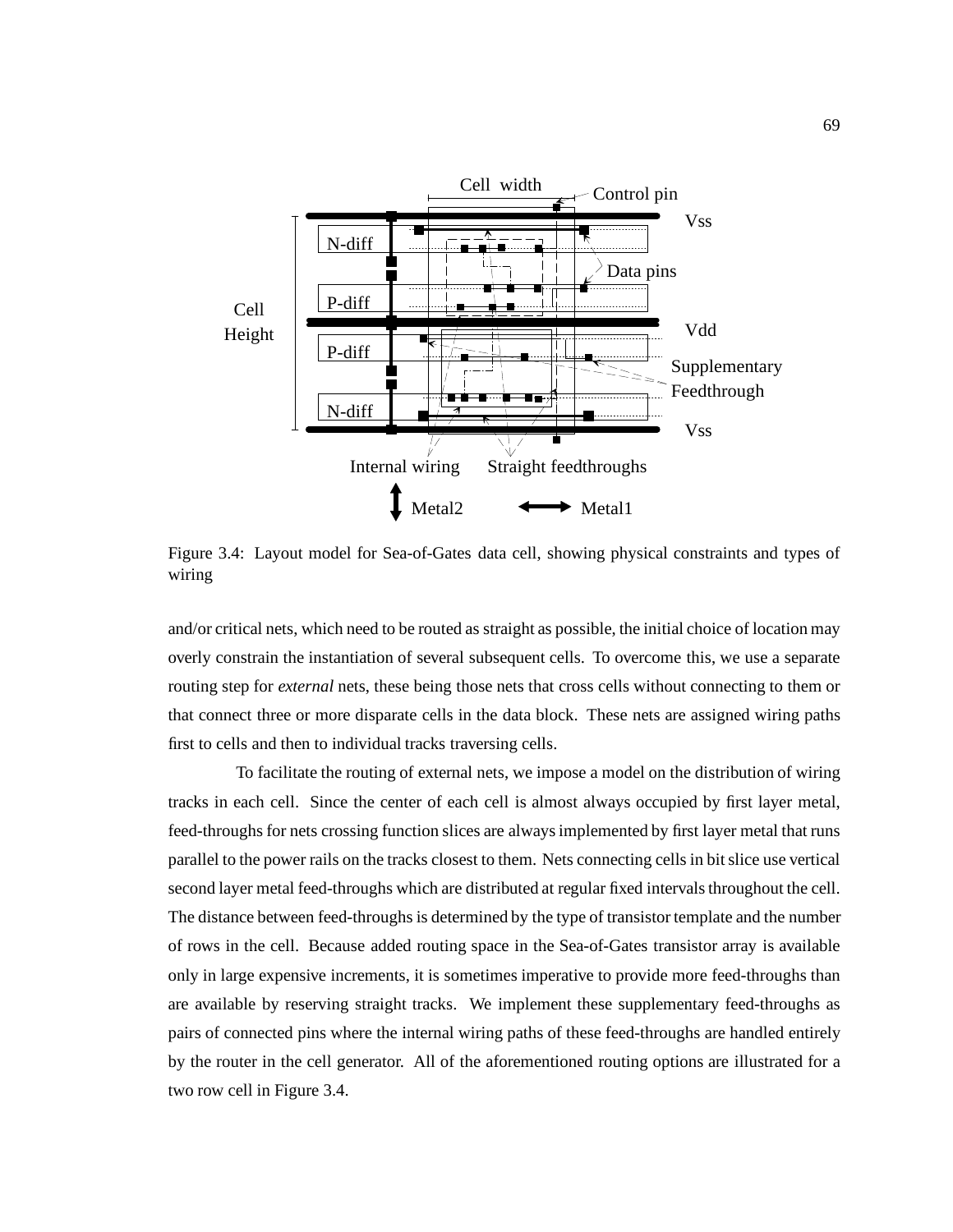Our approach to routing external nets borrows from algorithms developed for general row-based routers. For instance, in the first routing phase, the array of cells and their feed-through capacities are modeled with a global routing grid graph[22]. This allows us to borrow from a variety of approaches originally developed for the global routing of standard cell rows. Similarly, wiring tracks are allocated using a model analogous to that for channel routing[29]. The details of our algorithms for routing and module assembly are given in the following three sub-sections.

#### **3.3.1 Global Routing**

Unlike the floor planner, the routing stage operates on the "flat" version of the input net-list. Thus the only objects present at the input are cells and their interconnecting nets. We assume that each cell at the input is annotated with its location and size as well as its wiring capacity in each orientation (horizontal and vertical). We also assume that all cells are rectangular and none overlap. Although some pins were assigned to sides of the cell during floor planning, we do not explicitly use these assignments during routing.

To begin, we map the annotated net-list into our global routing graph. This graph is based on the familiar *grid graph*[22] model where nodes represent cells and links represent the wiring capacity between two cells. A separate link is used for each pair of cells that share a boundary, hence each cell's side may require more than one link. Since all cells are rectangular, each link is associated with an orientation (horizontal or vertical), and a side of the cell (top, bottom, left, right). Empty space between cells is not assigned a separate node, instead links are projected across the space to the cell boundary on the opposite side.

The wiring capacity figures for each cell represent the number of wires that may pass through the cell in each orientation. The figure for a given orientation is assigned to the two sides with that orientation as the sum of the boundary edge capacities for that side. For example, if cell A has a vertical feed-through capacity of four, then the sum of all links that cross the top side of cell A would be four, as would the sum of all links that cross the bottom side. Each link on a side is assigned the fraction of the capacity roughly equal to the fraction of that side's length occupied by its boundary. This apportionment is done for both cells on the boundary, with the link receiving the minimum of that pair of values.

This assignment is adjusted when a cell's side has several links, one of which connects to a cell with very low capacity. An apportionment based strictly on boundary length may result in some capacity going unused. In this case, the unused capacity may be reassigned to another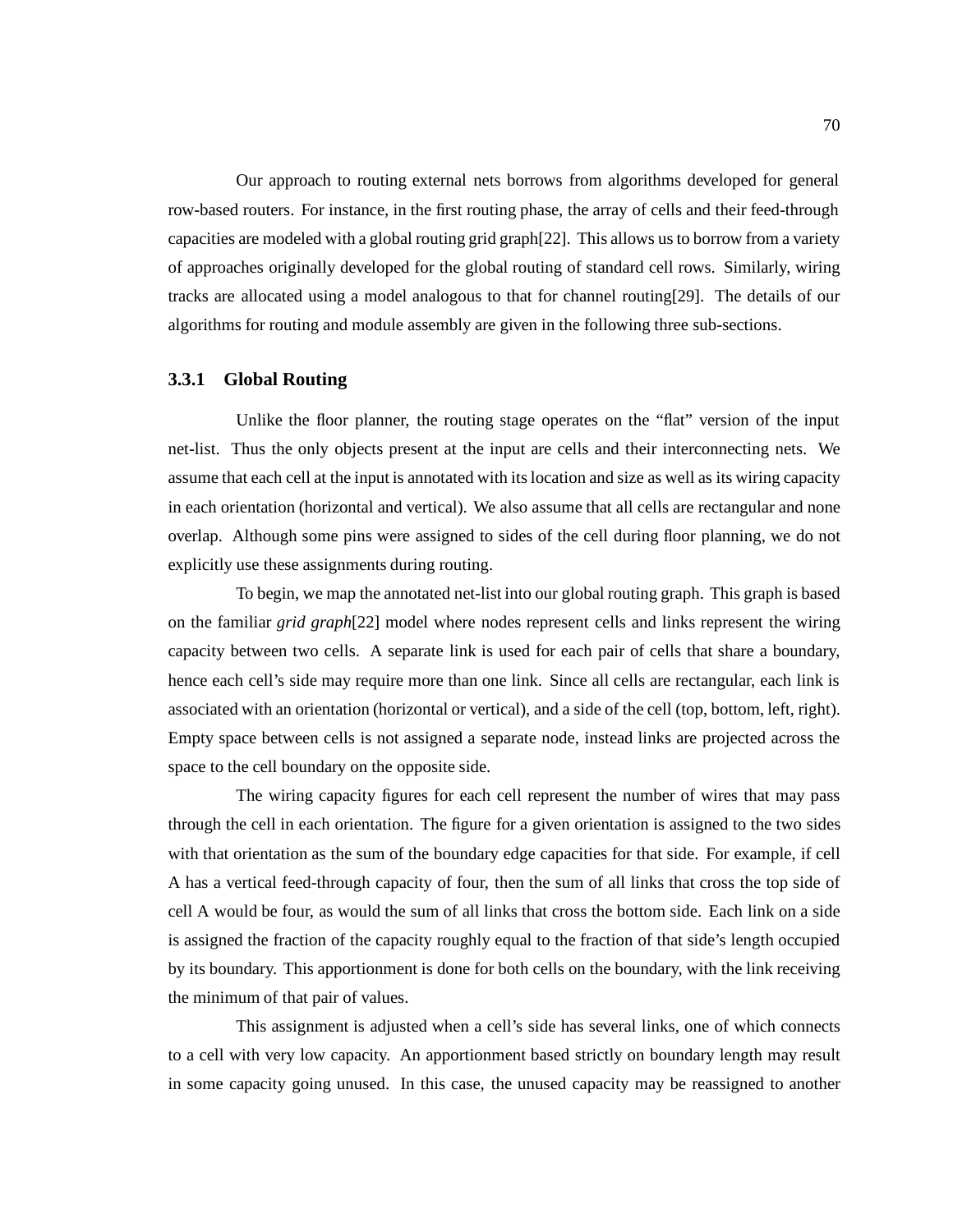| N-diff | A: $(4,3)$ | B: (4,3) | -7<br>C: (2,4) |
|--------|------------|----------|----------------|
| P-diff |            |          | -------        |
| P-diff |            |          | ----           |
|        | D: $(4,5)$ |          | E: $(4,3)$     |
| N-diff |            |          |                |
|        |            |          |                |
| N-diff |            |          |                |
|        | F: (4,3)   | G: (4,3) | H: (2,4)       |
| P-diff | - 1<br>Τ.  |          | ÷              |
|        |            |          |                |

*Cell Notation:*<label>: (<H\_cap>,<V\_cap>)



Figure 3.5: A cluster of cells and its corresponding global routing graph.

link if said reassignment would in fact increase the total capacity of the links on that boundary. An example of the global routing graph is given by Figure 3.5.

We also annotate each node with a pair of values representing the horizontal and vertical internal wiring load for the cell. The internal wiring load of a cell adds to its links when examining a prospective wiring path that passes through a cell in one direction. These values are incremented whenever a net's route traverses a cell in one orientation, e.g., horizontally, and makes a significant jog inside the cell in the orthogonal orientation (vertically).

On the graph, a jog is found by examining the overlap among the boundaries of the links in a prospective wiring path. If that overlap becomes zero or negligible, the wiring load of the corresponding cell is incremented. In our example routing graph, both the path from cell A to F and the path from cell A to cell G traverse cell D and use two vertical links. However, only the path to cell G will increment the horizontal wiring load of cell D.

Routing a net on this graph corresponds to finding a tree that contains all the nodes whose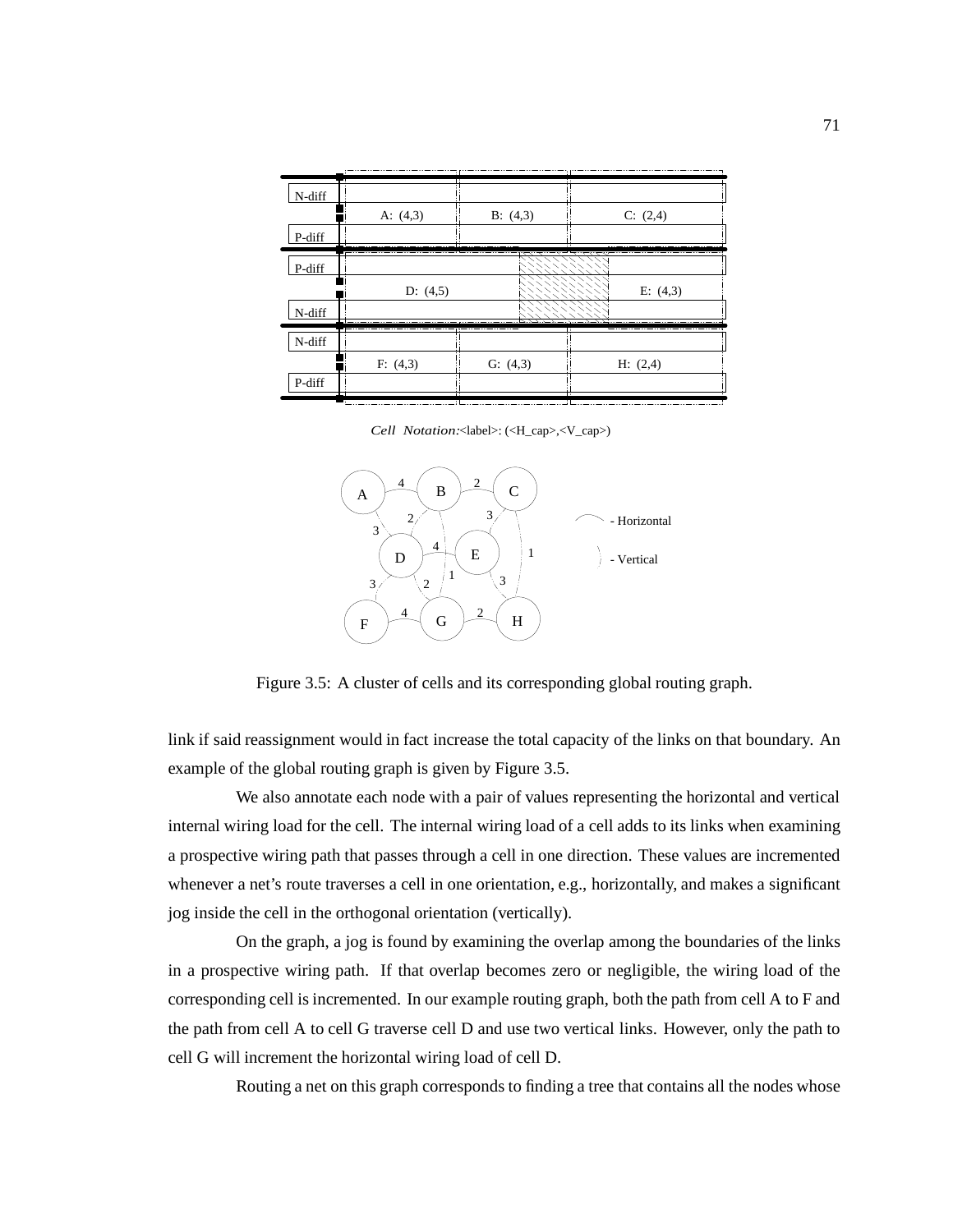cells contain connections to the net. Our objective is to find minimum cost trees for each net subject to the constraints on link capacity. Our cost measure is the length of all cells and blank tiles traversed by the net. The method used to compute this value on the graph depends on the orientation of the net's entering and exiting links. If the orientations are the same, all of the wiring length is considered to be in that orientation (horizontal or vertical) and we use the cell's height or width respectively. When a net turns a corner in a cell, the link orientations differ and we must sum the horizontal and vertical net-length components. Here we use the distance between the boundary of one edge and the midpoint value of the opposite edge. To aid these calculations, all links are annotated with the location of midpoint of the boundary they cross. The boundary midpoints are also used to find the length in the orthogonal direction when a wire makes a significant jump inside the cell. Finally, links that cross blank space are marked with the distance between the two boundaries.

In graph theoretic terms, the tree representing a net's route is called a Steiner tree, and the problem of finding minimum cost Steiner trees is known to be NP-complete[14]. Our approach to this problem begins by constructing low cost trees one at a time for each net. Since each net's routing reduces the capacity of some graph links, nets that are routed later encounter a more constrained graph than do nets routed earlier. Thus, the final cost of all nets is strongly dependent on the order in which nets are processed. This is the primary difficulty with our chosen approach.

Our strategy to overcome this difficulty is to identify special cases for which the minimum cost tree may be found directly and route those nets first. The most important special case for regular modules are nets which may be routed in a "straight line" path. This occurs when the net lies entirely in one bit or function slice. Instead of trying to identify these nets before routing them, we simply attempt to route every net by a straight line construction. Specifically, we attempt to construct a path from left to right (bottom to top) using only links of horizontal (vertical) orientation without backtracking, i.e., always entering and exiting a cell on opposite sides. A path is successful if all nodes with pins can be reached from the starting node in this manner. If only one pin node cannot be reached, we attempt to find a straight line path from that node to any node on the main path. If that construction is successful, the resulting "T" path is the minimum value route for that net.

At this point, the remaining nets have a pin configuration for which the straight line or "T" path is not necessarily minimal. These nets are handed to an algorithm for generating low cost Steiner trees with arbitrary pin configurations. We use the method, first outlined by Ho et. al.[80], which works by first constructing a minimum cost spanning tree (abbreviated MST) for the net and then converting each link of the MST into a path in the original routing graph. The spanning tree must be *separable* in the sense that deleting an link from the MST results in sub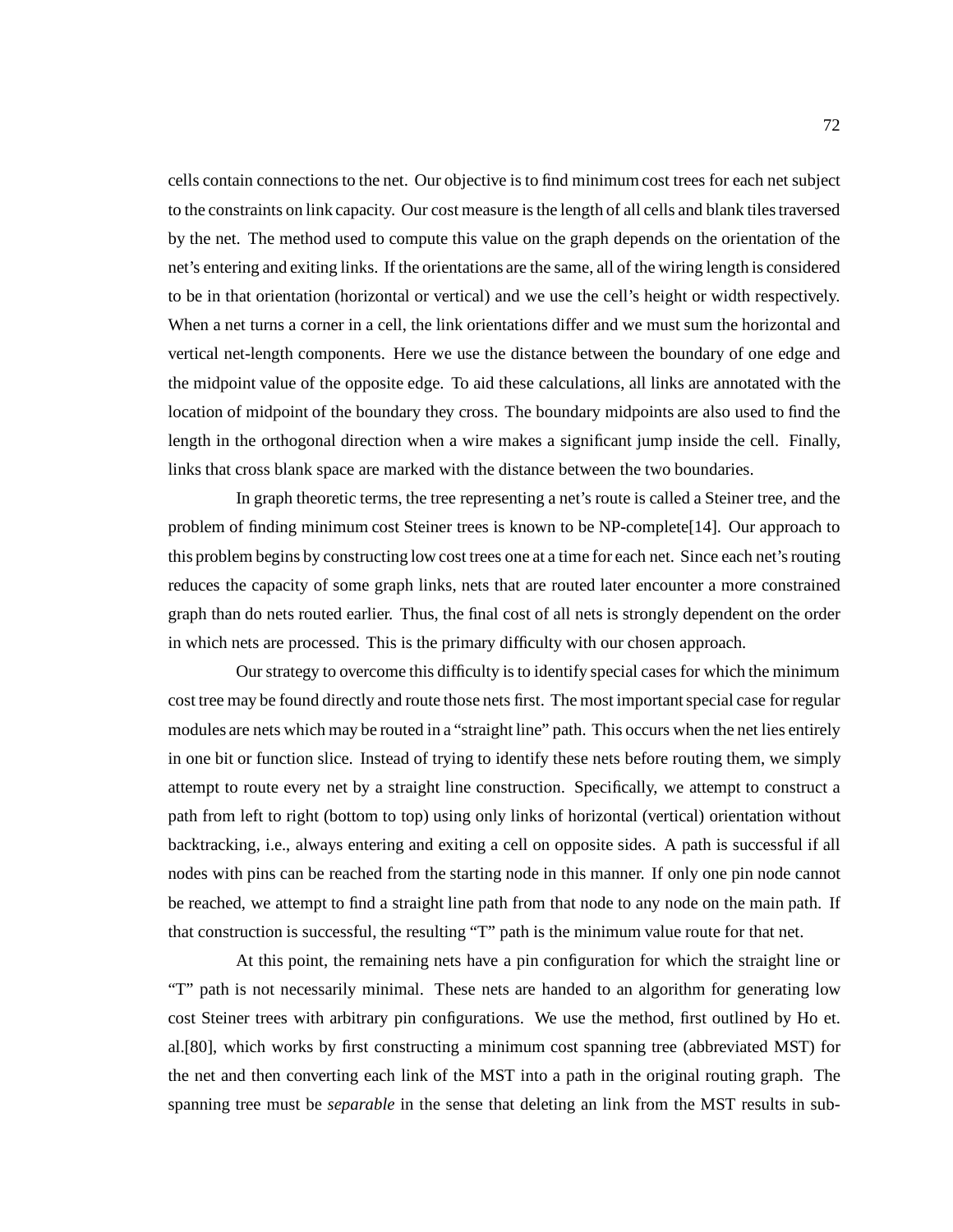trees whose derived routing paths cannot overlap. Given this property, the method uses dynamic programming to construct every routing path derivable from the MST. Essential to this construction is the theorem[80] that the lowest cost conversion for each link in the MST is a path with at most two jogs. The authors were also able to show that all Steiner trees produced this way are no more than 1.5 times the cost of the minimal cost tree[80].

The constructive phase ends when one of the two aforementioned methods has been used to find a short path for each net. The partial result is sent immediately to the failure handler if any net has not been routed within its length capacity constraint. If all length capacity constraints are satisfied and no link in the routing graph is over-utilized, the global routing is finished.

We did not take link capacities into account in the constructive phase, so the partial result most likely contains several blockages due to local wiring congestion. The first set of tactics employed to relieve an over-utilized link involve increasing the capacity of the link. If another link on the same side of the cell<sup>8</sup> has excess capacity, we may simply reassign it to the over-utilized link. If this fails, we try to re-instantiate the cell with a sufficient wiring capacity specified as a constraint.

Relative to the calculation made on the global routing graph, re-instantiating the cell may potentially increase its wiring capacity in two ways. First, the internal wiring load may be placed so as not to block wiring that passes through in the same direction. In addition, a wiring segment that consists entirely of two pins on horizontally adjacent cells may have its wiring moved away from the outside to the middle of the shared cell boundary, thus freeing up feed-through space on the corresponding link.

If and when blockages persist to this point, we now try to re-route nets around them. To begin, we group all nets that pass through blockages and order them by the difference between the current length and the maximum allowed length. For each net we then simply re-evaluate MST link path enumerations in Ho's algorithm, this time taking into account link capacities. We accept an alternate path only if its length satisfies constraints and it uses none of the original over-utilized links. The alternate path is allowed to create new over-utilized links only if the maximum degree of over-utilization, defined as the difference between the number of wires and the capacity, is reduced overall. Wherever a choice exists, we always minimize the number of new blockages created. If blockages remain after all nets have been re-evaluated once, we try re-routing each net with a maze finding algorithm[81]. This approach is used because it looks at a much larger set of paths, including paths that extend outside the bounding box of a net's pins.

<sup>8</sup> or both cells, if they are equally limited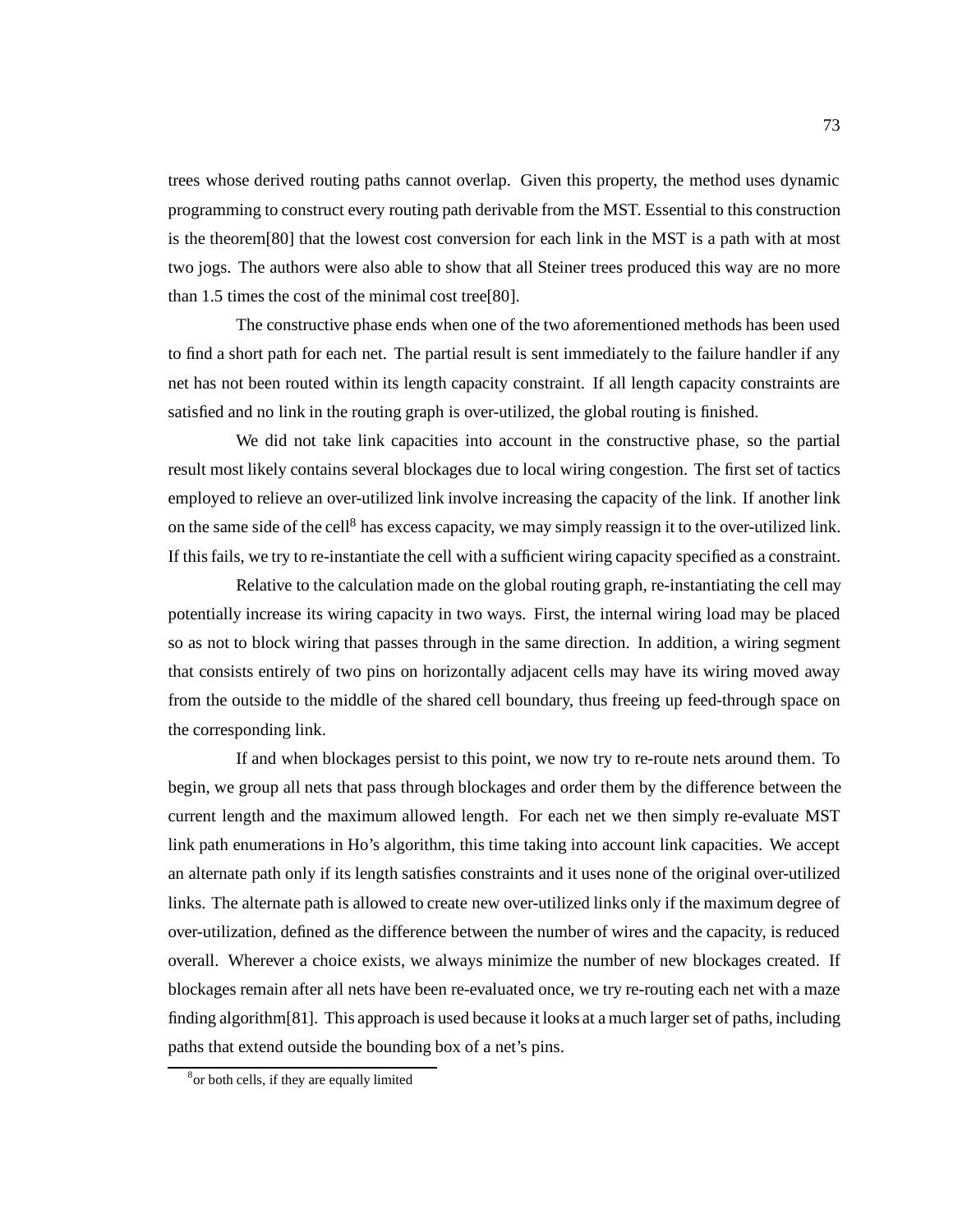

Figure 3.6: Replicating a net (two instances shown)

All nets in an array are produced by finding the lowest cost path for one instance of the net and then replicating that path. No special modifications of our algorithms are required for net arrays, however the cost versus capacity evaluation is somewhat more complicated. If this low cost path for a net in a bit slice array<sup>9</sup> uses straight vertical segments that cross N bit slices, then replicating the net causes  $N$  instances of this segment to traverse the same cell. A simple iterated net example is shown in Figure 3.6.

After both methods of re-routing have been tried, we re-instantiate every cell whose over-utilized links have either been reduced or are newly created. We iterate between maze finder re-routing and cell instantiation until either all blockages are removed or no more cells can be re-instantiated. If blockages remain, the partial result is sent to the failure handler.

#### **3.3.2 Track Assignment**

After global routing, all external pins of each cell have been assigned to one of its four sides. We could therefore begin assembling the final module layout immediately after global routing. Employing this approach would give the first instantiated cell complete freedom to determine the location of all external pins on each side. Since we'd like long wiring segments to be as straight as possible, the pin positions chosen by the first cell constrains all of the cells connected to the associated wiring segments. This would make the final routing of these nets and cells highly dependent on the order of cell instantiation. To reduce this order dependence, we assign all of the pins for each long wiring segment (i.e., a segment that connects to three or more cells or crosses a

<sup>&</sup>lt;sup>9</sup>This is by far the most common type of iterated net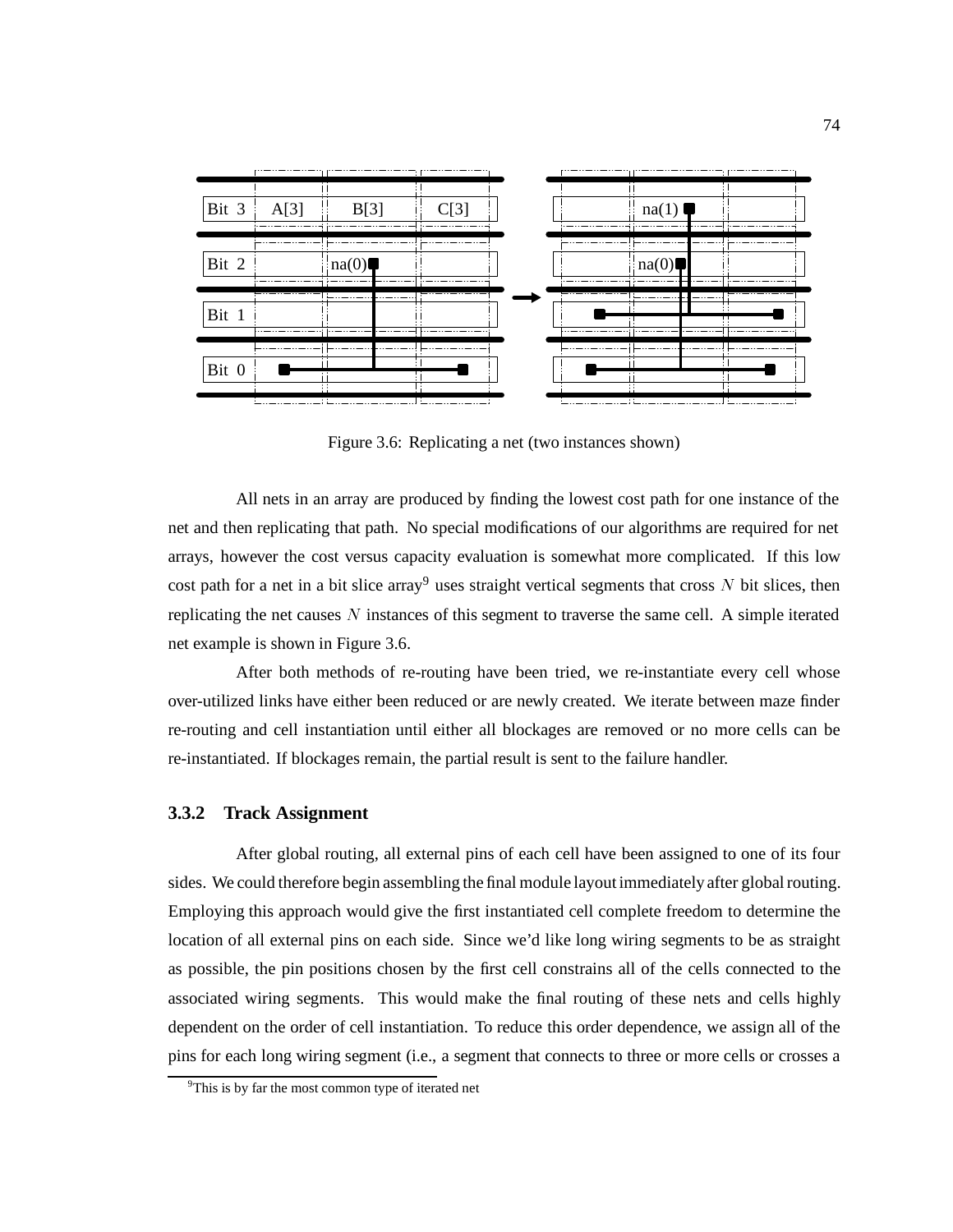cell without connecting) at once.

Besides keeping each wiring segment straight, we also want to optimize the position of each segment relative to the others that pass through the cell. In our formulation of this assignment problem, we consider each wiring direction separately and we further partition each sub-problem into routing regions. For wires in the horizontal direction, each transistor row is a separate region. The regions for vertical wires are formed by extending the vertical boundary between cells into cutlines that traverse the module. Within each region, the wiring assignment thus becomes analogous to the channel routing problem[29] in general layout systems.

The primary difference between the standard channel routing formulation and our model is that at this stage the positions of internal cell connections are as yet unknown. Our channel model therefore abstracts each cell into two "columns" that represent the two boundaries of each cell through which the channel's wiring passes. Our columns differ from the standard definition in that they may contain several connections. Nets that terminate in the cell are represented by pseudo-pins placed at the top and bottom of the "nearest" column. Pseudo-pin pairs are placed in both columns if a net connects to a cell and passes through it.

All horizontal channels (rows) are processed before vertical ones, and the discussion below assumes we are working with horizontal wiring segments. Despite this, most of the items discussed below apply directly to the track assignment for vertical wiring. Exceptions and modifications are discussed as they arise.

We begin by making an assignment of wiring segments to channels; this is derived from the global routing graph. To begin, we determine for each link the ordinal of the channel(s) traversed by its corresponding boundary. A straight segment must be assigned to a channel traversed by the boundary of every link; this is simply the intersection of the corresponding row sets. Each segment is assignable to at least one channel, otherwise during global routing the segment would have been split and the internal wiring load of the cell where the split occurred would have been incremented<sup>10</sup>. Segments may be assigned to more than one channel, in which case the channel numbers are interpreted as mutually exclusive alternatives. Segments that are instances of the same net array are processed separately to ensure that no two instances are assigned to the same channel. A sample segment assignment is illustrated in Figure 3.7.

Segments are assigned to tracks one channel at a time using the left-edge algorithm[23]. We use this algorithm in part because it never breaks a wiring segment, even when the segment

 $10$ Our implementation of the internal wiring load computation shares methods and results.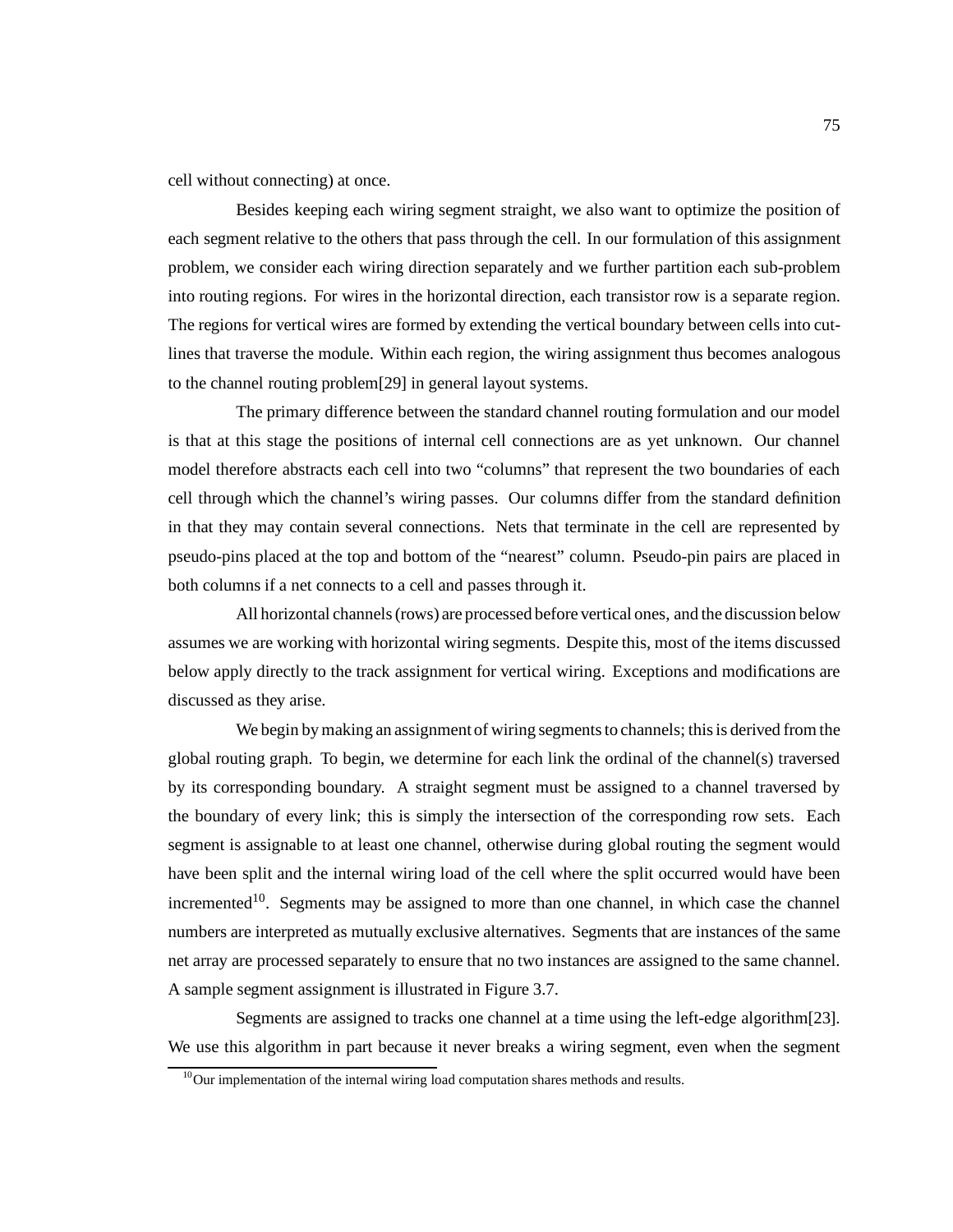

Figure 3.7: An example of segment to channel assignment

connects three or more pins in the channel. The algorithm works by taking the segment with the leftmost start point and assigns it to a newly created track. The new track is then filled in a greedy left to right fashion by repeatedly adding the next leftmost non-overlapping segment. More than one net may begin at one of our "columns", in that case we choose the longest. The above two steps are then repeated until no more segments are left.

Because all of the segments beginning at a cell use the same column, we often have a choice when starting or adding to a track. We use this opportunity to minimize the vertical wiring needed to connect the segments to the cell. Since the location of each routing track and internal cell pin is not known until module assembly, we cannot compute the vertical wiring distance precisely. Instead, we order each segment at a given location by the difference between the number of pins connected to the top and bottom of the cell. Using this assignment order minimizes the number of costly vertical traversals across the center of the transistor row needed when a wire on the lower (upper) portion of the transistor row must connect to a pin on the top (bottom) of the row.

Track assignment is halted when all segments assigned to the channel are processed, including an equal portion of segments given multiple channels. Each channel has a target number of tracks equal to the maximum capacity of all cells in the corresponding row. To keep segments with multiple channels from overstuffing a cell, we add "blank" segments that traverse every cell whose actual capacity is less than this value. These blank segments are assigned a median vertical order, thus they help distribute the "real" segments to the outer edges of the channel. For vertical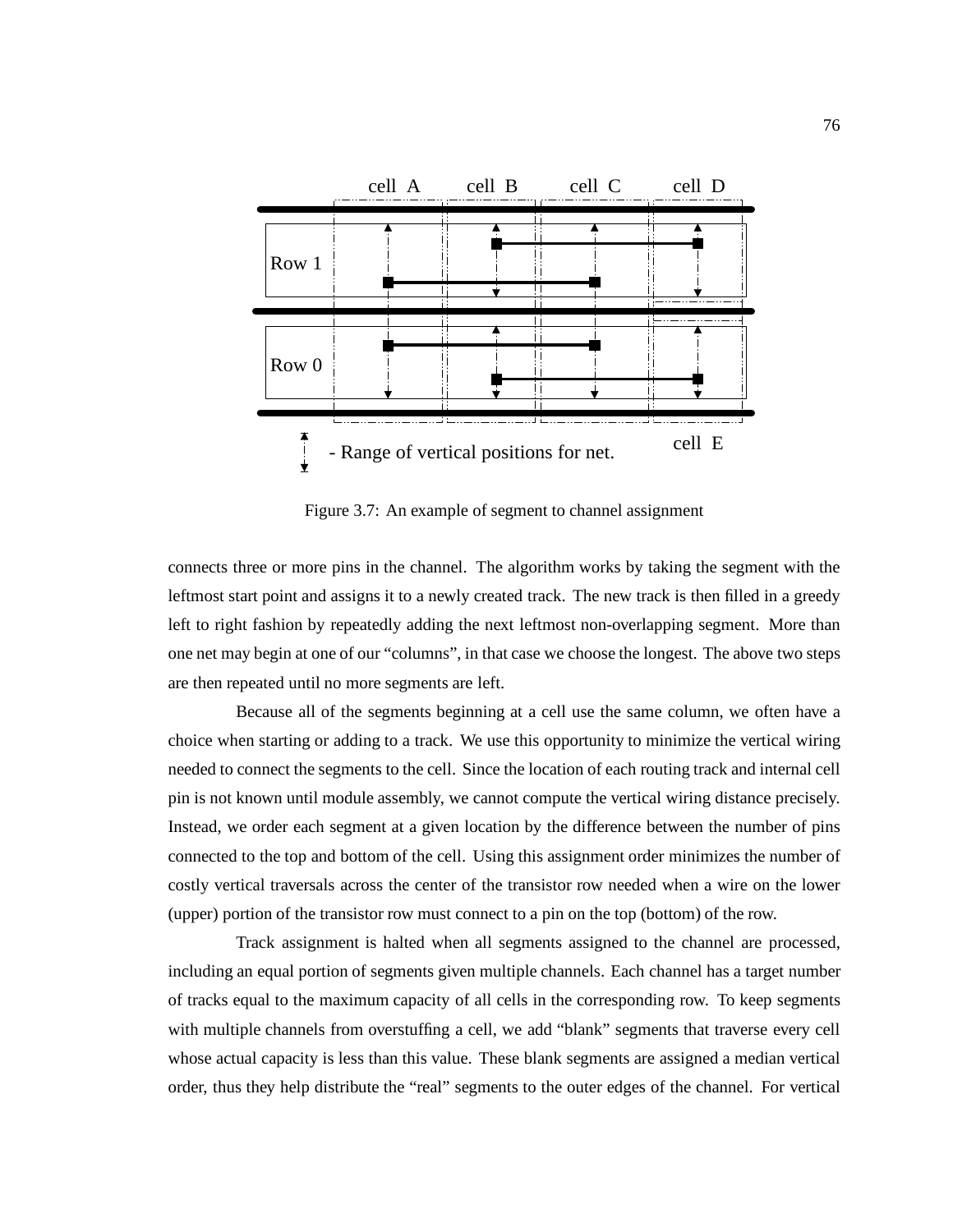wiring, the calculation of the number of blank segments is adjusted to take into account the variable width of these channels. Furthermore, not all vertical blank segments are placed in the middle of their respective channels. Instead they are evenly distributed among the "real" segments.

Although Cai et. al.[72] use a routing model in which the exact positions for pins are known in advance, his formulation of the track assignment problem is similar. There, track assignment is solved by recursively bi-partitioning each channel until each partition contains one track and hence one segment. The partitioning uses terminal propagation to keep segments on opposite sides of a cut-line close together. The Pathway datapath layout assembler[82] uses the same track assignment formulation but uses a dynamic programming algorithm to solve it. Because the algorithm considers all possible assignments of segments to tracks independently in each cell, it has a worst-case complexity of  $O(N!)$  where N is the number of tracks. Several heuristics are needed to make the execution time tractable. The LASSIE[74] system uses an industrial single layer router in its over-the-cell model. Nakao et. al.[79] use over-the-cell routing but doesn't specify how it is accomplished.

Lastly, each segment is mapped to interval constraints for the external pins of each cell traversed. We have found that interval constraints do the best job of preserving preferred wiring locations and order while giving the cell generator the flexibility to determine the exact wiring paths based on the internal wiring of that cell. Vertical segments are given wider intervals than horizontal ones, in part because there is usually more space for such intervals. Also, for vertical segments the amount of wiring needed to connect to the cell's internals exhibits a greater dependence on the cell's transistor placement.

#### **3.3.3 Module Assembly**

The final layout of the module is synthesized one cell at a time by the cell generator. The job of the module assembly stage is to choose the order of cell generation and to propagate external pin constraints from synthesized cells to those not yet synthesized. Although the influence of cell synthesis order has been reduced by the track assignment stage, it remains the most important consideration at this time.

Our objective in choosing the first cell to be synthesized is to find the cell that has the most constrained wiring problem. This allows said cell maximal freedom to find feasible routing paths without having a portion of its external pins in fixed positions. Our preferred candidate for initial synthesis is a cell that has been instantiated in the capacity reduction step in global routing.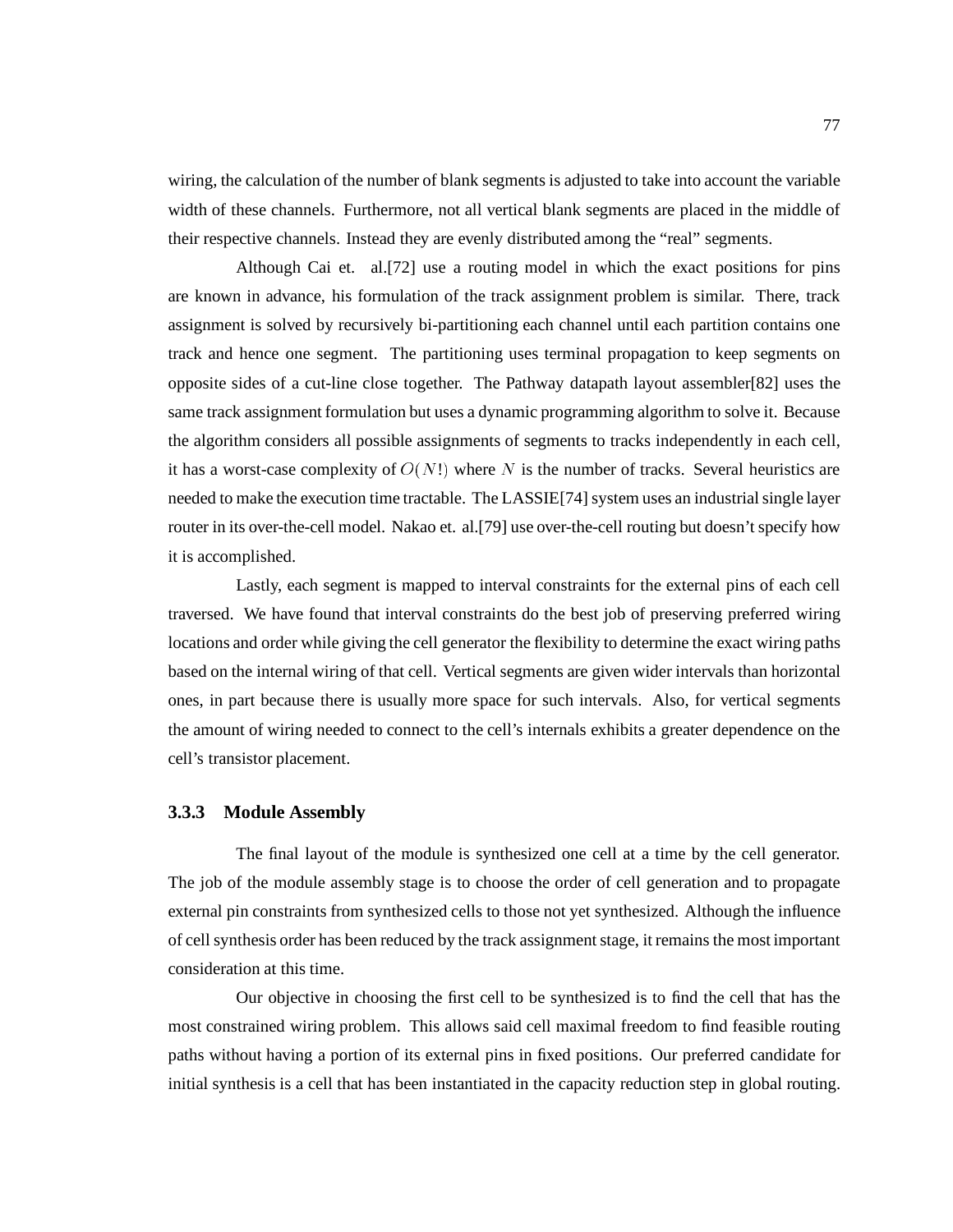Not only is such a cell most likely to have a difficult wiring problem, the current cell instance often has its external pins already placed in preferred positions. When several such cells exist or no such cell exist, we choose a cell that is close to the center of the module and/or is part of a large array.

For all cells after the first one, our objective is to minimize the fraction of external pins that have had their positions fixed by previously synthesized cells. Our approach is to synthesize only adjacent cells one vertical slice<sup>11</sup> at a time, beginning with the slice that contains the initial cell. This guarantees that every cell will have only two sides completely constrained, namely the side that borders the cell last synthesized in the current slice and the side that borders the previously formed slice. This algorithm proceeds until all cells in the data block have been synthesized; the control cells are synthesized one at a time to complete the module. If the cell generator fails on any cell, the partial result is given to the failure handler.

### **3.4 Results**

In developing our system, our approach has been to apply algorithms derived from general placement and routing tools in a manner that it is optimized for regular modules. For instance, decomposing the placement into bit and function slice allows us to use a linear placement algorithm, thus avoid the complexity and difficulty of two-dimensional placement. This algorithm works best when the set of nets than run among function slices is independent and disjoint from the set of nets connecting bit slices. Nets that connect different function and bit slices do not cause our algorithm to fail, but they do degrade its performance by introducing interdependencies between the function and bit slice placement stages. Similarly, our approach to inter-cell routing is general enough to handle nets that connect different bit and function slices, but the wiring patterns most often found in regular modules are routed first and are the last to be ripped-up during the re-routing stage.

This combination of algorithms allows us to fully utilize the advantages of on-demand cell generation to provide cell customization to whatever degree is needed. Our system is unique even among automatic regular macro-module floor planners in that it can generate and evaluate floor plans in shapes whose cells have not yet been synthesized.

We illustrate and use this flexibility by generating and evaluating layouts of a single regular macro-module in a variety of aspect ratios. For our example module, we have chosen a 32-bit RISC-style microprocessor datapath consisting of six function slices, namely a dual port register file with eight registers, a separate read/write register, source register, ALU, shifter and

 $11$ We use the slices created in the track assignment stage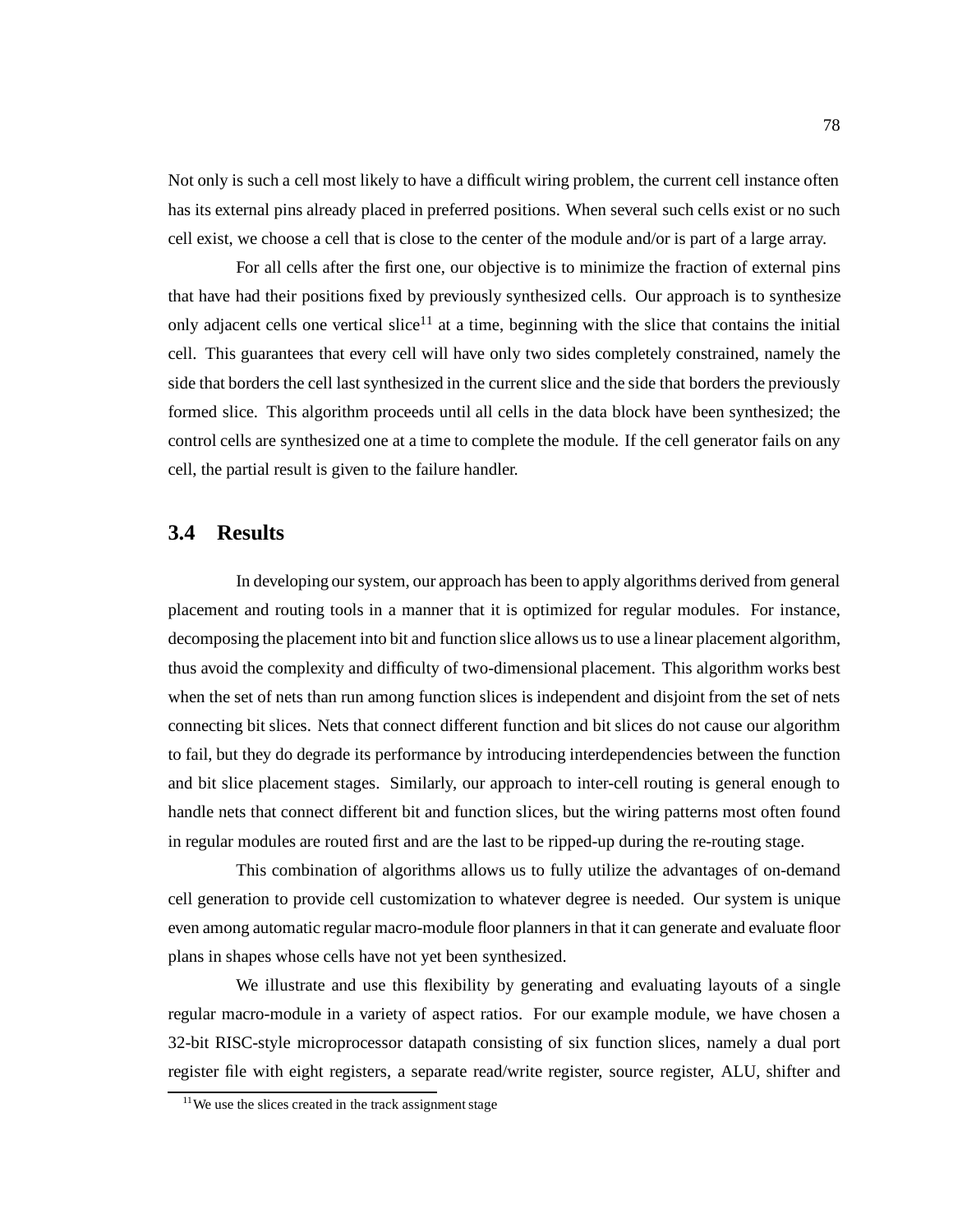multiplexor. Each of these cells uses a net-list that processes one bit per cell, except for the shifter, whose smallest net-list unit processes four bits. The register file contains separate decoder cells for each port, while all other data function blocks except the shifter have a single control cell associated with them.

In addition to comparing the area and net-length of differently shaped floor plans at the macro-module level, we also determine the template height requirements of individual cells in order to augment the data presented in Chapter 2. To do this, we measure and report for each cell the template height needed to ensure that said cell can be routed in the "loose" and "dense" forms of the gate isolation template. By adding this value to the number of wires passing through each cell in the chosen floor plan, we find the number of tracks needed to implement the module without adding extra rows for wiring space.

The module layout process begins with an assessment of what module shapes are feasible; this in turn is based on the set of feasible shapes for each cell. We have found three feasible shapes for our example module. Expressed in terms of data cell heights, the feasible shapes are one row per bit, two rows per bit, and three rows for two bits. The latter shape is created by merging the net-list for all one-bit cells. Table 3.1 shows the width of each data cell for all three shapes. Summing the data cell widths yields the width of the entire data block; this forms the last entry in Table 3.1. There are eight registers in the register file, this is taken into account when computing the data block width.

Looking at width alone favors denser templates and higher aspect ratios exclusively. However, many cells are wider than might be expected, i.e. a dense cell at a given shape is not always half the width of its loose counterpart, and a cell with a height of two rows per bit may be more than half the width of a cell with a height of one row per bit. Some of the increase occurs because the layouts for higher aspect ratios have lower site utilization. However, we have found that increases in width is often due to the need to add routing space to accommodate vertical congestion. Higher aspect ratio layouts contain a large amount of inter-row wiring; this effect is most pronounced in large cells (e.g. the ALU and shifter). In small cells, the additional routing space is needed to accommodate vertical control signals passing through the cell. This effect is most pronounced in the dense template versions of the two port register file cell and the multiplexor cell. These cells must accommodate four and six vertical control signals respectively.

Ideally, the widths of the control cell for a function slice would be less than the width of its corresponding data cell, this guarantees that a control cell will not increase the width of the module. Thus, we use the widths found in Table 3.1 as a target for control cell synthesis. The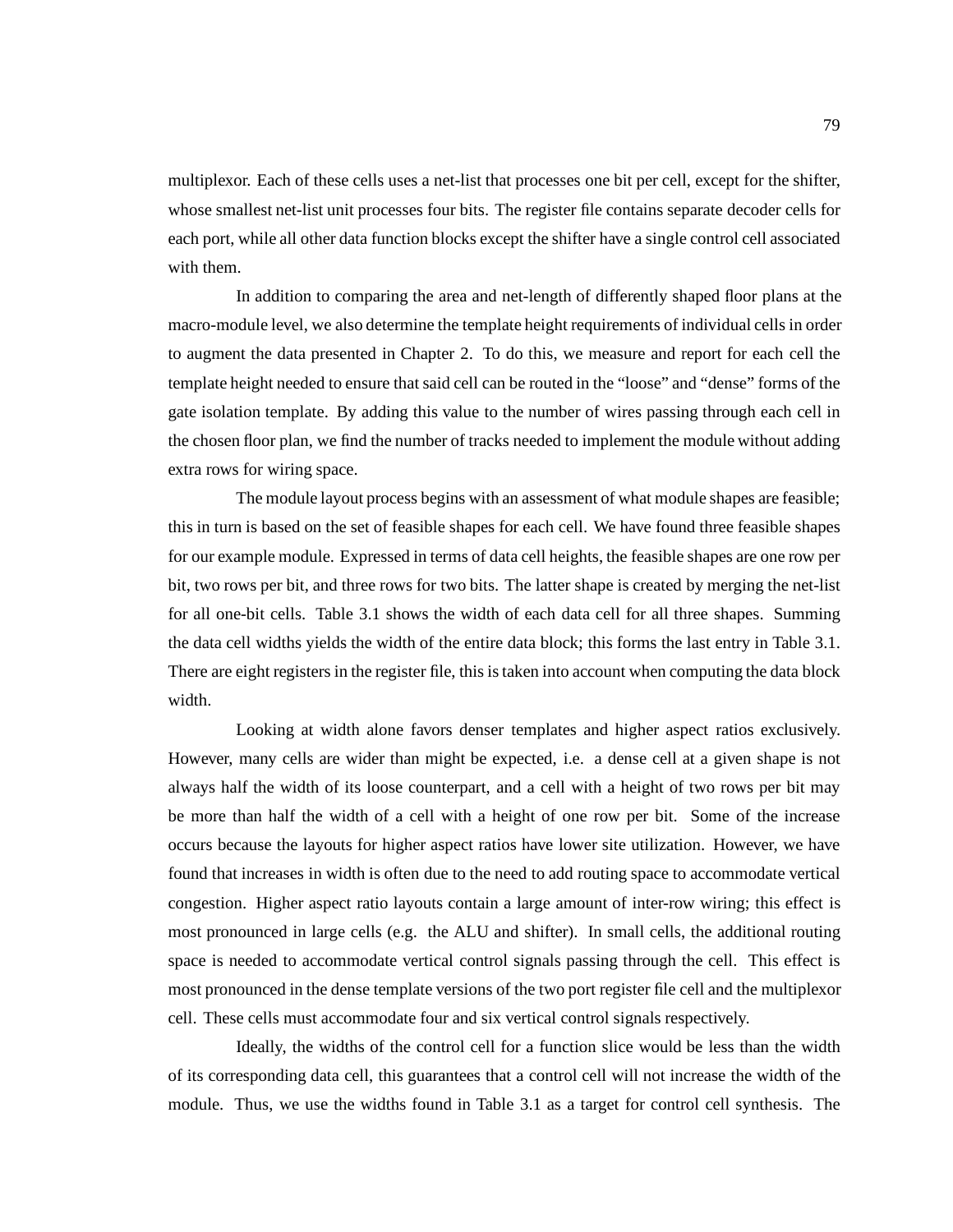| Cell              | No. of<br>No. of |              |     | Width (# Tracks) |     |  |
|-------------------|------------------|--------------|-----|------------------|-----|--|
| Name              | P/N Pairs        | <b>Bits</b>  | 1:1 | 3:2              | 2:1 |  |
|                   |                  |              | 10  | 9                | 7   |  |
| ram2pCell         | 4                | 1            | 7   | 7                | 7   |  |
|                   |                  |              | 26  | 18               | 14  |  |
| rwCell            | 9                | $\mathbf{1}$ | 14  | 10               | 7   |  |
|                   |                  |              | 32  | 22               | 16  |  |
| muxCell           | 12               | 1            | 16  | 12               | 11  |  |
|                   |                  |              | 40  | 28               | 20  |  |
| src12Cell         | 14               | 1            | 20  | 15               | 12  |  |
|                   |                  |              | 58  | 42               | 34  |  |
| isCell            | 21               | 1            | 30  | 22               | 19  |  |
|                   |                  |              | 84  | 58               | 48  |  |
| Shifter           | 107              | 4            | 42  | 30               | 28  |  |
|                   |                  |              | 320 | 249              | 188 |  |
| <b>DATA BLOCK</b> | 459              | 4            | 178 | 145              | 133 |  |

Table 3.1: Data Cell Widths (Loose GI template in **bold** numerals)

dimensions of the resulting control cells, both height (in number of rows) and width (in track units) are given Table 3.2. In this table, entries that span multiple columns indicate that the same layout was used for two or more module shapes.

We estimate the width of each function slice before beginning floor planning because said widths determine the lengths of the external nets that connect function slices, this being an essential component of the cost function in the floor plan search phase. In this example, we have found that one function slice placement yields the lowest external net-length for all three shapes. A box diagram of the floor plan found is shown in Figure3.8. In this diagram, all dimensions are to scale except for the height of the data block, which has been reduced from thirty two to eight bits so that the diagram will fit on the page. This explains the large size of the register file decoders relative to the data block.

Once a module floor plan is found, we can compute the number of tracks needed to implement all module wiring (both internal cell wiring and horizontal external nets) without adding extra rows for routing. Table 3.3 illustrates both this result (in the last entry) as well as the template height needed to route each individual data cells and the large control cells. Results for individual cells were obtained in the manner described in Chapter 2, i.e. by adding obstacles to the outside of each row. Our table also includes the number of nets that pass through the cell in the horizontal direction. This number can be subtracted from the totals in the table to obtain the amount of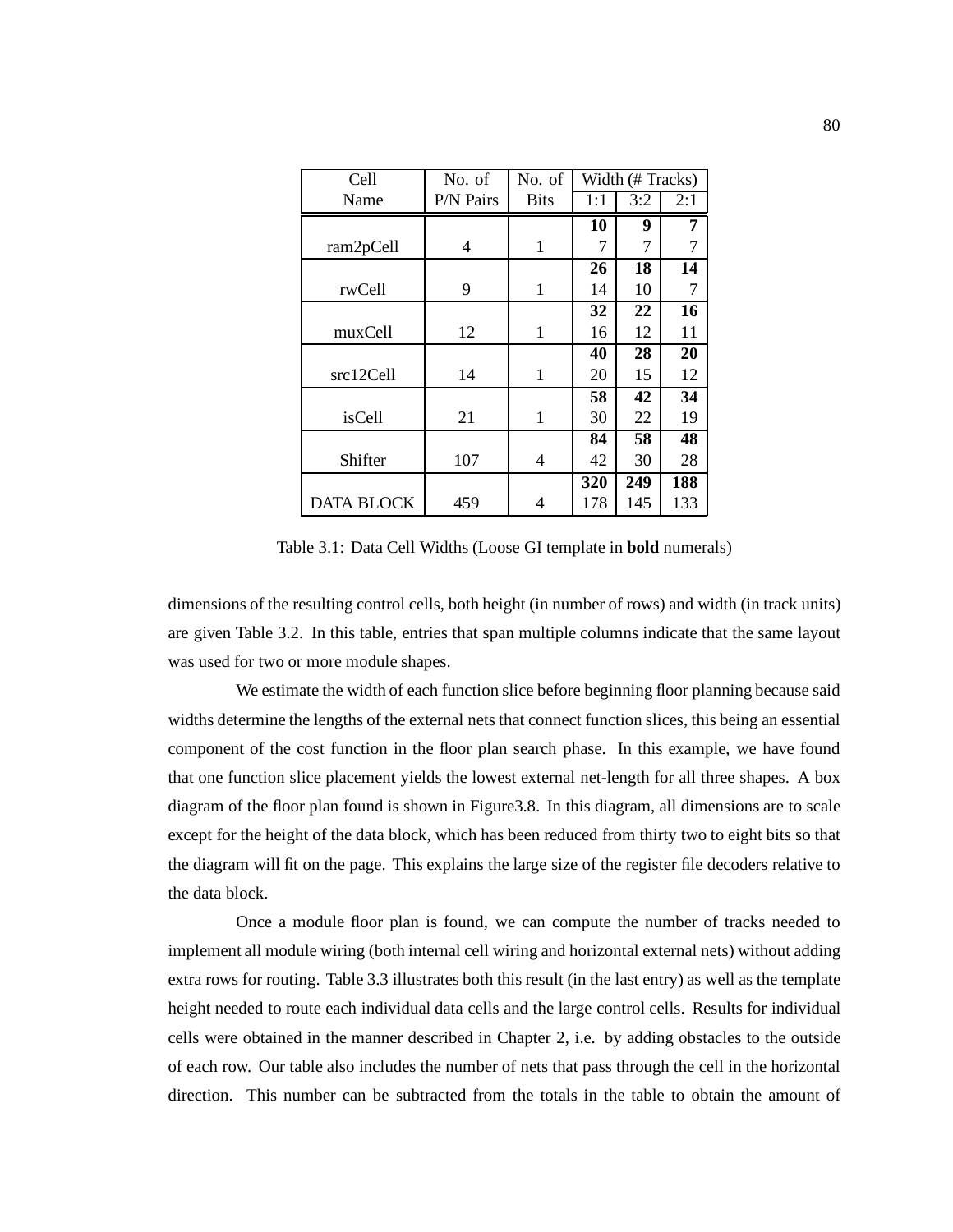| Cell       | No. of    | Height (# Rows) |     | Width (#Tracks) |     |     |     |
|------------|-----------|-----------------|-----|-----------------|-----|-----|-----|
| Name       | P/N Pairs | 1:1             | 3:2 | 2:1             | 1:1 | 3:2 | 2:1 |
|            |           | 1               |     | 2               | 28  |     | 16  |
| cMuxCell   | 9         | 1               |     | 2               | 14  |     | 8   |
|            |           | 3               |     | 4               | 72  |     | 52  |
| aDecCell   | 64        | 3               |     | 3               | 42  |     | 42  |
|            |           | 6               |     | 54              |     |     |     |
| bDecCell   | 111       | 5               |     |                 | 46  |     |     |
|            |           |                 |     |                 | 10  |     |     |
| cSrc12Cell | 3         |                 |     | 5               |     |     |     |
|            |           |                 |     | 18              |     |     |     |
| cRwCell    | 6         |                 |     | 9               |     |     |     |
|            |           | 1               |     | 24              |     |     |     |
| cIsCell    | 8         |                 |     | 12              |     |     |     |

Table 3.2: Control Cell Heights and Widths

horizontal tracks needed for internal cell wiring.

Looking at the different module shapes, we find that increasing the aspect ratio does not necessarily reduce the template height needed for routing. The primary advantage of a higher aspect ratio layouts is that they provide more rows per cell and thus can accommodate more horizontal external wiring through each cell. Since most cells in our chosen floor plan have a very low external wiring density, this advantage is apparent only in the ALU cell, and even there it is small.

In Chapter 2 we found that the need to place vias above and below the polysilicon gate landings added two to four extra tracks over and above the corresponding number for a "loose" template. In conducting our experiments, we found that the presence of control signals connected to inputs in the data block exacerbated this congestion problem. To relieve this congestion, we increased the separation between the N- and P- transistor gates of the dense gate isolation template by an amount sufficient to place one track of horizontal wiring between the polysilicon landings. All of the results reported in this chapter are based on the new template. As indicated in Table 3.3, this modification was successful in reducing the height penalty for dense templates back to a range of two to four, with the worst case cells being the two (register file and multiplexor) with the highest concentration of vertical control signal wiring.

Table 3.4 shows the internal net-length per bit for each data cell. To obtain the internal net-length of data cells, we subtract from the total net-length the width (height) of the cell multiplied by the number of horizontal (vertical) nets that pass through the cell. The number of external nets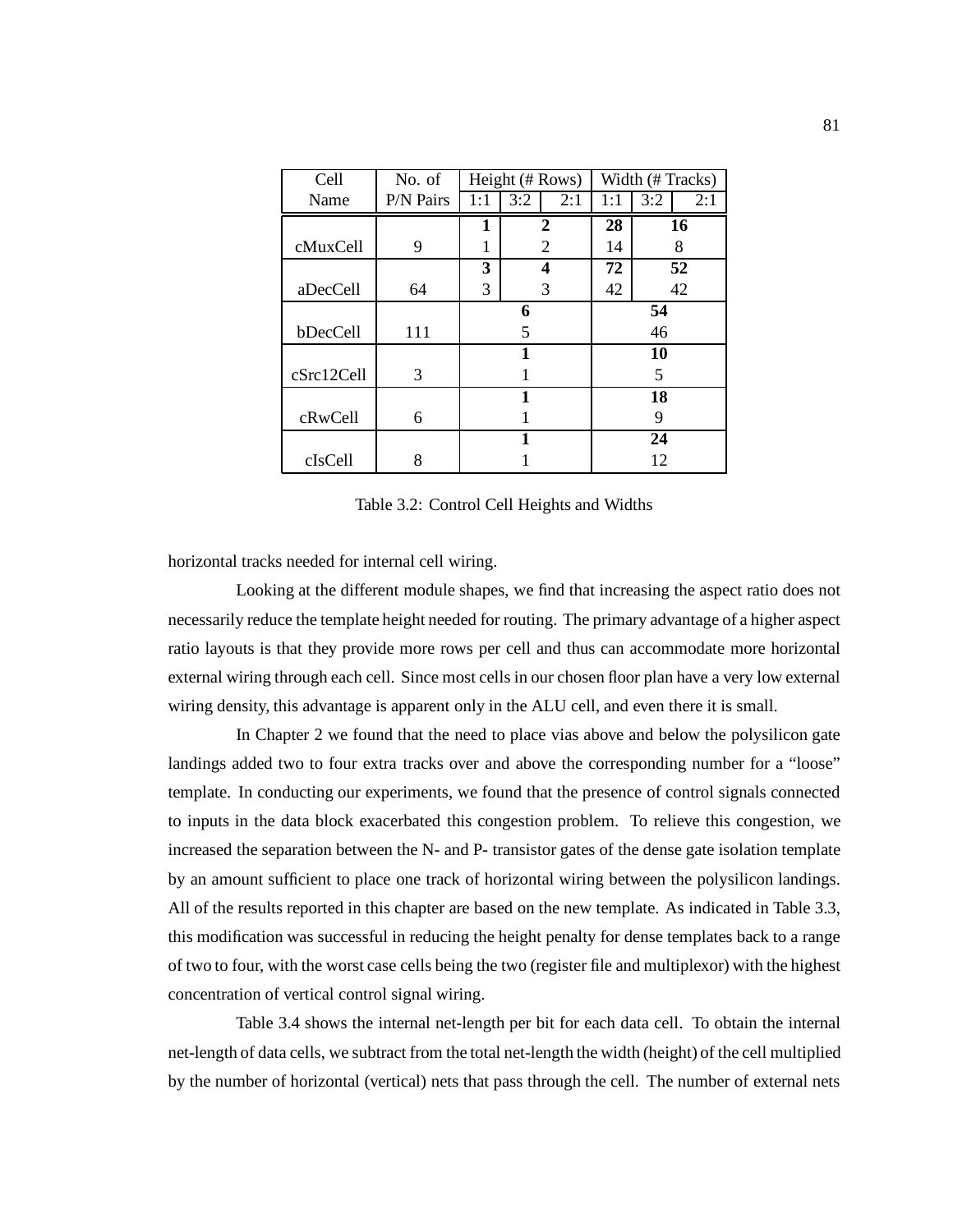| Cell          | Horiz.           | Template Height (# Tracks) |     |     |
|---------------|------------------|----------------------------|-----|-----|
| Name          | <b>Nets</b>      | 1:1                        | 3:2 | 2:1 |
|               |                  | 6                          | 6   | 6   |
| ram2pCell     | $\overline{2}$   | 9                          | 9   | 10  |
|               |                  | 6                          | 7   | 6   |
| rwCell        | 0                | 8                          | 11  | 9   |
|               |                  | 6                          | 7   | 7   |
| muxCell       | $\boldsymbol{0}$ | 8                          | 10  | 11  |
|               |                  | 7                          | 8   | 7   |
| src12Cell     | 1                | 9                          | 11  | 10  |
|               |                  | 12                         | 10  | 11  |
| isCell        | 3                | 14                         | 14  | 13  |
|               |                  | 13                         | 11  | 13  |
| Shifter       | $\overline{2}$   | 15                         | 13  | 15  |
|               |                  | 8                          | 9   | 9   |
| aDecCell      | 0                | 11                         | 12  | 12  |
|               |                  | 11                         | 11  | 11  |
| bDecCell      | 0                | 14                         | 14  | 14  |
|               |                  | 13                         | 11  | 13  |
| <b>MODULE</b> | 3                | 15                         | 14  | 15  |

Table 3.3: Template Height Needed for Cells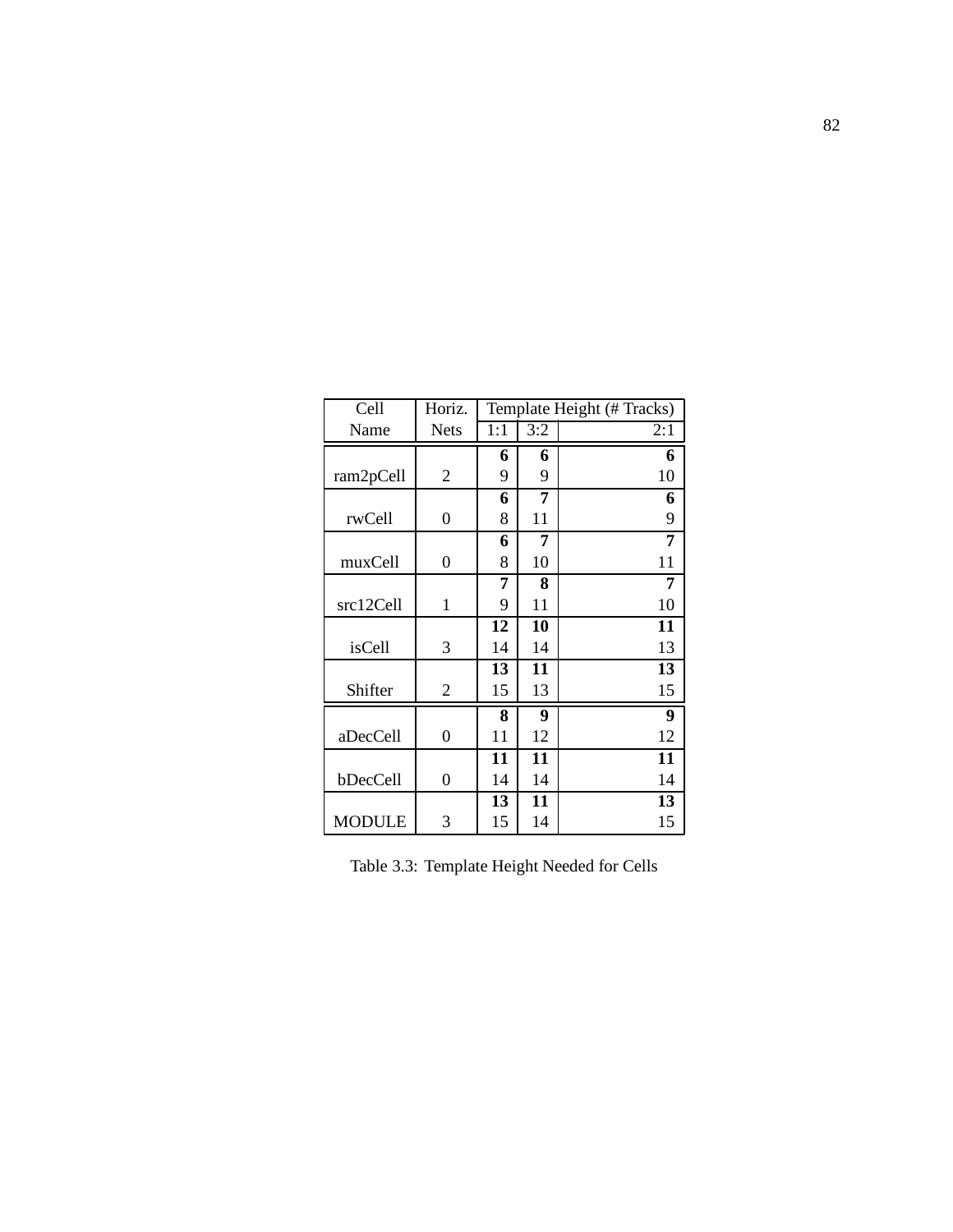

Figure 3.8: Floor plan for datapath example

passing through each cell is also given in the table. The total internal net-length result is then divided by the number of bits processed by that cell to yield the final, normalized value. This division was performed on all cells with a height of three rows per bits and on all shapes of the shifter cell, with the divisors being two and four respectively.

Subtracting the net-length of external wires reveals the effects of vertical congestion on the internal wiring of dense templates. Looking at the internal net-length of all data cells, we see that the added net-length needed to overcome vertical congestion is often enough to completely offset the decrease in net-length due to the reduced width of the dense templates.

As seen in Table 3.5, because each data block is replicated thirty-two times, the wiring of the cells in the data block comprise about 70% of the wiring of the module. Combined with the fact that there are more vertical control signals than horizontal data busses in our module, this means that the trend seen in the internal cell wiring is reflected in and reinforced by the overall results for the module.

The results for module area are given in Table 3.6. Since the width of the module is the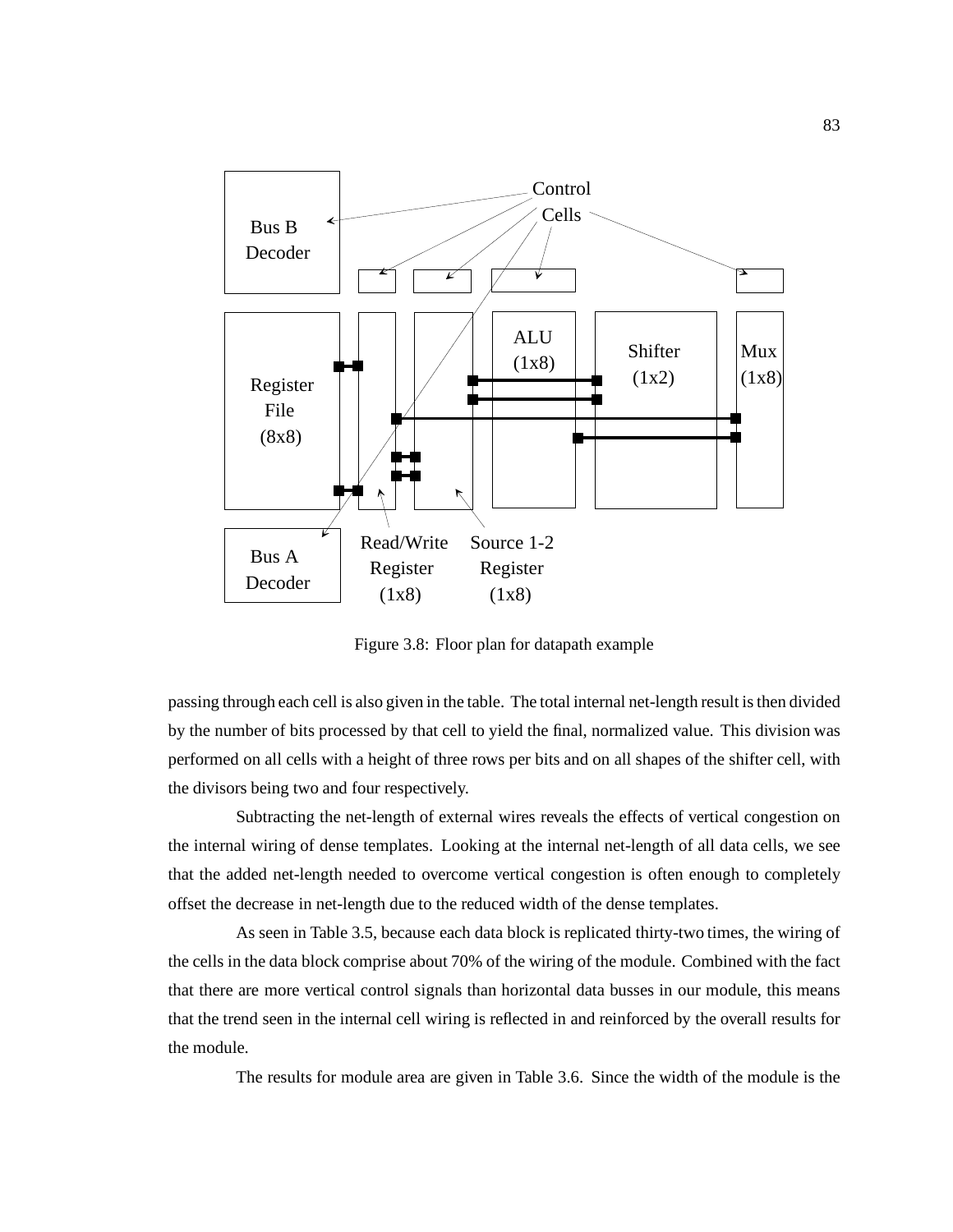| Cell              | Horiz.      | Vert.       | Net-length per bit (# Tracks) |      |      |
|-------------------|-------------|-------------|-------------------------------|------|------|
| Name              | <b>Nets</b> | <b>Nets</b> | 1:1                           | 3:2  | 2:1  |
|                   |             |             | 51                            | 94   | 122  |
| ram2pCell         | 2           | 4           | 49                            | 111  | 106  |
|                   |             |             | 210                           | 250  | 157  |
| rwCell            | 0           | 4           | 175                           | 226  | 163  |
|                   |             |             | 156                           | 230  | 259  |
| muxCell           | $\theta$    | 6           | 151                           | 232  | 280  |
|                   |             |             | 275                           | 320  | 221  |
| src12Cell         | 1           | 2           | 252                           | 287  | 178  |
|                   |             |             | 488                           | 569  | 486  |
| isCell            | 3           | 4           | 518                           | 576  | 532  |
|                   |             |             | 1060                          | 940  | 1166 |
| Shifter           | 2           | $\theta$    | 1024                          | 900  | 1228 |
|                   |             |             | 2598                          | 3061 | 3265 |
| <b>DATA BLOCK</b> | 4           | 34          | 2512                          | 3109 | 3229 |

Table 3.4: Normalized Net-length of Data Cells Module

| Module                 | Net-length (#Tracks) |        |        |  |
|------------------------|----------------------|--------|--------|--|
| Component              | 1:1                  | 3:2    | 2:1    |  |
|                        | 83104                | 97952  | 104480 |  |
| DATA BLOCK * 32        | 80384                | 99488  | 103328 |  |
|                        | 6973                 | 7026   | 7026   |  |
| <b>CONTROL CELLS</b>   | 6394                 | 6286   | 6286   |  |
|                        | 13004                | 9342   | 7522   |  |
| <b>EXT. HORIZONTAL</b> | 7074                 | 5058   | 4546   |  |
|                        | 18496                | 24480  | 36992  |  |
| <b>EXT. VERTICAL</b>   | 21760                | 31008  | 43520  |  |
|                        | 121577               | 138800 | 156020 |  |
| <b>MODULE TOTAL</b>    | 116062               | 141840 | 157680 |  |

Table 3.5: Module Net-length and its Components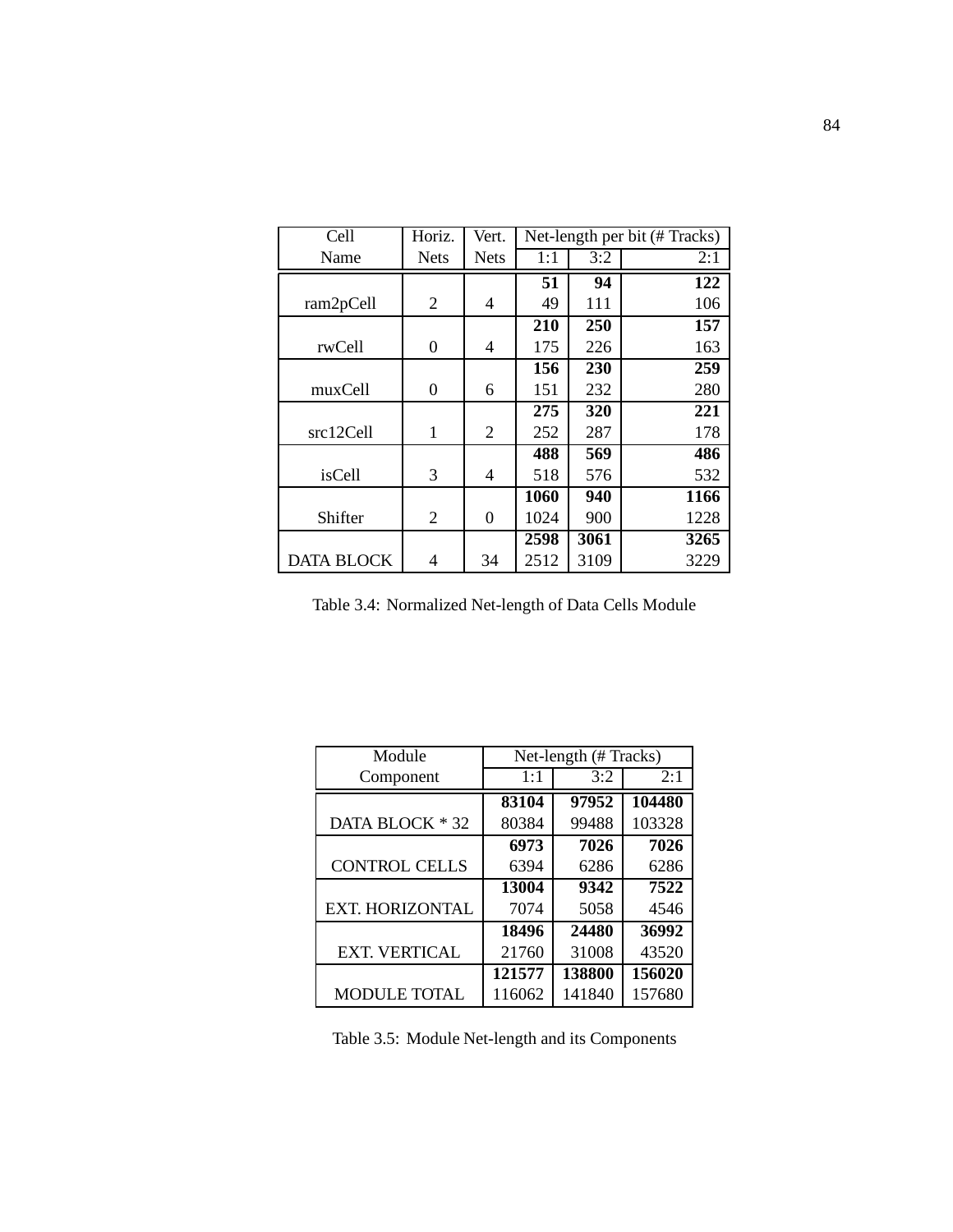| Template | Module | (Tracks)        |     | (Trks. Squared) |
|----------|--------|-----------------|-----|-----------------|
| Style    | Shape  | Width<br>Height |     | Area            |
|          | 1:1    | $41 * 17$       | 320 | 223040          |
| Loose GI | 3:2    | $58 * 15$       | 249 | 216630          |
|          | 2:1    | $74 * 17$       | 188 | 236504          |
|          | 1:1    | $40 * 20$       | 178 | 142400          |
| Dense GI | 3:2    | $56 * 19$       | 145 | 154280          |
|          | 2:1    | $72 * 20$       | 133 | 191520          |

Table 3.6: Area results for Module

width of the data block, we use the widths given in Table 3.1 for our area calculation. To obtain the template heights used in this table, we added the number of tracks needed for polysilicon landings and power rails to the number of required routing tracks reported in Table 3.3. Because we added a row to the middle of the dense templates, this number is five for those templates versus four for the loose templates.

The module area results show an advantage for dense template packing that was not apparent when looking at the net-length results. As seen in Chapter 2 and confirmed in Table 3.3, the number of extra tracks needed by the dense template style is determined by the need to accommodate local congestion and therefore is approximately the same for medium sized cells as for the smallest ones. This advantage of dense templates is amplified at the module level because the template height in each row of the module is uniform and is dictated by the wiring space needed by the largest cells. Thus, tables 3.5 and 3.6 illustrate that the datapaths with lowest net-length and area utilize the dense templates and have shapes of one row per bit and three rows per two bits respectively.

Next, we illustrate the layout of a portion of our datapath. Said portion contains two bits of the source register and ALU cells. The layouts for each of the feasible module shapes (one row per bit, three rows per two bits, and two rows per bit) are shown for the loose gate isolation templates in Figure 3.9, Figure 3.10, and Figure 3.11 respectively.

Lastly, we illustrate the final layout of our example in Figure 3.12. To keep the number of rectangles in this figure manageable, we have further reduced the size of the data block to four bits.

The trends illustrated in our relatively small macro-module example also apply to datapaths with larger number of function slices. The handling of large macro-modules by our system is subject to two limitations. The first limitation arises from the fact that the number of partial placements evaluated by the floor planning search stage grows very fast with the number of input slices, despite extensive pruning of the search space. In the floor planning of function slices we do not use any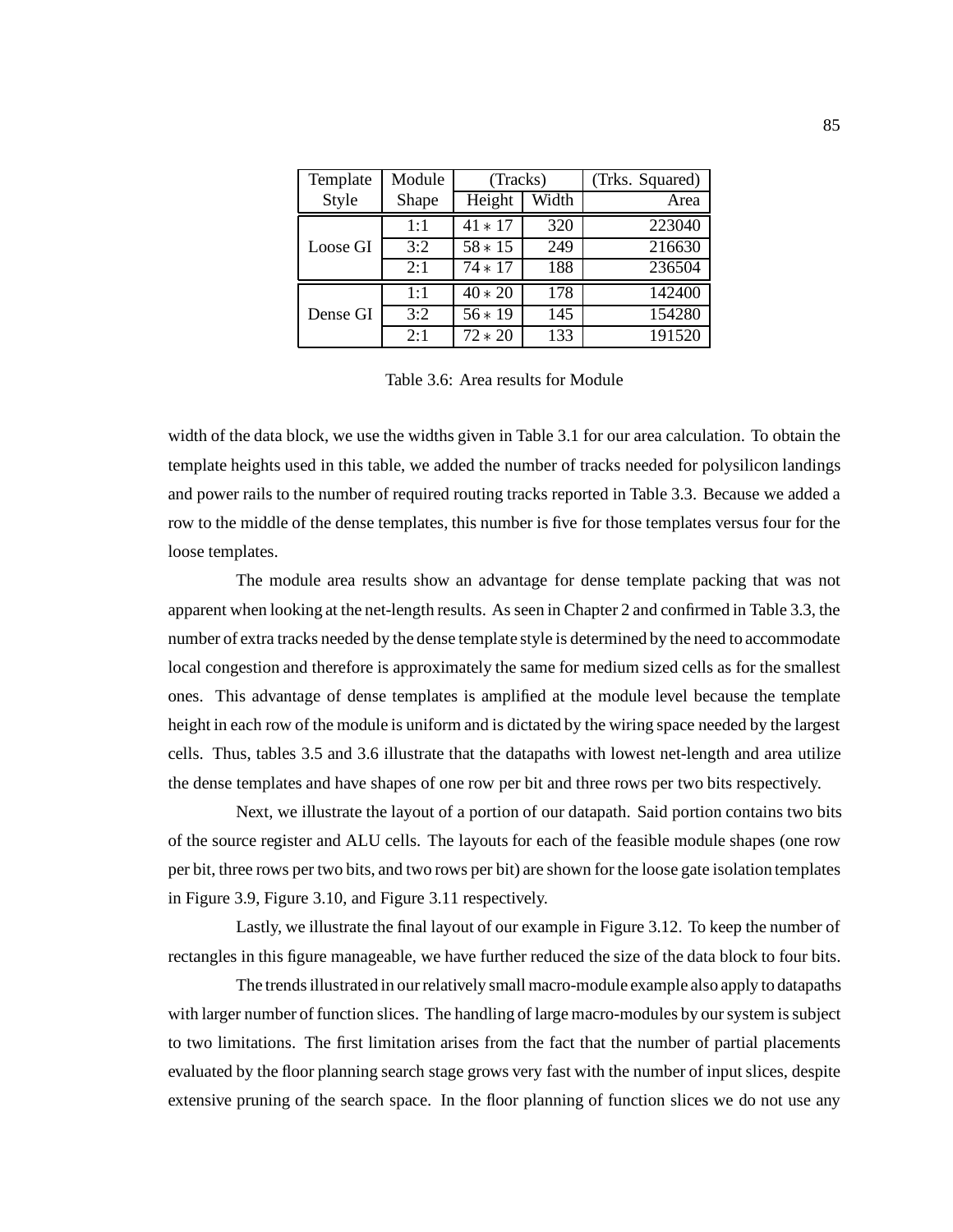heuristics that could exclude the placement with absolute minimum cost. Thus, this complexity places a limit on the the number of function slices that may be searched in a reasonable amount of CPU time.

The performance of the search algorithm, measured by the exact number of slices that may be handled, is difficult to quantify in a manner that produces results that may be compared with other tools. We found that the number of evaluated partial solutions generated and evaluated is a strong function of both the number nets and the number of pins per net. A net with a large number of pins connects many blocks together; this in turn leads to the generation of many partial placements solutions with approximately the same cost. By contrast, if the same blocks are connected by a number of two pin nets, fewer solutions will have a cost near to the optimal one (i.e. placing the connected blocks side by side). The algorithm can handle many blocks connected in this fashion. We have found that two examples with the same number of blocks and pins may produce run times that differ widely (i.e. by a factor of five). Unfortunately, the connectivity details of datapath examples presented in other publications are unavailable. Thus, the only comparative result we have is that our algorithm is neither significantly faster nor significantly slower than other published ones.

To determine the limit of our floor plan search stage in the worst case, we created a family of related datapaths by introducing multiple instances of the six function slices in our original example connected by nets with a large number of pins (i.e. slightly fewer than the total number of blocks). We found that our floor planner can handle up to 15 function slices connected in this manner using less than one hour of CPU time on a Sun SparcStation One without the need for partitioning or other complexity reducing measures. Reducing the connectivity to a median value (i.e. each nets connects half the slices in the module) increases the number of blocks processed in one CPU hour to 19. This implies that all but the largest datapaths may be searched without heuristics, thereby retaining the guarantee that the lowest cost overall solution will be found.

The amount of time spent on the function slice placement dominates the entire layout process, including bit slice placement. Even though bit slices are placed with the same basic algorithm used in function slice placement, nets in bit slices connect to either all slices or only two slices. The run time may thus be made negligible by eliminating the nets that connect to all blocks and by generating no partial solution with two adjacent disconnected slices.

Another problem with handling large datapaths in our system is that the number of data busses passing through the cells increases with the number of function slices. Thus, routing all wires inside transistor rows may not be practical for large datapaths. The result tables above show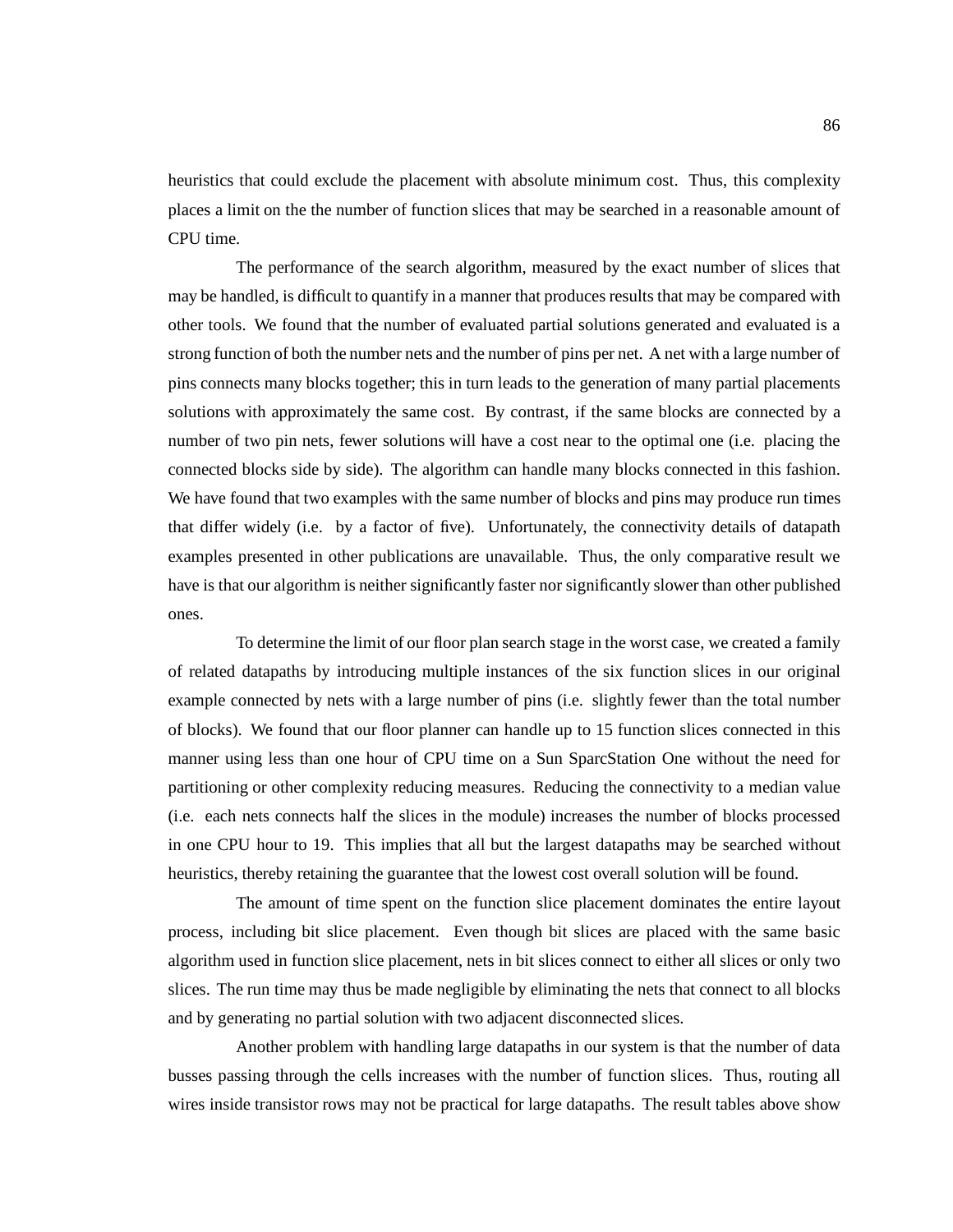that at least one proposed remedy to this problem, namely using module layouts with more rows per bit, is of limited usefulness due to the increases in vertical and internal wiring length. Other potential remedies, explored in Chapter 4, include adding rows for routing space and changing floor plan placements to reduce the wiring density while possibly increasing net-length.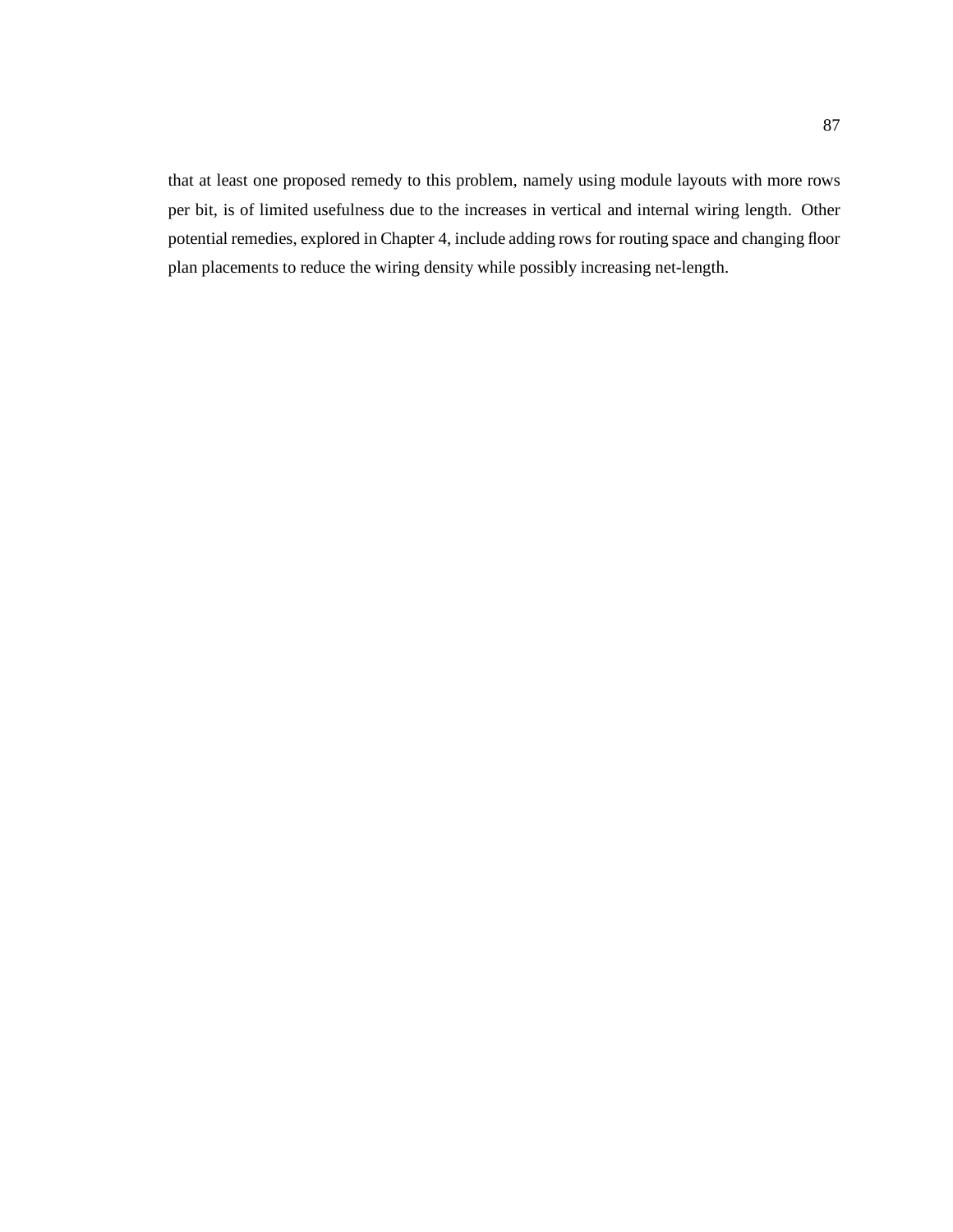

Figure 3.9: Two bits of src12Cell and isCell (One row per bit)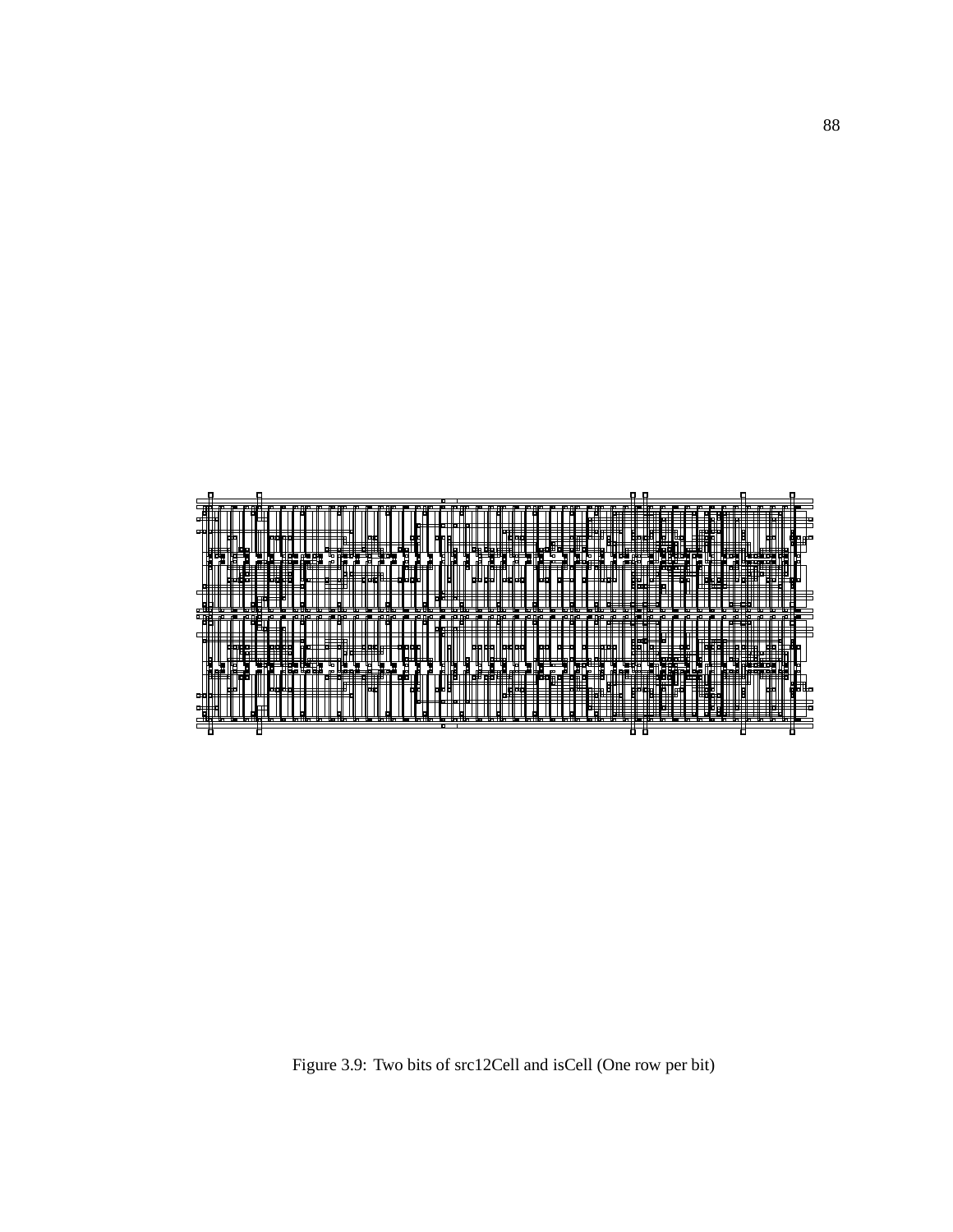

Figure 3.10: Two bits of src12Cell and isCell (Three rows per two bits)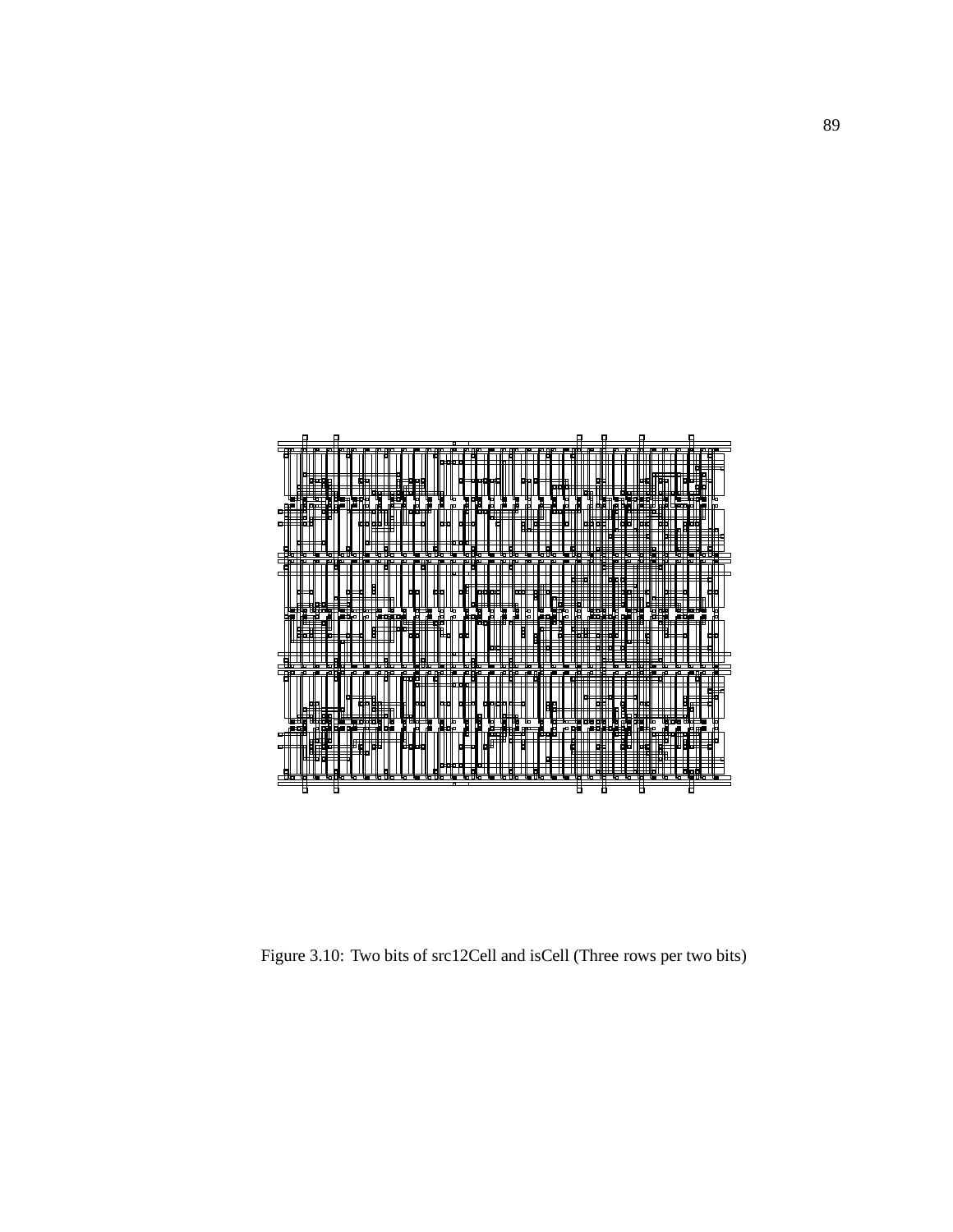

Figure 3.11: Two bits of src12Cell and isCell (Two rows per bit)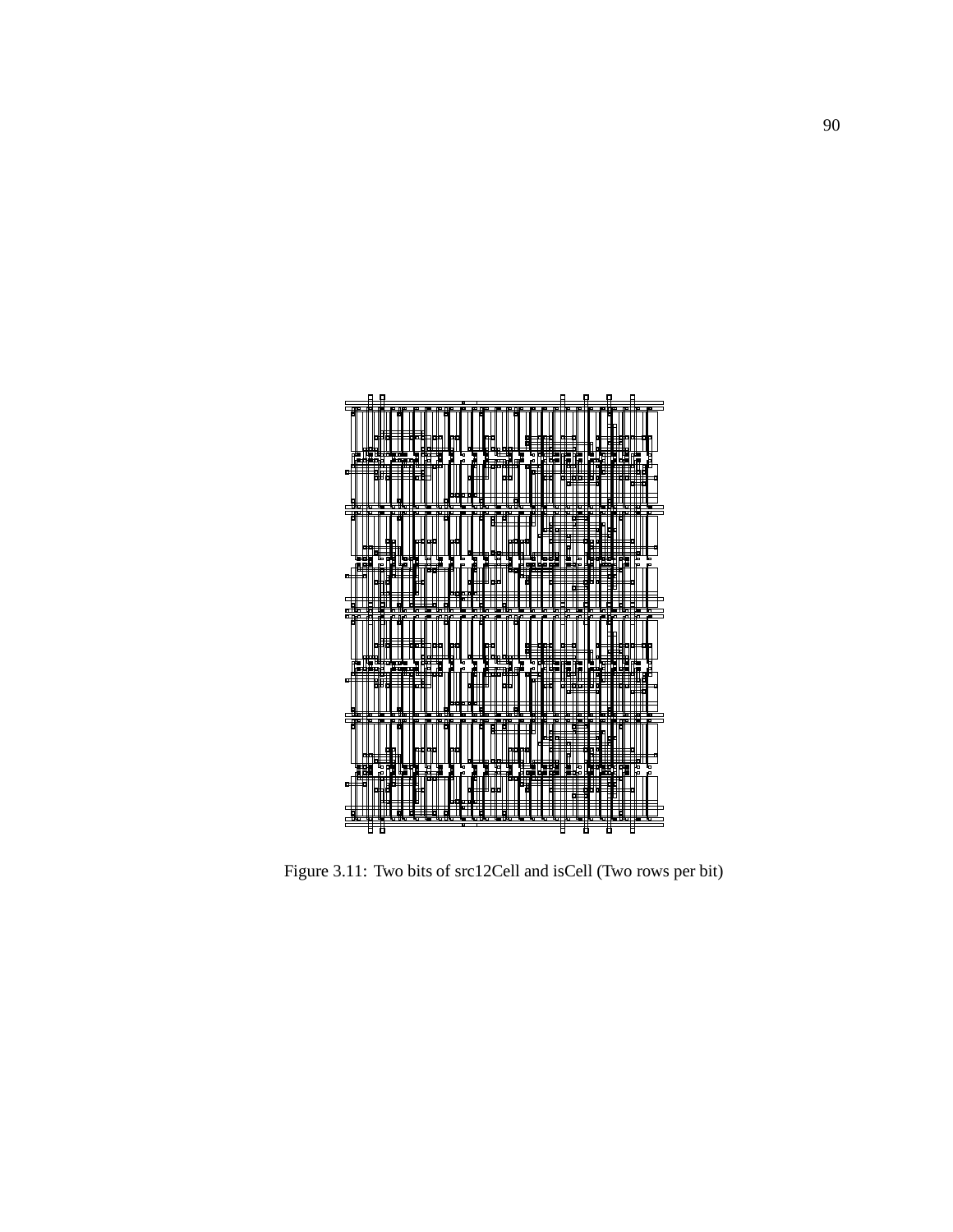

Figure 3.12: Layout of RISC style datapath (four bits shown)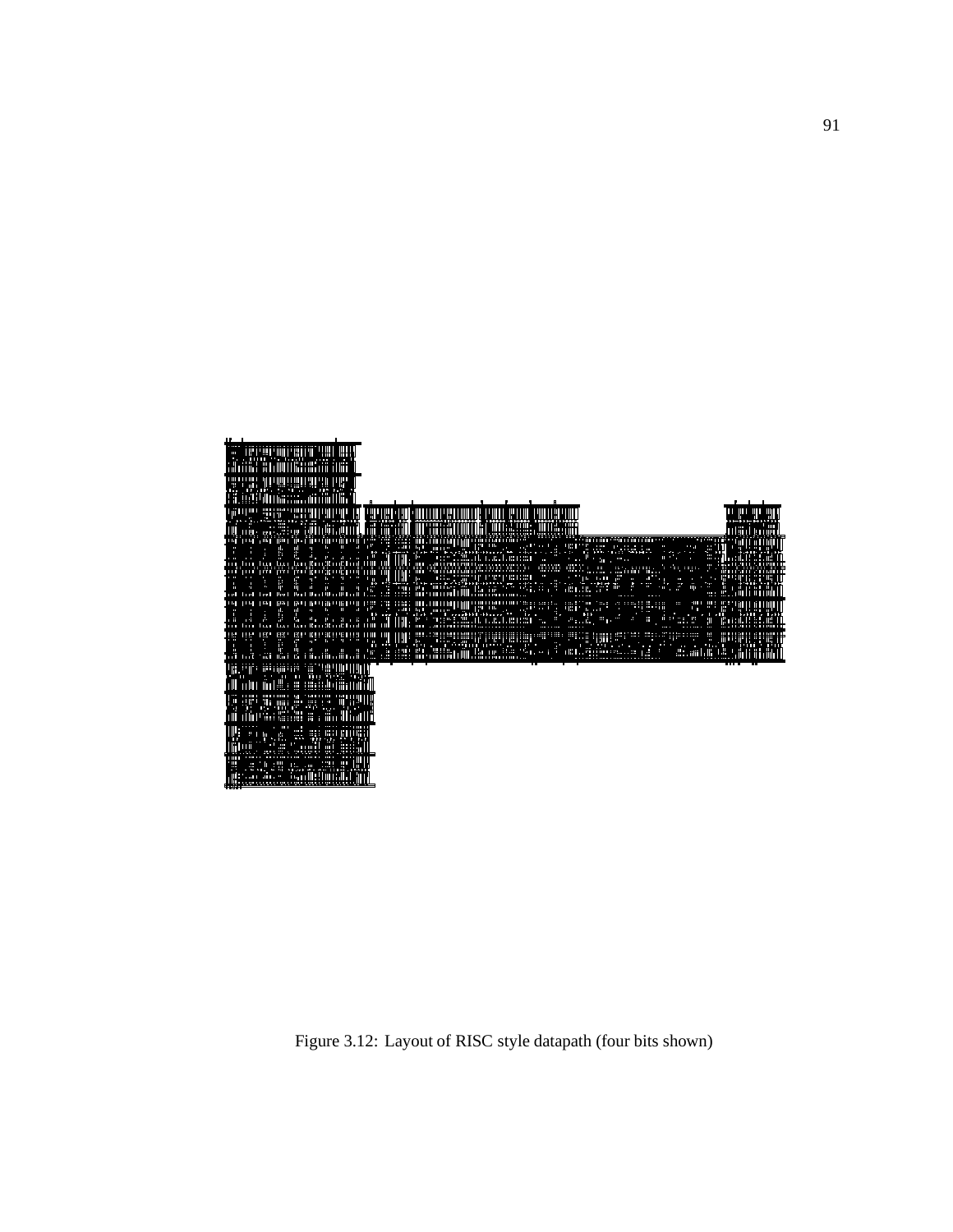## **Chapter 4**

# **The Elements of Non-Sequential Tool Interaction**

Any layout system may be viewed as containing the following elements:

- A set of tools that collectively can perform the entire layout task.
- A method of communicating information about the state of the design among these tools.
- A strategy for controlling the pattern of tool invocations that results in a particular *design path*.

This chapter focuses on the latter two elements because they implement the model that governs tool interaction in the system. Hence, the properties of tool interaction defined in Chapter 1 may be expressed as requirements imposed on these elements. Recall that in *non-sequential* tool interaction the intermediate results produced by each tool help determine subsequent tool invocations. Any implementation of non-sequential tool interaction must therefore possess an element that uses the current design state to select a tool invocation from two or more choices. Similarly, supporting *two-way* interaction among <sup>N</sup> tools requires a communication method that supplies either a view of the design state that is shared among all tools or  $N(N - 1)$  customized links between pairs of tools.

Formulating these requirements allows us to compare and contrast diverse implementations of non-sequential and/or two-way tool interaction, including those implementations whose elements are defined implicitly. For instance, the methods of integrating placement and routing described in Chapter 1 may be viewed as examples of two-way interaction with the single common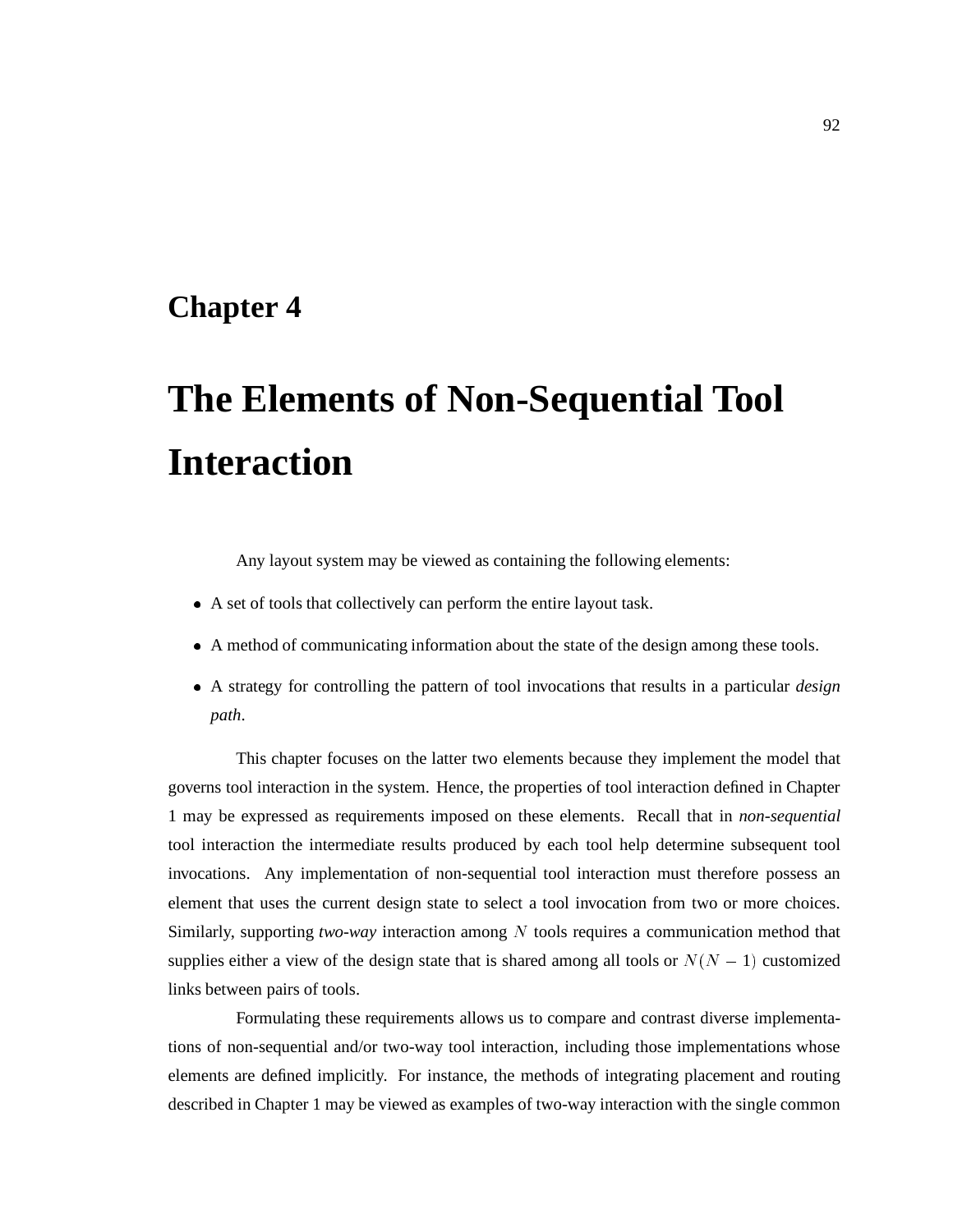data structure serving as the method of communication. Similarly, in many commercial systems, a human designer will use the characteristics of the input net-list and the desired solution to choose from among several algorithms available for a given task (e.g. min-cut or simulated annealing for placement). Though not fully automatic, such interaction may be termed non-sequential, with the controlling element(s) being the human designer and accompanying user interface.

By contrast, the elements that provide communications and design path decisions in our layout system are explicit and separate from the layout generation tools. The latter elements are implemented as services and assigned a passive role in the control of the layout process. Thus, the floor planner uses the inter-tool communication service when needed to initiate the cell generator, and the design path handling service is activated only when the floor planner or cell generator cannot perform a step needed to finish the current solution. This approach reflects our goal of providing tool interaction in the manner that imposes the least restriction on the implementation details of each layout tool or the details of the interaction strategy chosen. We refer to our model for providing tool interaction as *design mediation*, and the software component that implements it as the *design mediator*.

Chapters 2 and 3 presented distinct tools for the layout of transistor-level circuits and regular structured modules respectively. Each of these tools, in turn, contains several components, where each component performs a single layout task. The components of our transistor level layout system, SoGOLaR and CODAR, perform placement and routing respectively. By contrast, our system for regular macro-module generation contains three components, these being devoted to the tasks of module floor planning, external net routing, and module assembly, respectively.

A key objective of the design mediator is to provide a mechanism that treats each of the aforementioned layout task components as equal peers. Thus, each component may use the design mediator to communicate with any of the others, and any component may be selected as a step in the design path.

To achieve this objective, we use a single data structure, called a *layout frame*, to represent layout results in a uniform manner, regardless of what tool or component generated them. A layout frame for a block includes fields for the positions of all sub-blocks, pins, and wires, as well as the corresponding layout metrics (i.e. block width and height, wiring length, and wiring capacity). Both layout state and attribute fields are expressed as interval constraints rather than single values. Any field in a layout frame may use an estimated value or may be omitted entirely, thereby specifying an unbounded interval. This capability is essential for storing the results of intermediate layout task components.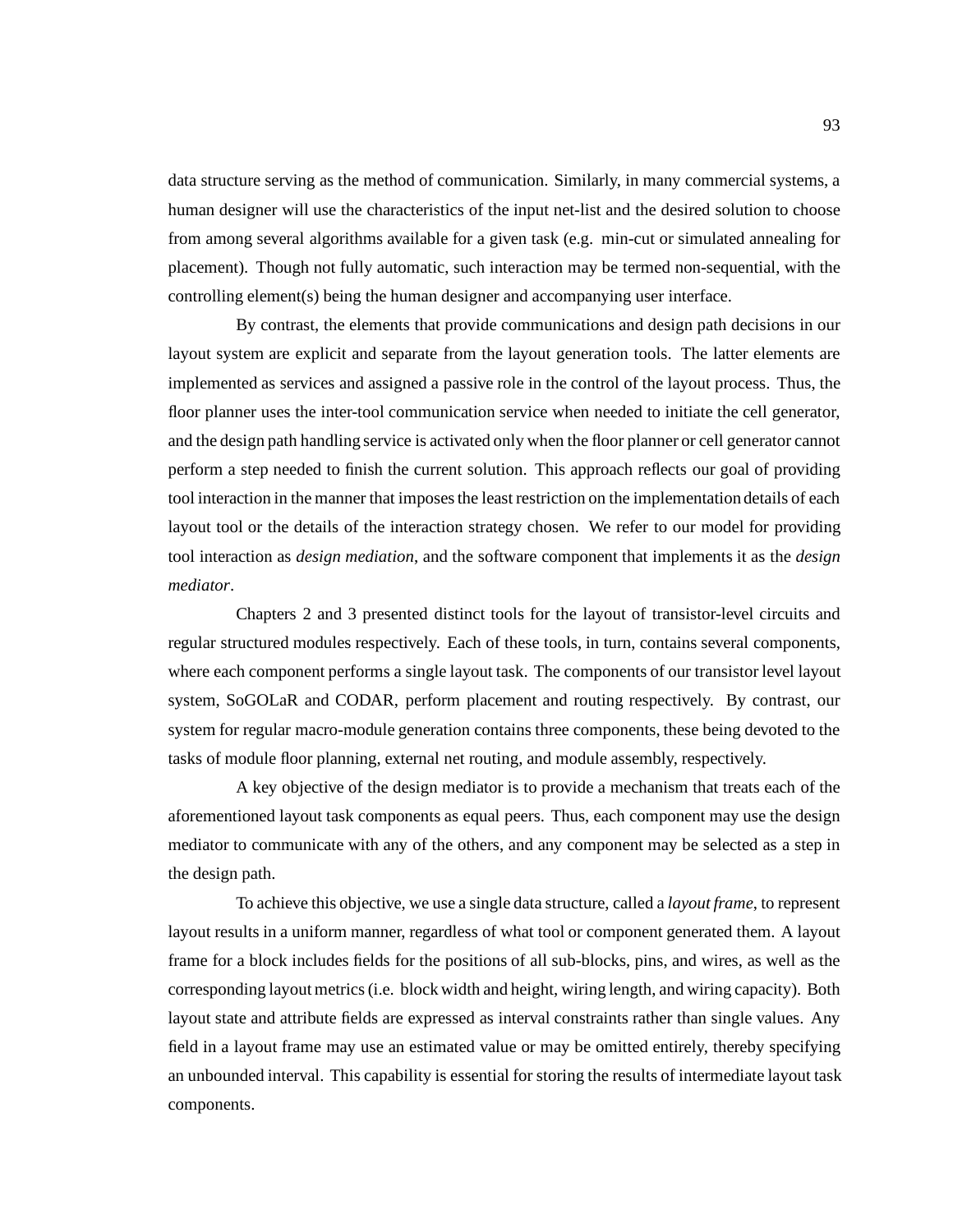| Name:                  |               |       |              |
|------------------------|---------------|-------|--------------|
| Metric:                | <b>Buscap</b> | Width | Height       |
| Value:                 | lower<br>er   |       |              |
| Weight:                |               |       |              |
| <b>Pin Constraints</b> |               |       | Layout State |

Figure 4.1: Example of a layout frame.

The layout frame, in turn, forms the basis of that portion of the design mediator devoted to providing inter-tool communication. The core of this service consists of a database of attempted layout implementations for the entire module and for each cell in it. The database is accessed by placing the desired constraints and layout metrics into a layout frame known as the *request* frame. When a request is received, the server will first try to match the constraints in the request frame with the results of a previously handled request. If a match is found, the server simply returns the results of the attempted implementation, whether successful or unsuccessful. If a layout with the particular set of attributes requested has not been attempted before, the server dispatches the appropriate tool and task component to attempt an implementation with the given constraints and then records as well as returns that result.

The attributes used in frame comparison, namely net-length, density, and area, are metrics that are meaningful to both the floor planner and cell generator. This allows all frame requests to be handled in a uniform manner, regardless of what tool originated the request. Storing both successful and unsuccessful attempts enables the layout tools to communicate not only what layouts have been already produced but also what metrics do (or do not) result in feasible layout. Collectively, these properties allow the tools in our system to share information about the emerging layout solution while imposing minimal restrictions on when or how said sharing should take place. Figure 4.1 illustrates a layout frame.

This latter point is best illustrated through the different ways in which our system uses the layout database and layout frames. As described throughout Chapter 3, the floor planner uses the layout database both to establish the range of metrics feasible for a cell and to request a specific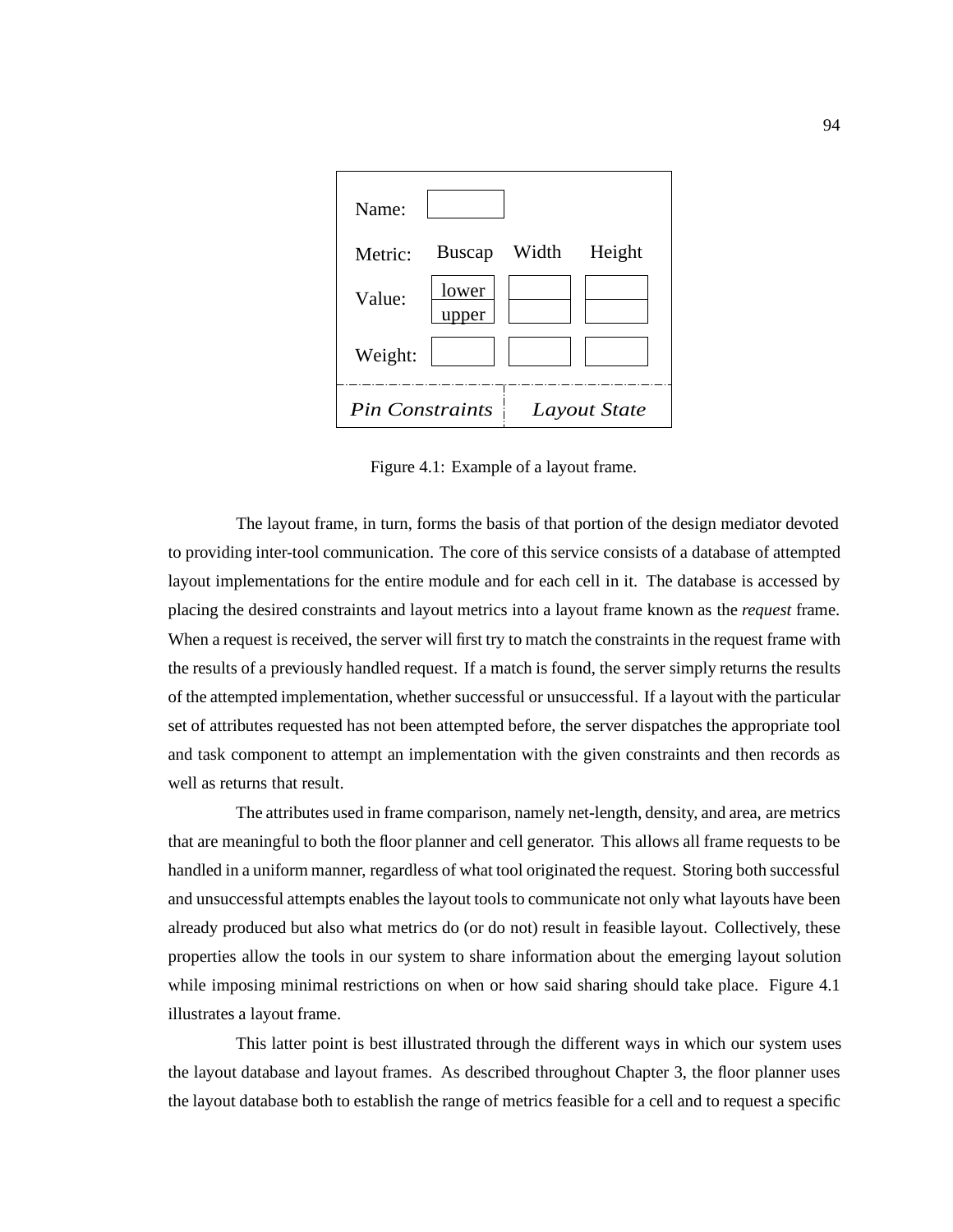implementation for use in module assembly. The cell generator may in turn pre-load cells into the database. This is used either to indicate preferred implementations or to define those layout metrics that are known to be infeasible. Finally, the design mediator itself uses layout frames both to store the intermediate results of the layout process and to capture the designer's constraint specifications at the start of the process.

Besides the aforementioned tasks, the layout database also plays an essential role in our strategy for implementing non-sequential design path control. This *failure handler* portion of the design mediator is invoked only when the currently chosen floor plan cannot be routed or no longer meets a specified constraint. Stated briefly, the failure handler's objective is to restart the layout process on a design path that will lead to a successful conclusion. To do this, it must first modify the current design state to avoid a repetition of the actions that resulted in the current unsatisfactory state and (whenever possible) guide the synthesis tools toward a more promising solution. For these purposes, the design state consists of the input net-list and the set of constraints that describe the current layout metrics as well as the current block and pin positions. Except for the input net-list, which is shared among all the layout tools, all this information is provided to the failure handler by the synthesis tools using the communications method described above.

We have chosen to formulate the task in terms of transforming the design state, as opposed to the specifics of the layout process, so that the failure handler can operate independently of the implementation details of the layout tools. In our formulation, the current design state is simply a set of constraints that cannot be met. The failure handler focuses on the direct manipulation of these constraints. Our ability to perform these manipulations is greatly enhanced by our use of a single layout frame structure to represent said constraints.

The number of layout state constraints (and possible changes thereto) is quite large, and we have found that actions to correct constraint violations are useful only in a narrow set of circumstances. Thus, we begin failure handling by attempting to classify the failures present in the current design state. We group all failures that halt the synthesis process prematurely (e.g. a cell won't route) into a single category, while completed layouts that fail to meet one or more constraints are placed into separate categories based on what constraint(s) were violated. These categories include the overall width, height, and net-length for the module, as well as the length of each net.

We refer to any change to the current design state by the failure handler as an *action*. Formulated in these terms, the objective of the failure handler is to find a set of actions capable of removing all constraint violations in the current design state; we call such a set a *remedy*. The handler first attempts to apply remedies that remove constraints in a straightforward manner. These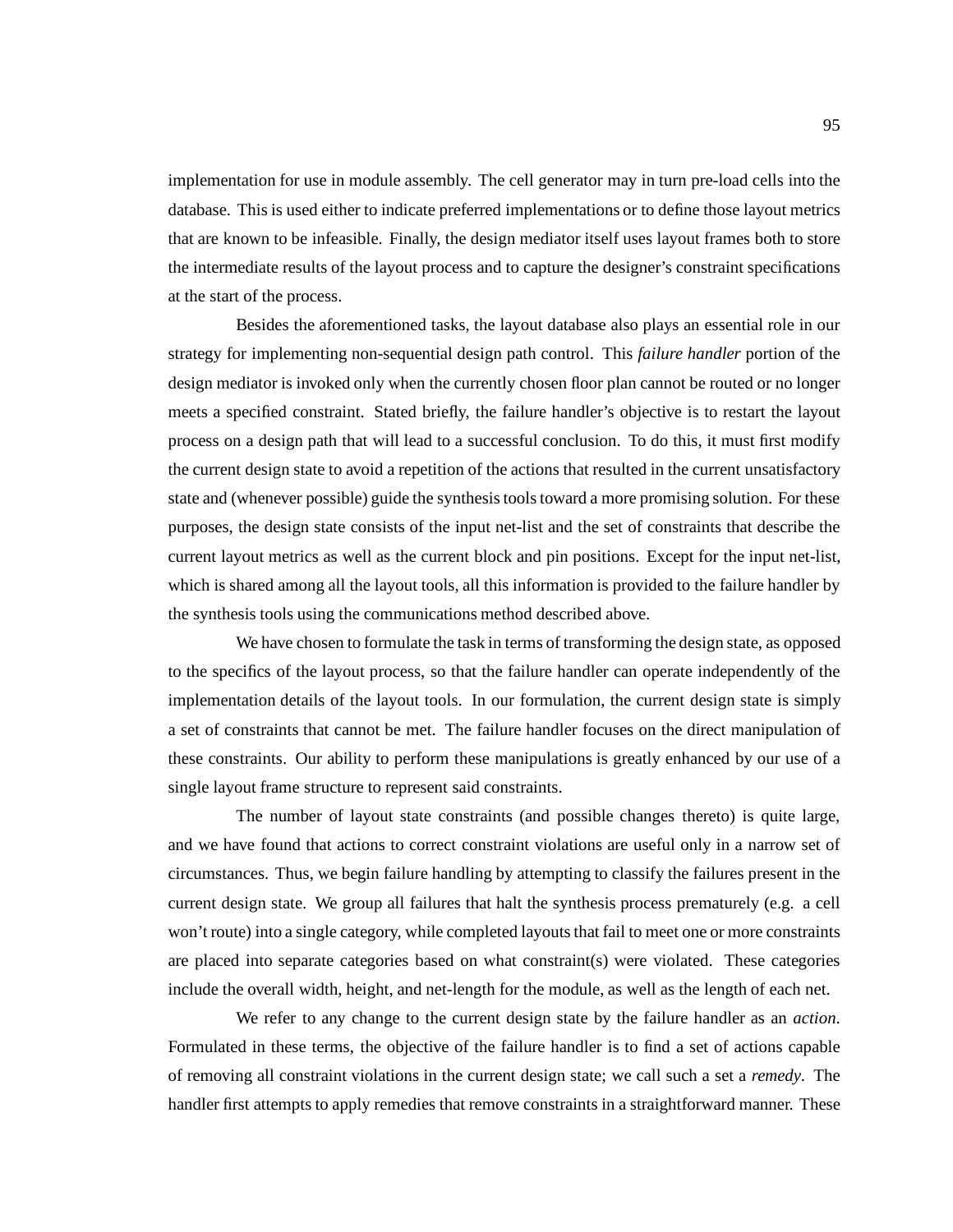*direct* remedies are self-contained attempts to produce a failure free design state from the current one; intuitively, they correspond to applying a "patch" to fix the problem. Direct remedies may include, for instance, re-routing a single external net or re-synthesizing a cell after slightly altering its external pin constraints.

Although any type of constraint manipulation can form part of a direct remedy, to be included in this stage there must be an easy method of determining whether the remedy in fact removes the constraint violation. A successful direct remedy must also produce a design state from which the synthesis process can resume where it left off. These restrictions mean that for some failures, no direct remedy will be found. Even when a potentially successful remedy is found, applying said remedy may produce a constraint violation of a more difficult to handle type. Furthermore, not all remedies may be combined; this implies that a set of constraint violations may have no direct remedy, even when each violation considered individually has a remedy.

Because of the aforementioned problems, direct remedies are insufficient to remove all possible constraint violations, and design states exist for which no direct remedy is applicable. Thus, the failure handler also uses remedies that discard a portion of the current design state. We call these remedies *indirect* because the failure handler undoes previous work to produce a design state that is a suitable starting point for re-synthesis, rather than attempting to produce an alternative solution by itself.

In the design of remedies, we assume that, on each invocation, each tool performs as well as possible given the set of constraints at its input. Thus, in order for a remedy to reduce a particular layout metric, there must exist another metric for which a tradeoff is applicable. That is, we never simply resend the same request to the layout database in the hope of obtaining a better result.

During the course of its application, each remedy may introduce new types of constraint violations. This implies that the set of potentially useful remedies changes unpredictably as each remedy is applied. Because we cannot easily undo the application of a remedy, executing even a simple control sequence (e.g. execute remedy B if remedy A doesn't correct the failure) requires that we keep "before" and "after" copies of the entire design state. Thus, implementing a standard backtracking algorithm for controlling the application of remedies would require exceedingly large amounts of storage.

To solve these problems, we rely on the layout database to avoid repeating unproductive remedies. Because failed as well as successful requests are stored there, we can determine whether a remedy has been applied before by querying the layout database using the design state at the point where the synthesis process would be restarted. Often, we need only use a subset of the design state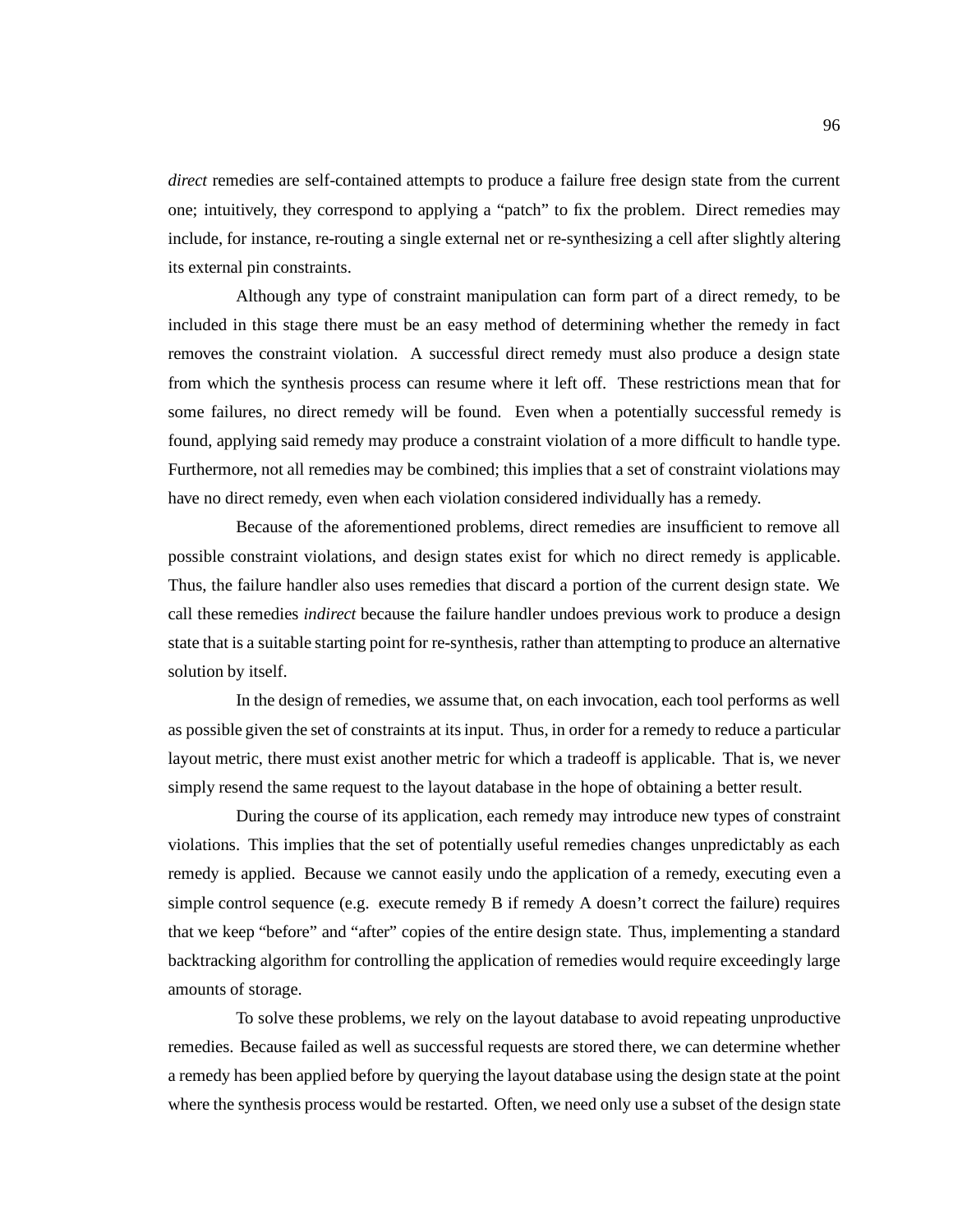(usually the part that is altered by the candidate remedy) for the query. By altering the constraints in the query, we can attain a finer degree of control over remedy acceptance criteria compared to explicitly checking the design path history.

In altering the inputs to the layout process, we want not only to avoid unnecessary repetition but to pro-actively improve our chances of finding a successful design path as well. In part, we accomplish this by changing objective constraints given to the synthesis tools. We use this mechanism primarily to make tradeoffs among layout metrics. For instance, if a particular cell's instantiation is wider than expected, the failure handler may respond by reducing the targeted widths of other cells in the module.

We have found that changing objectives in a "top-down" fashion is not sufficient to convey all of the information available to the failure handler. Thus, we also include a "bottomup" mechanism that allows the failure handler (and only the failure handler) to instruct the layout database to exclude certain candidates from becoming the response to a query. This is implemented via *exclusion templates*that specify additional constraints that must be met by the response candidate. When specifying exclusion templates, the failure handler also specifies (via another template) the class of templates to which it will apply. Since they work by excluding portions of the set of possible layouts, both of the aforementioned mechanisms are applied sparingly to avoid excluding the lowest cost solution. These mechanisms ensure that every failure will be handled by invoking an orderly sequence of remedies that are progressively more global in scope.

The idea of supporting non-monotonic design paths and flexible inter-tool communication has been explored in previous layout systems, most notably in Cadre[83] and the Layout Expert System (LES)[84]. Both systems are comprised of rule-based agents where each agent performs a layout task. In the Cadre system, communications and control are centralized in a separate supervisor tool. By contrast, design path control in LES is distributed among the layout agents. These agents are coupled very tightly via a shared data structure known as a "blackboard". The blackboard itself is simply a storage medium that uses a common format; deciding what to store and what to communicate is entirely up to the layout agents.

As explicitly mentioned in their descriptions, both systems are sufficiently powerful and general to implement a model of non-sequential tool interaction. However, no such model has been described in any publication about either system. Instead, emphasis has been placed on describing the issues that arise when developing rule-based agents for layout tasks. By contrast, our control and communications model directly result from our desire to use known good algorithms for individual layout tasks and the lack of an all-encompassing paradigm to bind these tools together.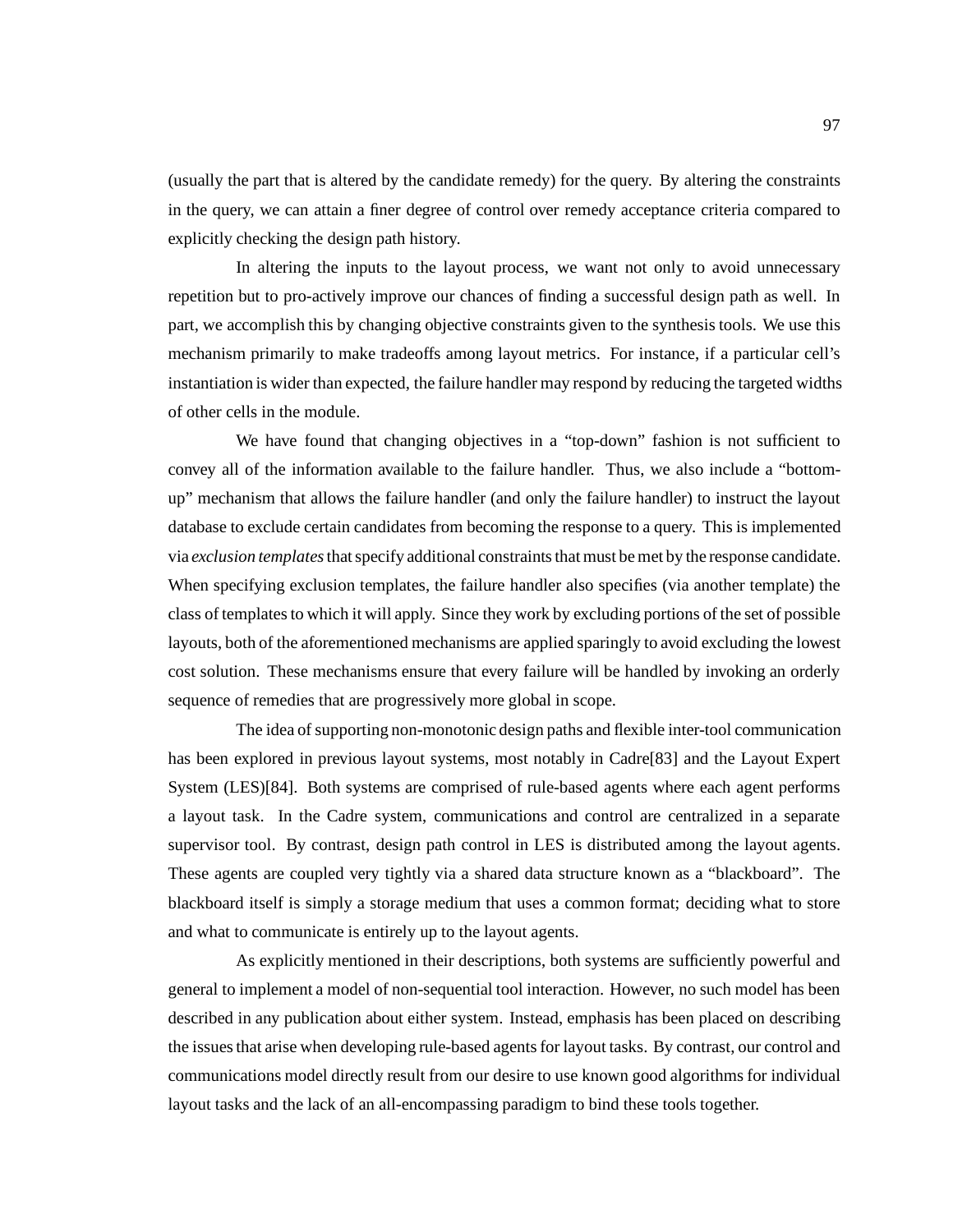The rest of this chapter presents the details of our communications and design path control models. We begin the next section by describing how layout frames are constructed and used in layout database queries. We then describe how the synthesis tools are dispatched to handle queries whose results are not already stored in the database. In the following section, we describe in detail our failure handling strategies and their implementation. Lastly, we illustrate how the failure handler and layout database work using both manufactured test cases and actual layouts.

## **4.1 A Model for Inter-Tool Communications**

### **4.1.1 Overview**

For the purposes of modeling and implementing mechanism for tool interaction, we consider each layout task at both module and cell level to be performed by a distinct tool. This means that there are a total of five tools in our system, with three tools being devoted to module level layout and two tools devoted to transistor level layout. The function of each module level tool may be summarized as follows:

**Floor Planner** Assigns all cells in the module to relative positions.

- **Global Router** Given a module floor plan, assigns wiring paths for all nets that connect two or more cells to an unambiguous set of cell boundaries.
- **Module Assembler** Given a floor plan and global routing, propagates the constraints necessary to synthesize the layouts of each cell such that they may be abutted to form the layout of the module.

Similarly, the function of each transistor level tool is summarized below:

- **SoGOLaR** Assigns all transistors in the net-list of a cell to unique slots in a Sea-of-Gates template array.
- **CODAR** Given an assignment of transistors to template slots, wires all nets connecting these transistors and assigns positions for all external pins of these nets.

Although each tool has a distinct function, they all perform this function on a single design state, represented by a module net-list and a set of instances representing partially completed layout results for each of the blocks, sub-blocks and cells in the net-list. Because the pattern of tool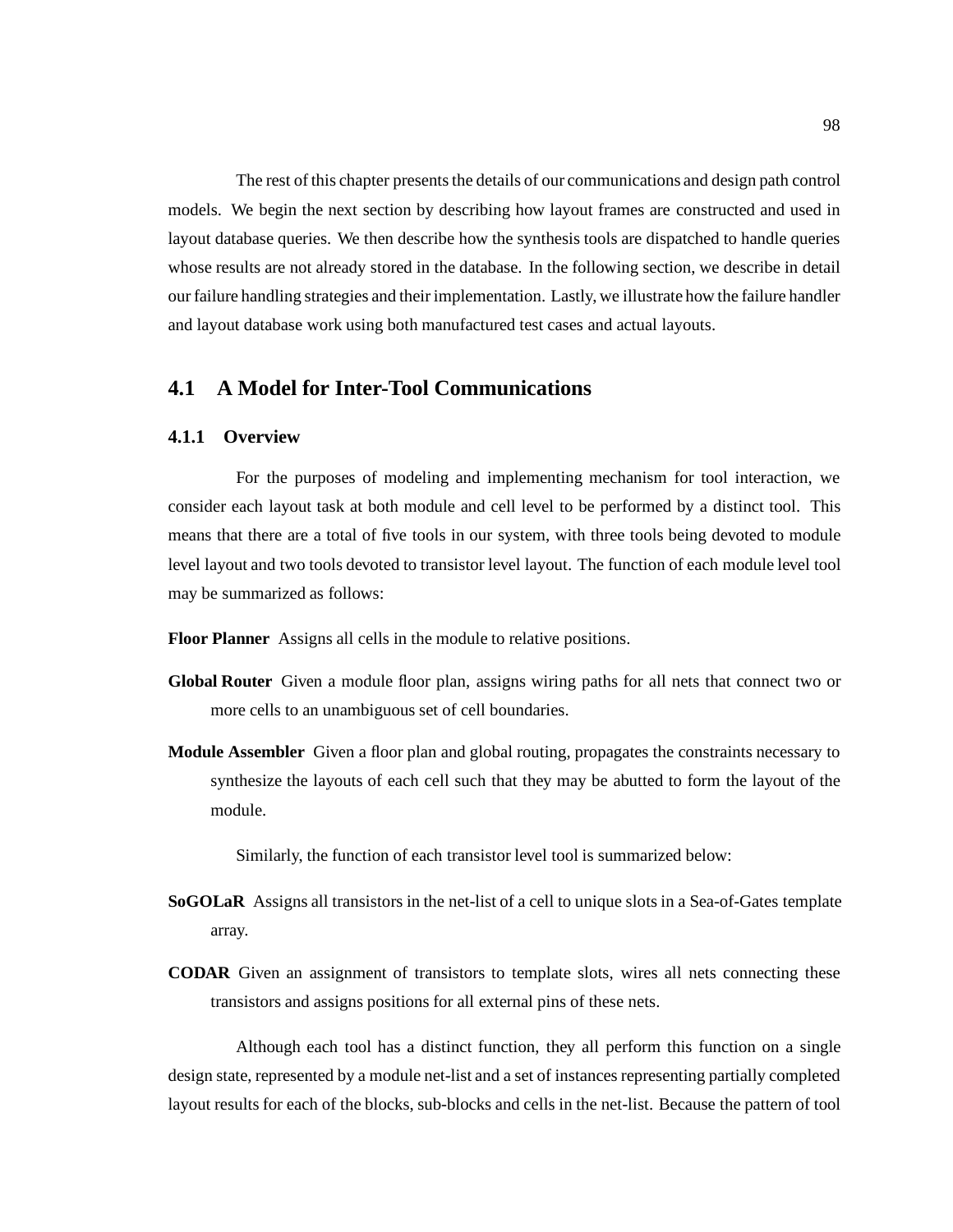invocations (i.e. the design path) is not fixed in advance, each of these tool may in fact communicate the design state to any of the others. In particular, our use of on-demand cell generation means that the floor planner regularly communicates cell instances to and from the cell generator, even though some of the instances do not become part of the current design state.

These considerations compel us to develop a single comprehensive model for inter-tool communication, rather than developing separate customized exchange mechanisms for each pair of tools. We base our model of inter-tool communications on a common representation of layout instance information called the *layout frame*. We thus begin our discussion with a sub-section that describes the contents of the layout frame data structure and the operations associated with it. These operations in turn form the basis for the *layout database*; this being a common method of storing, accessing, and updating all layout information. All tools in our system, including the failure handler, access the layout database by constructing a *request frame* with the desired layout attributes and invoking a single query routine. The details of this query routine are discussed in the last sub-section. That discussion does not include certain enhancements that are used exclusively by the failure handler; these are deferred to the section on failure handling.

#### **4.1.2 The Layout Frame**

A layout frame annotates its corresponding block in the net-list with all of the information necessary to reproduce the layout state it represents. These annotations include the positions of blocks, pins and wires. A frame also contains fields for layout metrics, including block width and height, wiring length for each of the nets in the block, and the wiring capacity across the block in both the vertical and horizontal direction. All of these data are expressed as interval constraints.

Additionally, the frame also contains a weight value for each layout metric interval. Lastly, the frame has a status field that may assume one of the following values, (SUCCESSFUL, FAILED, PENDING), to indicate whether the frame represents a successful or failed attempt at layout or a pending database query.

A layout frame does not contain any explicit indication of what tool(s) produced its contents. Instead, we provide an operation that determines what tool (module or cell generator) should be associated with a frame and what finished layout tasks are reflected in its contents. The former is determined by the level of the net-list hierarchy (module or cell) occupied by the block described in the frame. The degree of task completion may be found by noting that each tool modifies the design state by adding constraints to block and/or pin positions in a distinct way.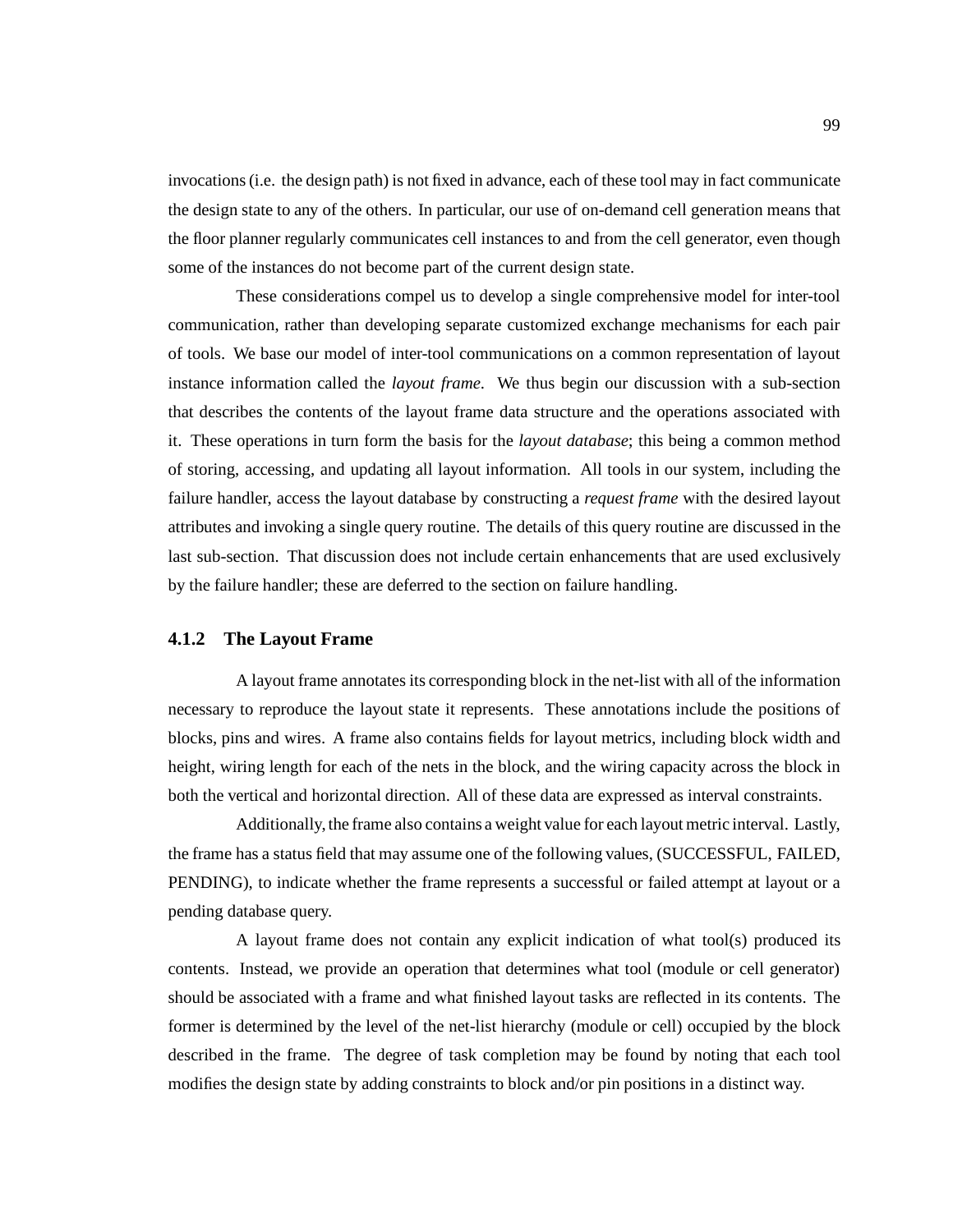The latter observation implies that we can check constraints in a layout frame to determine whether tasks in the layout process have been finished. At the module level, the floor planner assigns block positions and assigns the pins for nets that connect blocks to a particular side of the block. Thus, by checking that all sub-blocks in a (module) frame are assigned fixed positions and all pins of top-level nets are assigned to a side of their block, we may determine whether that frame completely specifies a module floor plan. External net routing is considered finished if and only if all external pins attached to cells are fixed to one of the four sides of that cell, and a cell is considered to have finished module assembly if and only if those same pins occupy non-overlapping positions. A similar, but simpler, decision tree exists for cell level frames.

The other essential operation on layout frames (besides storage and retrieval) is constraint satisfaction checking. Since all constraints are expressed as intervals of non-negative length, a constraint  $A_i$  in frame A is characterized by the pair of values  $(\min(A_i), \max(A_i))$ . Constraint  $A_i$  is said to satisfy the corresponding constraint  $B_i$  in frame B if and only if interval  $(\min(A_i), \max(A_i))$ lies entirely within interval  $(\min(B_i), \max(B_i))$ . This is true when  $\min(A_i) >= \min(B_i)$  and  $\max(A_i) \leq \max(B_i)$ . We say frame A satisfies frame B if and only if every constraint  $A_i$  satisfies its corresponding constraint  $B_i$ . Objects whose position is defined by two dimensions require an additional check to ensure that they occupy the same position in the other dimension and the same orientation. For example, a pin position constraint on a block must either occupy the same side of the block (if it's a boundary pin) or the same track number and orientation (if it's an interior pin).

#### **4.1.3 Handling Database Queries**

Both of the layout frame operations described above play an essential role in the database query routine. Recall that any tool can initiate a query by composing a request frame that contains the desired constraints. The query routine will first try to match the constraints in the request frame with stored frames that represent the results of previously attempted layout implementations. This is accomplished using frame satisfaction checking.

The query routine begins by finding all frames that represent successful layouts and satisfy the request frame. If more than one successful candidate satisfies the request frame, we order them by computing the weighted sum of layout metric values and return the best one. The weights used in this calculation are supplied by the request frame. We use the most optimistic value of each layout metric interval; for all metrics except wiring capacity this is the minimum value. We illustrate an example of frame selection in the "successful" case in Figure 4.2. In this example, applying the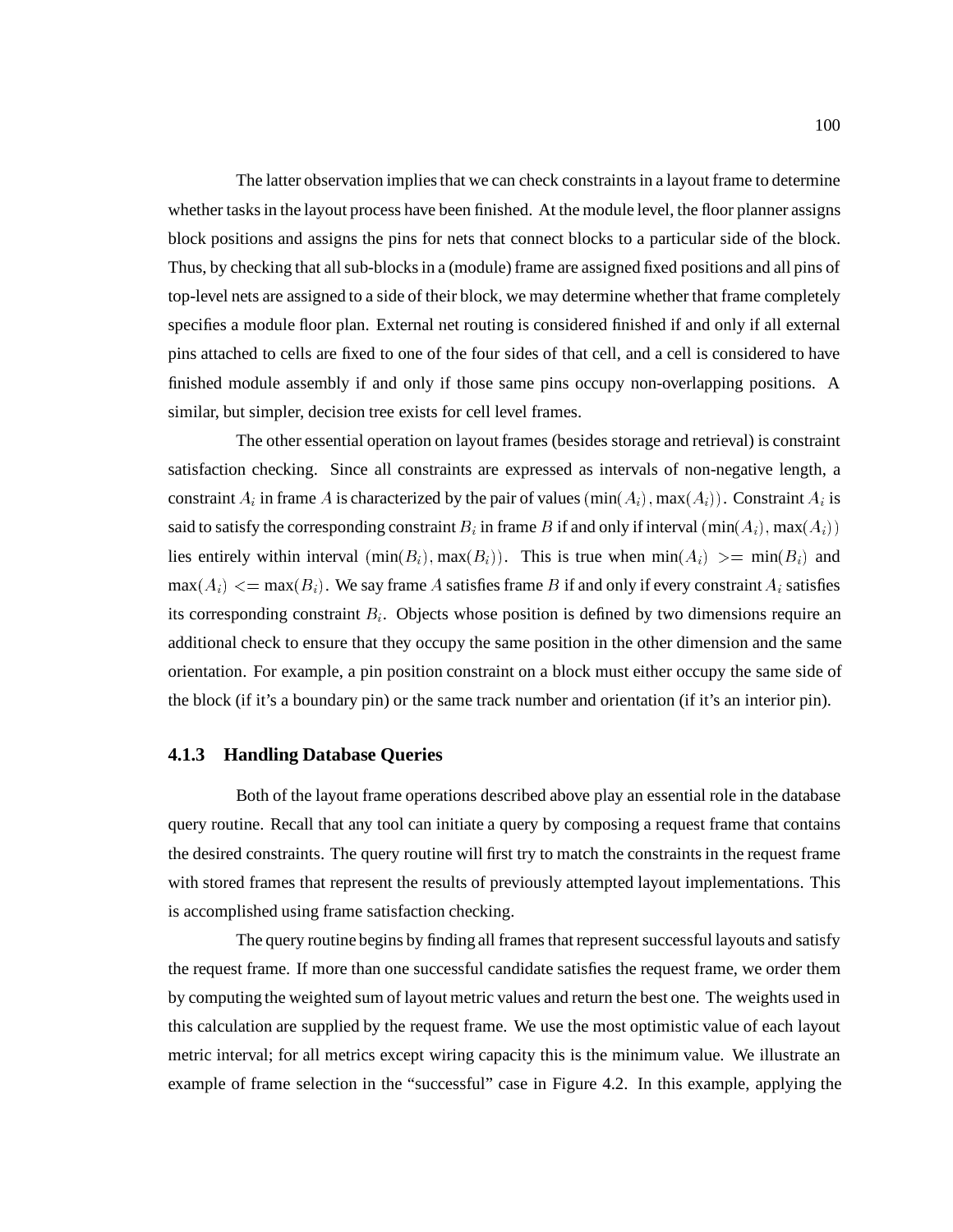

The best frame.

Figure 4.2: Example of frame matching.

weights in the request frame causes the layout database to choose the frame with the greatest wiring capacity from the two qualifying candidates.

If no successful candidates are found, we then search the frames that represent previous and failed layout attempts. The condition for selecting frames that represent layout failure is the inverse of the one used to select successful layouts. That is, a layout frame that represents a failed attempt is selected if the request frame satisfies it. Unlike the search for frames that represent successful layouts, we do not attempt to find more than one frame representing a failed layout attempt, nor do we attach any ordering or preference to such frames. Instead, the database simply selects the first suitable candidate it encounters.

If a layout with the particular set of attributes requested has not been attempted before (i.e. no stored frame is found), the request frame is sent to the synthesis initiation routine. This routine must select one of the five layout task components in our system (SoGOLaR, CODAR, module floor planner, external net router or assembler) as the starting point for synthesis. The layout state analysis routine described in the previous section is invoked to determine the tool that corresponds to the correct level of the net-list hierarchy (cell versus module) and the extent to which the layout state constraints in the request frame indicate that layout tasks have already been completed. After eliminating the tools whose task is already done, the query routine selects the "first" tool whose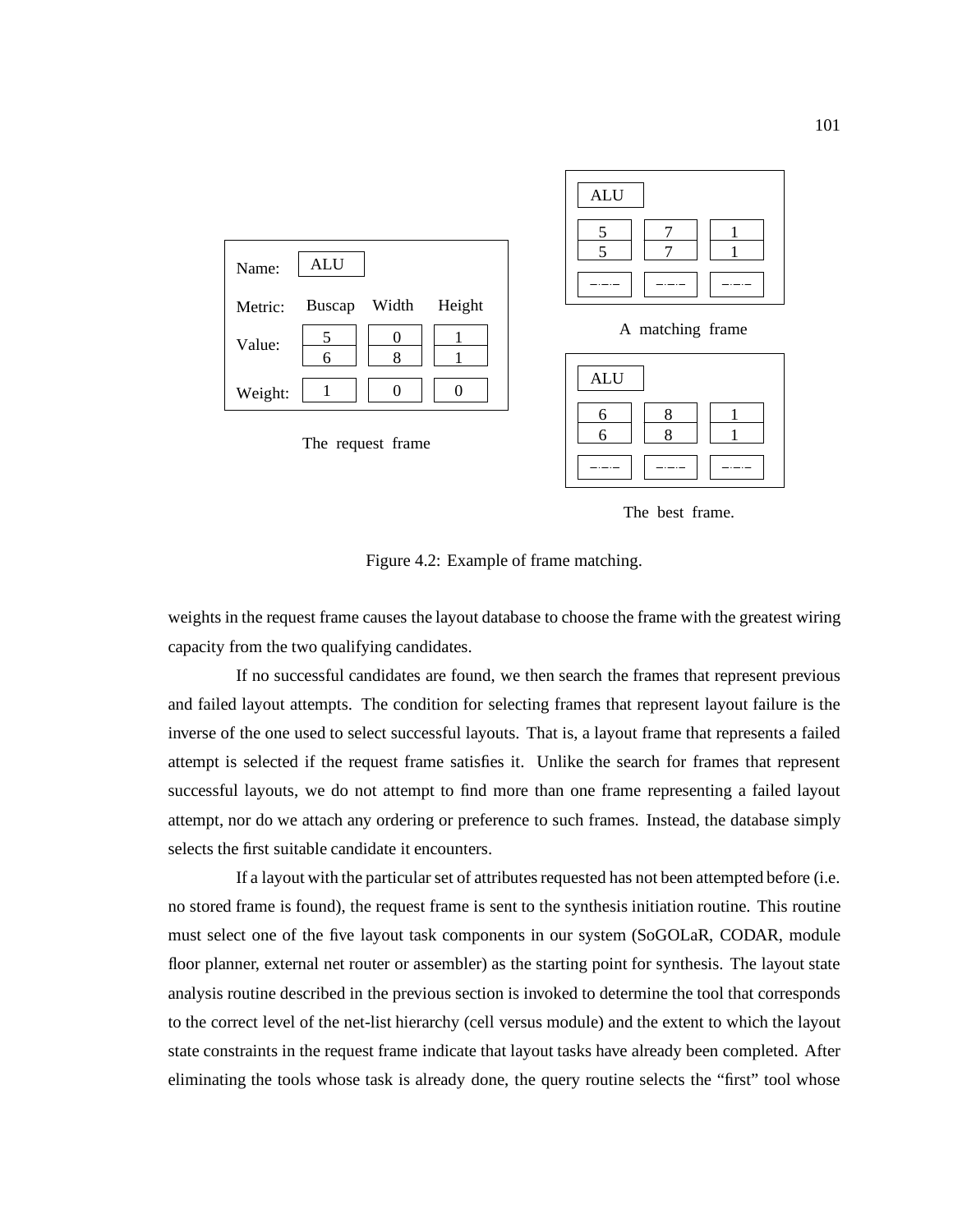synthesis task is not already done, where the ordering of tools is given by the normal, sequential design path. Given this selection, the routine then translates the constraint information in the request frame to a format suitable for the selected tool's input.

The flexibility of this dispatching mechanism allows us to accommodate all access to the synthesis tools through the request function of the layout database. Indeed, our system is initialized by reading in user specified constraints and then creating a request frame with those inputs and sending it to the layout database.

Once initiated, the layout synthesis process may proceed without interacting with the design mediator. When results are returned to the query routine, the routine checks whether the output represents a complete layout (as opposed to an intermediate result) and whether the results satisfy the constraints specified in the request frame. Successful intermediate results are recorded as a separate frame with a "PENDING" status. If said frame represents the top-level block of the module, it is recorded as the current design state. Successful final results are given the "SUCCEEDED" status, added to the database, and returned to the originator of the request. In the absence of a pro-active failure handling strategy, any failure, whether in the final or in an intermediate result, is recorded in the database and returned with a "FAILED" status.

Lastly, the entire dispatch mechanism may be overridden on a per request basis by the originator of the query. If an override is applied, no results are stored in the database, and the request frame will be returned as if the requested layout had been attempted and failed.

## **4.2 A Strategy for Failure Handling**

The nominal "record and return" failure handling approach presented in the previous section is sufficient for our system to function, and we use exactly that approach for the output of the cell generator. The use of on-demand cell generation by the module synthesis process means that in some circumstances, such as establishing feasible module heights, a negative result is a perfectly acceptable part of the process.

However, using the same "record and return" approach at the module level greatly reduces the effectiveness of our system. For instance, a failure of a cell to route in the module assembly stage would cause the entire module assembler process to halt, since the module assembler required those exact pin position constraints. That failure would then recorded and passed along to the invoking tool, which in this case is the human designer. Thus, in this example the failure of a single cell could halt the entire layout synthesis process.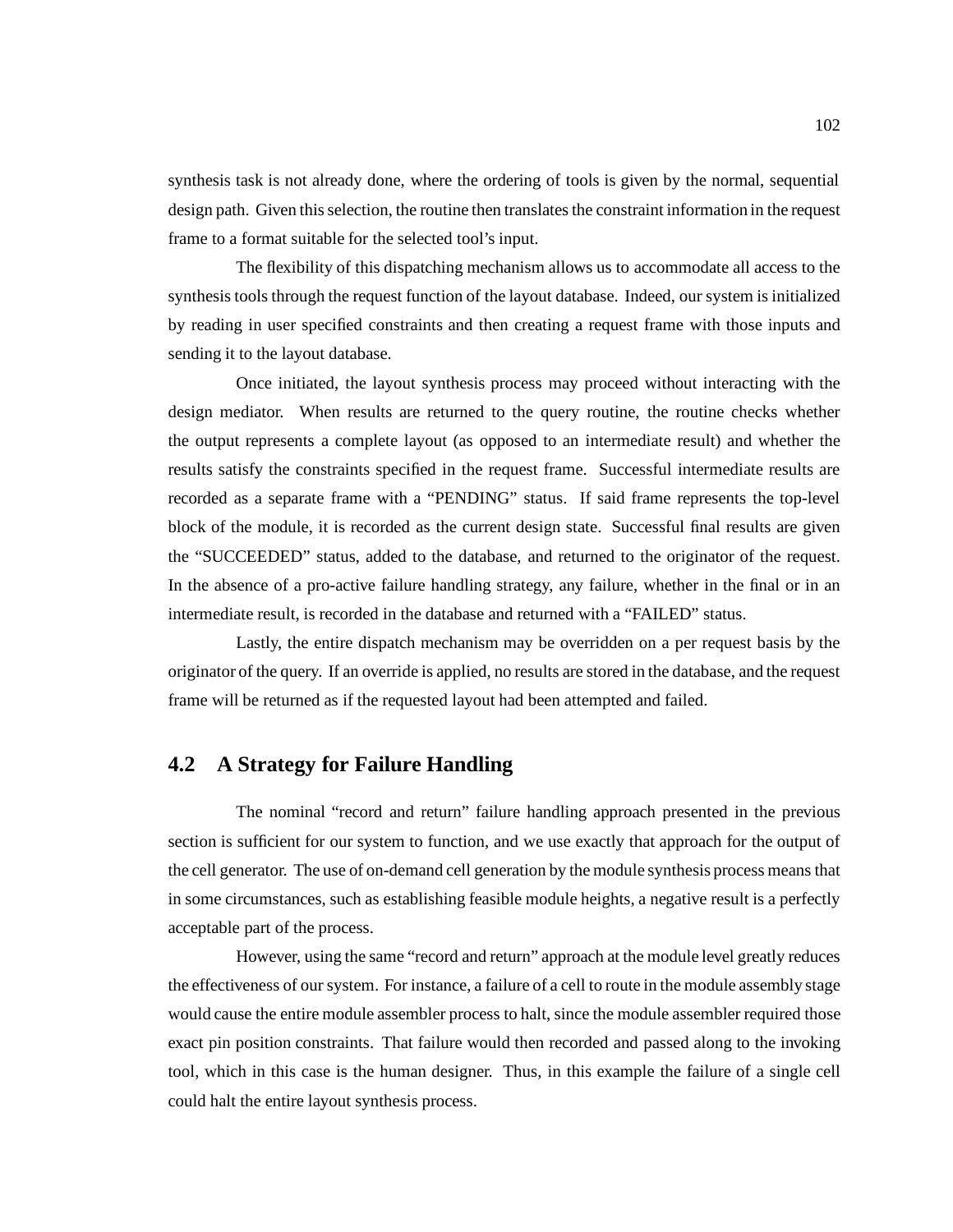We now describe our strategy for dealing with this problem. The input to the failure handler is a design state with one or more constraint violations. The handler is also supplied with information on what layout task invoked the failure handler and whether that task did in fact finish.

Based on this information, the design state is assigned to one of the three components (one for each layout task). Each component uses a unique set of actions on which its remedies are based. These remedies are applied until the layout task finishes with no constraint violations or until all applicable remedies are exhausted. In the latter case, the design state is passed to the failure handler component that corresponds to the predecessor task in the "normal" design path.

Another reason for organizing the failure handler into components is that the chances of finding a solution are enhanced by using information from the current design state to alter the objective constraints sent to the synthesis tool and/or exclude certain cells from the new solution via the use of exclusion templates. We have found it impossible to provide this feedback information when rolling back a very late stage design to a very early one in a single step.

Although the components of our failure handler are separate and largely self-contained, they do share a common strategy for controlling the application of remedies. We thus begin our discussion with a sub-section describing this strategy. We then devote a subsection to each component of the failure handler, emphasizing the details of actions and remedies, and how feedback information is generated.

#### **4.2.1 Controlling the Application of Remedies**

Once a design state has been assigned to a particular component of the failure handler, we first attempt to classify all constraint violations present. All design states for which the current layout task did not finish are placed in a single category. If the design state represents a layout task that did finish, each constraint violation found is assigned its own category.

In the failure handler, each remedy is classified by the types of constraint it impacts. The handler uses this classification to select all remedies that impact the types of constraint that have been violated. The handler further sorts the eligible remedies into indirect and direct types, with the direct remedies being applied first.

A key distinguishing feature of direct remedies is that it is possible to directly determine the effects of applying them. Thus, the failure handler can choose whether to apply a direct remedy based on an evaluation of its effects. In general, a direct remedy is accepted if and only if it reduces the magnitude of at least one constraint violation and does not increase the magnitude of any other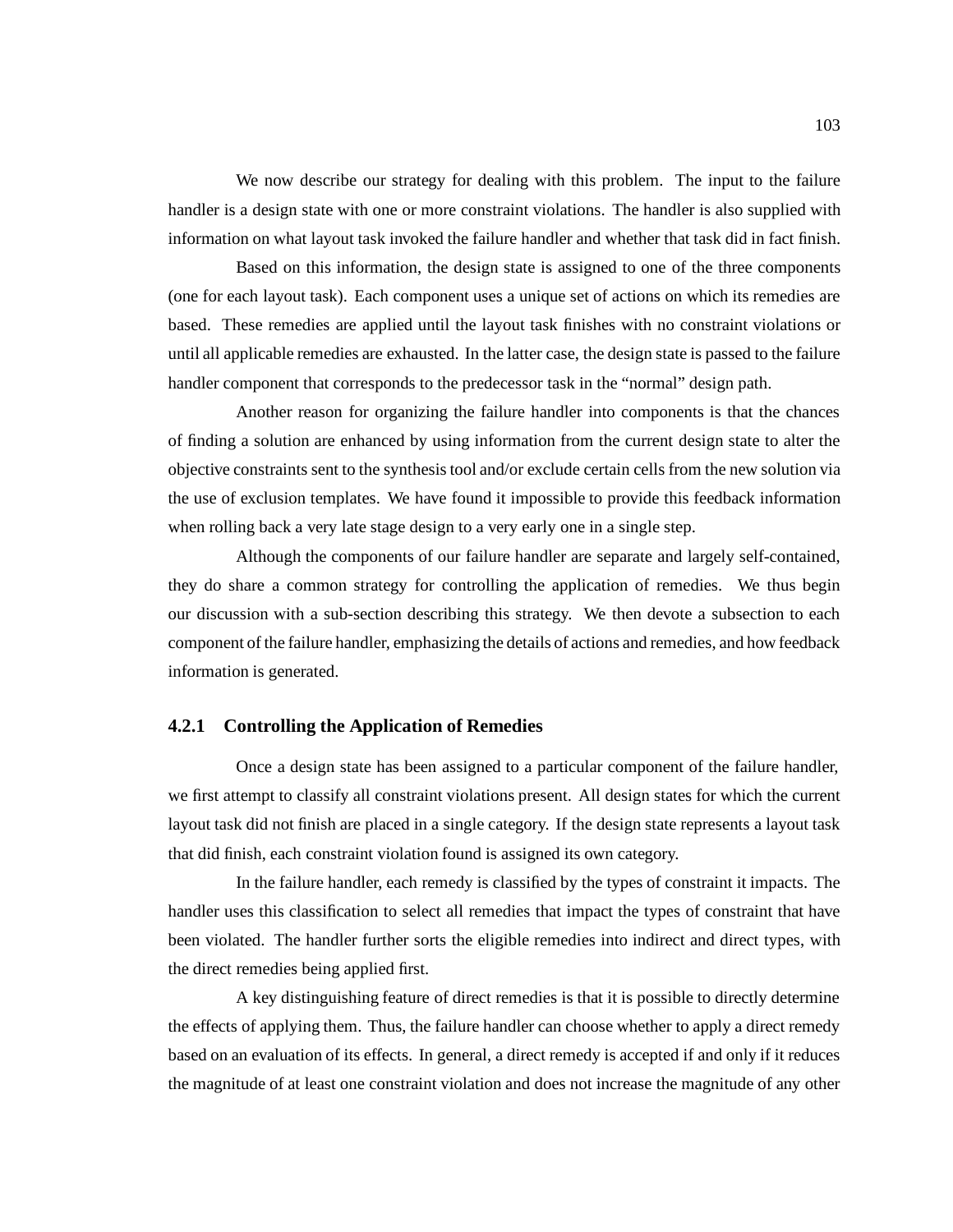violation.

The single exception to this "greedy" criterion occurs when the layout task did not finish. In this case, the failure handler gives top priority to direct remedies that allow the completion of the current layout task, regardless of the effects on layout metrics. For instance, if a particular cell in the module assembly task will not route, we will add width to that cell if that remedy will allow the cell to route, even though adding width may make the module excessively wide or make a net excessively long. We check all direct remedies before applying any with a side effect.

If no combination of direct remedies produces a violation-free state, we must undo some the work done by the invoking tool in order to find a state where the synthesis process can be restarted. We call such a remedy *indirect* because it does not correct the constraint violation directly. Instead, the objective is to restart the synthesis tool that invoked the failure in a state sufficiently different from the previous starting state so that it can avoid re-creating the original constraint violation.

We use essentially the same criterion to evaluate indirect remedies as for direct ones. This evaluation is complicated by the fact that an indirect remedy relinquishes control over the design state to the synthesis tool without knowing whether the remedy applied will in fact work. Thus, to check the effects of applying an indirect remedy, we must keep a copy of the design state that existed before the remedy was applied. We make this check after direct remedies have been applied to the prospective design state but before any indirect remedies are applied.

Since we don't accept remedies that exacerbate any constraint violations, this "before" state corresponds to the best design state encountered by this particular component of the failure handler. Furthermore, no additions will be made to the set of applicable indirect remedies, even if a new best state is found. Thus, on *complete* design states (i.e. states for which the layout task did finish), the net effect of this portion of the failure handler is to apply a sequence of remedies to greedily improve an existing design state and reject all others. On incomplete design states it means that no remedy is accepted if it undoes work that was finished in the previous design state.

When all applicable remedies have been tried at least once, we attempt to re-apply those indirect remedies that were initially rejected. In this step, we accept a remedy if and only if it resolves all constraint violations in the "best" design state. Unlike with previous steps, these remedies may introduce new constraint violations, so long as all of the old violations are removed. This complicates the determination of whether remedies are being applied in a repeated manner. To prevent an infinite loop in which we repeatedly resolve one set of constraints while introducing another, we maintain a count of the number of times a new constraint violation is introduced. We use a separate count for each category, in no case have we found it productive to allow more than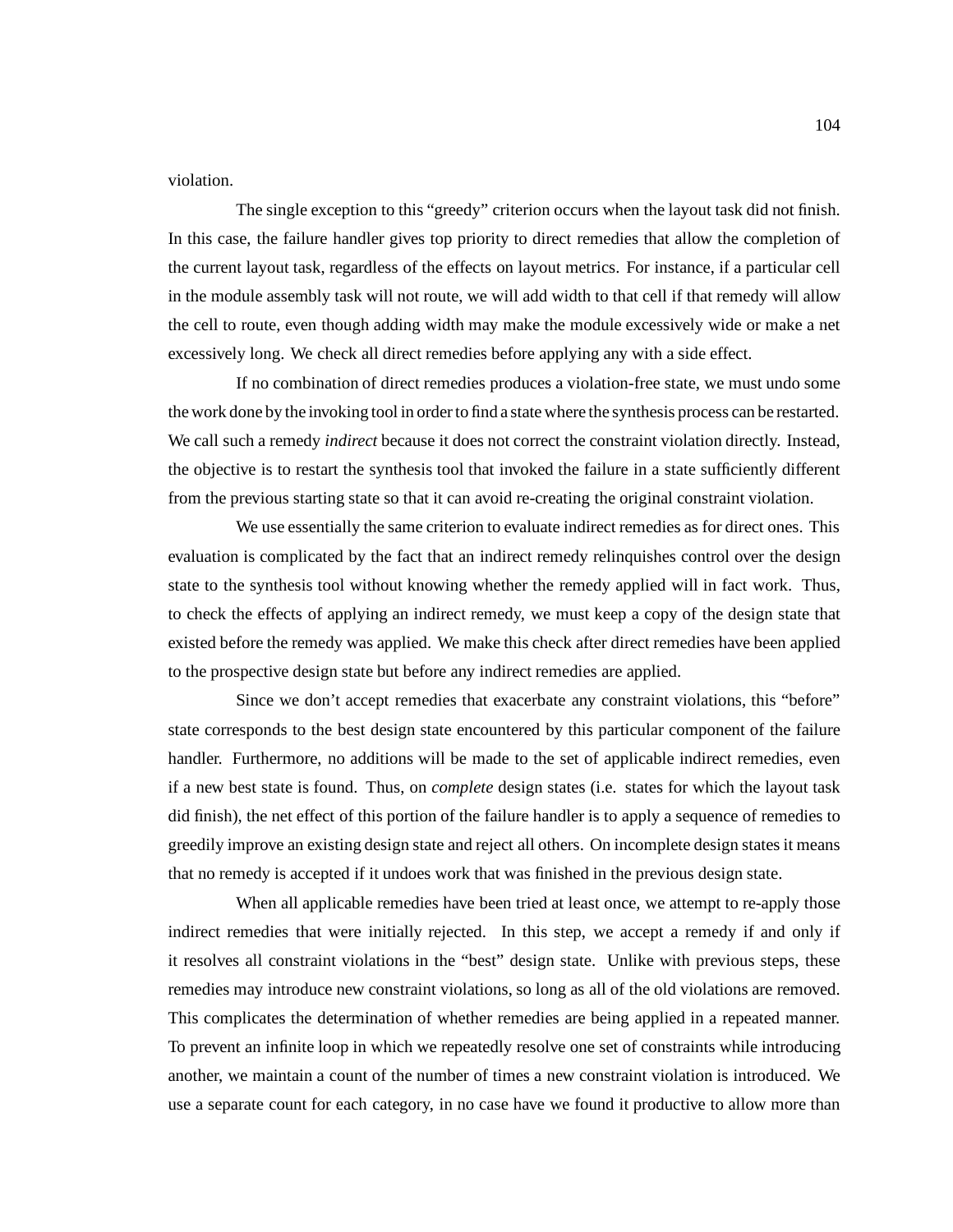two violations in any category. Some restrictions are placed on the re-application of remedies. For instance, in no case will we replace a design state whose layout task is complete with an unfinished state. Also, no design state that violates position constraints specified by the designer is accepted.

If all indirect remedies applicable to a particular failure have been applied, we invoke the tool that is the predecessor to the invoking one in the normal (i.e. failure-free) process. As with the indirect remedies, we must ensure that the new invocation contains sufficient information about previous failures to avoid repeating the failed design path. Because the tool to be invoked differs from the tool producing the failure information, we must develop rules of inference to translate the information and bridge the gap. For instance, a net that is too long during cell assembly is marked for rip-up and re-route if and when the global routing stage is called. The details of how this feedback is generated and used are given in the sub-sections devoted to each failure handler component.

#### **4.2.2 Handling Module Assembly Failures**

The input to this stage is a layout that reflects a partially assembled module or a fully completed module layout that does not meet constraints. As discussed in the introductory section of this chapter, the categories of possible constraint violations include the overall module width, height, and net-length, as well as the length of each net.

As discussed in Chapter 3, in the module assembly step cells are synthesized one at a time, and the external pin positions of each newly synthesized cell help determine the next cell to be synthesized. This means that each cell generator is allowed to select the positions of some of the pins in the cell, while those pins connecting to previously synthesized cells are fixed. Thus the results (and possibly the completion) of the module assembly step are somewhat dependent on the order in which cells are synthesized, particularly the choice of which cell is first to be synthesized.

Not surprisingly, all of the remedies employed in this component of the failure handler rely on re-synthesizing cells. This action is applied in at least three separate remedies for each failure type. The remedies are distinguished by the degree to which fixed pin constraints on a cell are relaxed and whether the order of cells chosen for module assembly is altered.

Although some type of re-synthesis remedy is applied to every failure type, we focus our discussion on the handling of incomplete layouts (i.e. layouts for which a cell could not be generated with the pin constraints given by the assembler). Since we assign top priority to finishing incomplete layouts, every remedy available to this component of the failure handler is selected for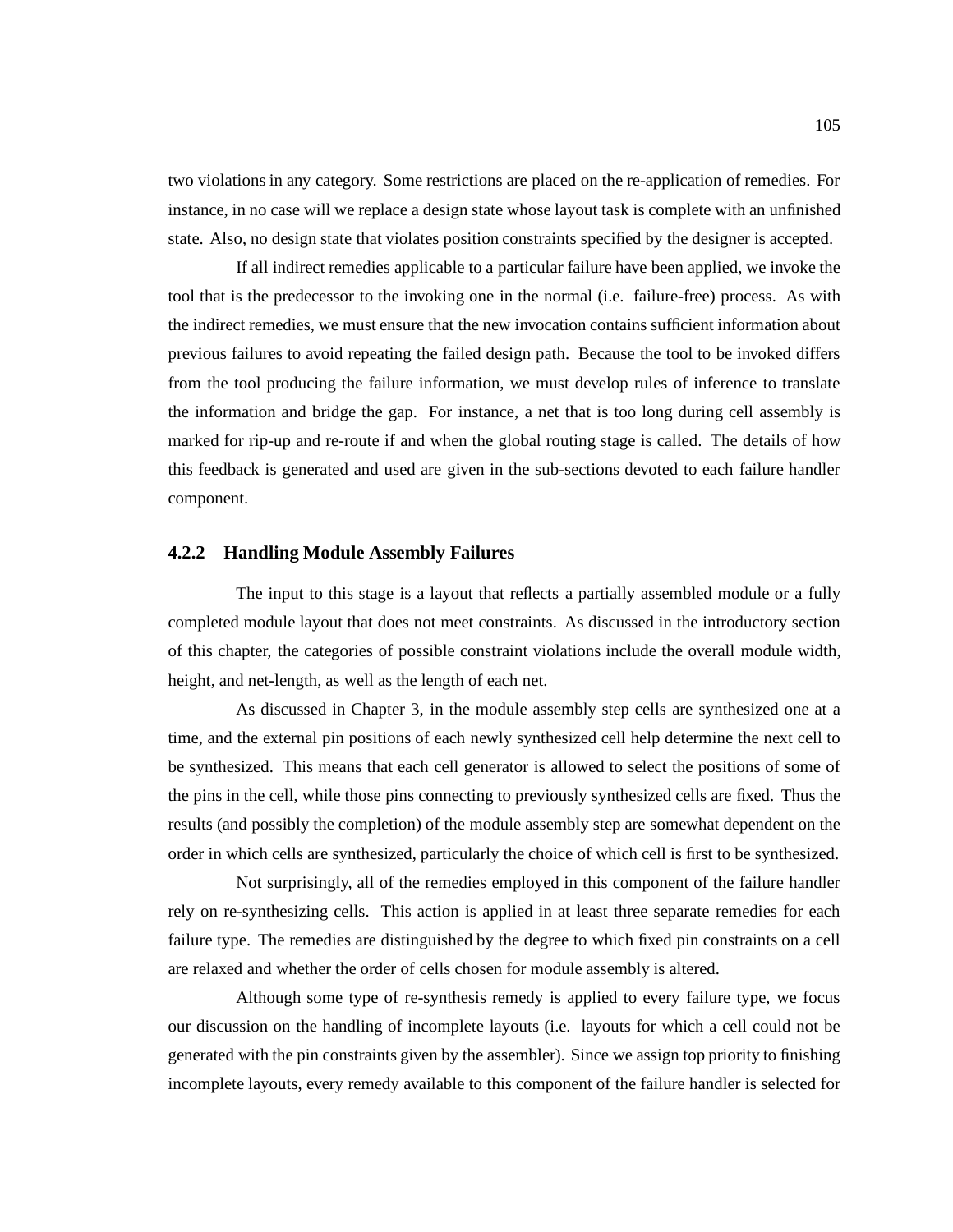this failure type. Thus, the discussion of the handling of incomplete layouts is illustrative of the handling of all other failure types.

Because module assembly is performed by synthesizing one cell at a time, any incomplete layout in this stage will contain exactly one cell for which synthesis was attempted and failed. This cell is referred to as the *target* cell; it is the focal point of our re-synthesis attempts. One or more boundary edges of the target cell will border on cells that have already have been synthesized. Pins on these boundaries have their positions assigned to match the corresponding pin on the previously synthesized cells. The positions of pins not bordering previously synthesized cells are assigned during synthesis of the target cell.

The first and only applicable direct remedy for incomplete layouts is to attempt to re-route the target cell. During re-routing, we allow the fixed pins on the target cell to assume any position on the common cell boundary that preserves the order given by the previously synthesized cells. If the cell can be re-routed, the handler uses the newly altered pin positions along with the previously fixed pins to re-route the cells that are on the common boundary with the target cell and have already been synthesized. If these cells can be subsequently re-routed, the handler makes the new cells part of the current design state and resumes the module assembly process.

This particular remedy terminates if the target cell could not be re-routed. However, we do not terminate this remedy if changing the pin positions of the adjacent and previously synthesized cells causes them to fail to be re-route. Instead, we make one last attempt to re-route the target cell. Those pins on the target cell that connect to adjacent cells that were not re-routed successfully use the positions derived from the previous (i.e. synthesized) versions of those cells. The remainder of the pins are fixed in the positions derived from the routed version of the target cell. This direct remedy is either accepted or rejected based on whether this re-routing attempt succeeds or fails. This remedy is illustrated in Figure 4.3.

At first glance, this re-routing attempt would appear to be guaranteed to fail because it is more constrained than the original synthesis attempt. However, this is not the case when a pair of pins are constrained to lie collinearly on opposite edges of the cell. The original synthesis problem retained both the collinearity constraint (derived from the need to replicate the cell) and the fixed pin positions derived from the adjacent yet different cell. In the re-routing attempt, we relax the collinearity constraint.

The net effect of our re-routing attempt is to create a customized cell instance within an array of like cells. This is most useful for cells at the end of an array, i.e. those cells that border different cells on opposite sides as opposed to having the same cell on two opposite sides. Those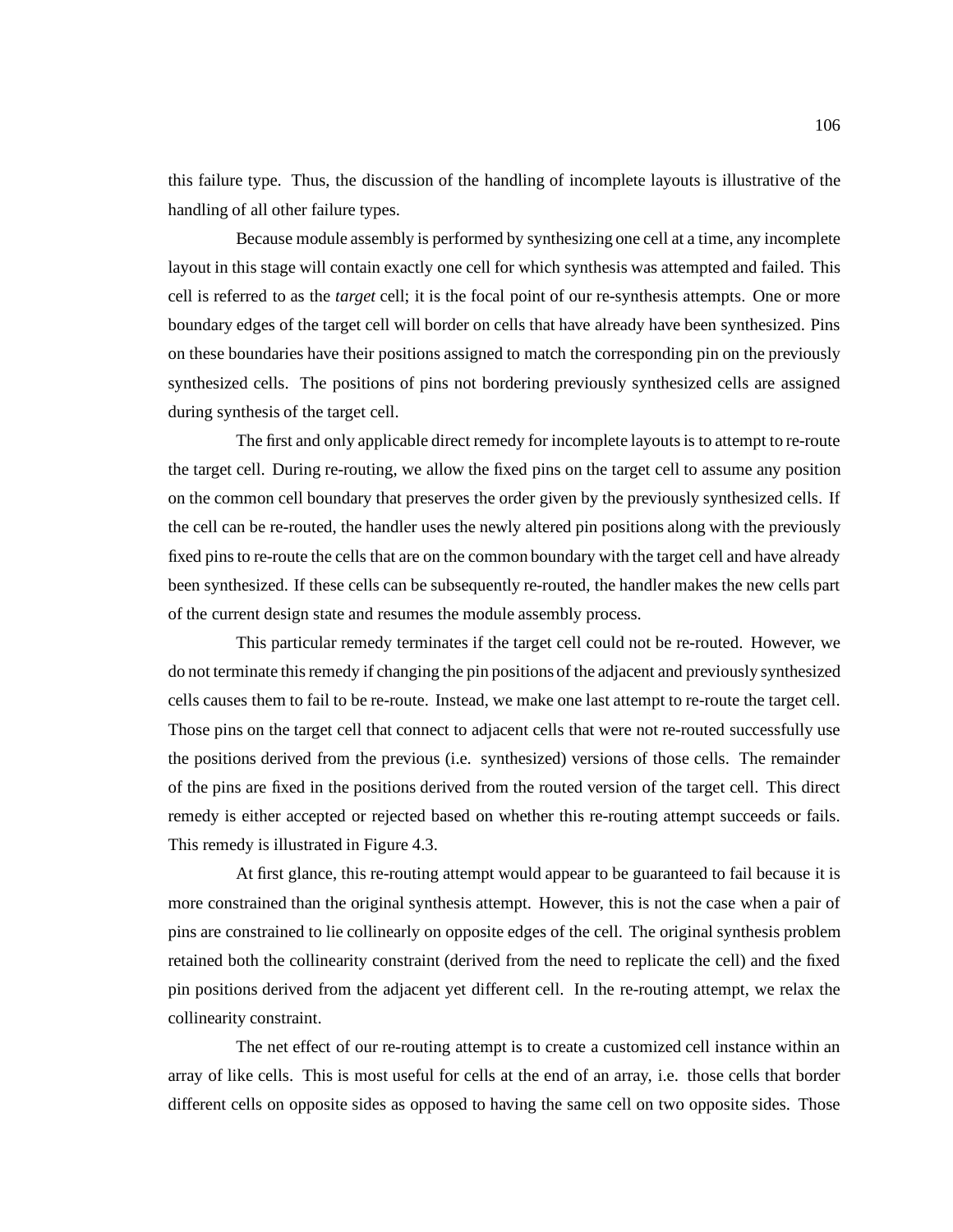

Figure 4.3: Applying the cell re-routing remedy: a) Current design state with  $C_0$  as the target cell, b) Alternate version of  $C_0$ , c) Version of  $C_0$  generated if cell  $B_1$  fails to re-synthesize.

portions of the cell boundary that actually border on another instance of the same cell have their pin positions derived from the routable version of the target cell. This maximizes the chances synthesizing the "core" instance of the cell when the "end" instance of the array is synthesized first.

If a cell that is horizontally adjacent to the target cell must revert to a previous version, we also add width (columns) of routing space to the target cell on the boundary with the horizontally adjacent cell. To determine the number of columns needed, we model the space between the cells as a vertical channel. The original pin positions of the previously synthesized cell form one edge of the channel, the pin positions of the version of the target cell that did route are used for the other edge. The number of columns added is simply the density of that channel.

If the aforementioned direct remedy does not succeed, we next attempt a sequence of indirect remedies. Each of these remedies is an attempt to restart module assembly beginning with the cell that failed re-synthesis. These attempts differ from the direct remedy in two ways: we are no longer using the pin ordering derived from previously synthesized cells, and each cell re-synthesis attempt includes finding another placement of transistors.

The first indirect remedy in our sequence selectively removes pin ordering constraints for only those pins on boundaries that border on cells in the same function slice. Pins that connect to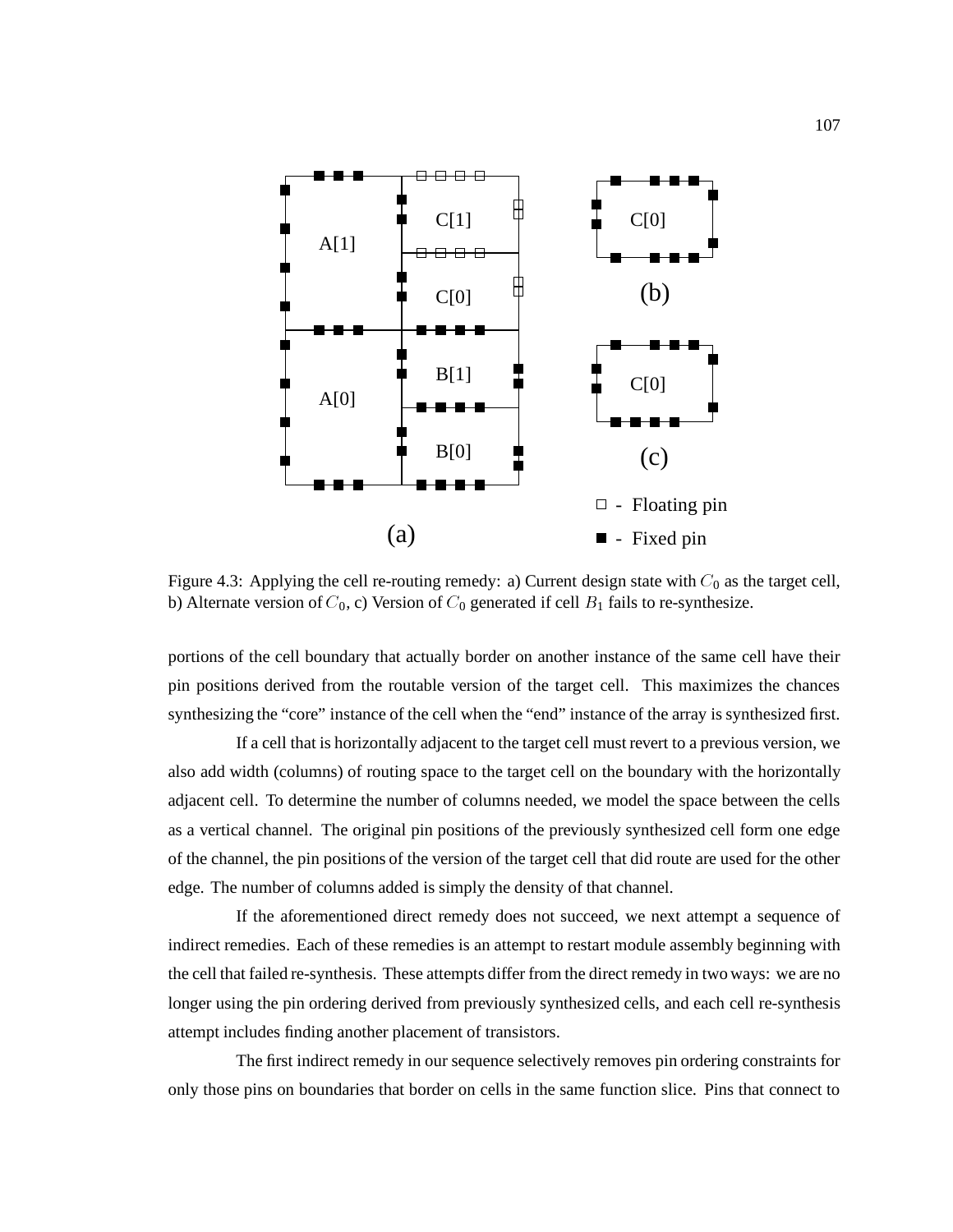

Figure 4.4: Applying the cell re-synthesis remedy: a) Current design state with  $C_0$  as the target cell, b) Re-synthesizing bit slice containing  $C_0$ , c) Restarting module assembly beginning with  $C_0$ .

previously synthesized cells on other function slices still derive a fixed position from those cells. If the target cell can be re-synthesized, we create a design state that includes the layout of the target cell as well as all of the previously synthesized cells in other function slices. We then pass our new design state to the module assembler and re-invoke it.

If the aforementioned remedy fails, our next remedy consists of re-synthesizing the target cell using the same pin constraints described above, but with the addition of columns of routing space to the target cell. Because we may have no fully routed version of the target cell, we base our estimate of congestion on the positions of transistors and external pins. For the upper and lower cell boundaries, we compute the number of columns needed to place one column between any pair of pins (or alternatively, a pin and the end of the cell) that are separated by less than three columns. For each row of transistors, we compute the number of columns needed to ensure that every unbroken strip of diffusion is no more than three columns long. The number of columns added is the maximum of these values.

The last two indirect remedies applied proceed in the same manner as the first two, except that we relax pin ordering constraints for all sides of the target cell. Because the new version of the target cell may have pin positions incompatible with any of the adjacent cells, in these remedies we discard the previous layouts of all cells except the target cell before restarting the module assembler. We illustrate the first and third indirect remedies in Figure 4.4.

As with the direct remedies, each of the four indirect remedies may be rejected either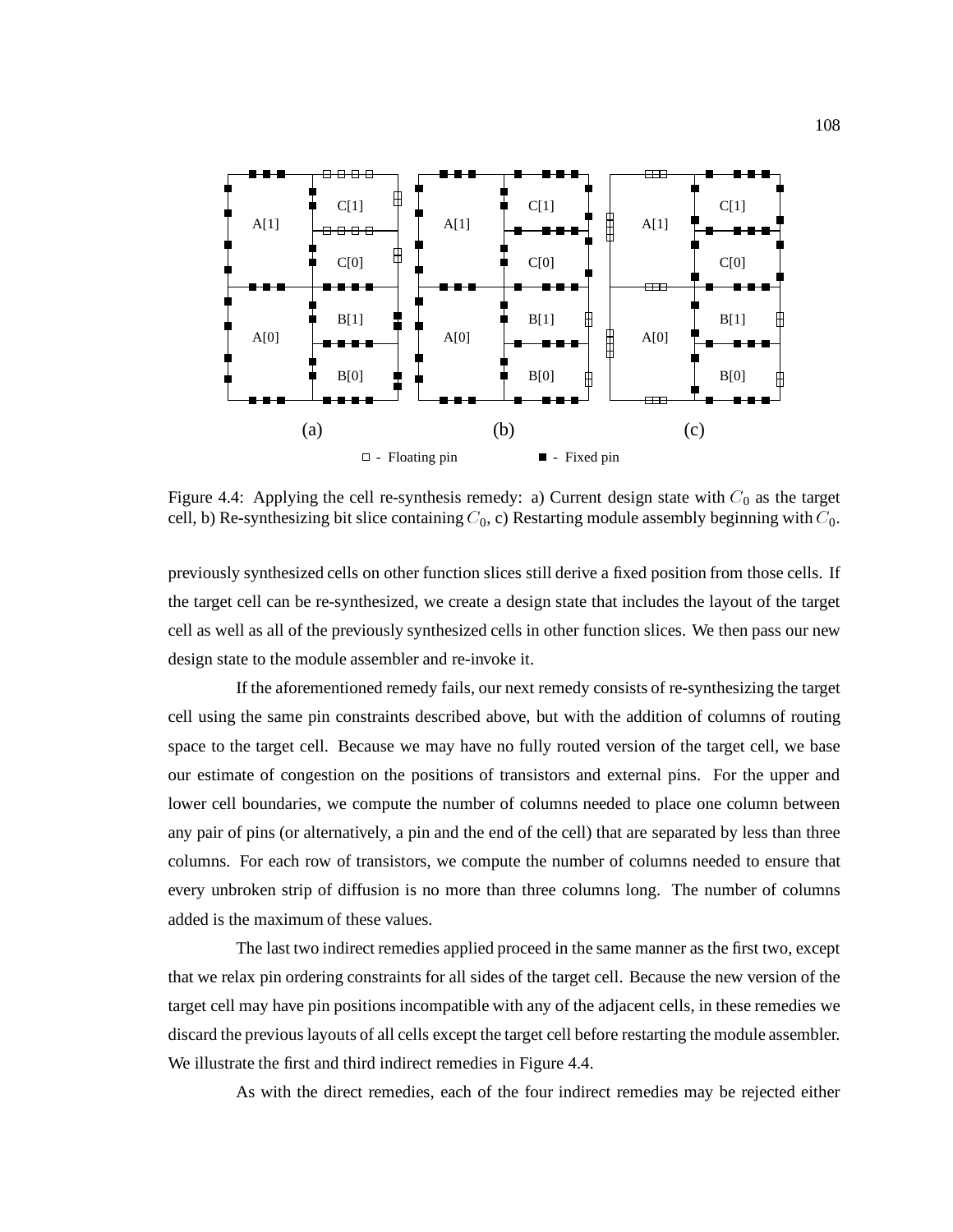because the indicated re-synthesis of the target cell fails or because restarting the module assembler beginning with the target cell does not result in more cells finishing synthesis than were present in the previous design state. After each remedy is applied and rejected, the failure handler makes a special record of whether the remedy was in fact rejected because of failure to re-synthesize the target cell.

If the current design state remains incomplete after all indirect remedies have been applied, the handler will pass the current best design state to the component of the failure handler that alters external net routing. Before making this transfer, we reduce the maximum wiring capacity metric for the cell. This represents a final effort to make the target cell routable by forcing a reduction in the number of external wires passing through it. The reduction is accomplished via the exclusion template mechanism described in the layout database section.

We use the aforementioned record of re-synthesis attempts on the target cell to determine in which direction the capacity reduction will be applied. Here we distinguish three cases. If the target cell was able to be re-synthesized during one of the first two remedies (i.e. with fixed pins for all previously synthesized cells in other function slices), we reduce wiring capacity in the vertical direction. If the target cell was re-synthesized only during application of the last two remedies, we reduce the horizontal capacity of the cell. Lastly, if the target cell was not re-synthesized at all, we make our adjustment in the direction of greatest congestion. In all cases, we make the capacity reduction large enough so that the current wiring in that direction will exceed the new capacity of the cell by one.

Because our primary objective in applying the aforementioned remedies has been to finish the layout, it is possible for the completed layout to contain constraint violations, even when the failure handler assisted in finishing the layout. In particular, this condition may arise because width was added to a particular cell to get it to route with previously synthesized function slices (e.g. the second indirect remedy available was successfully applied). For this condition, the only remedy available is to re-start module assembly again from scratch and beginning with the cell that originally had width added to it<sup>1</sup>. This corresponds to applying the third remedy in the sequence applied to incomplete layouts, we apply it once to each cell that had width added to it. This remedy may also be applied to reducing the net-length of the module, albeit with limited effect. Reducing the width of the module only reduces horizontal net-length, and only a fraction (typically one-half) of a cell's wiring is in that direction.

<sup>&</sup>lt;sup>1</sup>This is also tracked by the failure handler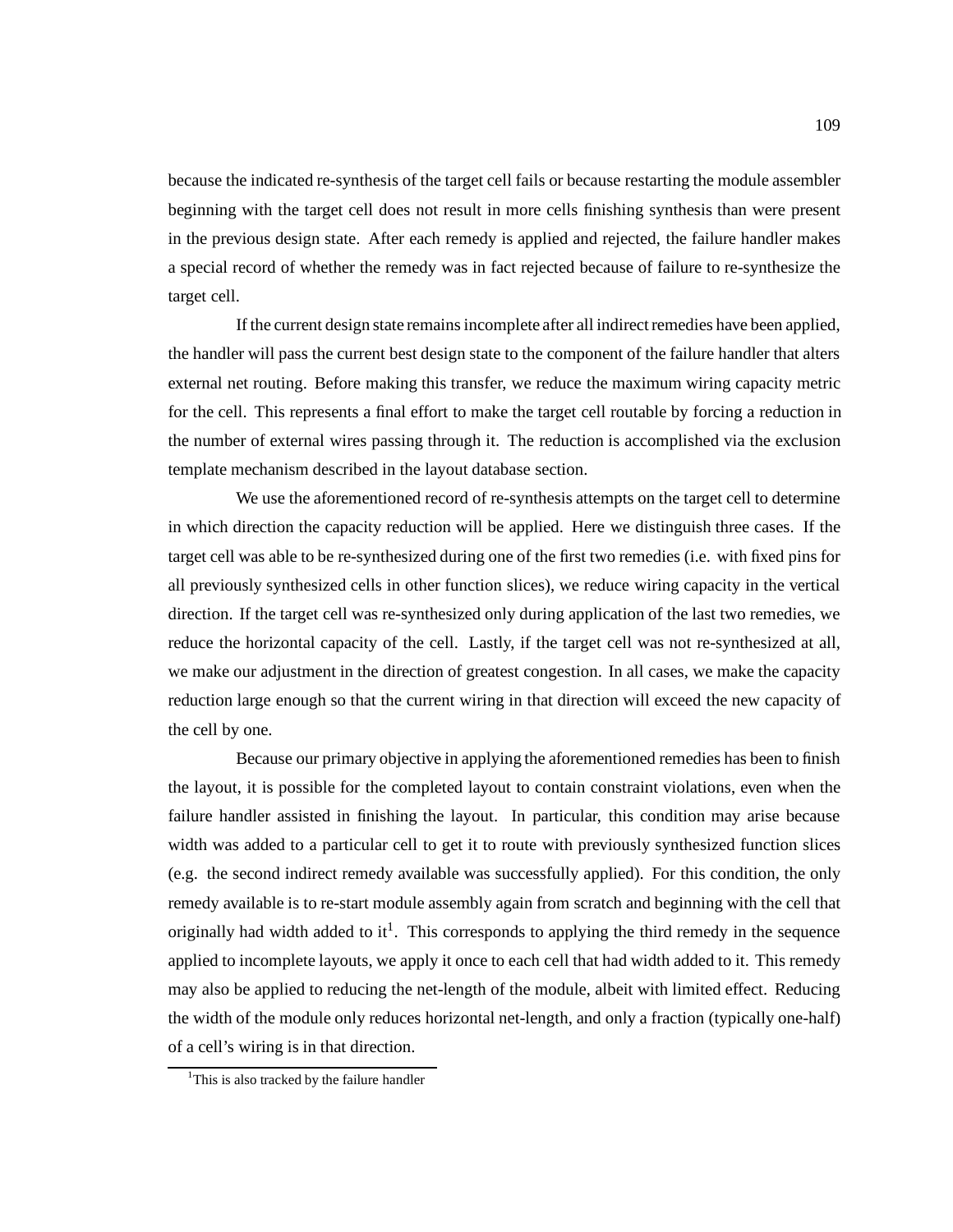A further application of re-synthesis remedies to complete layouts involves adjusting the dimensions of the module by creating different shapes for control cells. For instance, if a module is too tall, we attempt to reduce its height by re-synthesizing the control cell(s) in the tallest bit slice to make them shorter but wider. The width increase allowed for the new cells is determined by the amount of slack in the width constraint for the module and the number of function slices this remedy must be applied to (i.e. the number of function slices with the tallest height).

We first attempt this re-synthesis as a direct remedy, i.e. we use the pin positions from each cell's previous version. If that fails to sufficiently reduce the module height, we next attempt to re-synthesize the control cell(s) closest to the data block. In this remedy, for each cell in the target function slice, only those pins that connect to other function slices retain fixed positions. We apply this remedy at most twice, once for the cell just above and below the data block. A similar re-synthesis sequence is applied to create taller yet thinner control cells in those (relatively rare) cases where the widest cell in a function slice is a control cell rather than a data cell.

The set of remedies described above does not cover all possible constraint violations that may occur in completed layouts. For instance, other than the width reduction remedy described above, we have no remedy in this component of the failure handler that can reliably reduce module net-length. This is partly due to the fact that, when re-synthesizing a cell, there exists no layout attribute that can be traded off to reduce net-length. Thus, in many cases constraint violations will remain in complete layouts after all re-synthesis remedies have been tried. These layouts are passed to the global routing component of the failure handler.

#### **4.2.3 Handling Global Routing Failures**

The re-synthesis remedies described in the previous sub-section do modify the module's external wiring to the extent that external pins may assume any synthesizable order and position along the cell boundary. However, we have found that these remedies are not especially effective when dealing with failures directly associated with module wiring (i.e. single external net too long, total module net-length too great, or insufficient external wiring capacity in a cell). To handle these types of failures, we have developed a separate failure handling component that may re-route external wires to any suitable location in the module.

As was the case with module assembly failures, we assign top priority to finishing the global routing task in cases where the routing is incomplete. We consider the global task if any combination of the constraint violations listed below is present in the current design state: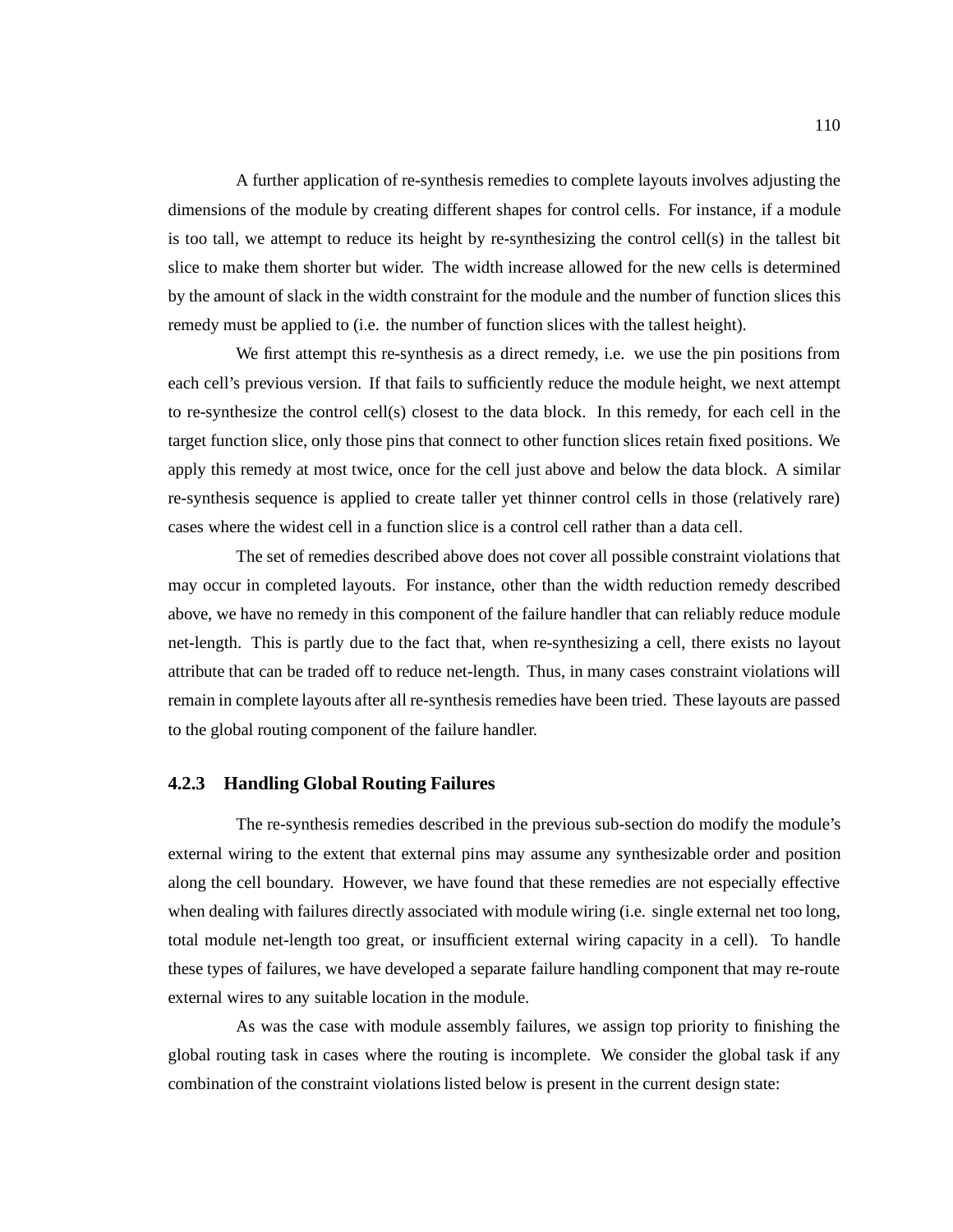- One or more nets do not have a global routing.
- The global routing of one or more nets exceeds its length constraint.
- The global routing exceeds the wiring capacity of one or more cells.

Only the first violation listed above is produced directly by failure of the global router; the latter two occur in design states that are passed to this component from the module assembly failure handler. Net-length constraints occur only because adding width to a cell during re-synthesis increases the length of nets that traverse the cell horizontally. Similarly, a cell boundary will be overloaded only because the module assembly component of the failure handler reduced the cell's wiring capacity.

Regardless of where these violations originated, our first remedy involves re-invoking the global router in attempt to route (or, if the net is too long, re-route) all nets that violated constraints. To this end, we rip-up (i.e. remove the global routing of) all nets that exceeded their length constraint. To give the global router some flexibility in selecting new routes, we also rip-up all nets that are "irregular", i.e. all nets that have pins in three or more separate bit slices and three or more separate function slices. The remaining nets are allowed to keep their original global routing.

Recall from Chapter 3 that, because our global router works on one net at a time, nets routed later face a more capacity constrained module than nets routed earlier. We thus give highest weight (i.e. top priority in re-routing) to those nets that are not routed in the current design state. Next in priority are those nets that did route but exceeded their length constraint, while the irregular nets that did route within constraints are last to be routed in the re-invocation. This re-shuffling of the net routing order is designed to maximize the chances of routing nets that did not route originally, thereby undoing the effects of net ordering in the previous global router invocation.

This invocation of the global router is applied as an indirect remedy. If the previous design state contained a cell whose wiring capacity was overloaded, we unconditionally accept the design state that results from re-invoking the global router. Otherwise, we choose the state with the greatest the number of routed nets. In this evaluation, nets in the previous design state that exceeded their length constraint are counted as not having been routed.

If any nets still have not been routed, we next attempt to create sufficient space for the unrouted nets. Our approach to adding routing space is to explicitly re-route nets that are passing through cells to the outside of them. Our objective is to displace nets in ways that open straight paths through the congested region inside the bounding box of each unrouted net.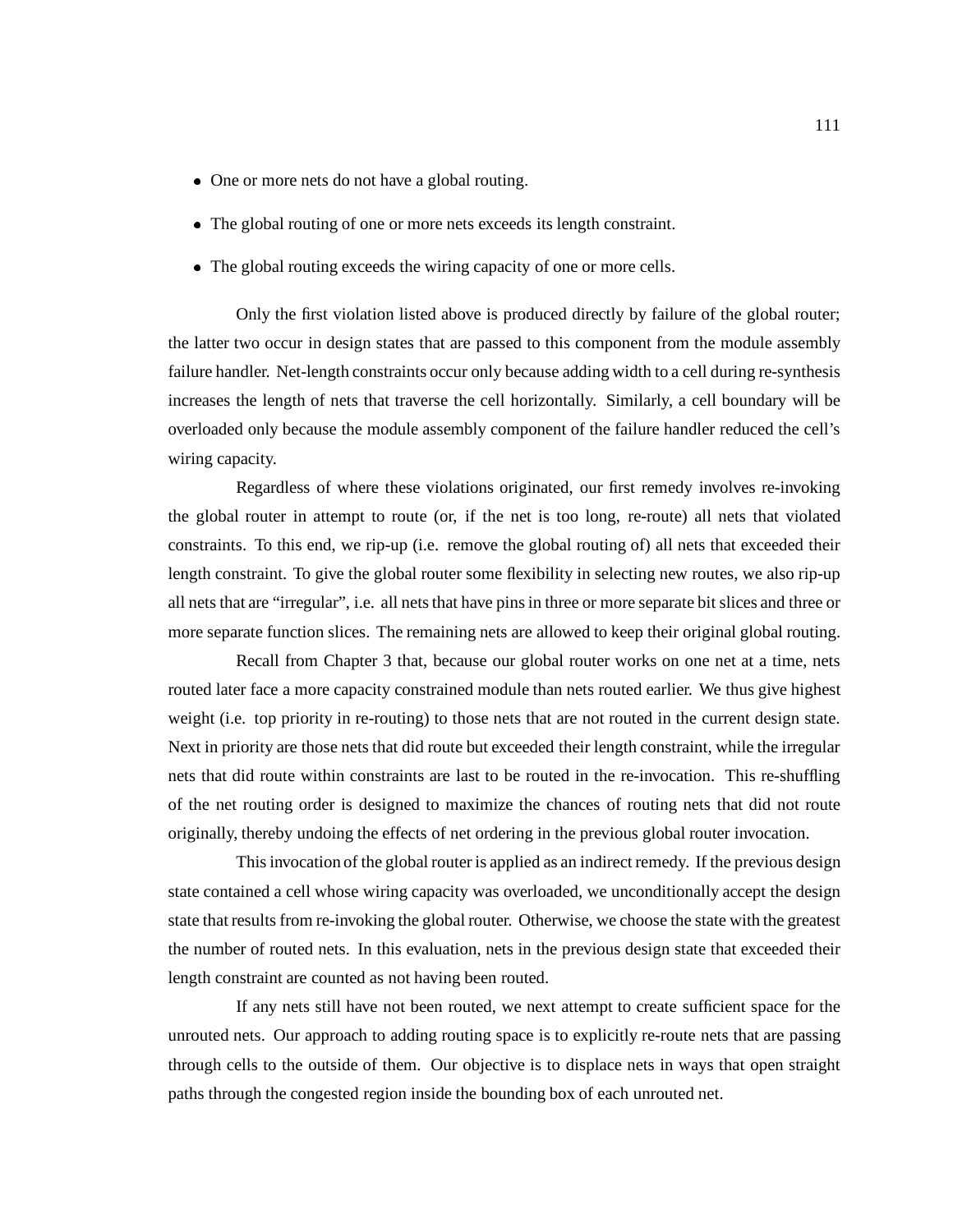We begin by examining unrouted nets whose bounding box contains regions of congestion due to vertically routed nets. Our re-routing operation attempts to place one of these vertical nets into one of the two regions immediately to the left or right of the function slice it is currently passing through. For each bounding box, we examine each vertical net (or set thereof) that passes through the congested region, beginning with nets nearest the center of the unrouted net's bounding box and working outward.

When a net is displaced, all of the connections made to cells now enter from the left or right side of a cell rather than from the top or bottom. Thus, a net can only be displaced if the left (or right) boundary of each cell to which it connects has enough room. Since this horizontal connection is "local" (i.e. it does not traverse a cell), it may use the space in the center of the row reserved for connections between adjacent cells. A vertical net also must have sufficient slack in its length constraint to allow these horizontal connections; this is estimated to be one-half the width of each cell to which it connects.

This stage succeeds if at least one path is found for each unrouted net and fails if we find a region for which no net can be displaced because of its length constraint. However, in most situations we have found that it is a lack of wiring capacity at the left or right boundaries of cells that prevents nets from being displaced to create paths. We resolve this interdependency in space allocation by computing every distinct<sup>2</sup> combination of cell capacity reductions that will allow a net to be displaced. Although for arbitrary wiring patterns the number of such combinations can be quite large, in regular modules this number is manageable. This is because most nets in function slices connect to the same set of bit slices and few nets span more than one function slice.

The aforementioned cell locations are combined with the cells whose congestion blocks potential horizontal (i.e. left to right) paths for unrouted nets. Together, these locations guide the selection of nets for vertical displacement.

The procedure for displacing nets up or down differs from horizontal (i.e. left/right) displacement in several ways. Because space between bit slices may be added only in the large increment of a row, our approach is to add rows in as few locations as possible and then displace nets large distances to fill up the empty row. Connections to cells are no longer local but must cross several intervening cells as well. Typically, there isn't enough vertical capacity in each cell to allow these connections to pass through them. Thus, the connections are made by a vertical segment that runs alongside the cell combined with a horizontal local jog into the cell. Here we are free to choose

 $2A$  combination is distinct if and only if it is not a superset of another combination.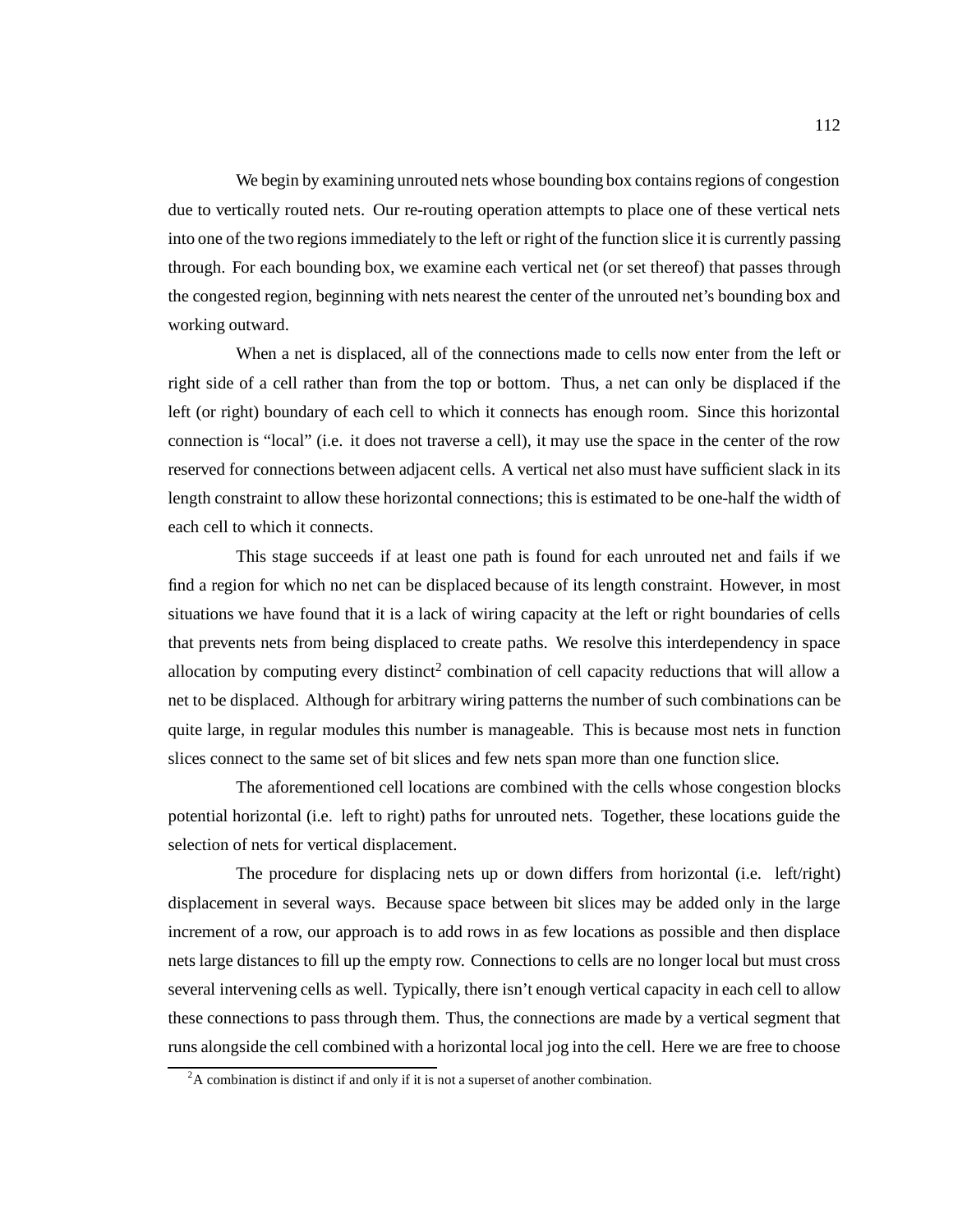

Figure 4.5: Adding routing space by displacing nets.

the least congested side (left or right) of the cell for each connections. By contrast, in nets that are left/right displaced all connections must enter from the side that is chosen. In Figure 4.5, we illustrate both up/down and left/right net displacement.

As with horizontal displacement, we begin by searching the nets located in the bounding box of unrouted nets. Here the objective is to find the nets that may be displaced the furthest from the congested regions in each direction (up or down). By intersecting these regions, we can determine both the number of rows and the set of acceptable locations for these rows.

We then process the list of location combinations that allow additional left/right displacements, beginning with combinations of shortest length. This process ends when we have found a set of nets that, when vertically displaced, in turn allow a sufficient number of horizontal displacements. Each displacement chosen may reduce the capacity of several cells, thereby bringing several vertical nets a step closer to displacement. This implies that our method of choosing nets for vertical displacement does not necessarily yield the set with minimum cardinality.

The addition of nets to be vertically displaced triggers a further editing of the set of valid row locations. If the number of additional nets exceeds the amount of added wiring capacity, or if the set of valid row locations is empty, we add more rows by performing another iteration of our region intersection algorithm.

As a final check, we ensure that the number of rows selected doesn't violate the module height constraint or cause any net to exceed its length constraint. If adding a row causes a net to exceed its length constraint, we first attempt to change the location of rows to avoid the net. We next check whether multiple segments of the net cross the region, if so and the violation is only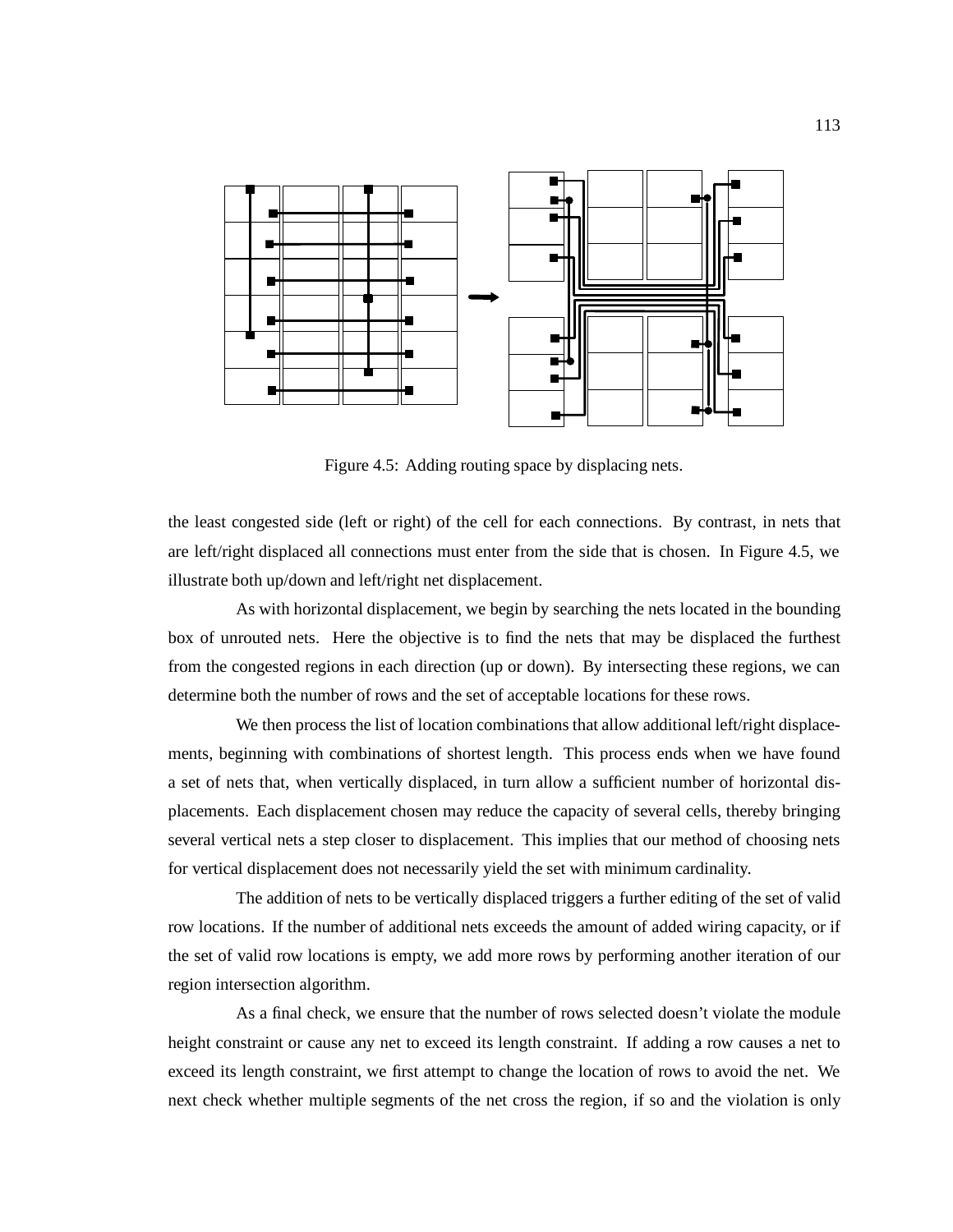the length of the "extra" segments, we rip-up that net. Otherwise, we reduce the number of rows added to that needed exclusively for horizontal congestion relief. If the number of rows cannot be lowered, or the reduction fails to remove the violation, the remedy terminates.

If a module height constraint is violated, our only recourse is to attempt the control resynthesis described in the previous sub-section. Otherwise, we must reduce the number of rows as in the case for the net-length constraint.

If all checks are passed, the new design state becomes input to a new invocation of the global router. Regardless of whether or not all nets are now routed, the results are passed to a post-processing stage in which we replace nets which were originally re-routed. This replacement attempts to reduce module width and the length of nets that exceed their constraint because of space created between function slices. The post-processing stage does not attempt to resolve any interdependencies in the replacement, we simply move one net at a time. We emphasize regions where nets have their length constraint exceeded, we look at horizontal nets first because they are most likely to have two or more vertical segments passing through the region. We then look at vertical nets passing through these regions, returning to horizontal nets if all net-length constraints are satisfied but the module is still too wide or tall. This post-processing step is also applied to all completed global routings that violate any of these constraints, and it is the only remedy applied to this state.

If no constraint violations remain, the design state is passed to the module assembly stage, otherwise it is passed to the component that handles floor planning failures. Before handing a design state to the failure handler, we make some alterations that reflect the information we have gathered regarding constraint violations. For instance, if unrouted nets are present in the current design state, we use exclusion templates to reduce the capacity of each cell that is full and is in the bounding box of said net.

When the source of a constraint violation cannot be narrowed down to a cell, we adjust the constraints given to the floor planner to compensate for the underestimation. For instance, in cases where adding routing space causes violations of the module width and/or height constraint, we simply subtract from the current constraint the amount by which the constraint was violated. This adjustment is also used for net-length constraint violations; the amount of the adjustment depends on whether the net was in fact routed. For unrouted nets, we simply subtract from the constraint the amount by which the current bounding box of the net exceeds it. For routed nets, we also multiply the previous constraint by the ratio of the bounding box length of the net to its routed length. We then choose whichever value is smaller than the current constraint; if both values are smaller we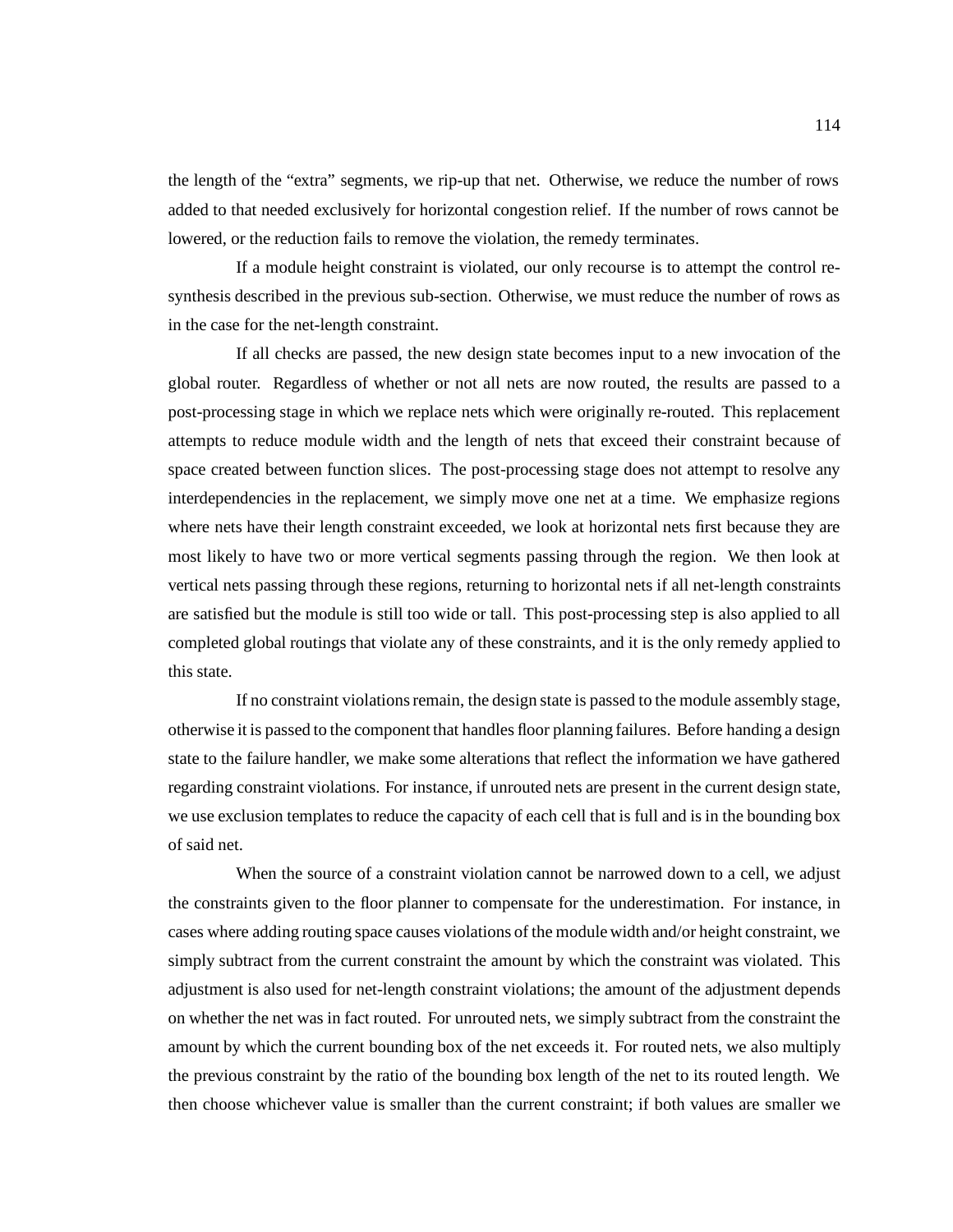take their maximum.

### **4.2.4 Handling Floor Planning Failures**

In the previous two components of the failure handler, our failure handling strategy has served to augment the heuristic algorithms used in the corresponding synthesis steps. This approach is not appropriate for handling failures in the floor planner, because the floor planner algorithm is exact in the sense that all relative placements and shapes are included in the search space.

For design states that represent complete floor plans that violate constraints, and for states received from the global routing failure handling component<sup>3</sup> our remedy is to search for a new floor plan. Because all adjustments in objective constraints made to the design state involve tightening constraints, floor plans that were previously selected for routing and module assembly and subsequently rejected need not be searched again. Thus, we must re-invoked the floor planner to find those floor plans that had higher cost than the ones already selected. Such floor plans are stored in the floor planner's internal data structure as partial solutions. Because the queue of partial solutions is large and required a long time to compute, we preserve it by suspending rather than terminating the floor planner process when it is not active.

Because the floor planner search stage can apply any constraint in its evaluation of (partial) solutions, we may pass the design state directly to the floor planner without any pre-processing. However, the floor planner may not be able to simply resume execution using the existing queue of partial solutions if the estimates of cell metrics on which the queue ordering was based have changed. Currently, the only changes that require this adjustment are changes made to the estimated width of cells. This adjustment is accomplished by the floor planner via the width adjustment algorithm described in Chapter 3.

If the design state does not represent a complete floor plan (i.e. the floor planner did not finish), our only recourse is to attempt to expand the floor planner's search space. One method we have found to accomplish this is to extend the range of floor plan shapes available. We do this by extending the basic shape finding algorithm described in Chapter 3 by introducing the ability to generate non-uniform bit slices. In turn, said bit slices allow us to generate datapaths whose bit slices each process n bits in cases where the total number of bits processed by the module  $(N)$  is not an even multiple of n. To do this, we must add to the existing block of bit slices a bit slice (or combination thereof) that processes the "remainder" bits (i.e. processes N mod n bits). When

<sup>&</sup>lt;sup>3</sup>Because the global routing failure handling component doesn't undo any portion of the placement, these states may be considered equivalent.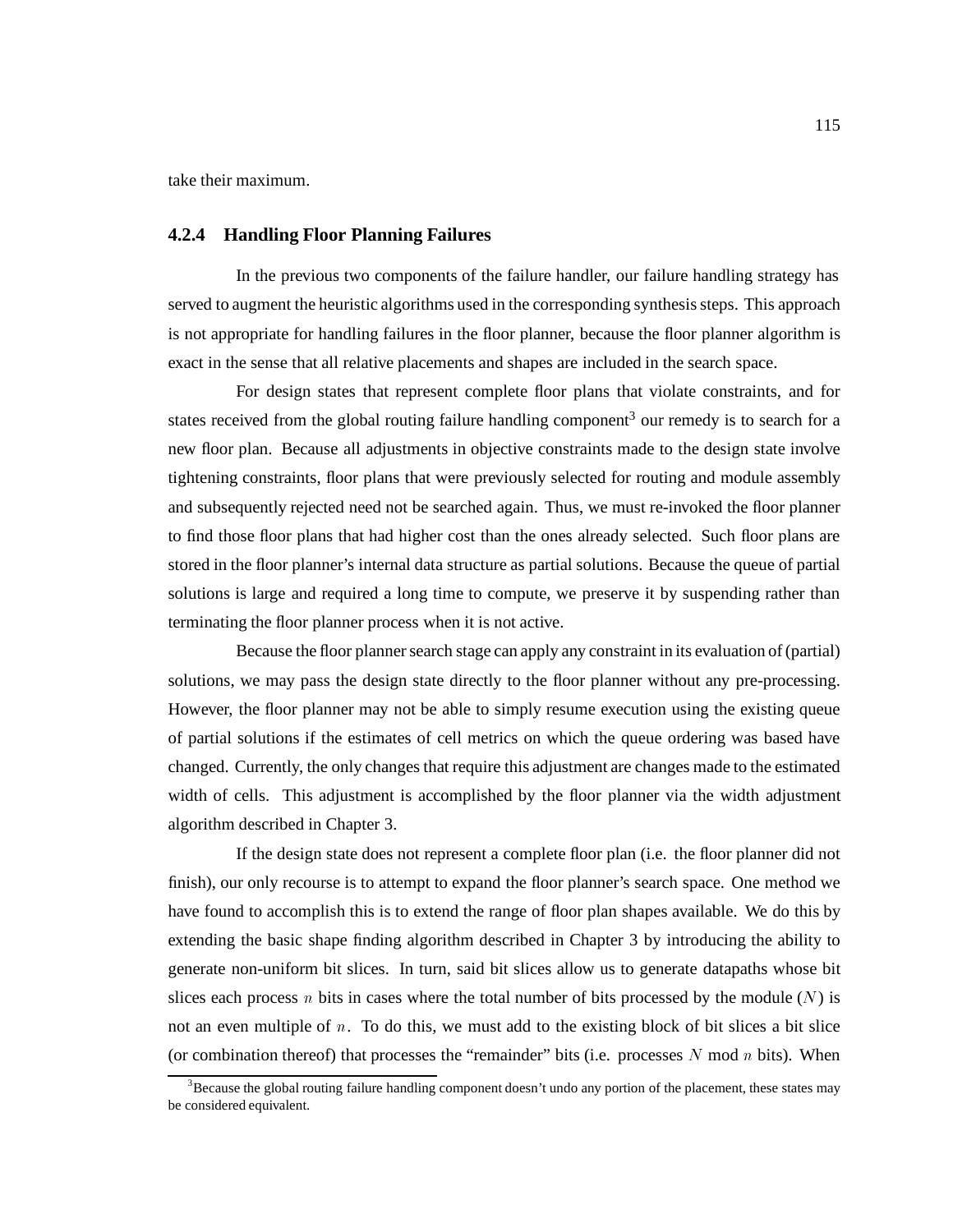available, we use information about the relative placement of bit slices to select bit slices that are on the edges of the module for this alteration.

Initially, we enforce the constraint that the new bit slices be no wider than the cells in the main block, and we only look at aspect ratios for which this condition is most likely to hold. For instance, if a module is to process fifteen bits and we wish to have the main block consists of cells that are three rows tall and process two bits, then when querying the layout database for cells for the "remainder" bit slice we will ask for cells that are two rows tall and process one bit. Only if such a cell cannot be synthesized (or the module height constraint would be violated) will we consider cells with one row per bit. In all cases, the sum of cell widths (i.e. the width of the bit slice) must be narrow enough to satisfy the module's width constraint.

If all of the cells for the new shape can be synthesized by the cell, we will re-invoke the floor planner. Because the net-list of the module has been altered, the failure handler will terminate the floor planner process, causing it to begin again from scratch. No special processing is needed to cause the floor planner to build floor plans with the new shape; the presence of the synthesized cells in the layout database is sufficient.

## **4.3 Results**

The design mediator plays an integral role in our layout system, and its work is reflected in the results presented in Chapter 3. To isolate its effects, we must therefore analyze the details of how the datapath results in Chapter 3 were obtained.

For instance, we have found that the floor plan chosen in Chapter 3 and illustrated in Figure 3.8 was not the first complete solution found by the floor planner. Said solution, illustrated in Figure 4.6, appeared first because it has a lower external net-length than the solution in Figure 3.8. However, the cell synthesis step performed by the floor planner just before global routing revealed that the cells associated with this solution had a higher internal net-length than originally estimated. In particular, the shifter's internal net-length increases greatly when all three external connection must go to one side, and the added congestion due to external wires passing through the multiplexor increased its net-length as well. As described in Chapter 3, this added net-length increment is used by the floor planner as a bound for a continued search of the queue of partial solution. It is this search step that yielded the final placement.

Looking specifically at failure handling policies, we have found that their most pronounced effect is to increase the system's ability to produce complete layout by reducing the dependence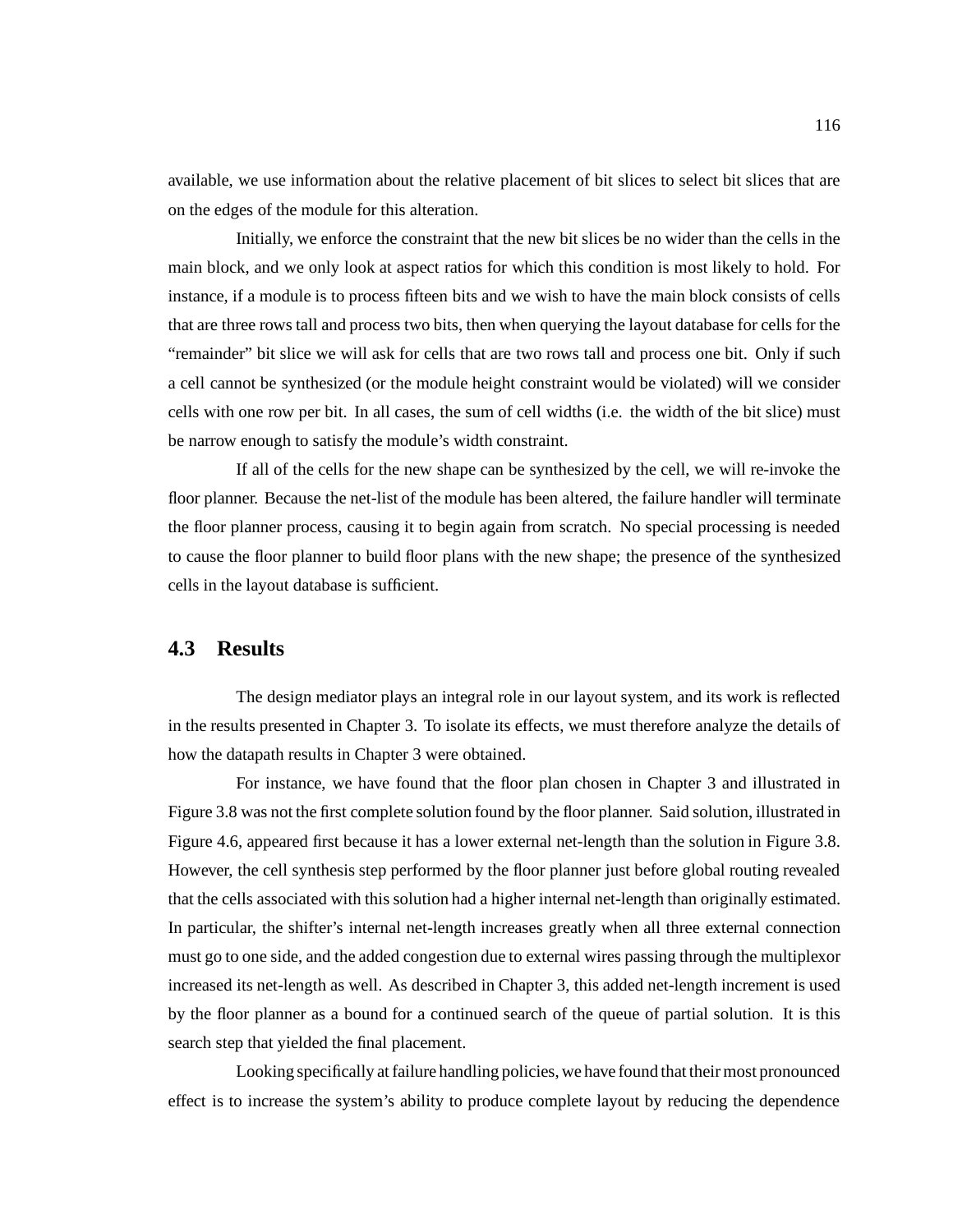

Figure 4.6: Alternate floor plan for RISC datapath, whose shorter external net-length is offset by a longer internal cell net-length.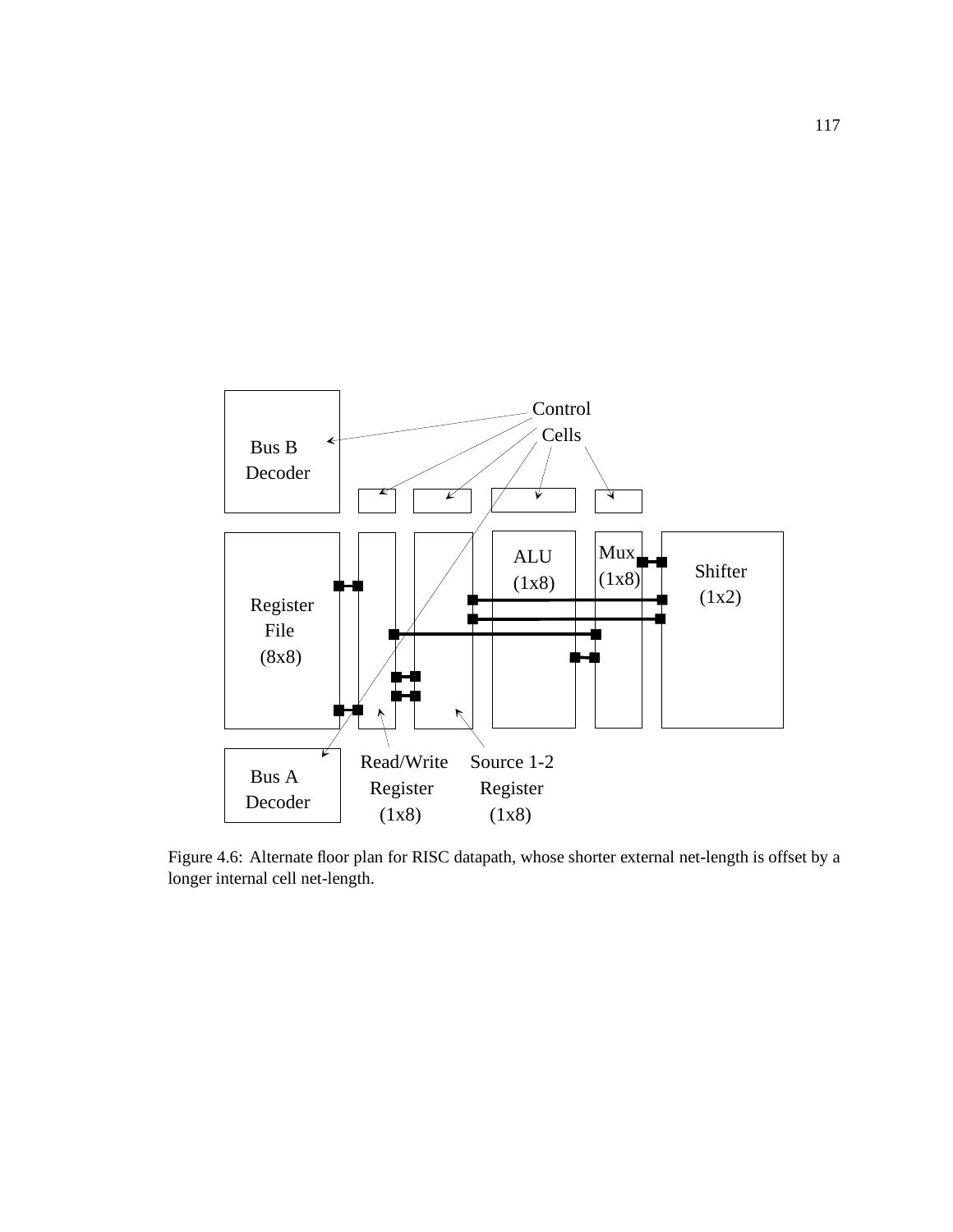of the module assembler on the order in which cells are chosen for synthesis. Looking at the six layouts presented in Chapter 3 (three shapes for two kinds of templates), we found that only two of them, namely the layouts with a height of one row per bit, could be completed without intervention from the failure handler. Of the remaining four cases, three were resolved by re-synthesizing the register file and shifter function slices while adding width to them was sufficient to complete module assembly. In all cases, the added width was needed to resolve congestion due to vertical nets. In the remaining case, namely the dense gate isolation template layout with three rows per two bits, synthesis halted with the shifter cell, and the layout could only be completed by employing the indirect remedy of restarting module assembly with this cell. Applying this remedy allowed the shifter to reverse the order of one pair of pins on one bus, and this was sufficient to complete the layout.

We also observed that, in one layout, namely the loose gate isolation template with a three rows per two bits height, module assembly will not complete when the shifter is chosen as the first cell to be synthesized. Thus, simply changing the heuristic that chooses an initial cell for module assembly does not necessarily resolve order dependence problems.

Recall that in Chapter 3 we adjusted the template height to guarantee that all external wiring would be routed inside the cells. This precludes the failure handler from employing the remedy of adding rows of space to accommodate horizontal external nets. To exercise this portion of the failure handler, we generated new versions of our datapath layouts using templates with two fewer free tracks than the values given given in Table 3.3. We found that layouts with added rows have a larger area (7 to 12 percent) despite the use of shorter templates. This is because the decrease in template height due to shorter templates is offset by the added width needed for local connections and by the fact that not all added rows could be completely filled with wires.

Unfortunately, we were not able to exercise all portions of the failure handler either by varying template height or by artificially generating datapath net-lists in the manner described in Chapter 3. For instance, despite the need to add width to several cells, we were unable to reduce the width of the module by using the left/right displacement of vertical nets. This is because most of the vertical nets in our example either connect to two adjacent bit slices or to all cells in a function slice. The former type of net isn't long enough to benefit from displacement, and the latter requires too many horizontal local connections. Also, the effects of pin ordering on module assembly are limited for pins that are on sides parallel to the transistor rows (i.e. left and right sides). A full evaluation of this effect would require datapath net-lists with non-uniform bit slices and/or complicated control cells. We were not able to find any actual datapath examples that contained these kinds of circuits.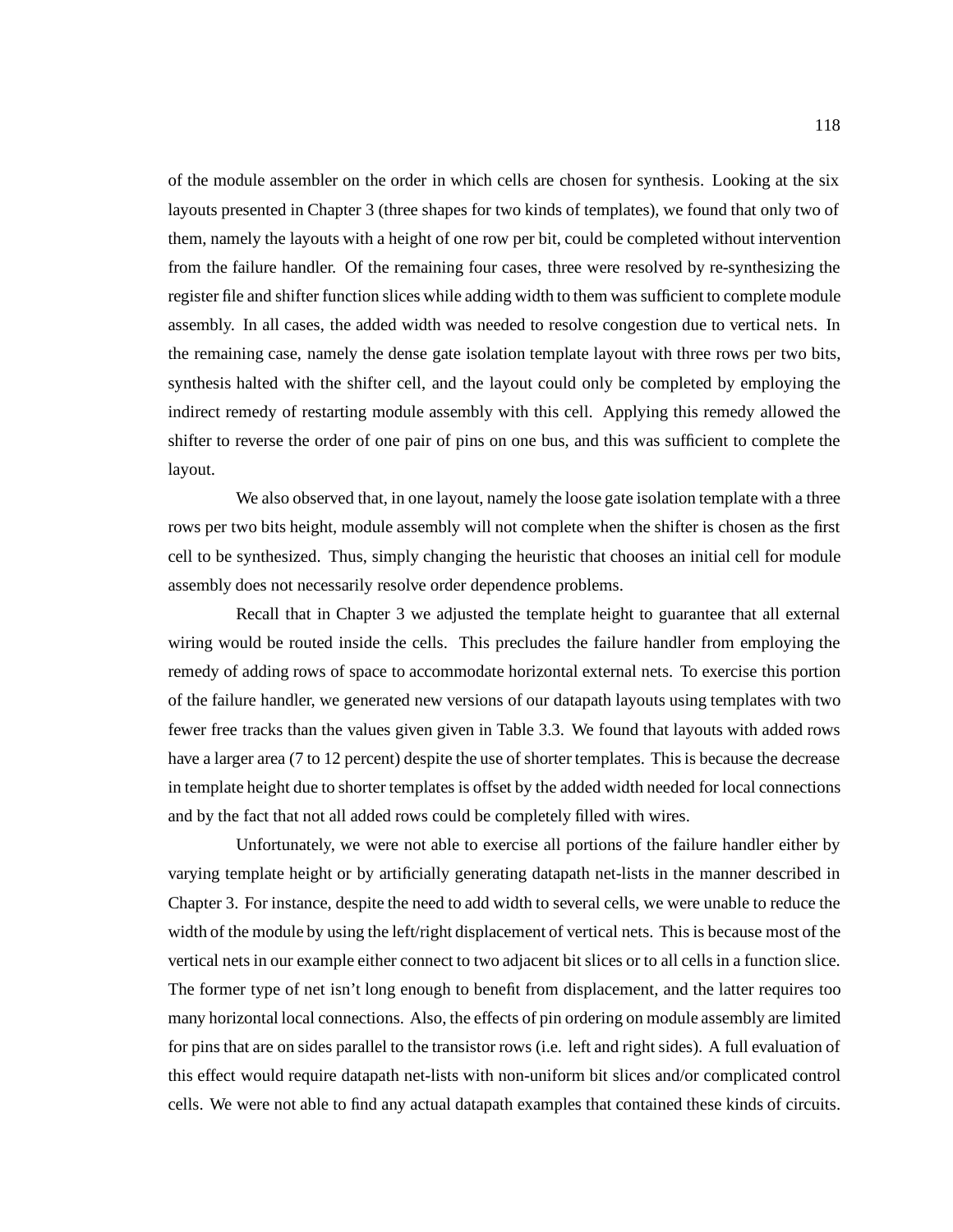A further consequence of this is that we are unable to determine conclusively whether a strictly greedy acceptance criterion for remedies is sufficient to find all favorable design paths.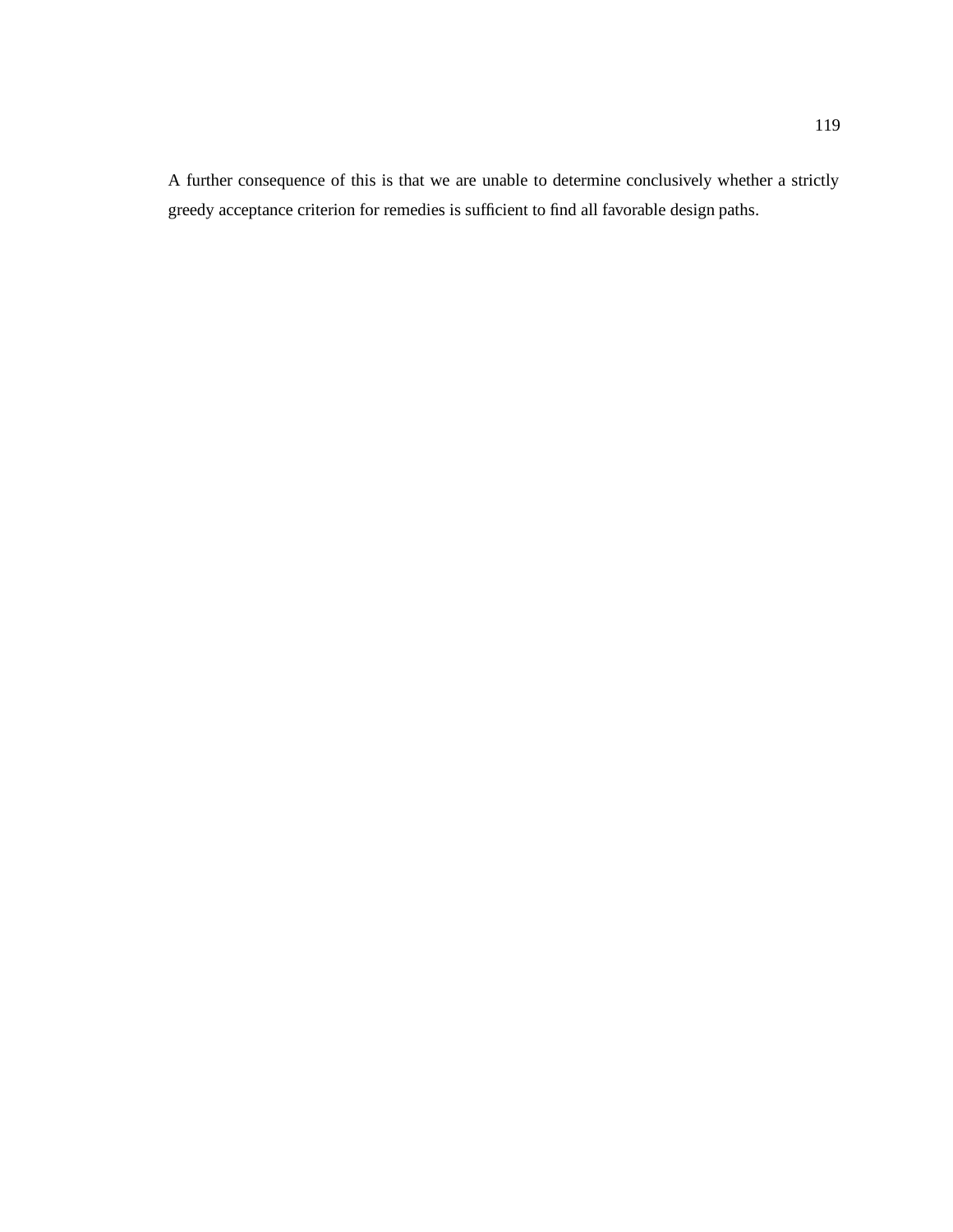## **Chapter 5**

# **Summary and Conclusions**

Most existing layout systems address tool interdependency issues indirectly through the development and improvement of specific algorithms. Wherever possible, the interfaces between tools are made as simple as possible, even at the expense of making the tools at each end of the interface more complicated.

Inspired by the non-sequential way in which human designers tackle several layout tasks in parallel when trying to optimize a particular layout, we have created a prototype layout system that permits us to study different interaction strategies and communication mechanisms. This system achieves the high degree of tool interaction necessary to perform the layout synthesis of regular macro-modules in the Sea-of-Gates layout style.

Our system overcomes the limitations of previous automated methods for the layout of regular macro-modules (i.e. cell assemblers) by implementing a general and flexible layout model. To implement this model, the floor planner in our system must decide not only the relative placement of function blocks that minimizes the wiring among them but also the alignment and aspect ratio for each block that maximizes the amount of wiring that can be routed by abutment. Because the external wiring passes through each cell, the floor planner must also ensure that the external wiring load through each cell is distributed such that its layout can be completed. To fully use this flexibility, our algorithms for floor planning and external net routing are designed to accommodate an arbitrary degree of non-regularity in the module, yet are optimized for regular modules.

The floor planner makes use of the SoGOLaR[46] cell generator to provide customized cell layouts at the transistor level to match particular aspect and pin position constraints. SoGOLaR uses a flexible placement strategy where transistors are first grouped into P/N pairs and then placed on a symbolic grid using a cost function that takes into account both diffusion sharing and wiring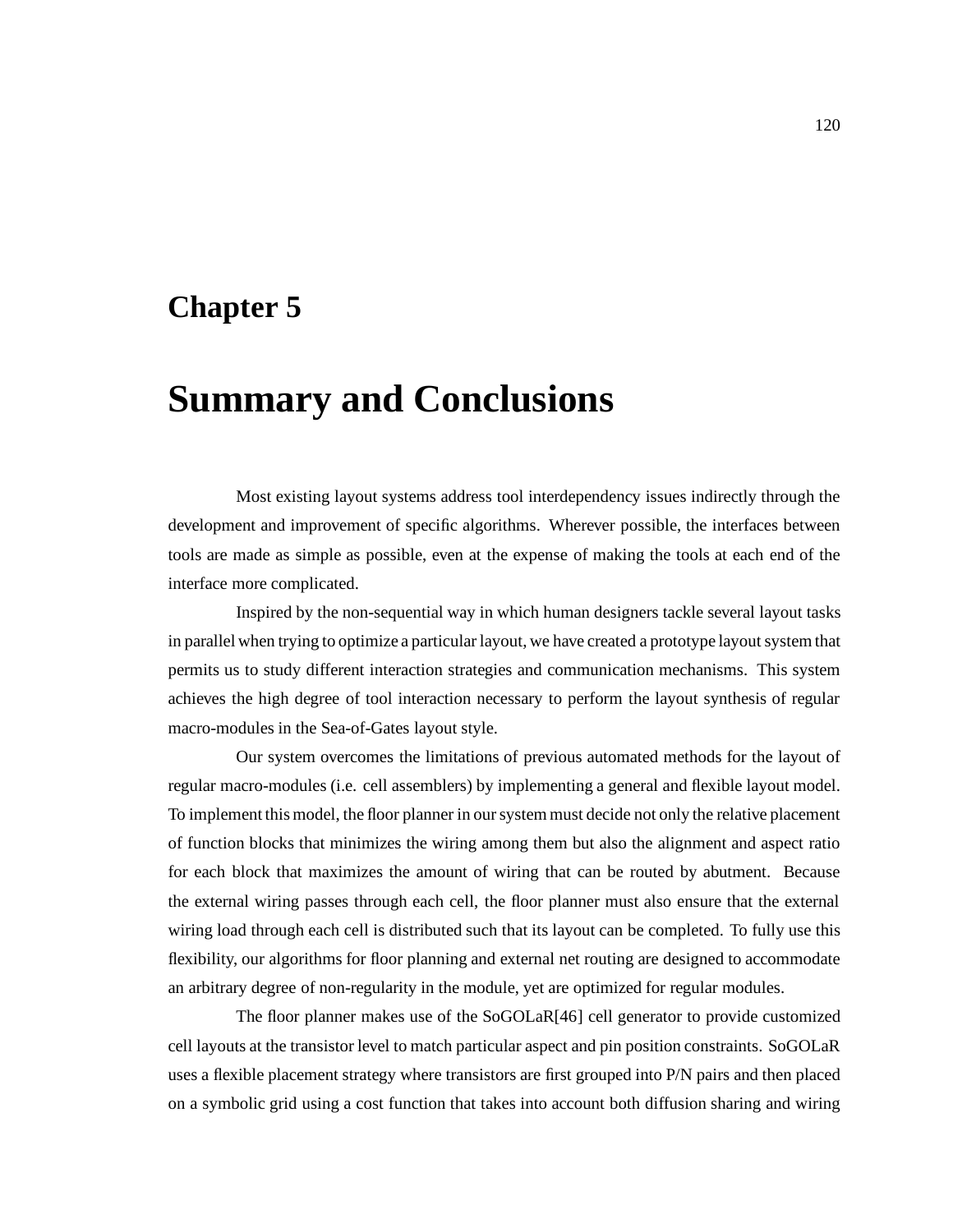length. This approach eliminates the need for any hierarchy in the transistor net-list, and is flexible enough to accommodate different styles of Sea-of-Gates templates. We have used this flexibility to obtain data on the tradeoffs involved in selecting different styles of Sea-of-Gates templates.

The synthesis elements of our system are bound together by a separate component for handling inter-tool communication and design path control. The communications mechanism allows communication among all the layout synthesis task components and also provides a database of layout attempts in which both successful and failed layouts are stored. Because the number of potential design states is not large, our layout database uses simple algorithms for storage and retrieval.

Our approach to design path control is to intervene in the "normal" sequential design path for the module (i.e. floor planning, external net routing, cell assembly) only when one of the aforementioned tasks cannot complete, or the result does not meet the specified constraints. Our method of failure handling can either "patch" or, if necessary, gracefully roll back layouts that fail to meet specified constraints. The handler selects remedies using a "greedy" approach that requires far less storage and is far more goal-directed than standard backtracking. As such, our approach represents an intermediate point (in terms of flexibility and complexity) between a strictly sequential layout process and performing layout with a general set of peer agents with no model specifying the order in which they should be called.

Unfortunately, in the design and implementation of remedies we were unable to exploit the full generality afforded by our communications mechanism. For instance, we found it very difficult to design remedies that move directly from a late stage in module layout (i.e. module assembly) to an early one (i.e. floor planning). Similarly, almost all meaningful exchanges of feedback information occurred between tools that are adjacent to one another in the normal sequential design process. Furthermore, the remedies that were used most often in our system were local remedies that apply to a single cell. Lastly, we have found that the design of remedies, while not tied to the specific implementation of the synthesis tools, are in fact influenced by the properties of the synthesis algorithms.

Despite this apparent limitation, we believe our approach represents a useful method for organizing a group of interacting design synthesis tools. In developing an explicit representation of items to be communicated, and an explicit approach to failure handling, one can confront the most important issues related to tool interaction while not precluding creative methods of resolving them. Although we have used the relatively simple design domain of VLSI layout to demonstrate its feasibility, we believe our approach would prove even more valuable in design domains that contain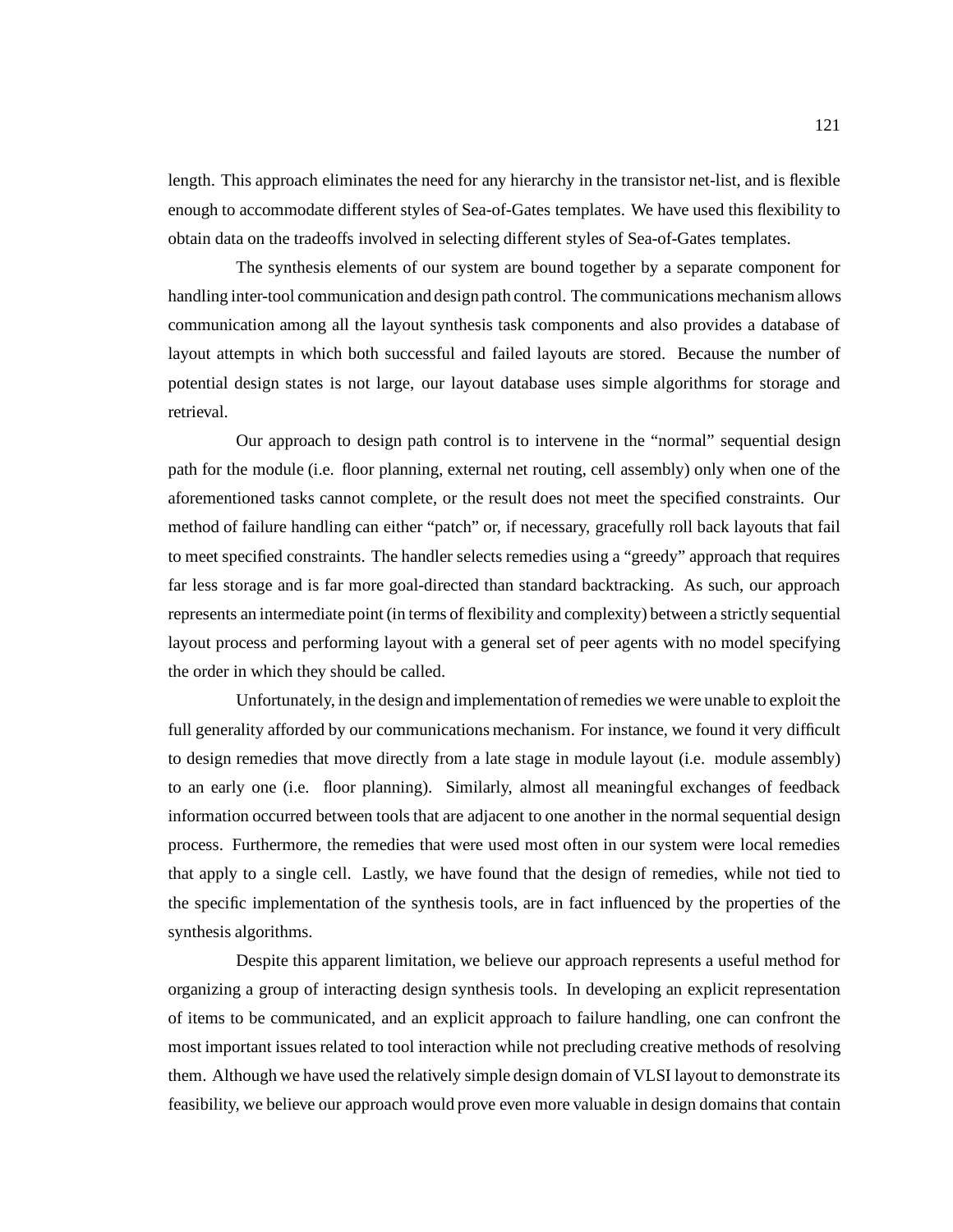a wider variety of synthesis approaches, objectives, evaluation methods and design concerns.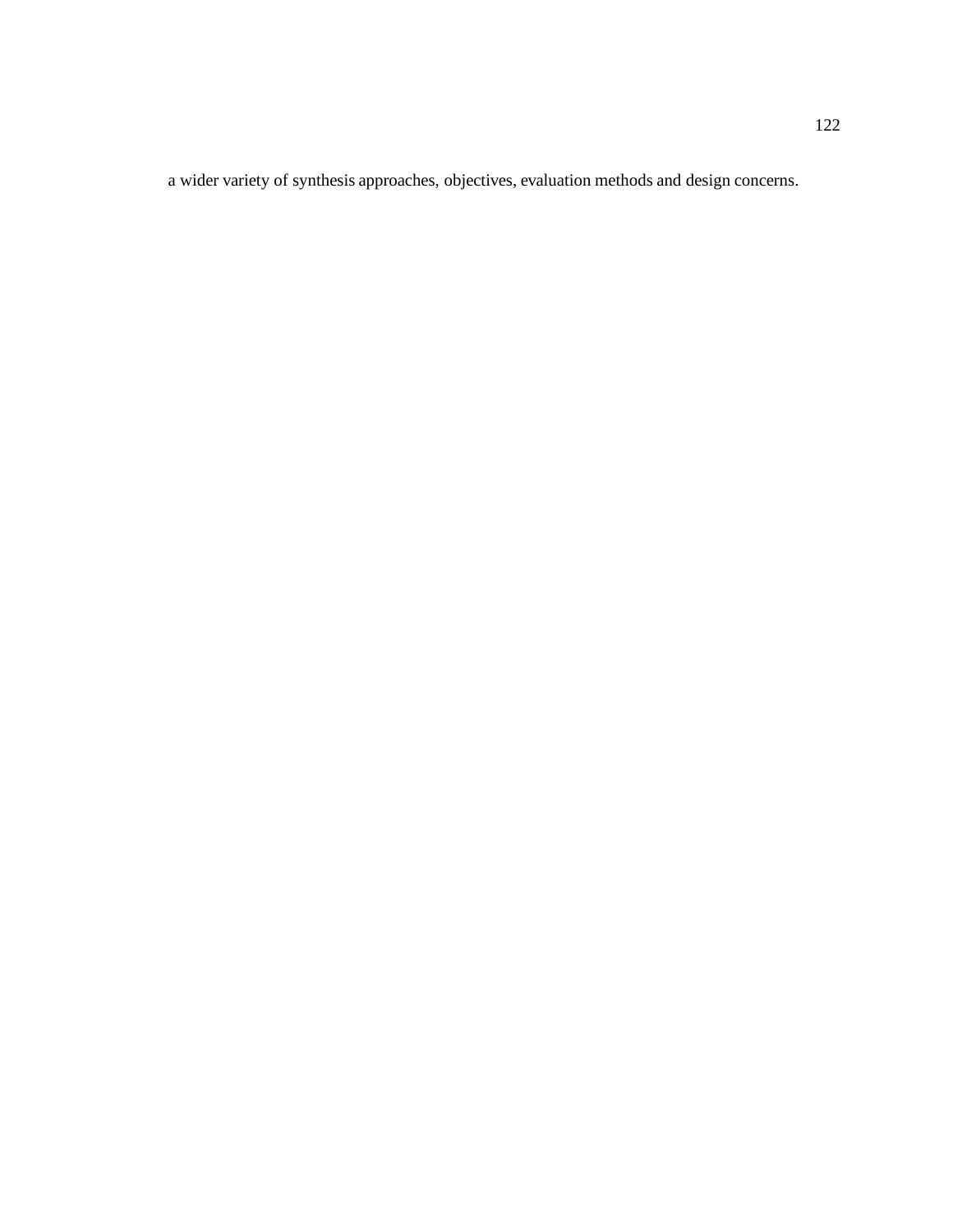# **Bibliography**

- [1] A. R. Newton. Computer-Aided design of VLSI circuits. *Proceedings of the IEEE*, 69(10):1189–1199, October 1981.
- [2] M. Stefik, D. G. Bobrow, A. Bell, H. Brown, L. Conway, and C. Tong. Thew partitioning of concerns in digital systems design. In *Proceedings on Advanced Research in VLSI*, pages 43–52, January 1982.
- [3] Institute of Electrical and Electronics Engineers, Piscataway, New Jersey. *IEEE Standard VHDL Reference Manual*, first edition, 1987.
- [4] Neil Weste and Kamran Eshraghian, editors. *Principles of Custom VLSI Design*. Addison Wesley Publishing Company, 1985.
- [5] Bryan T. Preas and Michael J. Lorenzetti, editors. *Physical Design Automation of VLSI Systems*, chapter 7. The Benjamin/Cummings Publishing Company, Inc., 1988.
- [6] H. Fleisher and L. I. Maissel. An introduction to array logic. *IBM Journal of Research and Development*, 19(2):98–109, March 1975.
- [7] G. DeMicheli and A. M. Sangiovanni-Vincentelli. Multiple constrained folding of programmable logic arrays, theory and practice. *IEEE Transactions on Computer-Aided Design*, CAD-2(2):151–167, 1983.
- [8] A. Weinberger. Large scale integration of MOS complex logic: A layout method. *IEEE Journal of Solid-State Circuits*, SC-2(4):182–190, December 1967.
- [9] A. Lopez and H. Law. A dense gate matrix layout method for MOS VLSI. *IEEE Transactions on Electronic Devices*, ED-27(8):1671–1675, 1980.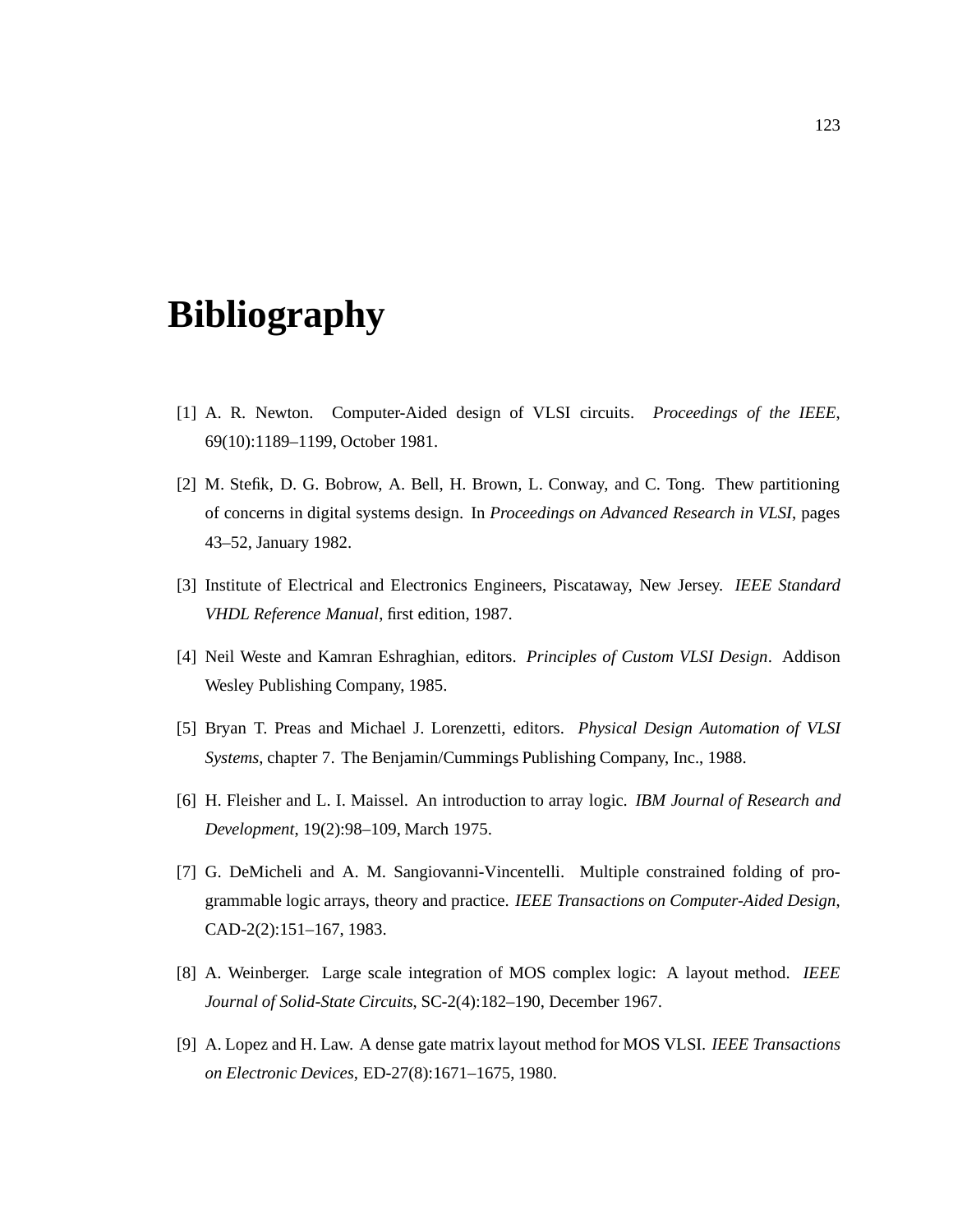- [10] D. G. Baltus and Jonathan Allen. SOLO: A generator of efficient layouts from optimized MOS circuit schematics. In *Proc. 25th Design Automation Conf.*, pages 445–452, June 1988.
- [11] Neil Weste and Kamran Eshraghian, editors. *Principles of Custom VLSI Design*, chapter 8. Addison Wesley Publishing Company, 1985.
- [12] Bryan T. Preas and Michael J. Lorenzetti, editors. *Physical Design Automation of VLSI Systems*, chapter 1. The Benjamin/Cummings Publishing Company, Inc., 1988.
- [13] Neil Weste and Kamran Eshraghian, editors. *Principles of Custom VLSI Design*, chapter 5. Addison Wesley Publishing Company, 1985.
- [14] Michael R. Garey and David S. Johnson. *Computers and Intractability: A Guide to the Theory of NP-Completeness*. W. H. Freeman and Company, 1979.
- [15] Bryan T. Preas and Patrick G. Karger. Automatic placement: A review of current techniques. In *Proc. 25th Design Automation Conf.*, pages 622–628, June 1986.
- [16] B. Kernighan and S. Lin. An efficient heuristic procedure for partitioning graphs. *Bell System Technical Journal*, 49(2):291–307, February 1970.
- [17] Bryan T. Preas and Michael J. Lorenzetti, editors. *Physical Design Automation of VLSI Systems*, chapter 4. The Benjamin/Cummings Publishing Company, Inc., 1988.
- [18] D. D. Hill. Sc2D: A broad-spectrum automatic layout system. In *Proceedings IEEE 1987 Custom Integrated Circuits Conference*, pages 729–732, May 1987.
- [19] A. E. Dunlop and B. W. Kernighan. A procedure for layout of standard-cell VLSI circuits. *IEEE Transactions on Computer-Aided Design*, CAD-4(1):92–98, January 1985.
- [20] P. R. Suaris and G. Kedem. Quadrisection: A new approach to standard cell layout. In *Proceedings ICCAD-87*, Nov. 1987.
- [21] M. Burstein and R. Pelavin. Hierarchical wire routing. *IEEE Transactions on Computer-Aided Design*, CAD-2(4):223–234, October 1983.
- [22] A. M. Patel, N. L. Soong, and R. K. Korn. Hierarchical VLSI routing- an approximate routing procedure. *IEEE Transactions on Computer-Aided Design*, CAD-4(2):121–126, 1985.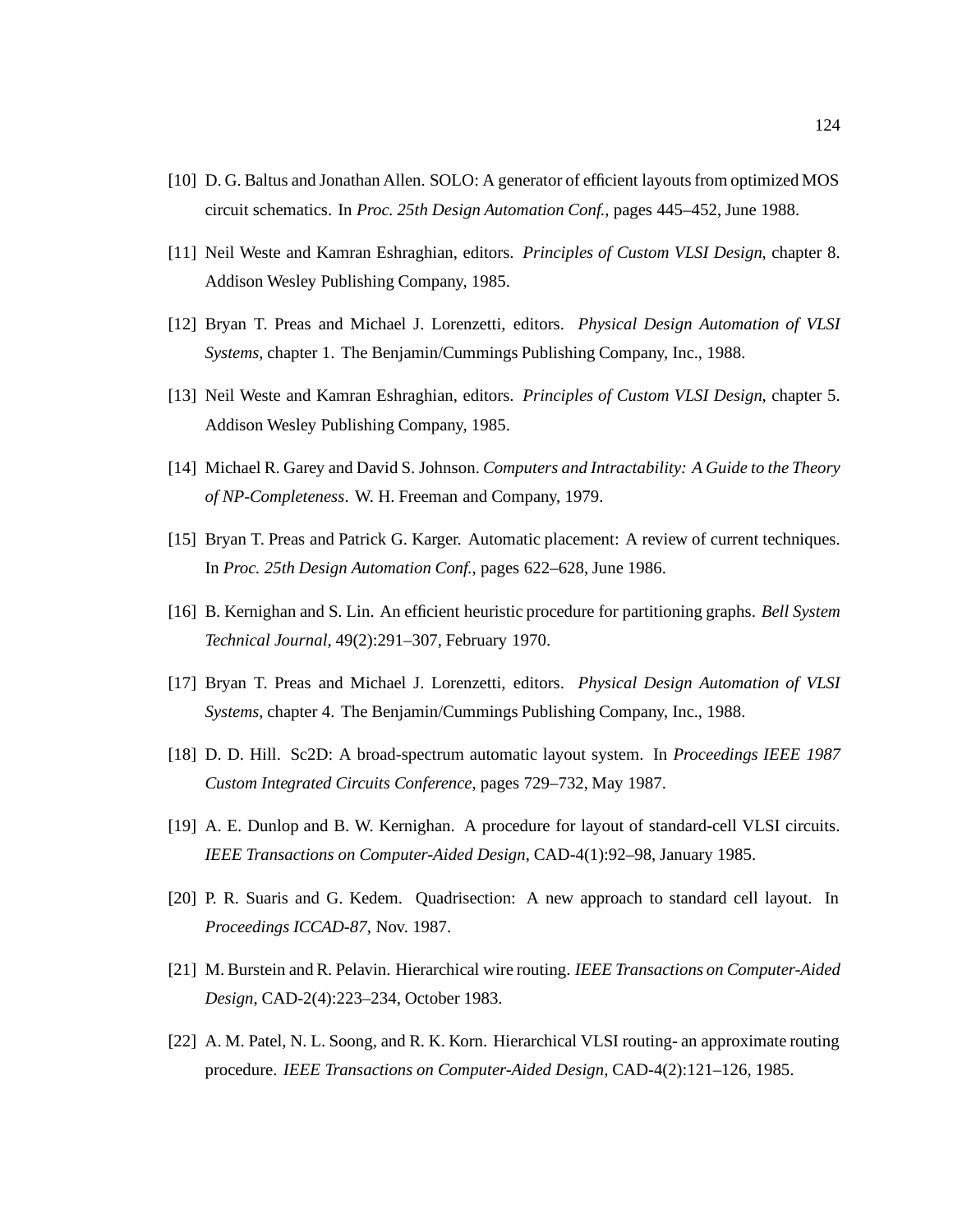- [23] A. Hashimoto and J. Stevens. Wire routing by optimizing channel assignment within large apertures. In *Proc. 8th Design Automation Conf.*, pages 155–163, 1971.
- [24] C. Sechen and A. Sangiovanni-Vincentelli. The Timberwolf placement and routing package. In *Proceedings of the 1984 Custom Integrated Circuits Conference*, pages 78–85, May 1984.
- [25] W. A. Christopher. Mariner: A Sea-of-Gates layout system. Master's thesis, University of California at Berkeley, 1989.
- [26] M. Burstein, S. J. Hong, and R. Pelavin. Hierarchical VLSI layout: Simultaneous placement and wiring of gate arrays. In *Proceedings of the International Conference of VLSI*, pages 45–60, August 1983.
- [27] R. S. Tsay, E. S. Kuh, and C.-P. Hsu. PROUD: A fast sea-of-gates placement algorithm. In *Proceedings of the 25th Design Automation Conference*, pages 318–323, 1988.
- [28] J. M. Kleinhans, G. Sigl, and F. M. Johannes. GORDIAN: A new global optimization / rectangle dissection method for cell placement. In *Proceedings ICCAD-88*, pages 506–510, 1988.
- [29] Bryan T. Preas and Michael J. Lorenzetti, editors. *Physical Design Automation of VLSI Systems*, chapter 5, pages 170–181. The Benjamin/Cummings Publishing Company, Inc., 1988.
- [30] D. P. LaPotin and S. W. Director. Mason: A global floorplanning approach for VLSI design. *IEEE Transactions on Computer-Aided Design*, CAD-5(4):477–489, October 1986.
- [31] Wei Ming Dai and E. S. Kuh. Simultaneous floor planning and global routing for hierarchical building block layout. *IEEE Transactions on Computer-Aided Design*, CAD-6(5):828–837, September 1987.
- [32] R. H. J. M. Otten. Automatic floorplan design. In *Proceedings of the 19th Design Automation Conference*, pages 261–267, 1982.
- [33] D. M. Schuler and E. G. Ulrich. Clustering and linear placement. In *Proc. 9th Design Automation Conference*, pages 50–56, June 1972.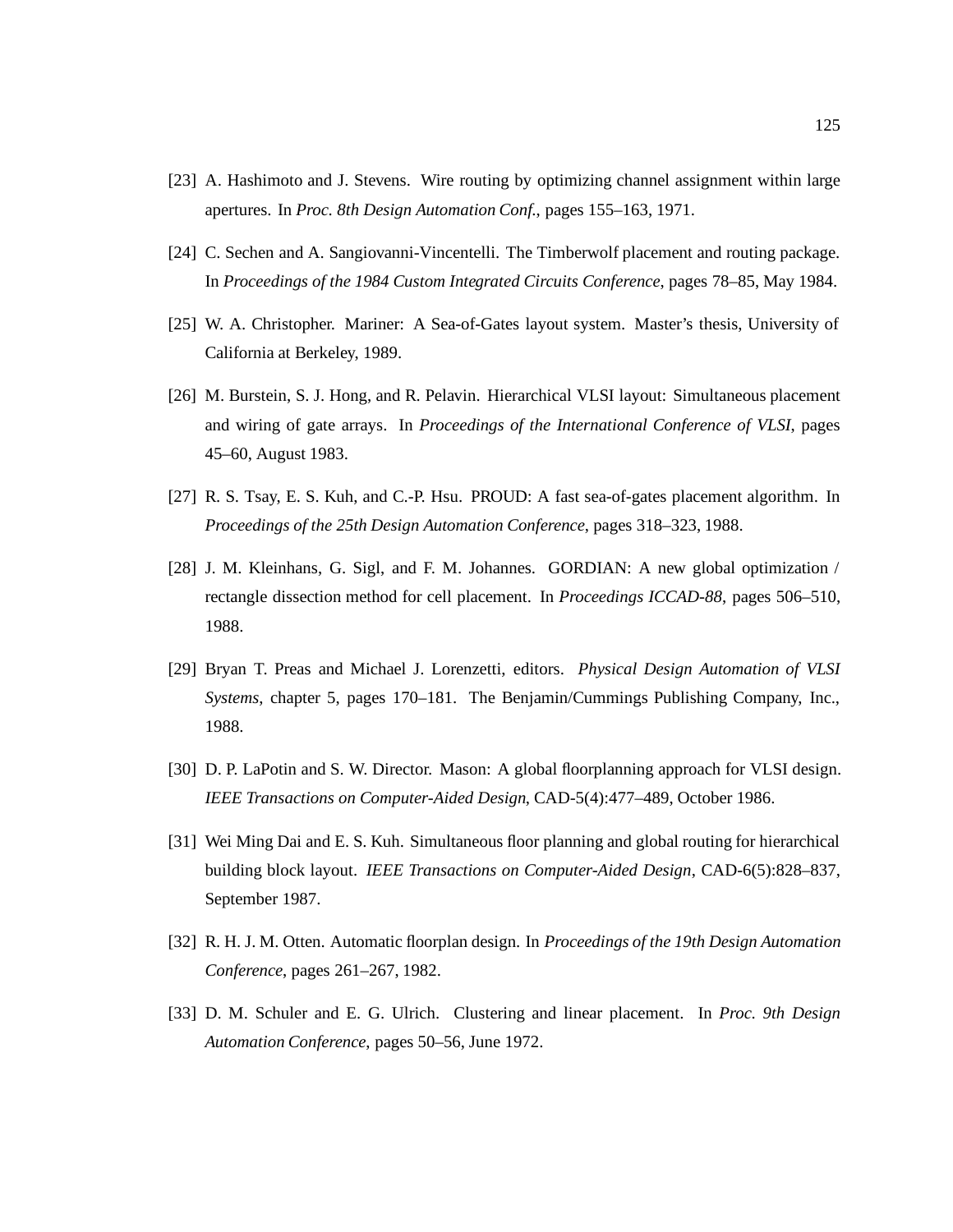- [34] B. Eschermann, Wei Ming Dai, E. S. Kuh, and M. Pedram. Hierarchical placement for macrocells: A "meet in the middle" approach. In *Proceedings ICCAD '88*, pages 460–463, 1988.
- [35] R. M¨uller. A new approach for simultaneous floorplanning and global wiring. *Methods of Operations Research*, (62):287–289, 1990. No volume number given.
- [36] M. Ohmura, S. Wakabayashi, Y. Toyohara, J. Miyao, and N. Yoshida. Hierarchical floorplanning and detailed global routing with routing-based partitioning. In *Proceedings of the International Symposium on Circuits and Systems*, pages 1640–1643, 1990.
- [37] P.-S. Tzeng and C. H. Séquin. Codar: A congestion-directed general area router. In *Proceedings ICCAD-88*, Nov. 1988.
- [38] P.-S. Tzeng. *Integrated Placement and Routing for VLSI Layout Synthesis and Optimization*. PhD thesis, University of California at Berkeley, 1992.
- [39] B. D. N. Lee. *Combined Hierarchical Approaches to Integrated Circuit Layout Based on a Common Data Model*. PhD thesis, University of California at Berkeley, 1993.
- [40] David L. Johannsen. *Silicon Compilation*. PhD thesis, California Institute of Technology, 1981.
- [41] C. S. Bamji, C. E. Hauck, and J. Allen. A design by example regular structure generator. In *Proc. 22nd Design Automation Conference*, pages 16–22, 1985.
- [42] S. Law and J. D. Mosby. An intelligent composition tool for regular and semi-regular structures. In *Proc. ICCAD-85*, pages 169–171, Nov. 1985.
- [43] R. N. Mayo. Mocha Chip: a system for the graphical design of VLSI module generators. In *Proc. ICCAD-86*, pages 74–77, November 1986.
- [44] M. Ishikawa and T. Yoshimura. A new module generator with structural routers and a graphical interface. In *Proc. ICCAD-87*, pages 436–439, 1987.
- [45] D. P. Dutt and G. Lakhani. Optimization for automatic cell assembly. In *Proc. Intl. Conf. on Computer Design*, pages 186–189, April 1988.
- [46] G. D. Adams and C. H. Séquin. Template style considerations for sea-of-gates layout generation. In *Proc. 26th Design Automation Conf.*, pages 31–36, June 1989.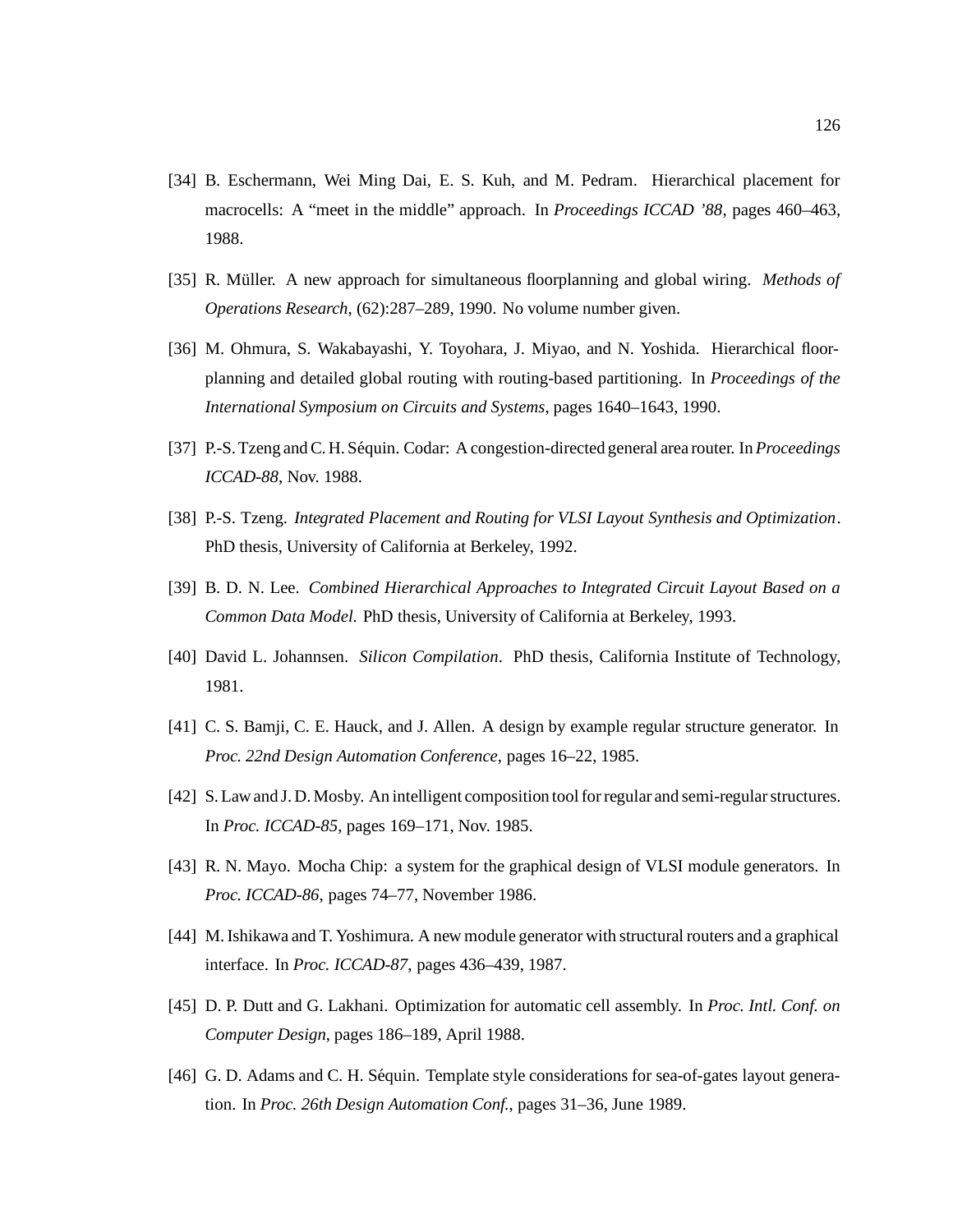- [47] T. Uehara and W.M. VanCleemput. Optimal layout of CMOS functional arrays. *IEEE Transactions on Computers*, C-30(5):305–312, 1981.
- [48] R. L. Masiasz and J. P. Hayes. Layout optimization of CMOS functional cells. In *Proc. 24th Design Automation Conf.*, pages 544–551, June 1987.
- [49] D. D. Hill. Sc2: A hybrid automatic layout system. In *Proceedings ICCAD-85*, pages 172–174, 1985.
- [50] S. Wimer, R. Y. Pinter, and J. Feldman. Optimal chaining of CMOS transistors in a functional cell. *IEEE Transactions on Computer-Aided Design*, CAD-6(5):795–801, 1987.
- [51] T. A. Hughes, R. Salama, and W. Liu. BBC: A module generator for back-to-back cells. In *Proc. ICCAD-86*, pages 440–443, Nov. 1987.
- [52] S. Kirkpatrick, C.D. Gelatt Jr., and M.P. Vecchi. Optimization by simulated annealing. *SCI-ENCE*, 220(4298):671–680, 1983.
- [53] N. Metropolis, A. Rosenbluth, M. Rosenbluth, A. Teller, and E. Teller. Equation of state calculations by fast computing machines. *Journal of Chemical Physics*, 21:1087–1092, 1953.
- [54] B. Gidas. Non-stationary Markov chains and the convergence of the annealing algorithm. *Journal of Statistical Physics*, 39:73–131, 1985.
- [55] C. Sechen and A. Sangiovanni-Vincentelli. The Timberwolf placement and routing package. *IEEE Journal of Solid-State Circuits*, SC-20(2):510–522, April 1985.
- [56] A. Casotto, F. Romeo, and A. Sangiovanni-Vincentelli. A parallel simulated annealing algorithm for the placement of macro-cells. In *Proc. ICCAD-86*, pages 30–33, 1986.
- [57] Srinivas Devadas and A. Richard Newton. GENIE: a generalized array optimizer for VLSI synthesis. In *Proceedings 23rd Design Automation Conference*, pages 631–637, 1986.
- [58] A. Stauffer and R. Nair. Optimal CMOS cell transistor placement: A relaxation approach. In *Proc. ICCAD-88*, pages 364–367, 1988.
- [59] S. R. White. Concepts of scale in simulated annealing. In *Proceedings of the International Conference on Computer Design*, pages 646–651, 1984.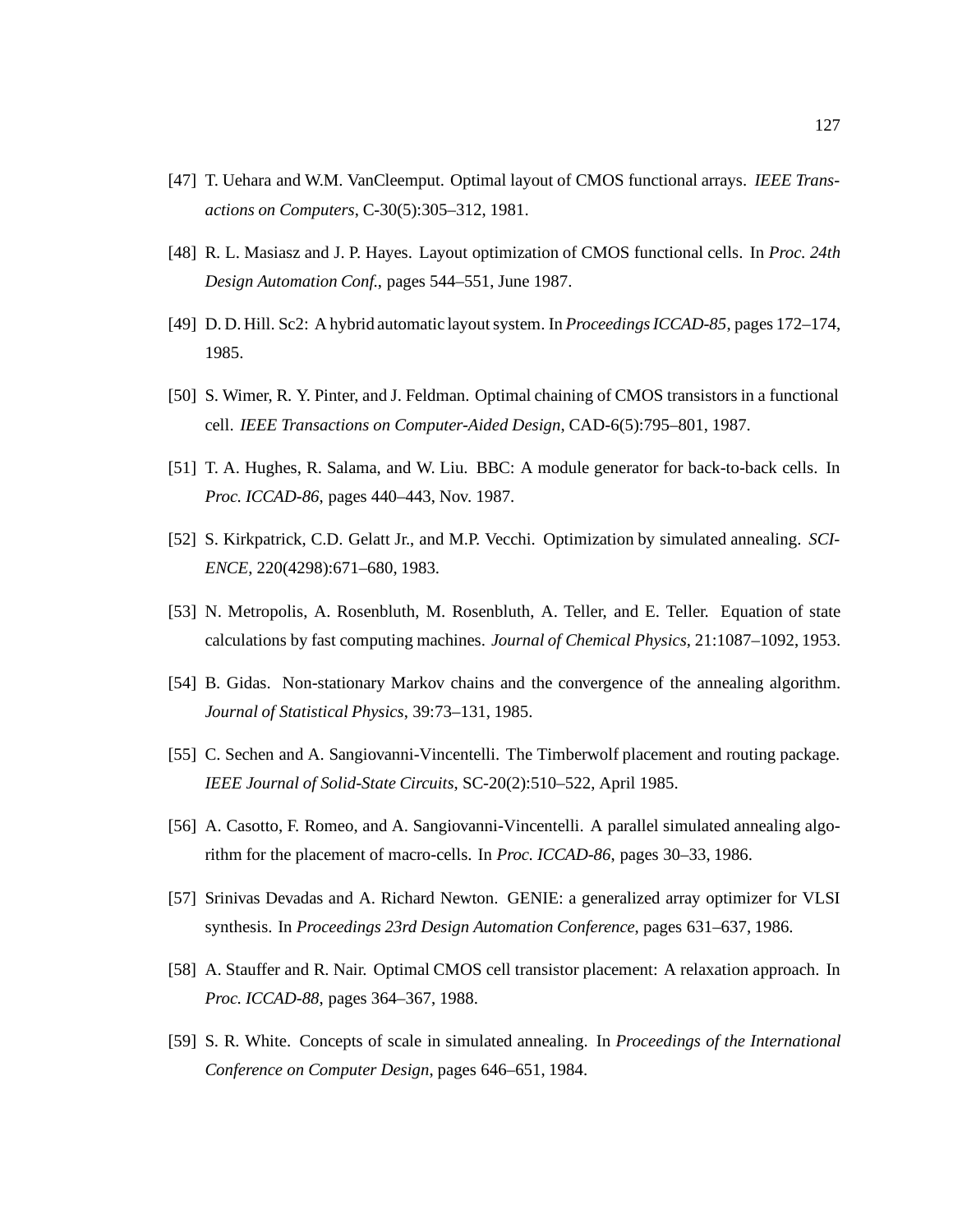- [60] M. D. Huang, F. Romeo, and A. Sangiovanni-Vincentelli. An efficient general cooling schedule for simulated annealing. In *Proc. ICCAD-86*, pages 381–384, 1986.
- [61] C.-L. Ong, J.-T. Li, and C.-Y. Lo. GENAC: an automatic cell synthesis tool. In *Proceedings 26th Design Automation Conference*, pages 239–243, June 1989.
- [62] L. Layer. Analysis of Sea-of-Gates template and cell library design issues. Master's thesis, University of California at Berkeley, 1987.
- [63] P. Duchene and M. J. Declerq. A highly flexible Sea-of-Gates structure for digital and analog applications. *IEEE Journal of Solid-State Circuits*, 25(5):576–584, June 1989.
- [64] M. Beunder, J. Kernhof, and B. Hoefflinger. Effective implementation of complex and dynamic CMOS logic in a gate forest environment. In *Proceedings of the Custom Integrated Circuits Conference*, pages 44–47, May 1987.
- [65] P. Birzele and P. Michel. *Reduced Design and Manufacturing Time by New Semicustom Standards and VLSI-Design Methodologies*. Siemens AG, March 1987.
- [66] Masatashi Kawashima, Makoto Takechi, Kunihiko Izuzaki, Kuniaki Kishida, Kazuo Itoh, Minoru Fujita, Toshiyuki Nakao, and Ikuro Masuda. An  $18K\ 1 \mu m$  CMOS gate array with high testability structure. In *Proceedings of the Custom Integrated Circuits Conference*, pages 52–55, May 1987. Three pairs with N/P gates tied together, separate rows of unconnected N and P for transmission gates.
- [67] F. Anderson and J. Ford. A 0.5 micron 150K channelless gate array. In *Proceedings of the Custom Integrated Circuits Conference*, pages 35–38, May 1987. Four P/N pairs, three of which have pre-connected gates.
- [68] A. Hui, A. Wong, C. Dell'Oca, D. Wong, and R. Szeto. A 4.1K gates double metal HCMOS Sea-of-Gates array. In *Proceedings of the Custom Integrated Circuits Conference*, pages 15–17, May 1985. Plain vanilla gate isolation.
- [69] C. P. Hsu. Automatic layout of channelless gate array. In *Proceedings of the Custom Integrated Circuits Conference*, pages 281–284, May 1986. A four transistor cell with Power/ground in the middle of each diffusion zone!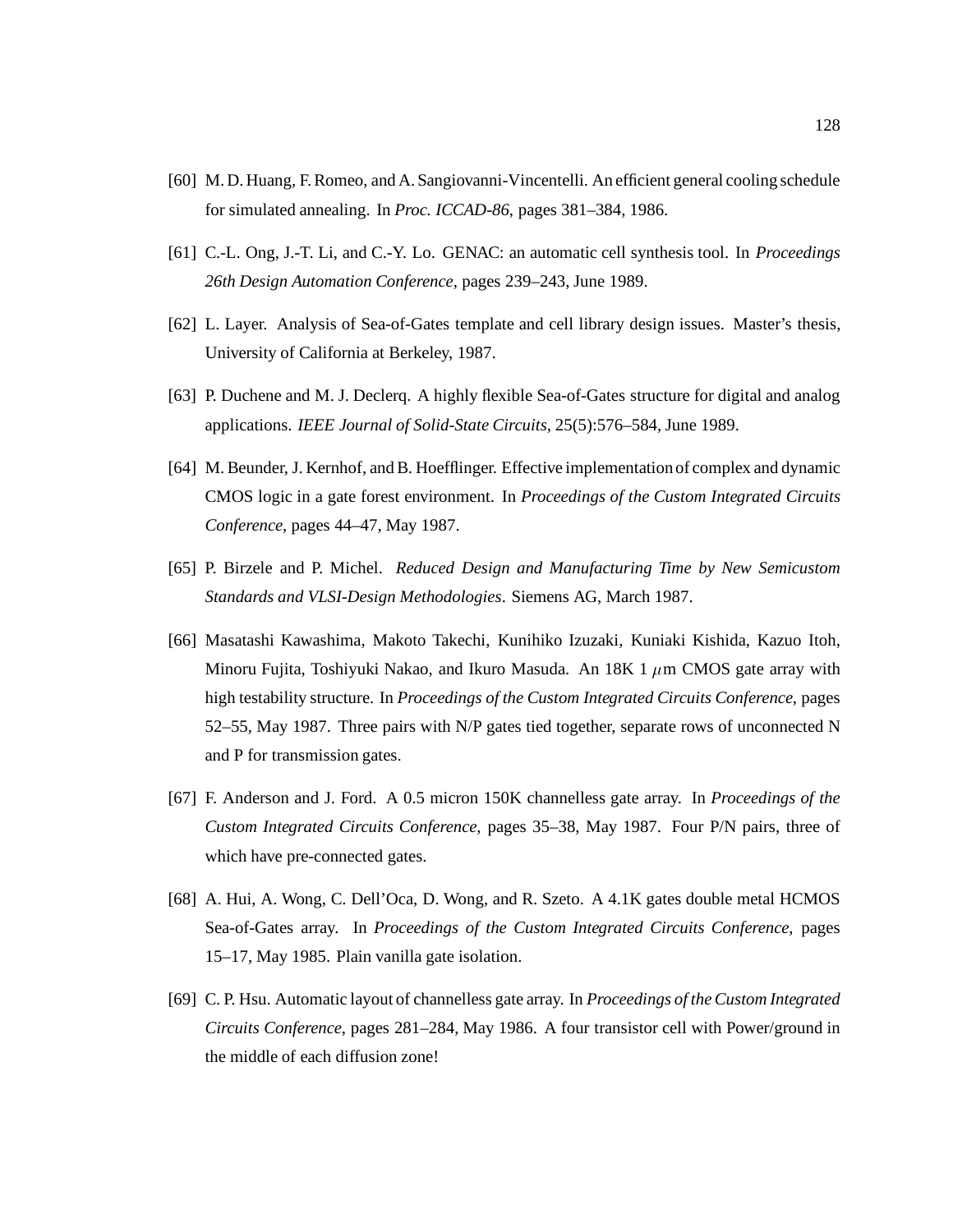- [70] R. Brayton, E. Detjens, S. Krishna, T. Ma, P. McGeer, L.-F. Pei, N. Phillips, R. Rudell, R. Segal, A. Wang, R. Yung, and A. Sangiovanni-Vincentelli. Multiple-level logic optimization system. In *Proceedings ICCAD-86*, November 1986.
- [71] D. Curry. Schematic specification of datapath layout. In *Proceedings of ICCD*, pages 28–34, 1989.
- [72] H. Cai, S. Note, P. Six, and H. DeMan. A data path layout assembler for high performance DSP circuits. In *Proc. 27th Design Automation Conference*, pages 306–311, 1990.
- [73] C l. Cheng and C y. Ho. SEFOP: a novel approach to data path module placement. In *Proceedings Custom Integrated Circuits Conference*, pages 9.5.1–9.5.5, 1993.
- [74] M. Trick and S. W. Director. LASSIE: structure to layout for behavioral synthesis tools. In *Proceedings 26th Design Automation Conference*, pages 104–109, 1989.
- [75] M. Hiersch and D. Siewiorek. Automatically extracting structure from a logical design. In *Proc. ICCAD-88*, pages 456–459, 1988.
- [76] G. Odawara, T. Hiraide, and O. Nishina. Partitioning and placement technique for CMOS gate arrays. *IEEE Transactions on Computer-Aided Design*, CAD(6):355–363, 1987.
- [77] Y. Tsujihashi, H. Matsumoto, S. Kato, H. Nakao, O. Kitada, K. Okazaki, and H. Shinohara. A high density datapath generator with stretchable cells. In *Proceedings IEEE Custom Integrated Circuits Conference*, pages 11.3.1–11.3.4, 1992.
- [78] Christos H. Papadimitriou and Kenneth Steiglitz. *Combinatorial Optimization: Algorithms and Complexity*, pages 438–444. Prentice-Hall Inc., 1982.
- [79] H. Nakao, O. Kitada, M. Hayashikoshi, K. Okazaki, and Y. Tsujihashi. A high density datapath layout generation method under path delay constraints. In *Proceedings IEEE Custom Integrated Circuits Conference*, pages 9.5.1–9.5.4, 1993.
- [80] J m. Ho, G. Vijayan, and C.K. Wong. Constructing the optimal rectilinear steiner tree derivable from a minimum spanning tree. In *Proc. ICCAD-89*, pages 6–9, 1989.
- [81] C. Lee. An algorithm for path connections and its applications. *IRE Transactions on Electronic Computers*, VEC(10):346–365, 1961.